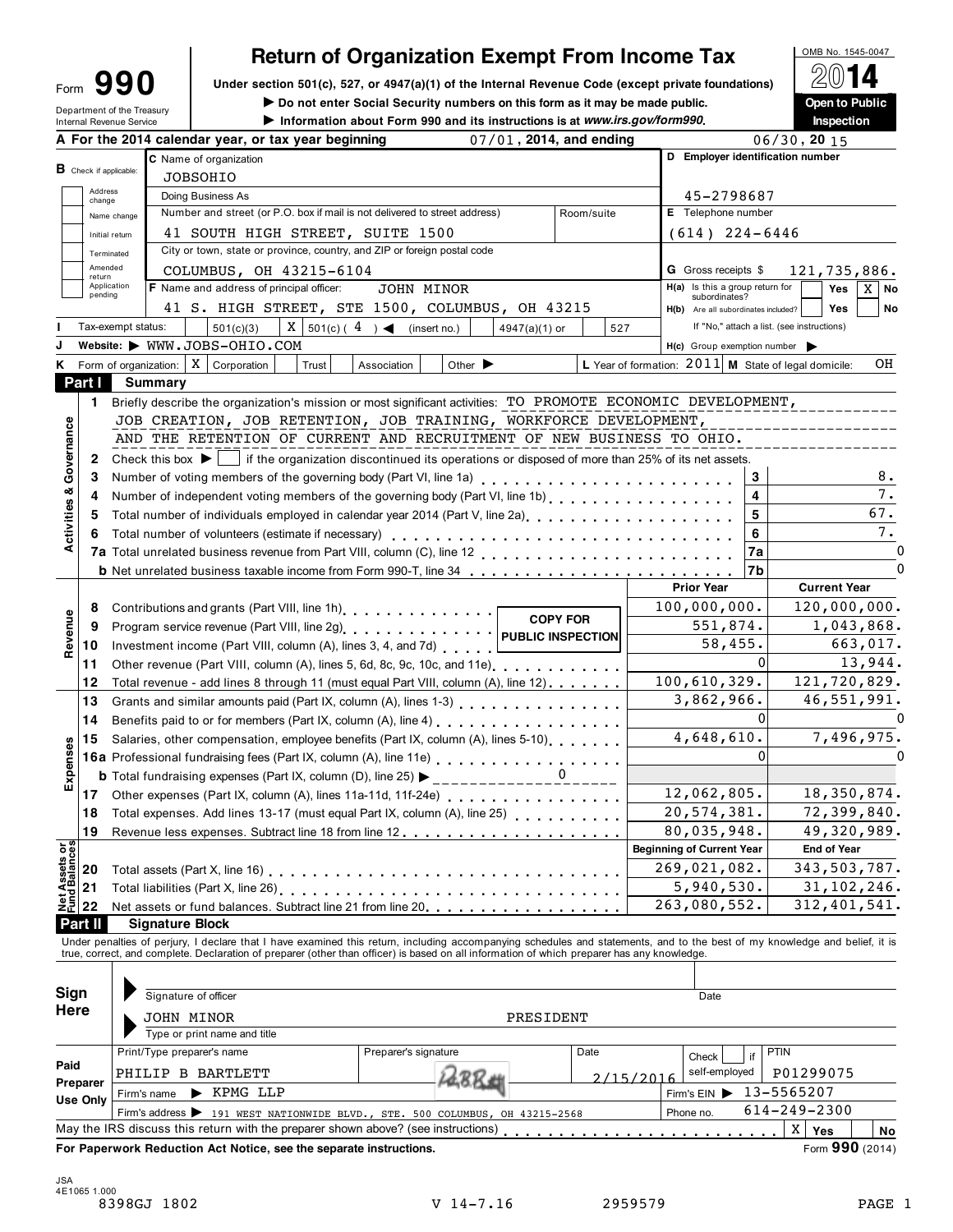|            | JOBSOHIO                                                                                                                                                                                                                                                                                                                                          |                                                                                                        |         | 45-2798687                 |
|------------|---------------------------------------------------------------------------------------------------------------------------------------------------------------------------------------------------------------------------------------------------------------------------------------------------------------------------------------------------|--------------------------------------------------------------------------------------------------------|---------|----------------------------|
|            | Form 990 (2014)                                                                                                                                                                                                                                                                                                                                   |                                                                                                        |         | Page 2                     |
|            | Part III<br><b>Statement of Program Service Accomplishments</b>                                                                                                                                                                                                                                                                                   |                                                                                                        |         |                            |
|            |                                                                                                                                                                                                                                                                                                                                                   |                                                                                                        |         |                            |
|            | 1 Briefly describe the organization's mission:                                                                                                                                                                                                                                                                                                    |                                                                                                        |         |                            |
|            | TO PROMOTE ECONOMIC DEVELOPMENT, JOB CREATION, JOB RETENTION, JOB                                                                                                                                                                                                                                                                                 |                                                                                                        |         |                            |
|            | TRAINING, WORKFORCE DEVELOPMENT, AND THE RETENTION OF CURRENT AND                                                                                                                                                                                                                                                                                 |                                                                                                        |         |                            |
|            | RECRUITMENT OF NEW BUSINESS TO THE STATE OF OHIO.                                                                                                                                                                                                                                                                                                 |                                                                                                        |         |                            |
|            |                                                                                                                                                                                                                                                                                                                                                   |                                                                                                        |         |                            |
|            | 2 Did the organization undertake any significant program services during the year which were not listed on the<br>If "Yes," describe these new services on Schedule O.                                                                                                                                                                            |                                                                                                        |         | $X \mid N$ o<br>Yes        |
| 3          | Did the organization cease conducting, or make significant changes in how it conducts, any program<br>If "Yes," describe these changes on Schedule O.                                                                                                                                                                                             |                                                                                                        |         | $X \mid N$ o<br><b>Yes</b> |
|            | 4 Describe the organization's program service accomplishments for each of its three largest program services, as measured by<br>expenses. Section $501(c)(3)$ and $501(c)(4)$ organizations are required to report the amount of grants and allocations to others,<br>the total expenses, and revenue, if any, for each program service reported. |                                                                                                        |         |                            |
|            | 4a (Code:<br>JOBSOHIO'S PROGRAM OF ECONOMIC DEVELOPMENT FOCUSED ON JOB                                                                                                                                                                                                                                                                            | (Expenses \$ $_{67,704,477}$ , including grants of \$ $_{46,551,991}$ , (Revenue \$ $_{1,057,812}$ , ) |         |                            |
|            | CREATION, JOB RETENTION, AND NEW CAPITAL INVESTMENT FROM EXISTING                                                                                                                                                                                                                                                                                 |                                                                                                        |         |                            |
|            | BUSINESS EXPANSION AND ATTRACTION OF NEW COMPANIES TO THE STATE OF                                                                                                                                                                                                                                                                                |                                                                                                        |         |                            |
|            | OHIO. THE ECONOMIC DEVELOPMENT PROGRAM WILL INCREASE IN INTENSITY                                                                                                                                                                                                                                                                                 |                                                                                                        |         |                            |
|            | IN FISCAL YEAR 2016 AS JOBSOHIO IMPLEMENTS NEW ECONOMIC                                                                                                                                                                                                                                                                                           |                                                                                                        |         |                            |
|            | DEVELOPMENT PROGRAMS WHILE CONTINUING TO LEVERAGE EXISTING                                                                                                                                                                                                                                                                                        |                                                                                                        |         |                            |
|            | PROGRAMS.                                                                                                                                                                                                                                                                                                                                         |                                                                                                        |         |                            |
|            |                                                                                                                                                                                                                                                                                                                                                   |                                                                                                        |         |                            |
|            |                                                                                                                                                                                                                                                                                                                                                   |                                                                                                        |         |                            |
|            |                                                                                                                                                                                                                                                                                                                                                   |                                                                                                        |         |                            |
|            |                                                                                                                                                                                                                                                                                                                                                   |                                                                                                        |         |                            |
|            |                                                                                                                                                                                                                                                                                                                                                   |                                                                                                        |         |                            |
|            |                                                                                                                                                                                                                                                                                                                                                   |                                                                                                        |         |                            |
|            | 4b (Code:                                                                                                                                                                                                                                                                                                                                         | (Expenses \$ including grants of \$ ) (Revenue \$                                                      |         |                            |
|            |                                                                                                                                                                                                                                                                                                                                                   |                                                                                                        |         |                            |
|            |                                                                                                                                                                                                                                                                                                                                                   |                                                                                                        |         |                            |
|            |                                                                                                                                                                                                                                                                                                                                                   |                                                                                                        |         |                            |
|            |                                                                                                                                                                                                                                                                                                                                                   |                                                                                                        |         |                            |
|            |                                                                                                                                                                                                                                                                                                                                                   |                                                                                                        |         |                            |
|            |                                                                                                                                                                                                                                                                                                                                                   |                                                                                                        |         |                            |
|            |                                                                                                                                                                                                                                                                                                                                                   |                                                                                                        |         |                            |
|            |                                                                                                                                                                                                                                                                                                                                                   |                                                                                                        |         |                            |
|            |                                                                                                                                                                                                                                                                                                                                                   |                                                                                                        |         |                            |
|            |                                                                                                                                                                                                                                                                                                                                                   |                                                                                                        |         |                            |
|            |                                                                                                                                                                                                                                                                                                                                                   |                                                                                                        |         |                            |
|            |                                                                                                                                                                                                                                                                                                                                                   |                                                                                                        |         |                            |
|            | ) (Expenses \$<br>4c (Code:                                                                                                                                                                                                                                                                                                                       | including grants of \$ (Revenue \$)                                                                    |         |                            |
|            |                                                                                                                                                                                                                                                                                                                                                   |                                                                                                        |         |                            |
|            |                                                                                                                                                                                                                                                                                                                                                   |                                                                                                        |         |                            |
|            |                                                                                                                                                                                                                                                                                                                                                   |                                                                                                        |         |                            |
|            |                                                                                                                                                                                                                                                                                                                                                   |                                                                                                        |         |                            |
|            |                                                                                                                                                                                                                                                                                                                                                   |                                                                                                        |         |                            |
|            |                                                                                                                                                                                                                                                                                                                                                   |                                                                                                        |         |                            |
|            |                                                                                                                                                                                                                                                                                                                                                   |                                                                                                        |         |                            |
|            |                                                                                                                                                                                                                                                                                                                                                   |                                                                                                        |         |                            |
|            |                                                                                                                                                                                                                                                                                                                                                   |                                                                                                        |         |                            |
|            |                                                                                                                                                                                                                                                                                                                                                   |                                                                                                        |         |                            |
|            |                                                                                                                                                                                                                                                                                                                                                   |                                                                                                        |         |                            |
|            |                                                                                                                                                                                                                                                                                                                                                   |                                                                                                        |         |                            |
|            | 4d Other program services (Describe in Schedule O.)                                                                                                                                                                                                                                                                                               |                                                                                                        |         |                            |
|            | (Expenses \$                                                                                                                                                                                                                                                                                                                                      |                                                                                                        |         |                            |
|            | including grants of \$                                                                                                                                                                                                                                                                                                                            | ) (Revenue \$                                                                                          |         |                            |
| <b>JSA</b> | 4e Total program service expenses >                                                                                                                                                                                                                                                                                                               | 67,704,477.                                                                                            |         |                            |
|            | 4E1020 1.000                                                                                                                                                                                                                                                                                                                                      |                                                                                                        |         | Form 990 (2014)            |
|            | 8398GJ 1802                                                                                                                                                                                                                                                                                                                                       | $V$ 14-7.16                                                                                            | 2959579 | PAGE 2                     |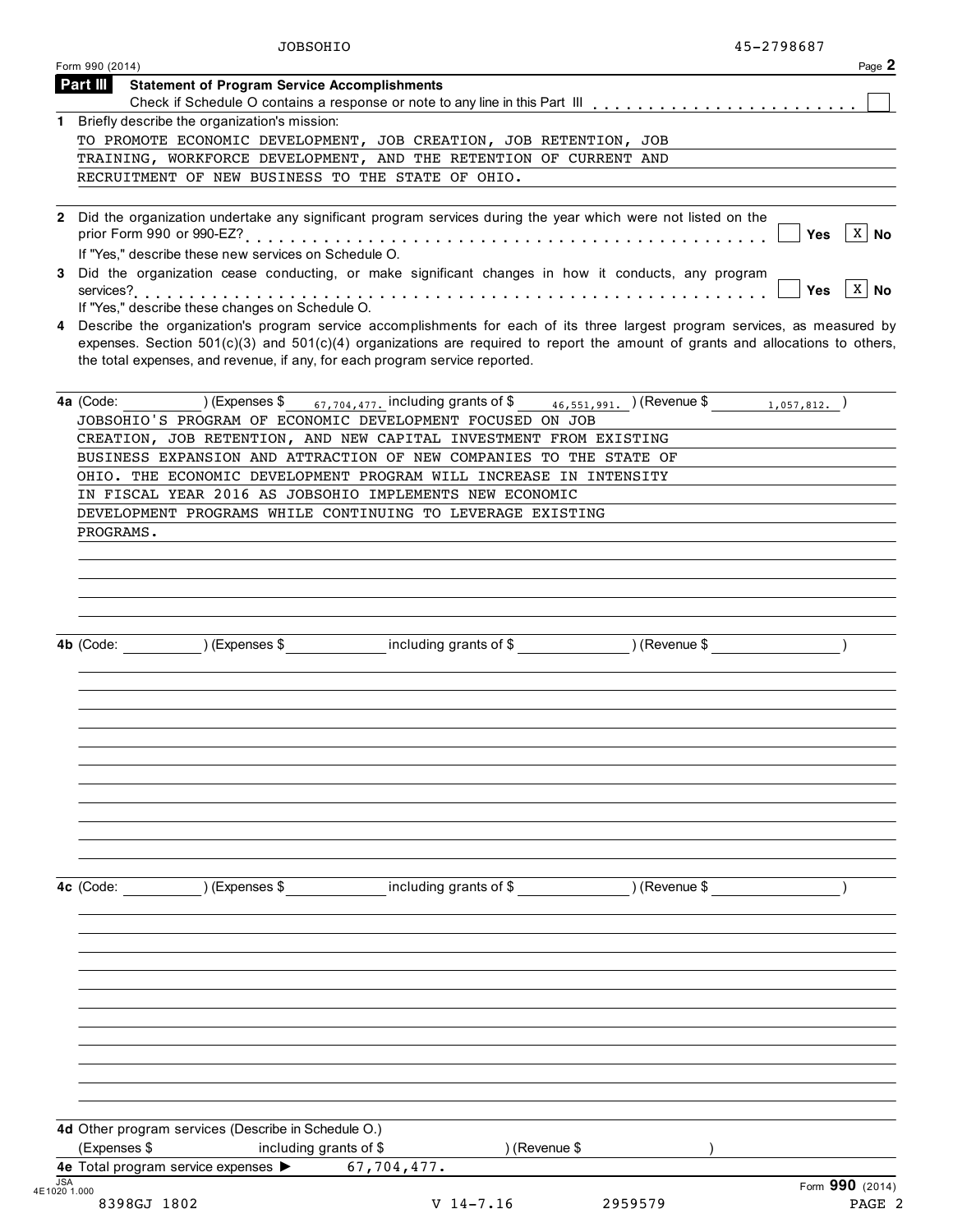| <u>Part IV</u> | <b>Checklist of Required Schedules</b>                                                                                                                                                                                         |                 |     |        |
|----------------|--------------------------------------------------------------------------------------------------------------------------------------------------------------------------------------------------------------------------------|-----------------|-----|--------|
|                |                                                                                                                                                                                                                                |                 | Yes | No     |
| 1              | Is the organization described in section $501(c)(3)$ or $4947(a)(1)$ (other than a private foundation)? If "Yes,"                                                                                                              |                 |     |        |
|                |                                                                                                                                                                                                                                | 1               |     | X      |
| 2              | Is the organization required to complete Schedule B, Schedule of Contributors (see instructions)?                                                                                                                              | $\overline{2}$  | X   |        |
| 3              | Did the organization engage in direct or indirect political campaign activities on behalf of or in opposition to                                                                                                               |                 |     |        |
|                | candidates for public office? If "Yes," complete Schedule C, Part I.                                                                                                                                                           | 3               |     | X      |
| 4              | Section 501(c)(3) organizations. Did the organization engage in lobbying activities, or have a section 501(h)                                                                                                                  |                 |     |        |
|                |                                                                                                                                                                                                                                | 4               |     |        |
| 5              | Is the organization a section $501(c)(4)$ , $501(c)(5)$ , or $501(c)(6)$ organization that receives membership dues,                                                                                                           |                 |     |        |
|                | assessments, or similar amounts as defined in Revenue Procedure 98-19? If "Yes," complete Schedule C,                                                                                                                          |                 |     |        |
|                |                                                                                                                                                                                                                                | 5               |     | X      |
| 6              | Did the organization maintain any donor advised funds or any similar funds or accounts for which donors                                                                                                                        |                 |     |        |
|                | have the right to provide advice on the distribution or investment of amounts in such funds or accounts? If                                                                                                                    |                 |     |        |
|                |                                                                                                                                                                                                                                | 6               |     | X      |
| 7              | Did the organization receive or hold a conservation easement, including easements to preserve open space,                                                                                                                      |                 |     |        |
|                | the environment, historic land areas, or historic structures? If "Yes," complete Schedule D, Part II,<br>Did the organization maintain collections of works of art, historical treasures, or other similar assets? If "Yes,"   | $\overline{7}$  |     | X      |
| 8              |                                                                                                                                                                                                                                |                 |     |        |
| 9              | Did the organization report an amount in Part X, line 21, for escrow or custodial account liability; serve as a                                                                                                                | 8               |     | X      |
|                | custodian for amounts not listed in Part X; or provide credit counseling, debt management, credit repair, or                                                                                                                   |                 |     |        |
|                |                                                                                                                                                                                                                                | 9               |     | X      |
| 10             | Did the organization, directly or through a related organization, hold assets in temporarily restricted                                                                                                                        |                 |     |        |
|                | endowments, permanent endowments, or quasi-endowments? If "Yes," complete Schedule D, Part V.                                                                                                                                  | 10              |     | X      |
| 11             | If the organization's answer to any of the following questions is "Yes," then complete Schedule D, Parts VI,                                                                                                                   |                 |     |        |
|                | VII, VIII, IX, or X as applicable.                                                                                                                                                                                             |                 |     |        |
|                | a Did the organization report an amount for land, buildings, and equipment in Part X, line 10? If "Yes,"                                                                                                                       |                 |     |        |
|                |                                                                                                                                                                                                                                | 11a             | Χ   |        |
|                | <b>b</b> Did the organization report an amount for investments-other securities in Part X, line 12 that is 5% or more                                                                                                          |                 |     |        |
|                |                                                                                                                                                                                                                                | 11 <sub>b</sub> |     | X      |
|                | c Did the organization report an amount for investments-program related in Part X, line 13 that is 5% or more                                                                                                                  |                 |     |        |
|                |                                                                                                                                                                                                                                | 11c             |     | X      |
|                | d Did the organization report an amount for other assets in Part X, line 15 that is 5% or more of its total assets                                                                                                             |                 |     |        |
|                | reported in Part X, line 16? If "Yes," complete Schedule D, Part IX.                                                                                                                                                           | 11d             |     | X      |
|                | e Did the organization report an amount for other liabilities in Part X, line 25? If "Yes," complete Schedule D, Part X                                                                                                        | 11e             |     | X      |
|                | f Did the organization's separate or consolidated financial statements for the tax year include a footnote that addresses                                                                                                      |                 |     |        |
|                | the organization's liability for uncertain tax positions under FIN 48 (ASC 740)? If "Yes," complete Schedule D, Part X                                                                                                         | 11f             |     | X      |
|                | 12a Did the organization obtain separate, independent audited financial statements for the tax year? If "Yes,"                                                                                                                 |                 |     |        |
|                |                                                                                                                                                                                                                                | 12a             | X   |        |
|                | <b>b</b> Was the organization included in consolidated, independent audited financial statements for the tax year? If "Yes," and if                                                                                            |                 |     |        |
|                | the organization answered "No" to line 12a, then completing Schedule D, Parts XI and XII is optional entertainment of the state of the top of the organization answered "No" to line 12a, then completing Schedule D, Parts XI | 12 <sub>b</sub> |     | X<br>X |
| 13             | Is the organization a school described in section $170(b)(1)(A)(ii)?$ If "Yes," complete Schedule E                                                                                                                            | 13              | Χ   |        |
|                | 14a Did the organization maintain an office, employees, or agents outside of the United States?<br><b>b</b> Did the organization have aggregate revenues or expenses of more than \$10,000 from grantmaking,                   | 14a             |     |        |
|                | fundraising, business, investment, and program service activities outside the United States, or aggregate                                                                                                                      |                 |     |        |
|                | foreign investments valued at \$100,000 or more? If "Yes," complete Schedule F, Parts I and IV                                                                                                                                 | 14b             | X   |        |
| 15             | Did the organization report on Part IX, column (A), line 3, more than \$5,000 of grants or other assistance to or                                                                                                              |                 |     |        |
|                |                                                                                                                                                                                                                                | 15              |     | X      |
| 16             | Did the organization report on Part IX, column (A), line 3, more than \$5,000 of aggregate grants or other                                                                                                                     |                 |     |        |
|                | assistance to or for foreign individuals? If "Yes," complete Schedule F, Parts III and IV                                                                                                                                      | 16              |     | X      |
| 17             | Did the organization report a total of more than \$15,000 of expenses for professional fundraising services on                                                                                                                 |                 |     |        |
|                | Part IX, column (A), lines 6 and 11e? If "Yes," complete Schedule G, Part I (see instructions)                                                                                                                                 | 17              |     | X      |
| 18             | Did the organization report more than \$15,000 total of fundraising event gross income and contributions on                                                                                                                    |                 |     |        |
|                |                                                                                                                                                                                                                                | 18              |     | X      |
| 19             | Did the organization report more than \$15,000 of gross income from gaming activities on Part VIII, line 9a?                                                                                                                   |                 |     |        |
|                |                                                                                                                                                                                                                                | 19              |     | X      |
|                | 20a Did the organization operate one or more hospital facilities? If "Yes," complete Schedule H                                                                                                                                | 20a             |     | X      |
|                | <b>b</b> If "Yes" to line 20a, did the organization attach a copy of its audited financial statements to this return?                                                                                                          | 20 <sub>b</sub> |     |        |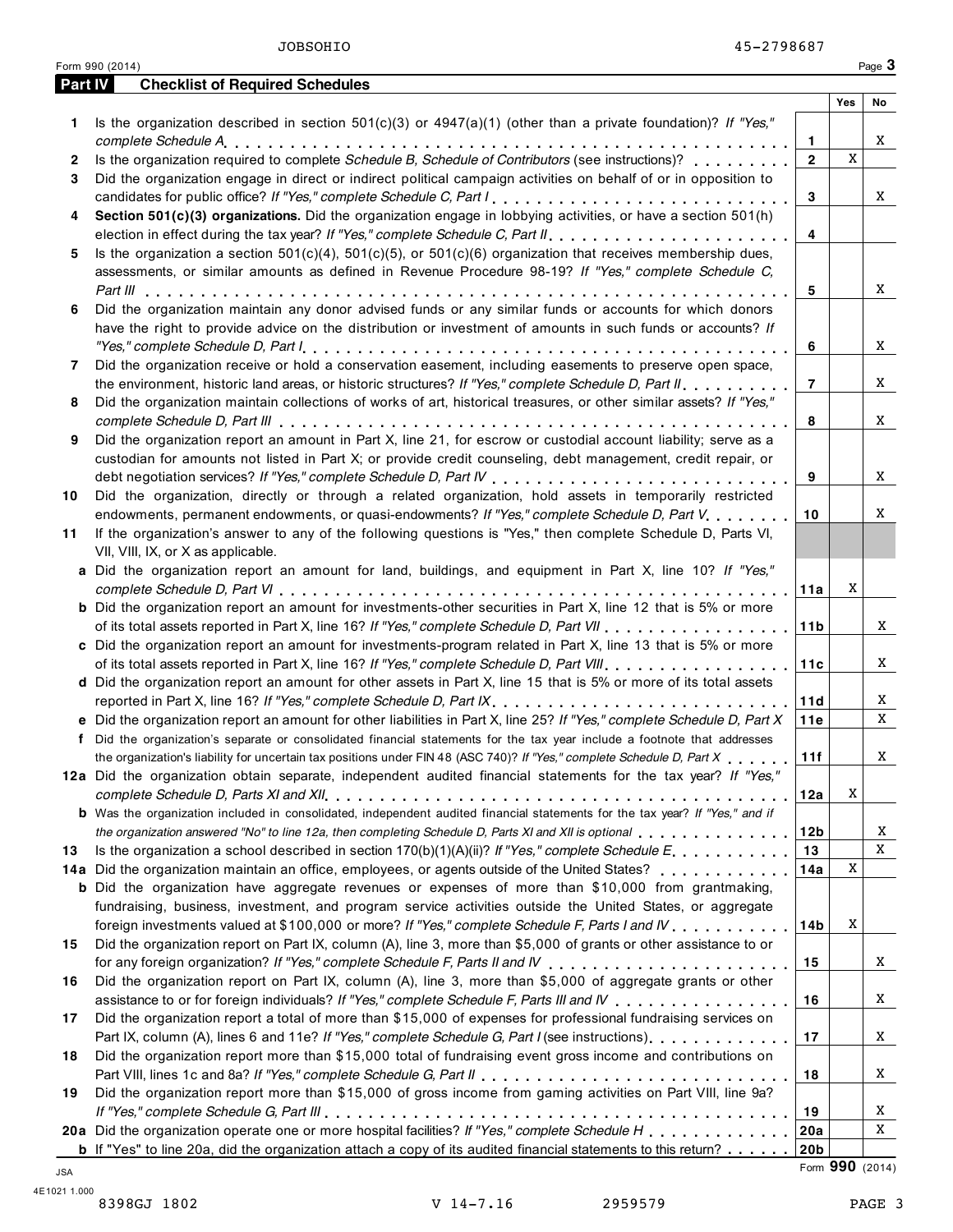**Part IV Checklist of Required Schedules** *(continued)*

|      |                                                                                                                             |                 | Yes | No |
|------|-----------------------------------------------------------------------------------------------------------------------------|-----------------|-----|----|
| 21   | Did the organization report more than \$5,000 of grants or other assistance to any domestic organization or                 |                 |     |    |
|      | domestic government on Part IX, column (A), line 1? If "Yes," complete Schedule I, Parts I and II.                          | 21              | Χ   |    |
| 22   | Did the organization report more than \$5,000 of grants or other assistance to or for domestic individuals on               |                 |     |    |
|      |                                                                                                                             | 22              |     | X  |
| 23   | Did the organization answer "Yes" to Part VII, Section A, line 3, 4, or 5 about compensation of the                         |                 |     |    |
|      | organization's current and former officers, directors, trustees, key employees, and highest compensated                     |                 |     |    |
|      |                                                                                                                             | 23              | Χ   |    |
| 24 a | Did the organization have a tax-exempt bond issue with an outstanding principal amount of more than                         |                 |     |    |
|      | \$100,000 as of the last day of the year, that was issued after December 31, 2002? If "Yes," answer lines 24b               |                 |     |    |
|      | through 24d and complete Schedule K. If "No," go to line 25a                                                                | 24a             |     | X  |
| b    | Did the organization invest any proceeds of tax-exempt bonds beyond a temporary period exception?                           | 24 <sub>b</sub> |     |    |
| c    | Did the organization maintain an escrow account other than a refunding escrow at any time during the year                   |                 |     |    |
|      |                                                                                                                             | 24c             |     |    |
| d    | Did the organization act as an "on behalf of" issuer for bonds outstanding at any time during the year?                     | 24d             |     |    |
| 25 a | Section 501(c)(3), 501(c)(4), and 501(c)(29) organizations. Did the organization engage in an excess benefit                |                 |     |    |
|      | transaction with a disqualified person during the year? If "Yes," complete Schedule L, Part I                               | 25a             |     | X  |
| b    | Is the organization aware that it engaged in an excess benefit transaction with a disqualified person in a prior            |                 |     |    |
|      | year, and that the transaction has not been reported on any of the organization's prior Forms 990 or 990-EZ?                |                 |     |    |
|      |                                                                                                                             | 25 <sub>b</sub> |     | X  |
| 26   | Did the organization report any amount on Part X, line 5, 6, or 22 for receivables from or payables to any                  |                 |     |    |
|      | current or former officers, directors, trustees, key employees, highest compensated employees, or                           |                 |     |    |
|      |                                                                                                                             | 26              |     | X  |
| 27   | Did the organization provide a grant or other assistance to an officer, director, trustee, key employee,                    |                 |     |    |
|      | substantial contributor or employee thereof, a grant selection committee member, or to a 35% controlled                     |                 |     |    |
|      | entity or family member of any of these persons? If "Yes," complete Schedule L, Part III.                                   | 27              |     | X  |
| 28   | Was the organization a party to a business transaction with one of the following parties (see Schedule L,                   |                 |     |    |
|      | Part IV instructions for applicable filing thresholds, conditions, and exceptions):                                         |                 |     |    |
| а    | A current or former officer, director, trustee, or key employee? If "Yes," complete Schedule L, Part IV                     | 28a             |     | X  |
| b    | A family member of a current or former officer, director, trustee, or key employee? If "Yes," complete                      |                 |     |    |
|      |                                                                                                                             | 28 <sub>b</sub> |     | X  |
| c    | An entity of which a current or former officer, director, trustee, or key employee (or a family member thereof)             |                 |     |    |
|      | was an officer, director, trustee, or direct or indirect owner? If "Yes," complete Schedule L, Part IV                      | 28c             |     | X  |
| 29   | Did the organization receive more than \$25,000 in non-cash contributions? If "Yes," complete Schedule M.                   | 29              |     | X  |
| 30   | Did the organization receive contributions of art, historical treasures, or other similar assets, or qualified              |                 |     |    |
|      |                                                                                                                             | 30              |     | X  |
| 31   | Did the organization liquidate, terminate, or dissolve and cease operations? If "Yes," complete Schedule N,                 |                 |     | X  |
|      |                                                                                                                             | 31              |     |    |
| 32   | Did the organization sell, exchange, dispose of, or transfer more than 25% of its net assets? If "Yes,"                     |                 |     |    |
|      | Did the organization own 100% of an entity disregarded as separate from the organization under Regulations                  | 32              |     | X  |
| 33   | sections 301.7701-2 and 301.7701-3? If "Yes," complete Schedule R, Part $1, \ldots, \ldots, \ldots, \ldots, \ldots, \ldots$ | 33              |     | X  |
| 34   | Was the organization related to any tax-exempt or taxable entity? If "Yes," complete Schedule R, Part II, III,              |                 |     |    |
|      |                                                                                                                             | 34              | X   |    |
| 35 a | Did the organization have a controlled entity within the meaning of section 512(b)(13)?                                     | 35a             | X   |    |
| b    | If "Yes" to line 35a, did the organization receive any payment from or engage in any transaction with a                     |                 |     |    |
|      | controlled entity within the meaning of section 512(b)(13)? If "Yes," complete Schedule R, Part V, line 2                   | 35 <sub>b</sub> | Χ   |    |
| 36   | Section 501(c)(3) organizations. Did the organization make any transfers to an exempt non-charitable                        |                 |     |    |
|      | related organization? If "Yes," complete Schedule R, Part V, line 2                                                         | 36              |     |    |
| 37   | Did the organization conduct more than 5% of its activities through an entity that is not a related organization            |                 |     |    |
|      | and that is treated as a partnership for federal income tax purposes? If "Yes," complete Schedule R,                        |                 |     |    |
|      |                                                                                                                             | 37              |     | X  |
| 38   | Did the organization complete Schedule O and provide explanations in Schedule O for Part VI, lines 11b and                  |                 |     |    |
|      |                                                                                                                             | 38              | X   |    |
|      |                                                                                                                             |                 |     |    |

Form **990** (2014)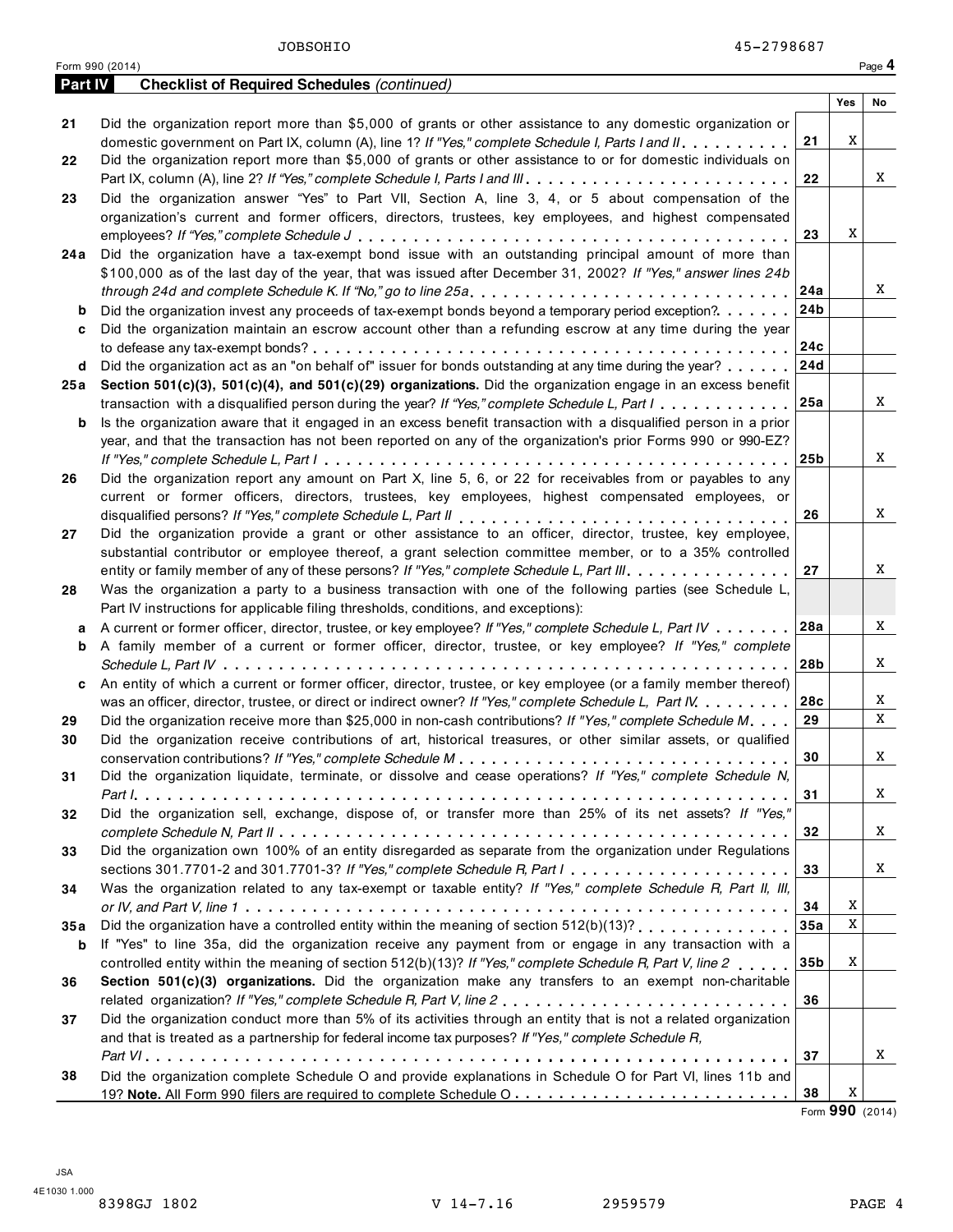| Part V<br><b>Statements Regarding Other IRS Filings and Tax Compliance</b><br>Check if Schedule O contains a response or note to any line in this Part V<br>Yes<br>50<br>1a Enter the number reported in Box 3 of Form 1096. Enter -0- if not applicable $\ldots \ldots$ 1a<br>$\Omega$<br>1 <sub>b</sub><br><b>b</b> Enter the number of Forms W-2G included in line 1a. Enter -0- if not applicable<br>c Did the organization comply with backup withholding rules for reportable payments to vendors and<br>1c<br>2a Enter the number of employees reported on Form W-3, Transmittal of Wage and Tax<br>67<br>Statements, filed for the calendar year ending with or within the year covered by this return $\Box$ 2a<br>2b<br><b>b</b> If at least one is reported on line 2a, did the organization file all required federal employment tax returns?<br>Note. If the sum of lines 1a and 2a is greater than 250, you may be required to e-file (see instructions)<br>3a<br>3a Did the organization have unrelated business gross income of \$1,000 or more during the year?<br>3b<br><b>b</b> If "Yes," has it filed a Form 990-T for this year? If "No" to line 3b, provide an explanation in Schedule $O_1, \ldots,$<br>4a At any time during the calendar year, did the organization have an interest in, or a signature or other authority<br>over, a financial account in a foreign country (such as a bank account, securities account, or other financial<br>4a<br>See instructions for filing requirements for FinCEN Form 114, Report of Foreign Bank and Financial Accounts<br>(FBAR).<br>5a Was the organization a party to a prohibited tax shelter transaction at any time during the tax year?<br>5а<br><b>b</b> Did any taxable party notify the organization that it was or is a party to a prohibited tax shelter transaction?<br>5b<br>5c<br>6a Does the organization have annual gross receipts that are normally greater than \$100,000, and did the<br>organization solicit any contributions that were not tax deductible as charitable contributions? $\ldots$ ,,,,,,,,<br>6a<br>b If "Yes," did the organization include with every solicitation an express statement that such contributions or<br>6b<br>Organizations that may receive deductible contributions under section 170(c).<br>a Did the organization receive a payment in excess of \$75 made partly as a contribution and partly for goods<br>7а<br>7b<br><b>b</b> If "Yes," did the organization notify the donor of the value of the goods or services provided?<br>c Did the organization sell, exchange, or otherwise dispose of tangible personal property for which it was<br>7с<br>e Did the organization receive any funds, directly or indirectly, to pay premiums on a personal benefit contract?<br>7е<br>7f<br>Did the organization, during the year, pay premiums, directly or indirectly, on a personal benefit contract?<br>g If the organization received a contribution of qualified intellectual property, did the organization file Form 8899 as required?<br>7g<br>7h<br>h If the organization received a contribution of cars, boats, airplanes, or other vehicles, did the organization file a Form 1098-C?<br>Sponsoring organizations maintaining donor advised funds. Did a donor advised fund maintained by the<br>8<br>sponsoring organization have excess business holdings at any time during the year?<br>Sponsoring organizations maintaining donor advised funds.<br>9а<br>Did the sponsoring organization make any taxable distributions under section 4966?<br>9b<br><b>b</b> Did the sponsoring organization make a distribution to a donor, donor advisor, or related person?<br>Section 501(c)(7) organizations. Enter:<br>10a<br>Initiation fees and capital contributions included on Part VIII, line 12<br><b>b</b> Gross receipts, included on Form 990, Part VIII, line 12, for public use of club facilities<br>10 <sub>b</sub><br>Section 501(c)(12) organizations. Enter:<br>11a<br>Gross income from members or shareholders<br><b>b</b> Gross income from other sources (Do not net amounts due or paid to other sources<br>11b<br>12a Section 4947(a)(1) non-exempt charitable trusts. Is the organization filing Form 990 in lieu of Form 1041?<br>12a<br><b>b</b> If "Yes," enter the amount of tax-exempt interest received or accrued during the year<br> 12b <br>Section 501(c)(29) qualified nonprofit health insurance issuers.<br>13a<br>a Is the organization licensed to issue qualified health plans in more than one state?,<br>Note. See the instructions for additional information the organization must report on Schedule O.<br><b>b</b> Enter the amount of reserves the organization is required to maintain by the states in which<br>13 <sub>b</sub><br>the organization is licensed to issue qualified health plans <b>the container and the container</b> the critical and t<br>13c<br>14a Did the organization receive any payments for indoor tanning services during the tax year?<br>14a<br><b>b</b> If "Yes," has it filed a Form 720 to report these payments? If "No," provide an explanation in Schedule $O_1, \ldots$<br>14 <sub>b</sub><br>Form 990 (2014) |                     | Form 990 (2014) |   | Page 5 |
|----------------------------------------------------------------------------------------------------------------------------------------------------------------------------------------------------------------------------------------------------------------------------------------------------------------------------------------------------------------------------------------------------------------------------------------------------------------------------------------------------------------------------------------------------------------------------------------------------------------------------------------------------------------------------------------------------------------------------------------------------------------------------------------------------------------------------------------------------------------------------------------------------------------------------------------------------------------------------------------------------------------------------------------------------------------------------------------------------------------------------------------------------------------------------------------------------------------------------------------------------------------------------------------------------------------------------------------------------------------------------------------------------------------------------------------------------------------------------------------------------------------------------------------------------------------------------------------------------------------------------------------------------------------------------------------------------------------------------------------------------------------------------------------------------------------------------------------------------------------------------------------------------------------------------------------------------------------------------------------------------------------------------------------------------------------------------------------------------------------------------------------------------------------------------------------------------------------------------------------------------------------------------------------------------------------------------------------------------------------------------------------------------------------------------------------------------------------------------------------------------------------------------------------------------------------------------------------------------------------------------------------------------------------------------------------------------------------------------------------------------------------------------------------------------------------------------------------------------------------------------------------------------------------------------------------------------------------------------------------------------------------------------------------------------------------------------------------------------------------------------------------------------------------------------------------------------------------------------------------------------------------------------------------------------------------------------------------------------------------------------------------------------------------------------------------------------------------------------------------------------------------------------------------------------------------------------------------------------------------------------------------------------------------------------------------------------------------------------------------------------------------------------------------------------------------------------------------------------------------------------------------------------------------------------------------------------------------------------------------------------------------------------------------------------------------------------------------------------------------------------------------------------------------------------------------------------------------------------------------------------------------------------------------------------------------------------------------------------------------------------------------------------------------------------------------------------------------------------------------------------------------------------------------------------------------------------------------------------------------------------------------------------------------------------------------------------------------------------------------------------------------------------------------------------------------------------------------------------------------------------------------------------------------------------------------------------------------------------------------------------------------------------------------------------------------------------------------------------------------------------------------------------------------------------------------------------------------------------------------|---------------------|-----------------|---|--------|
|                                                                                                                                                                                                                                                                                                                                                                                                                                                                                                                                                                                                                                                                                                                                                                                                                                                                                                                                                                                                                                                                                                                                                                                                                                                                                                                                                                                                                                                                                                                                                                                                                                                                                                                                                                                                                                                                                                                                                                                                                                                                                                                                                                                                                                                                                                                                                                                                                                                                                                                                                                                                                                                                                                                                                                                                                                                                                                                                                                                                                                                                                                                                                                                                                                                                                                                                                                                                                                                                                                                                                                                                                                                                                                                                                                                                                                                                                                                                                                                                                                                                                                                                                                                                                                                                                                                                                                                                                                                                                                                                                                                                                                                                                                                                                                                                                                                                                                                                                                                                                                                                                                                                                                                                                                        |                     |                 |   |        |
|                                                                                                                                                                                                                                                                                                                                                                                                                                                                                                                                                                                                                                                                                                                                                                                                                                                                                                                                                                                                                                                                                                                                                                                                                                                                                                                                                                                                                                                                                                                                                                                                                                                                                                                                                                                                                                                                                                                                                                                                                                                                                                                                                                                                                                                                                                                                                                                                                                                                                                                                                                                                                                                                                                                                                                                                                                                                                                                                                                                                                                                                                                                                                                                                                                                                                                                                                                                                                                                                                                                                                                                                                                                                                                                                                                                                                                                                                                                                                                                                                                                                                                                                                                                                                                                                                                                                                                                                                                                                                                                                                                                                                                                                                                                                                                                                                                                                                                                                                                                                                                                                                                                                                                                                                                        |                     |                 |   |        |
|                                                                                                                                                                                                                                                                                                                                                                                                                                                                                                                                                                                                                                                                                                                                                                                                                                                                                                                                                                                                                                                                                                                                                                                                                                                                                                                                                                                                                                                                                                                                                                                                                                                                                                                                                                                                                                                                                                                                                                                                                                                                                                                                                                                                                                                                                                                                                                                                                                                                                                                                                                                                                                                                                                                                                                                                                                                                                                                                                                                                                                                                                                                                                                                                                                                                                                                                                                                                                                                                                                                                                                                                                                                                                                                                                                                                                                                                                                                                                                                                                                                                                                                                                                                                                                                                                                                                                                                                                                                                                                                                                                                                                                                                                                                                                                                                                                                                                                                                                                                                                                                                                                                                                                                                                                        |                     |                 |   |        |
|                                                                                                                                                                                                                                                                                                                                                                                                                                                                                                                                                                                                                                                                                                                                                                                                                                                                                                                                                                                                                                                                                                                                                                                                                                                                                                                                                                                                                                                                                                                                                                                                                                                                                                                                                                                                                                                                                                                                                                                                                                                                                                                                                                                                                                                                                                                                                                                                                                                                                                                                                                                                                                                                                                                                                                                                                                                                                                                                                                                                                                                                                                                                                                                                                                                                                                                                                                                                                                                                                                                                                                                                                                                                                                                                                                                                                                                                                                                                                                                                                                                                                                                                                                                                                                                                                                                                                                                                                                                                                                                                                                                                                                                                                                                                                                                                                                                                                                                                                                                                                                                                                                                                                                                                                                        |                     |                 |   |        |
|                                                                                                                                                                                                                                                                                                                                                                                                                                                                                                                                                                                                                                                                                                                                                                                                                                                                                                                                                                                                                                                                                                                                                                                                                                                                                                                                                                                                                                                                                                                                                                                                                                                                                                                                                                                                                                                                                                                                                                                                                                                                                                                                                                                                                                                                                                                                                                                                                                                                                                                                                                                                                                                                                                                                                                                                                                                                                                                                                                                                                                                                                                                                                                                                                                                                                                                                                                                                                                                                                                                                                                                                                                                                                                                                                                                                                                                                                                                                                                                                                                                                                                                                                                                                                                                                                                                                                                                                                                                                                                                                                                                                                                                                                                                                                                                                                                                                                                                                                                                                                                                                                                                                                                                                                                        |                     |                 |   |        |
|                                                                                                                                                                                                                                                                                                                                                                                                                                                                                                                                                                                                                                                                                                                                                                                                                                                                                                                                                                                                                                                                                                                                                                                                                                                                                                                                                                                                                                                                                                                                                                                                                                                                                                                                                                                                                                                                                                                                                                                                                                                                                                                                                                                                                                                                                                                                                                                                                                                                                                                                                                                                                                                                                                                                                                                                                                                                                                                                                                                                                                                                                                                                                                                                                                                                                                                                                                                                                                                                                                                                                                                                                                                                                                                                                                                                                                                                                                                                                                                                                                                                                                                                                                                                                                                                                                                                                                                                                                                                                                                                                                                                                                                                                                                                                                                                                                                                                                                                                                                                                                                                                                                                                                                                                                        |                     |                 |   |        |
|                                                                                                                                                                                                                                                                                                                                                                                                                                                                                                                                                                                                                                                                                                                                                                                                                                                                                                                                                                                                                                                                                                                                                                                                                                                                                                                                                                                                                                                                                                                                                                                                                                                                                                                                                                                                                                                                                                                                                                                                                                                                                                                                                                                                                                                                                                                                                                                                                                                                                                                                                                                                                                                                                                                                                                                                                                                                                                                                                                                                                                                                                                                                                                                                                                                                                                                                                                                                                                                                                                                                                                                                                                                                                                                                                                                                                                                                                                                                                                                                                                                                                                                                                                                                                                                                                                                                                                                                                                                                                                                                                                                                                                                                                                                                                                                                                                                                                                                                                                                                                                                                                                                                                                                                                                        |                     |                 | X |        |
|                                                                                                                                                                                                                                                                                                                                                                                                                                                                                                                                                                                                                                                                                                                                                                                                                                                                                                                                                                                                                                                                                                                                                                                                                                                                                                                                                                                                                                                                                                                                                                                                                                                                                                                                                                                                                                                                                                                                                                                                                                                                                                                                                                                                                                                                                                                                                                                                                                                                                                                                                                                                                                                                                                                                                                                                                                                                                                                                                                                                                                                                                                                                                                                                                                                                                                                                                                                                                                                                                                                                                                                                                                                                                                                                                                                                                                                                                                                                                                                                                                                                                                                                                                                                                                                                                                                                                                                                                                                                                                                                                                                                                                                                                                                                                                                                                                                                                                                                                                                                                                                                                                                                                                                                                                        |                     |                 |   |        |
|                                                                                                                                                                                                                                                                                                                                                                                                                                                                                                                                                                                                                                                                                                                                                                                                                                                                                                                                                                                                                                                                                                                                                                                                                                                                                                                                                                                                                                                                                                                                                                                                                                                                                                                                                                                                                                                                                                                                                                                                                                                                                                                                                                                                                                                                                                                                                                                                                                                                                                                                                                                                                                                                                                                                                                                                                                                                                                                                                                                                                                                                                                                                                                                                                                                                                                                                                                                                                                                                                                                                                                                                                                                                                                                                                                                                                                                                                                                                                                                                                                                                                                                                                                                                                                                                                                                                                                                                                                                                                                                                                                                                                                                                                                                                                                                                                                                                                                                                                                                                                                                                                                                                                                                                                                        |                     |                 |   |        |
|                                                                                                                                                                                                                                                                                                                                                                                                                                                                                                                                                                                                                                                                                                                                                                                                                                                                                                                                                                                                                                                                                                                                                                                                                                                                                                                                                                                                                                                                                                                                                                                                                                                                                                                                                                                                                                                                                                                                                                                                                                                                                                                                                                                                                                                                                                                                                                                                                                                                                                                                                                                                                                                                                                                                                                                                                                                                                                                                                                                                                                                                                                                                                                                                                                                                                                                                                                                                                                                                                                                                                                                                                                                                                                                                                                                                                                                                                                                                                                                                                                                                                                                                                                                                                                                                                                                                                                                                                                                                                                                                                                                                                                                                                                                                                                                                                                                                                                                                                                                                                                                                                                                                                                                                                                        |                     |                 | X |        |
|                                                                                                                                                                                                                                                                                                                                                                                                                                                                                                                                                                                                                                                                                                                                                                                                                                                                                                                                                                                                                                                                                                                                                                                                                                                                                                                                                                                                                                                                                                                                                                                                                                                                                                                                                                                                                                                                                                                                                                                                                                                                                                                                                                                                                                                                                                                                                                                                                                                                                                                                                                                                                                                                                                                                                                                                                                                                                                                                                                                                                                                                                                                                                                                                                                                                                                                                                                                                                                                                                                                                                                                                                                                                                                                                                                                                                                                                                                                                                                                                                                                                                                                                                                                                                                                                                                                                                                                                                                                                                                                                                                                                                                                                                                                                                                                                                                                                                                                                                                                                                                                                                                                                                                                                                                        |                     |                 |   |        |
|                                                                                                                                                                                                                                                                                                                                                                                                                                                                                                                                                                                                                                                                                                                                                                                                                                                                                                                                                                                                                                                                                                                                                                                                                                                                                                                                                                                                                                                                                                                                                                                                                                                                                                                                                                                                                                                                                                                                                                                                                                                                                                                                                                                                                                                                                                                                                                                                                                                                                                                                                                                                                                                                                                                                                                                                                                                                                                                                                                                                                                                                                                                                                                                                                                                                                                                                                                                                                                                                                                                                                                                                                                                                                                                                                                                                                                                                                                                                                                                                                                                                                                                                                                                                                                                                                                                                                                                                                                                                                                                                                                                                                                                                                                                                                                                                                                                                                                                                                                                                                                                                                                                                                                                                                                        |                     |                 |   |        |
|                                                                                                                                                                                                                                                                                                                                                                                                                                                                                                                                                                                                                                                                                                                                                                                                                                                                                                                                                                                                                                                                                                                                                                                                                                                                                                                                                                                                                                                                                                                                                                                                                                                                                                                                                                                                                                                                                                                                                                                                                                                                                                                                                                                                                                                                                                                                                                                                                                                                                                                                                                                                                                                                                                                                                                                                                                                                                                                                                                                                                                                                                                                                                                                                                                                                                                                                                                                                                                                                                                                                                                                                                                                                                                                                                                                                                                                                                                                                                                                                                                                                                                                                                                                                                                                                                                                                                                                                                                                                                                                                                                                                                                                                                                                                                                                                                                                                                                                                                                                                                                                                                                                                                                                                                                        |                     |                 |   |        |
|                                                                                                                                                                                                                                                                                                                                                                                                                                                                                                                                                                                                                                                                                                                                                                                                                                                                                                                                                                                                                                                                                                                                                                                                                                                                                                                                                                                                                                                                                                                                                                                                                                                                                                                                                                                                                                                                                                                                                                                                                                                                                                                                                                                                                                                                                                                                                                                                                                                                                                                                                                                                                                                                                                                                                                                                                                                                                                                                                                                                                                                                                                                                                                                                                                                                                                                                                                                                                                                                                                                                                                                                                                                                                                                                                                                                                                                                                                                                                                                                                                                                                                                                                                                                                                                                                                                                                                                                                                                                                                                                                                                                                                                                                                                                                                                                                                                                                                                                                                                                                                                                                                                                                                                                                                        |                     |                 |   |        |
|                                                                                                                                                                                                                                                                                                                                                                                                                                                                                                                                                                                                                                                                                                                                                                                                                                                                                                                                                                                                                                                                                                                                                                                                                                                                                                                                                                                                                                                                                                                                                                                                                                                                                                                                                                                                                                                                                                                                                                                                                                                                                                                                                                                                                                                                                                                                                                                                                                                                                                                                                                                                                                                                                                                                                                                                                                                                                                                                                                                                                                                                                                                                                                                                                                                                                                                                                                                                                                                                                                                                                                                                                                                                                                                                                                                                                                                                                                                                                                                                                                                                                                                                                                                                                                                                                                                                                                                                                                                                                                                                                                                                                                                                                                                                                                                                                                                                                                                                                                                                                                                                                                                                                                                                                                        |                     |                 |   |        |
|                                                                                                                                                                                                                                                                                                                                                                                                                                                                                                                                                                                                                                                                                                                                                                                                                                                                                                                                                                                                                                                                                                                                                                                                                                                                                                                                                                                                                                                                                                                                                                                                                                                                                                                                                                                                                                                                                                                                                                                                                                                                                                                                                                                                                                                                                                                                                                                                                                                                                                                                                                                                                                                                                                                                                                                                                                                                                                                                                                                                                                                                                                                                                                                                                                                                                                                                                                                                                                                                                                                                                                                                                                                                                                                                                                                                                                                                                                                                                                                                                                                                                                                                                                                                                                                                                                                                                                                                                                                                                                                                                                                                                                                                                                                                                                                                                                                                                                                                                                                                                                                                                                                                                                                                                                        |                     |                 |   |        |
|                                                                                                                                                                                                                                                                                                                                                                                                                                                                                                                                                                                                                                                                                                                                                                                                                                                                                                                                                                                                                                                                                                                                                                                                                                                                                                                                                                                                                                                                                                                                                                                                                                                                                                                                                                                                                                                                                                                                                                                                                                                                                                                                                                                                                                                                                                                                                                                                                                                                                                                                                                                                                                                                                                                                                                                                                                                                                                                                                                                                                                                                                                                                                                                                                                                                                                                                                                                                                                                                                                                                                                                                                                                                                                                                                                                                                                                                                                                                                                                                                                                                                                                                                                                                                                                                                                                                                                                                                                                                                                                                                                                                                                                                                                                                                                                                                                                                                                                                                                                                                                                                                                                                                                                                                                        |                     |                 |   |        |
|                                                                                                                                                                                                                                                                                                                                                                                                                                                                                                                                                                                                                                                                                                                                                                                                                                                                                                                                                                                                                                                                                                                                                                                                                                                                                                                                                                                                                                                                                                                                                                                                                                                                                                                                                                                                                                                                                                                                                                                                                                                                                                                                                                                                                                                                                                                                                                                                                                                                                                                                                                                                                                                                                                                                                                                                                                                                                                                                                                                                                                                                                                                                                                                                                                                                                                                                                                                                                                                                                                                                                                                                                                                                                                                                                                                                                                                                                                                                                                                                                                                                                                                                                                                                                                                                                                                                                                                                                                                                                                                                                                                                                                                                                                                                                                                                                                                                                                                                                                                                                                                                                                                                                                                                                                        |                     |                 |   |        |
|                                                                                                                                                                                                                                                                                                                                                                                                                                                                                                                                                                                                                                                                                                                                                                                                                                                                                                                                                                                                                                                                                                                                                                                                                                                                                                                                                                                                                                                                                                                                                                                                                                                                                                                                                                                                                                                                                                                                                                                                                                                                                                                                                                                                                                                                                                                                                                                                                                                                                                                                                                                                                                                                                                                                                                                                                                                                                                                                                                                                                                                                                                                                                                                                                                                                                                                                                                                                                                                                                                                                                                                                                                                                                                                                                                                                                                                                                                                                                                                                                                                                                                                                                                                                                                                                                                                                                                                                                                                                                                                                                                                                                                                                                                                                                                                                                                                                                                                                                                                                                                                                                                                                                                                                                                        |                     |                 |   |        |
|                                                                                                                                                                                                                                                                                                                                                                                                                                                                                                                                                                                                                                                                                                                                                                                                                                                                                                                                                                                                                                                                                                                                                                                                                                                                                                                                                                                                                                                                                                                                                                                                                                                                                                                                                                                                                                                                                                                                                                                                                                                                                                                                                                                                                                                                                                                                                                                                                                                                                                                                                                                                                                                                                                                                                                                                                                                                                                                                                                                                                                                                                                                                                                                                                                                                                                                                                                                                                                                                                                                                                                                                                                                                                                                                                                                                                                                                                                                                                                                                                                                                                                                                                                                                                                                                                                                                                                                                                                                                                                                                                                                                                                                                                                                                                                                                                                                                                                                                                                                                                                                                                                                                                                                                                                        |                     |                 |   |        |
|                                                                                                                                                                                                                                                                                                                                                                                                                                                                                                                                                                                                                                                                                                                                                                                                                                                                                                                                                                                                                                                                                                                                                                                                                                                                                                                                                                                                                                                                                                                                                                                                                                                                                                                                                                                                                                                                                                                                                                                                                                                                                                                                                                                                                                                                                                                                                                                                                                                                                                                                                                                                                                                                                                                                                                                                                                                                                                                                                                                                                                                                                                                                                                                                                                                                                                                                                                                                                                                                                                                                                                                                                                                                                                                                                                                                                                                                                                                                                                                                                                                                                                                                                                                                                                                                                                                                                                                                                                                                                                                                                                                                                                                                                                                                                                                                                                                                                                                                                                                                                                                                                                                                                                                                                                        |                     |                 |   |        |
|                                                                                                                                                                                                                                                                                                                                                                                                                                                                                                                                                                                                                                                                                                                                                                                                                                                                                                                                                                                                                                                                                                                                                                                                                                                                                                                                                                                                                                                                                                                                                                                                                                                                                                                                                                                                                                                                                                                                                                                                                                                                                                                                                                                                                                                                                                                                                                                                                                                                                                                                                                                                                                                                                                                                                                                                                                                                                                                                                                                                                                                                                                                                                                                                                                                                                                                                                                                                                                                                                                                                                                                                                                                                                                                                                                                                                                                                                                                                                                                                                                                                                                                                                                                                                                                                                                                                                                                                                                                                                                                                                                                                                                                                                                                                                                                                                                                                                                                                                                                                                                                                                                                                                                                                                                        |                     |                 |   |        |
|                                                                                                                                                                                                                                                                                                                                                                                                                                                                                                                                                                                                                                                                                                                                                                                                                                                                                                                                                                                                                                                                                                                                                                                                                                                                                                                                                                                                                                                                                                                                                                                                                                                                                                                                                                                                                                                                                                                                                                                                                                                                                                                                                                                                                                                                                                                                                                                                                                                                                                                                                                                                                                                                                                                                                                                                                                                                                                                                                                                                                                                                                                                                                                                                                                                                                                                                                                                                                                                                                                                                                                                                                                                                                                                                                                                                                                                                                                                                                                                                                                                                                                                                                                                                                                                                                                                                                                                                                                                                                                                                                                                                                                                                                                                                                                                                                                                                                                                                                                                                                                                                                                                                                                                                                                        |                     |                 |   |        |
|                                                                                                                                                                                                                                                                                                                                                                                                                                                                                                                                                                                                                                                                                                                                                                                                                                                                                                                                                                                                                                                                                                                                                                                                                                                                                                                                                                                                                                                                                                                                                                                                                                                                                                                                                                                                                                                                                                                                                                                                                                                                                                                                                                                                                                                                                                                                                                                                                                                                                                                                                                                                                                                                                                                                                                                                                                                                                                                                                                                                                                                                                                                                                                                                                                                                                                                                                                                                                                                                                                                                                                                                                                                                                                                                                                                                                                                                                                                                                                                                                                                                                                                                                                                                                                                                                                                                                                                                                                                                                                                                                                                                                                                                                                                                                                                                                                                                                                                                                                                                                                                                                                                                                                                                                                        |                     |                 |   |        |
|                                                                                                                                                                                                                                                                                                                                                                                                                                                                                                                                                                                                                                                                                                                                                                                                                                                                                                                                                                                                                                                                                                                                                                                                                                                                                                                                                                                                                                                                                                                                                                                                                                                                                                                                                                                                                                                                                                                                                                                                                                                                                                                                                                                                                                                                                                                                                                                                                                                                                                                                                                                                                                                                                                                                                                                                                                                                                                                                                                                                                                                                                                                                                                                                                                                                                                                                                                                                                                                                                                                                                                                                                                                                                                                                                                                                                                                                                                                                                                                                                                                                                                                                                                                                                                                                                                                                                                                                                                                                                                                                                                                                                                                                                                                                                                                                                                                                                                                                                                                                                                                                                                                                                                                                                                        |                     |                 |   |        |
|                                                                                                                                                                                                                                                                                                                                                                                                                                                                                                                                                                                                                                                                                                                                                                                                                                                                                                                                                                                                                                                                                                                                                                                                                                                                                                                                                                                                                                                                                                                                                                                                                                                                                                                                                                                                                                                                                                                                                                                                                                                                                                                                                                                                                                                                                                                                                                                                                                                                                                                                                                                                                                                                                                                                                                                                                                                                                                                                                                                                                                                                                                                                                                                                                                                                                                                                                                                                                                                                                                                                                                                                                                                                                                                                                                                                                                                                                                                                                                                                                                                                                                                                                                                                                                                                                                                                                                                                                                                                                                                                                                                                                                                                                                                                                                                                                                                                                                                                                                                                                                                                                                                                                                                                                                        |                     |                 |   |        |
|                                                                                                                                                                                                                                                                                                                                                                                                                                                                                                                                                                                                                                                                                                                                                                                                                                                                                                                                                                                                                                                                                                                                                                                                                                                                                                                                                                                                                                                                                                                                                                                                                                                                                                                                                                                                                                                                                                                                                                                                                                                                                                                                                                                                                                                                                                                                                                                                                                                                                                                                                                                                                                                                                                                                                                                                                                                                                                                                                                                                                                                                                                                                                                                                                                                                                                                                                                                                                                                                                                                                                                                                                                                                                                                                                                                                                                                                                                                                                                                                                                                                                                                                                                                                                                                                                                                                                                                                                                                                                                                                                                                                                                                                                                                                                                                                                                                                                                                                                                                                                                                                                                                                                                                                                                        | 7                   |                 |   |        |
|                                                                                                                                                                                                                                                                                                                                                                                                                                                                                                                                                                                                                                                                                                                                                                                                                                                                                                                                                                                                                                                                                                                                                                                                                                                                                                                                                                                                                                                                                                                                                                                                                                                                                                                                                                                                                                                                                                                                                                                                                                                                                                                                                                                                                                                                                                                                                                                                                                                                                                                                                                                                                                                                                                                                                                                                                                                                                                                                                                                                                                                                                                                                                                                                                                                                                                                                                                                                                                                                                                                                                                                                                                                                                                                                                                                                                                                                                                                                                                                                                                                                                                                                                                                                                                                                                                                                                                                                                                                                                                                                                                                                                                                                                                                                                                                                                                                                                                                                                                                                                                                                                                                                                                                                                                        |                     |                 |   |        |
|                                                                                                                                                                                                                                                                                                                                                                                                                                                                                                                                                                                                                                                                                                                                                                                                                                                                                                                                                                                                                                                                                                                                                                                                                                                                                                                                                                                                                                                                                                                                                                                                                                                                                                                                                                                                                                                                                                                                                                                                                                                                                                                                                                                                                                                                                                                                                                                                                                                                                                                                                                                                                                                                                                                                                                                                                                                                                                                                                                                                                                                                                                                                                                                                                                                                                                                                                                                                                                                                                                                                                                                                                                                                                                                                                                                                                                                                                                                                                                                                                                                                                                                                                                                                                                                                                                                                                                                                                                                                                                                                                                                                                                                                                                                                                                                                                                                                                                                                                                                                                                                                                                                                                                                                                                        |                     |                 |   |        |
|                                                                                                                                                                                                                                                                                                                                                                                                                                                                                                                                                                                                                                                                                                                                                                                                                                                                                                                                                                                                                                                                                                                                                                                                                                                                                                                                                                                                                                                                                                                                                                                                                                                                                                                                                                                                                                                                                                                                                                                                                                                                                                                                                                                                                                                                                                                                                                                                                                                                                                                                                                                                                                                                                                                                                                                                                                                                                                                                                                                                                                                                                                                                                                                                                                                                                                                                                                                                                                                                                                                                                                                                                                                                                                                                                                                                                                                                                                                                                                                                                                                                                                                                                                                                                                                                                                                                                                                                                                                                                                                                                                                                                                                                                                                                                                                                                                                                                                                                                                                                                                                                                                                                                                                                                                        |                     |                 |   |        |
|                                                                                                                                                                                                                                                                                                                                                                                                                                                                                                                                                                                                                                                                                                                                                                                                                                                                                                                                                                                                                                                                                                                                                                                                                                                                                                                                                                                                                                                                                                                                                                                                                                                                                                                                                                                                                                                                                                                                                                                                                                                                                                                                                                                                                                                                                                                                                                                                                                                                                                                                                                                                                                                                                                                                                                                                                                                                                                                                                                                                                                                                                                                                                                                                                                                                                                                                                                                                                                                                                                                                                                                                                                                                                                                                                                                                                                                                                                                                                                                                                                                                                                                                                                                                                                                                                                                                                                                                                                                                                                                                                                                                                                                                                                                                                                                                                                                                                                                                                                                                                                                                                                                                                                                                                                        |                     |                 |   |        |
|                                                                                                                                                                                                                                                                                                                                                                                                                                                                                                                                                                                                                                                                                                                                                                                                                                                                                                                                                                                                                                                                                                                                                                                                                                                                                                                                                                                                                                                                                                                                                                                                                                                                                                                                                                                                                                                                                                                                                                                                                                                                                                                                                                                                                                                                                                                                                                                                                                                                                                                                                                                                                                                                                                                                                                                                                                                                                                                                                                                                                                                                                                                                                                                                                                                                                                                                                                                                                                                                                                                                                                                                                                                                                                                                                                                                                                                                                                                                                                                                                                                                                                                                                                                                                                                                                                                                                                                                                                                                                                                                                                                                                                                                                                                                                                                                                                                                                                                                                                                                                                                                                                                                                                                                                                        |                     |                 |   |        |
|                                                                                                                                                                                                                                                                                                                                                                                                                                                                                                                                                                                                                                                                                                                                                                                                                                                                                                                                                                                                                                                                                                                                                                                                                                                                                                                                                                                                                                                                                                                                                                                                                                                                                                                                                                                                                                                                                                                                                                                                                                                                                                                                                                                                                                                                                                                                                                                                                                                                                                                                                                                                                                                                                                                                                                                                                                                                                                                                                                                                                                                                                                                                                                                                                                                                                                                                                                                                                                                                                                                                                                                                                                                                                                                                                                                                                                                                                                                                                                                                                                                                                                                                                                                                                                                                                                                                                                                                                                                                                                                                                                                                                                                                                                                                                                                                                                                                                                                                                                                                                                                                                                                                                                                                                                        |                     |                 |   |        |
|                                                                                                                                                                                                                                                                                                                                                                                                                                                                                                                                                                                                                                                                                                                                                                                                                                                                                                                                                                                                                                                                                                                                                                                                                                                                                                                                                                                                                                                                                                                                                                                                                                                                                                                                                                                                                                                                                                                                                                                                                                                                                                                                                                                                                                                                                                                                                                                                                                                                                                                                                                                                                                                                                                                                                                                                                                                                                                                                                                                                                                                                                                                                                                                                                                                                                                                                                                                                                                                                                                                                                                                                                                                                                                                                                                                                                                                                                                                                                                                                                                                                                                                                                                                                                                                                                                                                                                                                                                                                                                                                                                                                                                                                                                                                                                                                                                                                                                                                                                                                                                                                                                                                                                                                                                        |                     |                 |   |        |
|                                                                                                                                                                                                                                                                                                                                                                                                                                                                                                                                                                                                                                                                                                                                                                                                                                                                                                                                                                                                                                                                                                                                                                                                                                                                                                                                                                                                                                                                                                                                                                                                                                                                                                                                                                                                                                                                                                                                                                                                                                                                                                                                                                                                                                                                                                                                                                                                                                                                                                                                                                                                                                                                                                                                                                                                                                                                                                                                                                                                                                                                                                                                                                                                                                                                                                                                                                                                                                                                                                                                                                                                                                                                                                                                                                                                                                                                                                                                                                                                                                                                                                                                                                                                                                                                                                                                                                                                                                                                                                                                                                                                                                                                                                                                                                                                                                                                                                                                                                                                                                                                                                                                                                                                                                        |                     |                 |   |        |
|                                                                                                                                                                                                                                                                                                                                                                                                                                                                                                                                                                                                                                                                                                                                                                                                                                                                                                                                                                                                                                                                                                                                                                                                                                                                                                                                                                                                                                                                                                                                                                                                                                                                                                                                                                                                                                                                                                                                                                                                                                                                                                                                                                                                                                                                                                                                                                                                                                                                                                                                                                                                                                                                                                                                                                                                                                                                                                                                                                                                                                                                                                                                                                                                                                                                                                                                                                                                                                                                                                                                                                                                                                                                                                                                                                                                                                                                                                                                                                                                                                                                                                                                                                                                                                                                                                                                                                                                                                                                                                                                                                                                                                                                                                                                                                                                                                                                                                                                                                                                                                                                                                                                                                                                                                        |                     |                 |   |        |
|                                                                                                                                                                                                                                                                                                                                                                                                                                                                                                                                                                                                                                                                                                                                                                                                                                                                                                                                                                                                                                                                                                                                                                                                                                                                                                                                                                                                                                                                                                                                                                                                                                                                                                                                                                                                                                                                                                                                                                                                                                                                                                                                                                                                                                                                                                                                                                                                                                                                                                                                                                                                                                                                                                                                                                                                                                                                                                                                                                                                                                                                                                                                                                                                                                                                                                                                                                                                                                                                                                                                                                                                                                                                                                                                                                                                                                                                                                                                                                                                                                                                                                                                                                                                                                                                                                                                                                                                                                                                                                                                                                                                                                                                                                                                                                                                                                                                                                                                                                                                                                                                                                                                                                                                                                        |                     |                 |   |        |
|                                                                                                                                                                                                                                                                                                                                                                                                                                                                                                                                                                                                                                                                                                                                                                                                                                                                                                                                                                                                                                                                                                                                                                                                                                                                                                                                                                                                                                                                                                                                                                                                                                                                                                                                                                                                                                                                                                                                                                                                                                                                                                                                                                                                                                                                                                                                                                                                                                                                                                                                                                                                                                                                                                                                                                                                                                                                                                                                                                                                                                                                                                                                                                                                                                                                                                                                                                                                                                                                                                                                                                                                                                                                                                                                                                                                                                                                                                                                                                                                                                                                                                                                                                                                                                                                                                                                                                                                                                                                                                                                                                                                                                                                                                                                                                                                                                                                                                                                                                                                                                                                                                                                                                                                                                        |                     |                 |   |        |
|                                                                                                                                                                                                                                                                                                                                                                                                                                                                                                                                                                                                                                                                                                                                                                                                                                                                                                                                                                                                                                                                                                                                                                                                                                                                                                                                                                                                                                                                                                                                                                                                                                                                                                                                                                                                                                                                                                                                                                                                                                                                                                                                                                                                                                                                                                                                                                                                                                                                                                                                                                                                                                                                                                                                                                                                                                                                                                                                                                                                                                                                                                                                                                                                                                                                                                                                                                                                                                                                                                                                                                                                                                                                                                                                                                                                                                                                                                                                                                                                                                                                                                                                                                                                                                                                                                                                                                                                                                                                                                                                                                                                                                                                                                                                                                                                                                                                                                                                                                                                                                                                                                                                                                                                                                        | 8                   |                 |   |        |
|                                                                                                                                                                                                                                                                                                                                                                                                                                                                                                                                                                                                                                                                                                                                                                                                                                                                                                                                                                                                                                                                                                                                                                                                                                                                                                                                                                                                                                                                                                                                                                                                                                                                                                                                                                                                                                                                                                                                                                                                                                                                                                                                                                                                                                                                                                                                                                                                                                                                                                                                                                                                                                                                                                                                                                                                                                                                                                                                                                                                                                                                                                                                                                                                                                                                                                                                                                                                                                                                                                                                                                                                                                                                                                                                                                                                                                                                                                                                                                                                                                                                                                                                                                                                                                                                                                                                                                                                                                                                                                                                                                                                                                                                                                                                                                                                                                                                                                                                                                                                                                                                                                                                                                                                                                        |                     |                 |   |        |
|                                                                                                                                                                                                                                                                                                                                                                                                                                                                                                                                                                                                                                                                                                                                                                                                                                                                                                                                                                                                                                                                                                                                                                                                                                                                                                                                                                                                                                                                                                                                                                                                                                                                                                                                                                                                                                                                                                                                                                                                                                                                                                                                                                                                                                                                                                                                                                                                                                                                                                                                                                                                                                                                                                                                                                                                                                                                                                                                                                                                                                                                                                                                                                                                                                                                                                                                                                                                                                                                                                                                                                                                                                                                                                                                                                                                                                                                                                                                                                                                                                                                                                                                                                                                                                                                                                                                                                                                                                                                                                                                                                                                                                                                                                                                                                                                                                                                                                                                                                                                                                                                                                                                                                                                                                        | 9                   |                 |   |        |
|                                                                                                                                                                                                                                                                                                                                                                                                                                                                                                                                                                                                                                                                                                                                                                                                                                                                                                                                                                                                                                                                                                                                                                                                                                                                                                                                                                                                                                                                                                                                                                                                                                                                                                                                                                                                                                                                                                                                                                                                                                                                                                                                                                                                                                                                                                                                                                                                                                                                                                                                                                                                                                                                                                                                                                                                                                                                                                                                                                                                                                                                                                                                                                                                                                                                                                                                                                                                                                                                                                                                                                                                                                                                                                                                                                                                                                                                                                                                                                                                                                                                                                                                                                                                                                                                                                                                                                                                                                                                                                                                                                                                                                                                                                                                                                                                                                                                                                                                                                                                                                                                                                                                                                                                                                        | а                   |                 |   |        |
|                                                                                                                                                                                                                                                                                                                                                                                                                                                                                                                                                                                                                                                                                                                                                                                                                                                                                                                                                                                                                                                                                                                                                                                                                                                                                                                                                                                                                                                                                                                                                                                                                                                                                                                                                                                                                                                                                                                                                                                                                                                                                                                                                                                                                                                                                                                                                                                                                                                                                                                                                                                                                                                                                                                                                                                                                                                                                                                                                                                                                                                                                                                                                                                                                                                                                                                                                                                                                                                                                                                                                                                                                                                                                                                                                                                                                                                                                                                                                                                                                                                                                                                                                                                                                                                                                                                                                                                                                                                                                                                                                                                                                                                                                                                                                                                                                                                                                                                                                                                                                                                                                                                                                                                                                                        |                     |                 |   |        |
|                                                                                                                                                                                                                                                                                                                                                                                                                                                                                                                                                                                                                                                                                                                                                                                                                                                                                                                                                                                                                                                                                                                                                                                                                                                                                                                                                                                                                                                                                                                                                                                                                                                                                                                                                                                                                                                                                                                                                                                                                                                                                                                                                                                                                                                                                                                                                                                                                                                                                                                                                                                                                                                                                                                                                                                                                                                                                                                                                                                                                                                                                                                                                                                                                                                                                                                                                                                                                                                                                                                                                                                                                                                                                                                                                                                                                                                                                                                                                                                                                                                                                                                                                                                                                                                                                                                                                                                                                                                                                                                                                                                                                                                                                                                                                                                                                                                                                                                                                                                                                                                                                                                                                                                                                                        | 10                  |                 |   |        |
|                                                                                                                                                                                                                                                                                                                                                                                                                                                                                                                                                                                                                                                                                                                                                                                                                                                                                                                                                                                                                                                                                                                                                                                                                                                                                                                                                                                                                                                                                                                                                                                                                                                                                                                                                                                                                                                                                                                                                                                                                                                                                                                                                                                                                                                                                                                                                                                                                                                                                                                                                                                                                                                                                                                                                                                                                                                                                                                                                                                                                                                                                                                                                                                                                                                                                                                                                                                                                                                                                                                                                                                                                                                                                                                                                                                                                                                                                                                                                                                                                                                                                                                                                                                                                                                                                                                                                                                                                                                                                                                                                                                                                                                                                                                                                                                                                                                                                                                                                                                                                                                                                                                                                                                                                                        | а                   |                 |   |        |
|                                                                                                                                                                                                                                                                                                                                                                                                                                                                                                                                                                                                                                                                                                                                                                                                                                                                                                                                                                                                                                                                                                                                                                                                                                                                                                                                                                                                                                                                                                                                                                                                                                                                                                                                                                                                                                                                                                                                                                                                                                                                                                                                                                                                                                                                                                                                                                                                                                                                                                                                                                                                                                                                                                                                                                                                                                                                                                                                                                                                                                                                                                                                                                                                                                                                                                                                                                                                                                                                                                                                                                                                                                                                                                                                                                                                                                                                                                                                                                                                                                                                                                                                                                                                                                                                                                                                                                                                                                                                                                                                                                                                                                                                                                                                                                                                                                                                                                                                                                                                                                                                                                                                                                                                                                        |                     |                 |   |        |
|                                                                                                                                                                                                                                                                                                                                                                                                                                                                                                                                                                                                                                                                                                                                                                                                                                                                                                                                                                                                                                                                                                                                                                                                                                                                                                                                                                                                                                                                                                                                                                                                                                                                                                                                                                                                                                                                                                                                                                                                                                                                                                                                                                                                                                                                                                                                                                                                                                                                                                                                                                                                                                                                                                                                                                                                                                                                                                                                                                                                                                                                                                                                                                                                                                                                                                                                                                                                                                                                                                                                                                                                                                                                                                                                                                                                                                                                                                                                                                                                                                                                                                                                                                                                                                                                                                                                                                                                                                                                                                                                                                                                                                                                                                                                                                                                                                                                                                                                                                                                                                                                                                                                                                                                                                        | 11                  |                 |   |        |
|                                                                                                                                                                                                                                                                                                                                                                                                                                                                                                                                                                                                                                                                                                                                                                                                                                                                                                                                                                                                                                                                                                                                                                                                                                                                                                                                                                                                                                                                                                                                                                                                                                                                                                                                                                                                                                                                                                                                                                                                                                                                                                                                                                                                                                                                                                                                                                                                                                                                                                                                                                                                                                                                                                                                                                                                                                                                                                                                                                                                                                                                                                                                                                                                                                                                                                                                                                                                                                                                                                                                                                                                                                                                                                                                                                                                                                                                                                                                                                                                                                                                                                                                                                                                                                                                                                                                                                                                                                                                                                                                                                                                                                                                                                                                                                                                                                                                                                                                                                                                                                                                                                                                                                                                                                        | а                   |                 |   |        |
|                                                                                                                                                                                                                                                                                                                                                                                                                                                                                                                                                                                                                                                                                                                                                                                                                                                                                                                                                                                                                                                                                                                                                                                                                                                                                                                                                                                                                                                                                                                                                                                                                                                                                                                                                                                                                                                                                                                                                                                                                                                                                                                                                                                                                                                                                                                                                                                                                                                                                                                                                                                                                                                                                                                                                                                                                                                                                                                                                                                                                                                                                                                                                                                                                                                                                                                                                                                                                                                                                                                                                                                                                                                                                                                                                                                                                                                                                                                                                                                                                                                                                                                                                                                                                                                                                                                                                                                                                                                                                                                                                                                                                                                                                                                                                                                                                                                                                                                                                                                                                                                                                                                                                                                                                                        |                     |                 |   |        |
|                                                                                                                                                                                                                                                                                                                                                                                                                                                                                                                                                                                                                                                                                                                                                                                                                                                                                                                                                                                                                                                                                                                                                                                                                                                                                                                                                                                                                                                                                                                                                                                                                                                                                                                                                                                                                                                                                                                                                                                                                                                                                                                                                                                                                                                                                                                                                                                                                                                                                                                                                                                                                                                                                                                                                                                                                                                                                                                                                                                                                                                                                                                                                                                                                                                                                                                                                                                                                                                                                                                                                                                                                                                                                                                                                                                                                                                                                                                                                                                                                                                                                                                                                                                                                                                                                                                                                                                                                                                                                                                                                                                                                                                                                                                                                                                                                                                                                                                                                                                                                                                                                                                                                                                                                                        |                     |                 |   |        |
|                                                                                                                                                                                                                                                                                                                                                                                                                                                                                                                                                                                                                                                                                                                                                                                                                                                                                                                                                                                                                                                                                                                                                                                                                                                                                                                                                                                                                                                                                                                                                                                                                                                                                                                                                                                                                                                                                                                                                                                                                                                                                                                                                                                                                                                                                                                                                                                                                                                                                                                                                                                                                                                                                                                                                                                                                                                                                                                                                                                                                                                                                                                                                                                                                                                                                                                                                                                                                                                                                                                                                                                                                                                                                                                                                                                                                                                                                                                                                                                                                                                                                                                                                                                                                                                                                                                                                                                                                                                                                                                                                                                                                                                                                                                                                                                                                                                                                                                                                                                                                                                                                                                                                                                                                                        |                     |                 |   |        |
|                                                                                                                                                                                                                                                                                                                                                                                                                                                                                                                                                                                                                                                                                                                                                                                                                                                                                                                                                                                                                                                                                                                                                                                                                                                                                                                                                                                                                                                                                                                                                                                                                                                                                                                                                                                                                                                                                                                                                                                                                                                                                                                                                                                                                                                                                                                                                                                                                                                                                                                                                                                                                                                                                                                                                                                                                                                                                                                                                                                                                                                                                                                                                                                                                                                                                                                                                                                                                                                                                                                                                                                                                                                                                                                                                                                                                                                                                                                                                                                                                                                                                                                                                                                                                                                                                                                                                                                                                                                                                                                                                                                                                                                                                                                                                                                                                                                                                                                                                                                                                                                                                                                                                                                                                                        |                     |                 |   |        |
|                                                                                                                                                                                                                                                                                                                                                                                                                                                                                                                                                                                                                                                                                                                                                                                                                                                                                                                                                                                                                                                                                                                                                                                                                                                                                                                                                                                                                                                                                                                                                                                                                                                                                                                                                                                                                                                                                                                                                                                                                                                                                                                                                                                                                                                                                                                                                                                                                                                                                                                                                                                                                                                                                                                                                                                                                                                                                                                                                                                                                                                                                                                                                                                                                                                                                                                                                                                                                                                                                                                                                                                                                                                                                                                                                                                                                                                                                                                                                                                                                                                                                                                                                                                                                                                                                                                                                                                                                                                                                                                                                                                                                                                                                                                                                                                                                                                                                                                                                                                                                                                                                                                                                                                                                                        | 13                  |                 |   |        |
|                                                                                                                                                                                                                                                                                                                                                                                                                                                                                                                                                                                                                                                                                                                                                                                                                                                                                                                                                                                                                                                                                                                                                                                                                                                                                                                                                                                                                                                                                                                                                                                                                                                                                                                                                                                                                                                                                                                                                                                                                                                                                                                                                                                                                                                                                                                                                                                                                                                                                                                                                                                                                                                                                                                                                                                                                                                                                                                                                                                                                                                                                                                                                                                                                                                                                                                                                                                                                                                                                                                                                                                                                                                                                                                                                                                                                                                                                                                                                                                                                                                                                                                                                                                                                                                                                                                                                                                                                                                                                                                                                                                                                                                                                                                                                                                                                                                                                                                                                                                                                                                                                                                                                                                                                                        |                     |                 |   |        |
|                                                                                                                                                                                                                                                                                                                                                                                                                                                                                                                                                                                                                                                                                                                                                                                                                                                                                                                                                                                                                                                                                                                                                                                                                                                                                                                                                                                                                                                                                                                                                                                                                                                                                                                                                                                                                                                                                                                                                                                                                                                                                                                                                                                                                                                                                                                                                                                                                                                                                                                                                                                                                                                                                                                                                                                                                                                                                                                                                                                                                                                                                                                                                                                                                                                                                                                                                                                                                                                                                                                                                                                                                                                                                                                                                                                                                                                                                                                                                                                                                                                                                                                                                                                                                                                                                                                                                                                                                                                                                                                                                                                                                                                                                                                                                                                                                                                                                                                                                                                                                                                                                                                                                                                                                                        |                     |                 |   |        |
|                                                                                                                                                                                                                                                                                                                                                                                                                                                                                                                                                                                                                                                                                                                                                                                                                                                                                                                                                                                                                                                                                                                                                                                                                                                                                                                                                                                                                                                                                                                                                                                                                                                                                                                                                                                                                                                                                                                                                                                                                                                                                                                                                                                                                                                                                                                                                                                                                                                                                                                                                                                                                                                                                                                                                                                                                                                                                                                                                                                                                                                                                                                                                                                                                                                                                                                                                                                                                                                                                                                                                                                                                                                                                                                                                                                                                                                                                                                                                                                                                                                                                                                                                                                                                                                                                                                                                                                                                                                                                                                                                                                                                                                                                                                                                                                                                                                                                                                                                                                                                                                                                                                                                                                                                                        |                     |                 |   |        |
|                                                                                                                                                                                                                                                                                                                                                                                                                                                                                                                                                                                                                                                                                                                                                                                                                                                                                                                                                                                                                                                                                                                                                                                                                                                                                                                                                                                                                                                                                                                                                                                                                                                                                                                                                                                                                                                                                                                                                                                                                                                                                                                                                                                                                                                                                                                                                                                                                                                                                                                                                                                                                                                                                                                                                                                                                                                                                                                                                                                                                                                                                                                                                                                                                                                                                                                                                                                                                                                                                                                                                                                                                                                                                                                                                                                                                                                                                                                                                                                                                                                                                                                                                                                                                                                                                                                                                                                                                                                                                                                                                                                                                                                                                                                                                                                                                                                                                                                                                                                                                                                                                                                                                                                                                                        |                     |                 |   |        |
|                                                                                                                                                                                                                                                                                                                                                                                                                                                                                                                                                                                                                                                                                                                                                                                                                                                                                                                                                                                                                                                                                                                                                                                                                                                                                                                                                                                                                                                                                                                                                                                                                                                                                                                                                                                                                                                                                                                                                                                                                                                                                                                                                                                                                                                                                                                                                                                                                                                                                                                                                                                                                                                                                                                                                                                                                                                                                                                                                                                                                                                                                                                                                                                                                                                                                                                                                                                                                                                                                                                                                                                                                                                                                                                                                                                                                                                                                                                                                                                                                                                                                                                                                                                                                                                                                                                                                                                                                                                                                                                                                                                                                                                                                                                                                                                                                                                                                                                                                                                                                                                                                                                                                                                                                                        |                     |                 |   |        |
|                                                                                                                                                                                                                                                                                                                                                                                                                                                                                                                                                                                                                                                                                                                                                                                                                                                                                                                                                                                                                                                                                                                                                                                                                                                                                                                                                                                                                                                                                                                                                                                                                                                                                                                                                                                                                                                                                                                                                                                                                                                                                                                                                                                                                                                                                                                                                                                                                                                                                                                                                                                                                                                                                                                                                                                                                                                                                                                                                                                                                                                                                                                                                                                                                                                                                                                                                                                                                                                                                                                                                                                                                                                                                                                                                                                                                                                                                                                                                                                                                                                                                                                                                                                                                                                                                                                                                                                                                                                                                                                                                                                                                                                                                                                                                                                                                                                                                                                                                                                                                                                                                                                                                                                                                                        |                     |                 |   |        |
|                                                                                                                                                                                                                                                                                                                                                                                                                                                                                                                                                                                                                                                                                                                                                                                                                                                                                                                                                                                                                                                                                                                                                                                                                                                                                                                                                                                                                                                                                                                                                                                                                                                                                                                                                                                                                                                                                                                                                                                                                                                                                                                                                                                                                                                                                                                                                                                                                                                                                                                                                                                                                                                                                                                                                                                                                                                                                                                                                                                                                                                                                                                                                                                                                                                                                                                                                                                                                                                                                                                                                                                                                                                                                                                                                                                                                                                                                                                                                                                                                                                                                                                                                                                                                                                                                                                                                                                                                                                                                                                                                                                                                                                                                                                                                                                                                                                                                                                                                                                                                                                                                                                                                                                                                                        |                     |                 |   |        |
|                                                                                                                                                                                                                                                                                                                                                                                                                                                                                                                                                                                                                                                                                                                                                                                                                                                                                                                                                                                                                                                                                                                                                                                                                                                                                                                                                                                                                                                                                                                                                                                                                                                                                                                                                                                                                                                                                                                                                                                                                                                                                                                                                                                                                                                                                                                                                                                                                                                                                                                                                                                                                                                                                                                                                                                                                                                                                                                                                                                                                                                                                                                                                                                                                                                                                                                                                                                                                                                                                                                                                                                                                                                                                                                                                                                                                                                                                                                                                                                                                                                                                                                                                                                                                                                                                                                                                                                                                                                                                                                                                                                                                                                                                                                                                                                                                                                                                                                                                                                                                                                                                                                                                                                                                                        | JSA<br>4E1040 1.000 |                 |   |        |

JOBSOHIO 45-2798687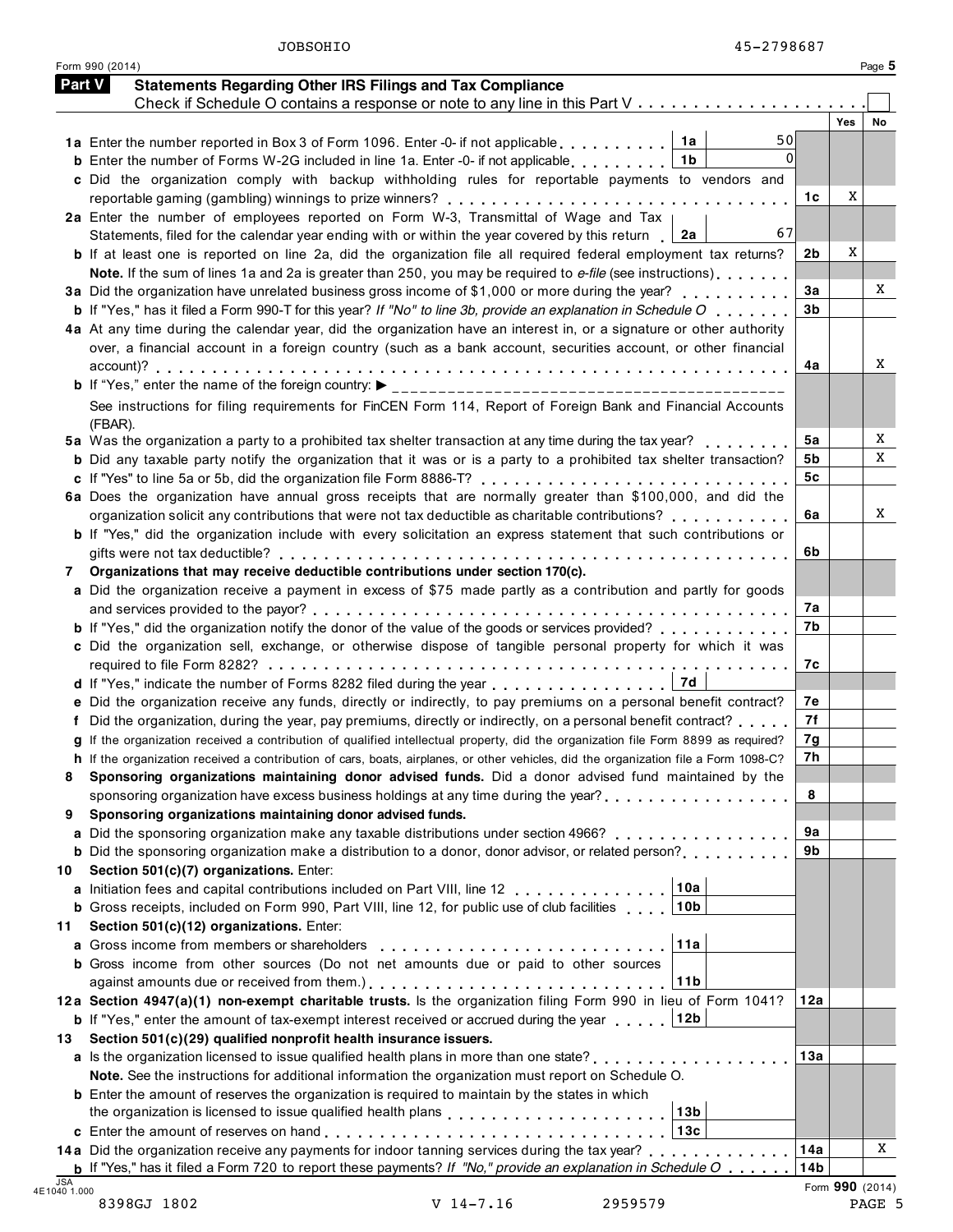|         | 45-2798687<br><b>JOBSOHIO</b><br>Form 990 (2014)                                                                                                                                                                                |                 |     | Page $6$ |
|---------|---------------------------------------------------------------------------------------------------------------------------------------------------------------------------------------------------------------------------------|-----------------|-----|----------|
| Part VI | Governance, Management, and Disclosure For each "Yes" response to lines 2 through 7b below, and for a "No"                                                                                                                      |                 |     |          |
|         | response to line 8a, 8b, or 10b below, describe the circumstances, processes, or changes in Schedule O. See instructions.                                                                                                       |                 |     |          |
|         |                                                                                                                                                                                                                                 |                 |     | X        |
|         | <b>Section A. Governing Body and Management</b>                                                                                                                                                                                 |                 |     |          |
|         |                                                                                                                                                                                                                                 |                 | Yes | No       |
|         | 1a<br>1a Enter the number of voting members of the governing body at the end of the tax year                                                                                                                                    |                 |     |          |
|         | If there are material differences in voting rights among members of the governing body, or if the governing                                                                                                                     |                 |     |          |
|         | body delegated broad authority to an executive committee or similar committee, explain in Schedule O.                                                                                                                           |                 |     |          |
| b       | 1b<br>Enter the number of voting members included in line 1a, above, who are independent                                                                                                                                        |                 |     |          |
| 2       | Did any officer, director, trustee, or key employee have a family relationship or a business relationship with                                                                                                                  |                 |     |          |
|         |                                                                                                                                                                                                                                 | $\mathbf{2}$    | X   |          |
| 3       | Did the organization delegate control over management duties customarily performed by or under the direct                                                                                                                       |                 |     |          |
|         | supervision of officers, directors, or trustees, or key employees to a management company or other person?                                                                                                                      | 3               |     | X        |
| 4       | Did the organization make any significant changes to its governing documents since the prior Form 990 was filed?                                                                                                                | 4               |     | X        |
| 5       | Did the organization become aware during the year of a significant diversion of the organization's assets?                                                                                                                      | 5               |     | X        |
| 6       |                                                                                                                                                                                                                                 | 6               |     | X        |
| 7a      | Did the organization have members, stockholders, or other persons who had the power to elect or appoint                                                                                                                         |                 |     |          |
|         |                                                                                                                                                                                                                                 | 7a              | X   |          |
| b       | Are any governance decisions of the organization reserved to (or subject to approval by) members,                                                                                                                               |                 |     |          |
|         |                                                                                                                                                                                                                                 | 7b              |     | Χ        |
| 8       | Did the organization contemporaneously document the meetings held or written actions undertaken during                                                                                                                          |                 |     |          |
|         | the year by the following:                                                                                                                                                                                                      |                 |     |          |
| а       |                                                                                                                                                                                                                                 | 8а              | X   |          |
| b       |                                                                                                                                                                                                                                 | 8b              | X   |          |
| 9       | Is there any officer, director, trustee, or key employee listed in Part VII, Section A, who cannot be reached at                                                                                                                |                 |     |          |
|         | the organization's mailing address? If "Yes," provide the names and addresses in Schedule O                                                                                                                                     | 9               | X   |          |
|         | Section B. Policies (This Section B requests information about policies not required by the Internal Revenue Code.)                                                                                                             |                 |     |          |
|         |                                                                                                                                                                                                                                 |                 | Yes | No       |
|         | 10a Did the organization have local chapters, branches, or affiliates?                                                                                                                                                          | 10a             |     | X        |
| b       | If "Yes," did the organization have written policies and procedures governing the activities of such chapters,                                                                                                                  |                 |     |          |
|         | affiliates, and branches to ensure their operations are consistent with the organization's exempt purposes?                                                                                                                     | 10 <sub>b</sub> |     |          |
| 11a     | Has the organization provided a complete copy of this Form 990 to all members of its governing body before filing the form?                                                                                                     | 11a             | X   |          |
| b       | Describe in Schedule O the process, if any, used by the organization to review this Form 990.                                                                                                                                   |                 |     |          |
| 12a     | Did the organization have a written conflict of interest policy? If "No," go to line 13                                                                                                                                         | 12a             | X   |          |
| b       | Were officers, directors, or trustees, and key employees required to disclose annually interests that could give                                                                                                                |                 |     |          |
|         |                                                                                                                                                                                                                                 | 12 <sub>b</sub> | X   |          |
| c       | Did the organization regularly and consistently monitor and enforce compliance with the policy? If "Yes,"                                                                                                                       |                 |     |          |
|         |                                                                                                                                                                                                                                 | 12c             | X   |          |
| 13      | Did the organization have a written whistleblower policy?                                                                                                                                                                       | 13              | X   |          |
| 14      | Did the organization have a written document retention and destruction policy?                                                                                                                                                  | 14              | X   |          |
| 15      | Did the process for determining compensation of the following persons include a review and approval by                                                                                                                          |                 |     |          |
|         | independent persons, comparability data, and contemporaneous substantiation of the deliberation and decision?                                                                                                                   |                 |     |          |
| а       |                                                                                                                                                                                                                                 | 15a             | X   |          |
| b       |                                                                                                                                                                                                                                 | 15b             | X   |          |
|         | If "Yes" to line 15a or 15b, describe the process in Schedule O (see instructions).                                                                                                                                             |                 |     |          |
|         | 16a Did the organization invest in, contribute assets to, or participate in a joint venture or similar arrangement                                                                                                              |                 |     | Χ        |
|         |                                                                                                                                                                                                                                 | 16a             |     |          |
| b       | If "Yes," did the organization follow a written policy or procedure requiring the organization to evaluate its<br>participation in joint venture arrangements under applicable federal tax law, and take steps to safeguard the |                 |     |          |
|         | organization's exempt status with respect to such arrangements? ___________________________________                                                                                                                             | 16b             |     |          |
|         | <b>Section C. Disclosure</b>                                                                                                                                                                                                    |                 |     |          |
| 17      |                                                                                                                                                                                                                                 |                 |     |          |
| 18      | Section 6104 requires an organization to make its Forms 1023 (or 1024 if applicable), 990, and 990-T (Section 501(c)(3)s only)                                                                                                  |                 |     |          |
|         | available for public inspection. Indicate how you made these available. Check all that apply.                                                                                                                                   |                 |     |          |
|         | Own website<br>$X$ Upon request<br>X<br>Another's website<br>Other (explain in Schedule O)                                                                                                                                      |                 |     |          |
| 19      | Describe in Schedule O whether (and if so, how) the organization made its governing documents, conflict of interest policy, and                                                                                                 |                 |     |          |
|         | financial statements available to the public during the tax year.                                                                                                                                                               |                 |     |          |
| 20      | State the name, address, and telephone number of the person who possesses the organization's books and records:                                                                                                                 |                 |     |          |
|         |                                                                                                                                                                                                                                 |                 |     |          |

| -20        |                                                                  |  |  | State the name, address, and telephone number of the person who possesses the organization's books and records: |                  |
|------------|------------------------------------------------------------------|--|--|-----------------------------------------------------------------------------------------------------------------|------------------|
|            | KEVIN A. GIANGOLA 41 S HIGH STREET SUITE 1500 COLUMBUS, OH 43215 |  |  | 614-224-6446                                                                                                    |                  |
| <b>JSA</b> |                                                                  |  |  |                                                                                                                 | Form $990(2014)$ |

4E1042 1.000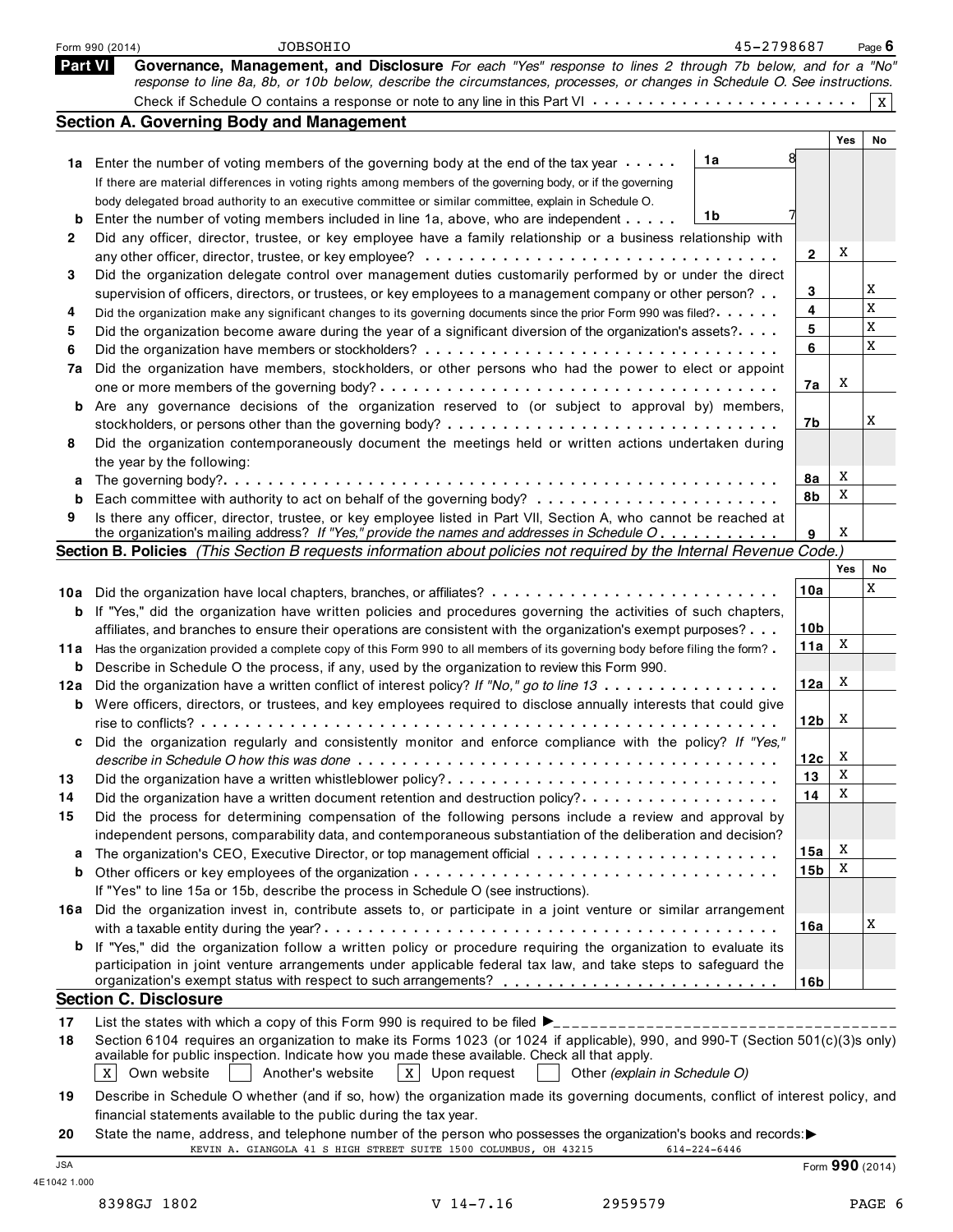| Form 990 (2014) | JOBSOHIO                                                                                                                           | 45-2798687<br>Page 7 |  |
|-----------------|------------------------------------------------------------------------------------------------------------------------------------|----------------------|--|
| <b>Part VII</b> | Compensation of Officers, Directors, Trustees, Key Employees, Highest Compensated Employees, and<br><b>Independent Contractors</b> |                      |  |
|                 | Check if Schedule O contains a response or note to any line in this Part VII                                                       |                      |  |
| Section A.      | Officers, Directors, Trustees, Key Employees, and Highest Compensated Employees                                                    |                      |  |
|                 | 1a Complete this table for all persons required to be listed. Report compensation for the calendar year ending with or within the  |                      |  |

organization's tax year. % List all of the organization's **current** officers, directors, trustees (whether individuals or organizations), regardless of amount of compensation. Enter -0- in columns (D), (E), and (F) if no compensation was paid.

npensation. Enter -∪- in columns (D), (E), and (F) if no compensation was paid.<br>● List all of the organization's **current** key employees, if any. See instructions for definition of "key employee."

● List all of the organization's **current** key employees, if any. See instructions for definition of "key employee."<br>● List the organization's five **current** highest compensated employees (other than an officer, who received reportable compensation (Box 5 of Form W-2 and/or Box 7 of Form 1099-MISC) of more than \$100,000 from the organization and any related organizations.

anization and any related organizations.<br>● List all of the organization's **former** officers, key employees, and highest compensated employees who received more than \$100,000 of reportable compensation from the organization and any related organizations.

% List all of the organization's **former directors or trustees** that received, in the capacity as a former director or trustee of the organization, more than \$10,000 of reportable compensation from the organization and any related organizations.

List persons in the following order: individual trustees or directors; institutional trustees; officers; key employees; highest compensated employees; and former such persons.

Check this box if neither the organization nor any related organization compensated any current officer, director, or trustee.

|                                    |                             |                                   |                                                              |         | (C)          |                                 |        |                 |                          |                              |
|------------------------------------|-----------------------------|-----------------------------------|--------------------------------------------------------------|---------|--------------|---------------------------------|--------|-----------------|--------------------------|------------------------------|
| (A)                                | (B)                         |                                   |                                                              |         | Position     |                                 |        | (D)             | (E)                      | (F)                          |
| Name and Title                     | Average                     |                                   | (do not check more than one<br>box, unless person is both an |         |              |                                 |        | Reportable      | Reportable               | Estimated                    |
|                                    | hours per                   |                                   |                                                              |         |              |                                 |        | compensation    | compensation from        | amount of<br>other           |
|                                    | Week (list any<br>hours for |                                   | officer and a director/trustee)                              |         |              |                                 |        | from<br>the     | related<br>organizations | compensation                 |
|                                    | related                     | or director<br>Individual trustee | Institutional trustee                                        | Officer | Key employee |                                 | Former | organization    | (W-2/1099-MISC)          | from the                     |
|                                    | organizations               |                                   |                                                              |         |              |                                 |        | (W-2/1099-MISC) |                          | organization                 |
|                                    | below dotted                |                                   |                                                              |         |              |                                 |        |                 |                          | and related<br>organizations |
|                                    | line)                       |                                   |                                                              |         |              |                                 |        |                 |                          |                              |
|                                    |                             |                                   |                                                              |         |              | Highest compensated<br>employee |        |                 |                          |                              |
|                                    |                             |                                   |                                                              |         |              |                                 |        |                 |                          |                              |
| (1) JAMES BOLAND                   | 1.00                        |                                   |                                                              |         |              |                                 |        |                 |                          |                              |
| CHAIRMAN OF THE BOARD              | 1.00                        | X                                 |                                                              | X       |              |                                 |        | 0               | 0                        | 0                            |
| (2)JOHN MINOR                      | 40.00                       |                                   |                                                              |         |              |                                 |        |                 |                          |                              |
| BOARD MEMBER PRESIDENT AND CIO     | 1.00                        | Χ                                 |                                                              | X       |              |                                 |        | 322,402.        | 0                        | 23,857.                      |
| (3) GARY HEMINGER                  | 1.00                        |                                   |                                                              |         |              |                                 |        |                 |                          |                              |
| <b>BOARD MEMBER</b>                | 0                           | X                                 |                                                              |         |              |                                 |        | 0               | 0                        | 0                            |
| (4) MARTIN HARRIS MD TERMED 7/2015 | 1.00                        |                                   |                                                              |         |              |                                 |        |                 |                          |                              |
| <b>BOARD MEMBER</b>                | $\mathbf 0$                 | X                                 |                                                              |         |              |                                 |        | $\Omega$        | 0                        | $\mathbf{0}$                 |
| (5) LAWRENCE KIDD                  | 1.00                        |                                   |                                                              |         |              |                                 |        |                 |                          |                              |
| BOARD MEMBER, SEC-TREAS            | $\mathbf 0$                 | X                                 |                                                              | X       |              |                                 |        | 0               | 0                        | $\Omega$                     |
| (6) BRAD LINDNER                   | 1.00                        |                                   |                                                              |         |              |                                 |        |                 |                          |                              |
| <b>BOARD MEMBER</b>                | 0                           | X                                 |                                                              |         |              |                                 |        | 0               | 0                        | $\Omega$                     |
| (7) JOHN BISHOP                    | 1.00                        |                                   |                                                              |         |              |                                 |        |                 |                          |                              |
| <b>BOARD MEMBER</b>                | $\Omega$                    | X                                 |                                                              |         |              |                                 |        | 0               | 0                        | O                            |
| (8) STEPHEN PERRY                  | 1.00                        |                                   |                                                              |         |              |                                 |        |                 |                          |                              |
| <b>BOARD MEMBER</b>                | $\mathbf 0$                 | X                                 |                                                              |         |              |                                 |        | $\mathbf{0}$    | 0                        | 0                            |
| (9) BARBARA SNYDER                 | 1.00                        |                                   |                                                              |         |              |                                 |        |                 |                          |                              |
| <b>BOARD MEMBER</b>                | $\mathbf 0$                 | X                                 |                                                              |         |              |                                 |        | $\Omega$        | 0                        | $\Omega$                     |
| (10) KEVIN A. GIANGOLA             | 40.00                       |                                   |                                                              |         |              |                                 |        |                 |                          |                              |
| CHIEF FINANCIAL OFFICER            | 1.00                        |                                   |                                                              | X       |              |                                 |        | 164,516.        | $\overline{0}$           | 12,274.                      |
| (11) MARK PATTON                   | 40.00                       |                                   |                                                              |         |              |                                 |        |                 |                          |                              |
| MANAGING DIRECTOR                  | $\Omega$                    |                                   |                                                              |         | X            |                                 |        | 220,270.        | $\overline{0}$           | 20,451.                      |
| (12) CHARLES MUSTINE               | 40.00                       |                                   |                                                              |         |              |                                 |        |                 |                          |                              |
| MANAGING DIRECTOR                  | $\mathbf{0}$                |                                   |                                                              |         | X            |                                 |        | 258,026.        | 0                        | 21,790.                      |
| (13) KRISTI TANNER                 | 40.00                       |                                   |                                                              |         |              |                                 |        |                 |                          |                              |
| MANAGING DIRECTOR                  | $\mathbf 0$                 |                                   |                                                              |         | X            |                                 |        | 220,270.        | 0                        | 1,281.                       |
| (14) DONELL GRUBBS                 | 40.00                       |                                   |                                                              |         |              |                                 |        |                 |                          |                              |
| GENERAL COUNSEL                    | $\mathbf 0$                 |                                   |                                                              |         | x            |                                 |        | 177,786.        | 0                        | 25,261.                      |

JSA Form **990** (2014)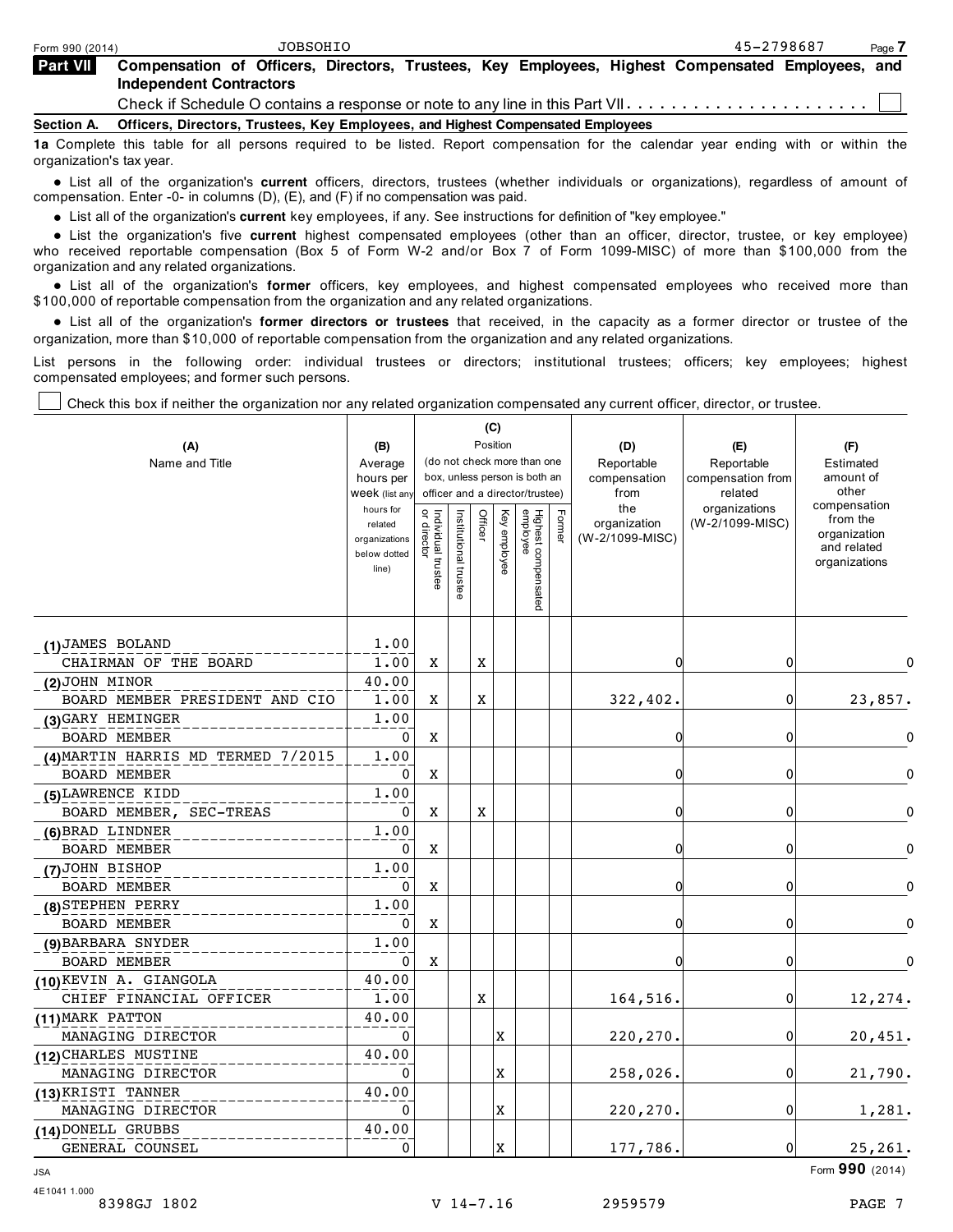|                                                     |                                                                                                                           |                                                                                                                                    |                             |          |                        |                                                                                                            |                                                                                                           |                               |                                              |                                                                                                                                                                                                                                                                                                                                                                                                                                                                                                                                                                                                                                                                                                                                                                                                                                              |                                                                                                                                                                                                                                                  | Page 8                                                                                                                                                                                                                                                                                             |
|-----------------------------------------------------|---------------------------------------------------------------------------------------------------------------------------|------------------------------------------------------------------------------------------------------------------------------------|-----------------------------|----------|------------------------|------------------------------------------------------------------------------------------------------------|-----------------------------------------------------------------------------------------------------------|-------------------------------|----------------------------------------------|----------------------------------------------------------------------------------------------------------------------------------------------------------------------------------------------------------------------------------------------------------------------------------------------------------------------------------------------------------------------------------------------------------------------------------------------------------------------------------------------------------------------------------------------------------------------------------------------------------------------------------------------------------------------------------------------------------------------------------------------------------------------------------------------------------------------------------------------|--------------------------------------------------------------------------------------------------------------------------------------------------------------------------------------------------------------------------------------------------|----------------------------------------------------------------------------------------------------------------------------------------------------------------------------------------------------------------------------------------------------------------------------------------------------|
|                                                     |                                                                                                                           |                                                                                                                                    |                             |          |                        |                                                                                                            |                                                                                                           |                               |                                              |                                                                                                                                                                                                                                                                                                                                                                                                                                                                                                                                                                                                                                                                                                                                                                                                                                              |                                                                                                                                                                                                                                                  |                                                                                                                                                                                                                                                                                                    |
| Average<br>hours per<br>week (list any<br>hours for |                                                                                                                           |                                                                                                                                    |                             |          |                        |                                                                                                            | Reportable<br>compensation<br>from<br>the                                                                 |                               |                                              |                                                                                                                                                                                                                                                                                                                                                                                                                                                                                                                                                                                                                                                                                                                                                                                                                                              |                                                                                                                                                                                                                                                  |                                                                                                                                                                                                                                                                                                    |
| related<br>organizations<br>below dotted<br>line)   |                                                                                                                           |                                                                                                                                    |                             | employee |                        |                                                                                                            | organization<br>(W-2/1099-MISC)                                                                           |                               |                                              |                                                                                                                                                                                                                                                                                                                                                                                                                                                                                                                                                                                                                                                                                                                                                                                                                                              |                                                                                                                                                                                                                                                  |                                                                                                                                                                                                                                                                                                    |
| 40.00                                               |                                                                                                                           |                                                                                                                                    |                             | X        |                        |                                                                                                            |                                                                                                           |                               | 01                                           |                                                                                                                                                                                                                                                                                                                                                                                                                                                                                                                                                                                                                                                                                                                                                                                                                                              |                                                                                                                                                                                                                                                  |                                                                                                                                                                                                                                                                                                    |
| 40.00                                               |                                                                                                                           |                                                                                                                                    |                             | X        |                        |                                                                                                            | 231, 297.                                                                                                 |                               | 0                                            |                                                                                                                                                                                                                                                                                                                                                                                                                                                                                                                                                                                                                                                                                                                                                                                                                                              | 27,685.                                                                                                                                                                                                                                          |                                                                                                                                                                                                                                                                                                    |
| 40.00                                               |                                                                                                                           |                                                                                                                                    |                             | X        |                        |                                                                                                            | 152,519.                                                                                                  |                               | 0                                            |                                                                                                                                                                                                                                                                                                                                                                                                                                                                                                                                                                                                                                                                                                                                                                                                                                              |                                                                                                                                                                                                                                                  | 9,779.                                                                                                                                                                                                                                                                                             |
| 40.00                                               |                                                                                                                           |                                                                                                                                    |                             |          | Χ                      |                                                                                                            | 147,489.                                                                                                  |                               | 0                                            |                                                                                                                                                                                                                                                                                                                                                                                                                                                                                                                                                                                                                                                                                                                                                                                                                                              |                                                                                                                                                                                                                                                  | 7,613.                                                                                                                                                                                                                                                                                             |
| 40.00                                               |                                                                                                                           |                                                                                                                                    |                             |          | Χ                      |                                                                                                            | 142,129.                                                                                                  |                               | 0                                            |                                                                                                                                                                                                                                                                                                                                                                                                                                                                                                                                                                                                                                                                                                                                                                                                                                              | 11,499.                                                                                                                                                                                                                                          |                                                                                                                                                                                                                                                                                                    |
| 40.00                                               |                                                                                                                           |                                                                                                                                    |                             |          | Χ                      |                                                                                                            | 127,508.                                                                                                  |                               | 0                                            |                                                                                                                                                                                                                                                                                                                                                                                                                                                                                                                                                                                                                                                                                                                                                                                                                                              |                                                                                                                                                                                                                                                  | 5,728.                                                                                                                                                                                                                                                                                             |
|                                                     |                                                                                                                           |                                                                                                                                    |                             |          | Χ                      |                                                                                                            | 121,931.                                                                                                  |                               | 0                                            |                                                                                                                                                                                                                                                                                                                                                                                                                                                                                                                                                                                                                                                                                                                                                                                                                                              |                                                                                                                                                                                                                                                  | 3,696.                                                                                                                                                                                                                                                                                             |
|                                                     |                                                                                                                           |                                                                                                                                    |                             |          | Χ                      |                                                                                                            | 129,871.                                                                                                  |                               | 0                                            |                                                                                                                                                                                                                                                                                                                                                                                                                                                                                                                                                                                                                                                                                                                                                                                                                                              | 22, 260.                                                                                                                                                                                                                                         |                                                                                                                                                                                                                                                                                                    |
|                                                     |                                                                                                                           |                                                                                                                                    |                             |          |                        |                                                                                                            |                                                                                                           |                               |                                              |                                                                                                                                                                                                                                                                                                                                                                                                                                                                                                                                                                                                                                                                                                                                                                                                                                              |                                                                                                                                                                                                                                                  |                                                                                                                                                                                                                                                                                                    |
|                                                     |                                                                                                                           |                                                                                                                                    |                             |          |                        |                                                                                                            |                                                                                                           |                               |                                              |                                                                                                                                                                                                                                                                                                                                                                                                                                                                                                                                                                                                                                                                                                                                                                                                                                              |                                                                                                                                                                                                                                                  |                                                                                                                                                                                                                                                                                                    |
|                                                     |                                                                                                                           |                                                                                                                                    |                             |          |                        |                                                                                                            | 1,363,270.                                                                                                |                               | $\Omega$                                     |                                                                                                                                                                                                                                                                                                                                                                                                                                                                                                                                                                                                                                                                                                                                                                                                                                              |                                                                                                                                                                                                                                                  |                                                                                                                                                                                                                                                                                                    |
|                                                     |                                                                                                                           |                                                                                                                                    |                             |          |                        | ▶                                                                                                          |                                                                                                           |                               | $\Omega$                                     |                                                                                                                                                                                                                                                                                                                                                                                                                                                                                                                                                                                                                                                                                                                                                                                                                                              |                                                                                                                                                                                                                                                  |                                                                                                                                                                                                                                                                                                    |
|                                                     |                                                                                                                           |                                                                                                                                    |                             |          |                        |                                                                                                            |                                                                                                           |                               |                                              |                                                                                                                                                                                                                                                                                                                                                                                                                                                                                                                                                                                                                                                                                                                                                                                                                                              |                                                                                                                                                                                                                                                  | No                                                                                                                                                                                                                                                                                                 |
|                                                     |                                                                                                                           |                                                                                                                                    |                             |          |                        |                                                                                                            |                                                                                                           |                               |                                              | 3                                                                                                                                                                                                                                                                                                                                                                                                                                                                                                                                                                                                                                                                                                                                                                                                                                            |                                                                                                                                                                                                                                                  | X                                                                                                                                                                                                                                                                                                  |
|                                                     |                                                                                                                           |                                                                                                                                    |                             |          |                        |                                                                                                            |                                                                                                           |                               |                                              | 4                                                                                                                                                                                                                                                                                                                                                                                                                                                                                                                                                                                                                                                                                                                                                                                                                                            | Χ                                                                                                                                                                                                                                                |                                                                                                                                                                                                                                                                                                    |
|                                                     |                                                                                                                           |                                                                                                                                    |                             |          |                        |                                                                                                            |                                                                                                           |                               |                                              | 5                                                                                                                                                                                                                                                                                                                                                                                                                                                                                                                                                                                                                                                                                                                                                                                                                                            |                                                                                                                                                                                                                                                  | X                                                                                                                                                                                                                                                                                                  |
|                                                     |                                                                                                                           |                                                                                                                                    |                             |          |                        |                                                                                                            |                                                                                                           |                               |                                              |                                                                                                                                                                                                                                                                                                                                                                                                                                                                                                                                                                                                                                                                                                                                                                                                                                              |                                                                                                                                                                                                                                                  |                                                                                                                                                                                                                                                                                                    |
|                                                     |                                                                                                                           |                                                                                                                                    |                             |          |                        |                                                                                                            |                                                                                                           |                               |                                              |                                                                                                                                                                                                                                                                                                                                                                                                                                                                                                                                                                                                                                                                                                                                                                                                                                              |                                                                                                                                                                                                                                                  |                                                                                                                                                                                                                                                                                                    |
|                                                     |                                                                                                                           |                                                                                                                                    |                             |          |                        |                                                                                                            | (B)                                                                                                       |                               |                                              | (C)                                                                                                                                                                                                                                                                                                                                                                                                                                                                                                                                                                                                                                                                                                                                                                                                                                          |                                                                                                                                                                                                                                                  |                                                                                                                                                                                                                                                                                                    |
|                                                     | (B)<br>40.00<br>40.00<br>reportable compensation from the organization $\blacktriangleright$<br>Name and business address | Individual trustee<br>  or director<br>0<br>$\mathbf{0}$<br>$\mathbf{0}$<br>$\mathbf{0}$<br>0<br>$\mathbf{0}$<br>$\mathbf{0}$<br>0 | Institutional trustee<br>18 | Officer  | (C)<br>Position<br>Ķey | Highest compensated<br>employee<br>c Total from continuation sheets to Part VII, Section A Particular 1997 | (do not check more than one<br>box, unless person is both an<br>officer and a director/trustee)<br>Former | (D)<br>161,676.<br>1,214,420. | (E)<br>2,577,690.<br>Description of services | Reportable<br>compensation from<br>related<br>organizations<br>(W-2/1099-MISC)<br>$\Omega$<br>2 Total number of individuals (including but not limited to those listed above) who received more than \$100,000 of<br>Did the organization list any former officer, director, or trustee, key employee, or highest compensated<br>employee on line 1a? If "Yes," complete Schedule J for such individual<br>For any individual listed on line 1a, is the sum of reportable compensation and other compensation from the<br>organization and related organizations greater than \$150,000? If "Yes," complete Schedule J for such<br>Did any person listed on line 1a receive or accrue compensation from any unrelated organization or individual<br>for services rendered to the organization? If "Yes," complete Schedule J for such person | Complete this table for your five highest compensated independent contractors that received more than \$100,000 of<br>compensation from the organization. Report compensation for the calendar year ending with or within the organization's tax | Section A. Officers, Directors, Trustees, Key Employees, and Highest Compensated Employees (continued)<br>(F)<br>Estimated<br>amount of<br>other<br>compensation<br>from the<br>organization<br>and related<br>organizations<br>23,369.<br>104,914.<br>111,629.<br>216,543.<br>Yes<br>Compensation |

| ATTACHMENT                                                                                                                                                                                  |             |         |                 |
|---------------------------------------------------------------------------------------------------------------------------------------------------------------------------------------------|-------------|---------|-----------------|
|                                                                                                                                                                                             |             |         |                 |
|                                                                                                                                                                                             |             |         |                 |
|                                                                                                                                                                                             |             |         |                 |
|                                                                                                                                                                                             |             |         |                 |
| 2 Total number of independent contractors (including but not limited to those listed above) who received<br>more than \$100,000 in compensation from the organization $\blacktriangleright$ | 14          |         |                 |
| <b>JSA</b><br>4E10551.000                                                                                                                                                                   |             |         | Form 990 (2014) |
| 8398GJ 1802                                                                                                                                                                                 | $V$ 14-7.16 | 2959579 | PAGE 8          |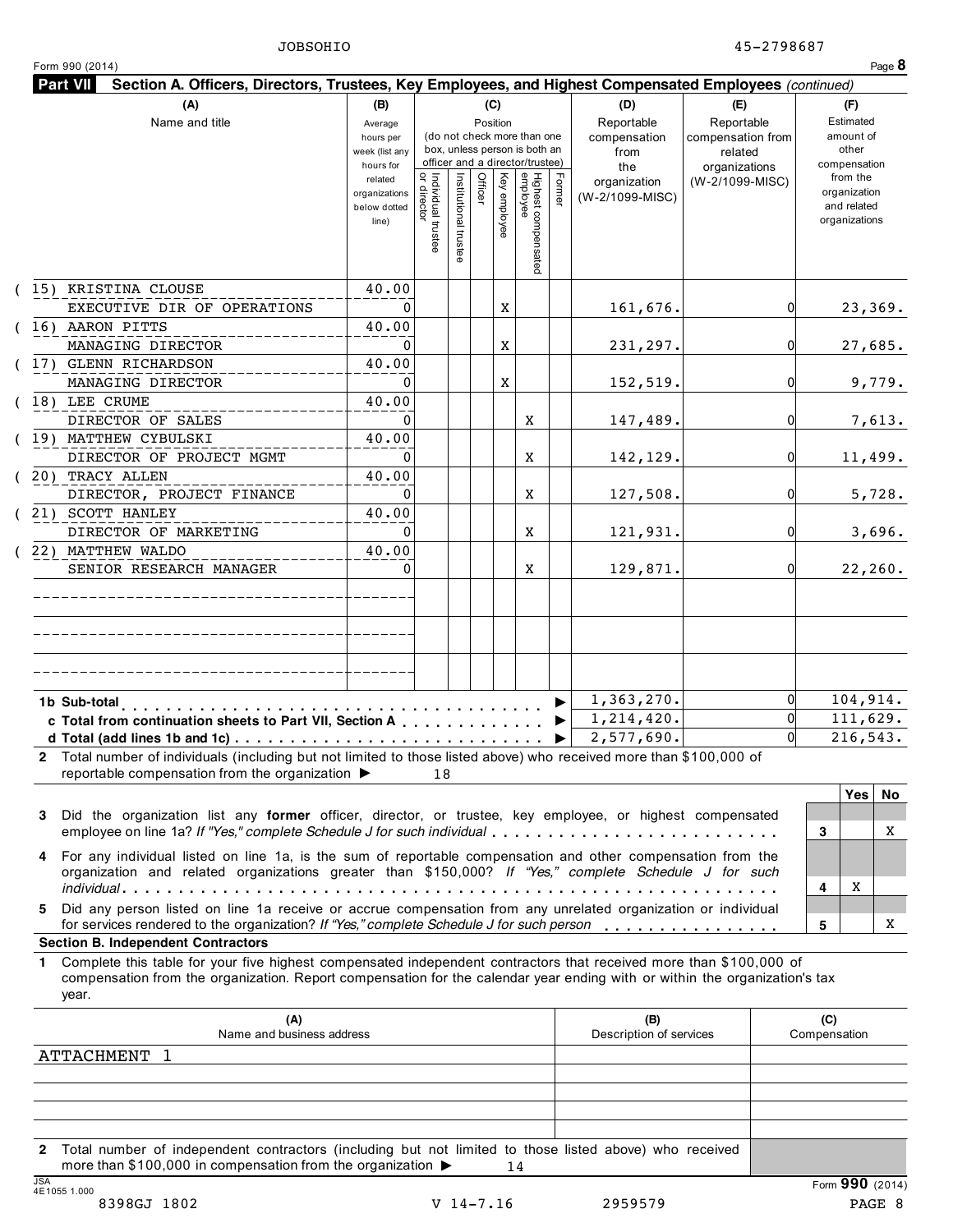|                                                                  | Form 990 (2014)                       | <b>JOBSOHIO</b>                                                                                                                                                                                                                                                                                                                                                                                                   |                      |                      |                                                    | 45-2798687                              | Page 9                                                           |
|------------------------------------------------------------------|---------------------------------------|-------------------------------------------------------------------------------------------------------------------------------------------------------------------------------------------------------------------------------------------------------------------------------------------------------------------------------------------------------------------------------------------------------------------|----------------------|----------------------|----------------------------------------------------|-----------------------------------------|------------------------------------------------------------------|
|                                                                  | <b>Part VIII</b>                      | <b>Statement of Revenue</b>                                                                                                                                                                                                                                                                                                                                                                                       |                      |                      |                                                    |                                         |                                                                  |
|                                                                  |                                       |                                                                                                                                                                                                                                                                                                                                                                                                                   |                      | (A)<br>Total revenue | (B)<br>Related or<br>exempt<br>function<br>revenue | (C)<br>Unrelated<br>business<br>revenue | (D)<br>Revenue<br>excluded from tax<br>under sections<br>512-514 |
| <b>Contributions, Gifts, Grants</b><br>and Other Similar Amounts | 1a<br>b<br>c<br>d<br>е<br>f<br>g<br>h | 1a<br>Federated campaigns<br>1b<br>Membership dues <b>All Accords</b> Membership dues<br>1с<br>Fundraising events <b>Fundraising</b><br>1d<br>Related organizations <b>contains</b> and <b>Related</b> organizations<br>1e<br>Government grants (contributions) .<br>All other contributions, gifts, grants,<br>1f<br>and similar amounts not included above<br>Noncash contributions included in lines 1a-1f: \$ | 120,000,000.         | 120,000,000.         |                                                    |                                         |                                                                  |
|                                                                  |                                       |                                                                                                                                                                                                                                                                                                                                                                                                                   | <b>Business Code</b> |                      |                                                    |                                         |                                                                  |
| Program Service Revenue                                          | 2a                                    | MANAGEMENT FEES                                                                                                                                                                                                                                                                                                                                                                                                   | 900099               | 814,452.             | 814,452.                                           |                                         |                                                                  |
|                                                                  | b                                     | LOAN FEES                                                                                                                                                                                                                                                                                                                                                                                                         | 900099               | 89,325.              | 89,325.                                            |                                         |                                                                  |
|                                                                  | C                                     | LOAN INTEREST                                                                                                                                                                                                                                                                                                                                                                                                     | 900099               | 140,091.             | 140,091.                                           |                                         |                                                                  |
|                                                                  | d                                     | the contract of the contract of the contract of the contract of the contract of                                                                                                                                                                                                                                                                                                                                   |                      |                      |                                                    |                                         |                                                                  |
|                                                                  | е                                     |                                                                                                                                                                                                                                                                                                                                                                                                                   |                      |                      |                                                    |                                         |                                                                  |
|                                                                  | f                                     | All other program service revenue                                                                                                                                                                                                                                                                                                                                                                                 |                      |                      |                                                    |                                         |                                                                  |
|                                                                  | g                                     |                                                                                                                                                                                                                                                                                                                                                                                                                   |                      | 1,043,868.           |                                                    |                                         |                                                                  |
|                                                                  | 3                                     | Investment<br>income<br>(including)<br>dividends,                                                                                                                                                                                                                                                                                                                                                                 | interest,            |                      |                                                    |                                         |                                                                  |
|                                                                  |                                       | and other similar amounts) $\blacksquare$                                                                                                                                                                                                                                                                                                                                                                         |                      | 678,074.             |                                                    |                                         | 678,074.                                                         |
|                                                                  | 4                                     | Income from investment of tax-exempt bond proceeds $\blacksquare$                                                                                                                                                                                                                                                                                                                                                 |                      | $\overline{0}$       |                                                    |                                         |                                                                  |
|                                                                  | 5                                     |                                                                                                                                                                                                                                                                                                                                                                                                                   |                      | $\overline{0}$       |                                                    |                                         |                                                                  |
|                                                                  |                                       | (i) Real                                                                                                                                                                                                                                                                                                                                                                                                          | (ii) Personal        |                      |                                                    |                                         |                                                                  |
|                                                                  | 6а                                    | Gross rents <b>contains a container</b>                                                                                                                                                                                                                                                                                                                                                                           |                      |                      |                                                    |                                         |                                                                  |
|                                                                  | b                                     | Less: rental expenses                                                                                                                                                                                                                                                                                                                                                                                             |                      |                      |                                                    |                                         |                                                                  |
|                                                                  | c                                     | Rental income or (loss)                                                                                                                                                                                                                                                                                                                                                                                           |                      |                      |                                                    |                                         |                                                                  |
|                                                                  | d                                     |                                                                                                                                                                                                                                                                                                                                                                                                                   |                      | $\mathbf 0$          |                                                    |                                         |                                                                  |
|                                                                  | 7a                                    | (i) Securities<br>Gross amount from sales of                                                                                                                                                                                                                                                                                                                                                                      | (ii) Other           |                      |                                                    |                                         |                                                                  |
|                                                                  |                                       | assets other than inventory                                                                                                                                                                                                                                                                                                                                                                                       |                      |                      |                                                    |                                         |                                                                  |
|                                                                  | b                                     | Less: cost or other basis                                                                                                                                                                                                                                                                                                                                                                                         |                      |                      |                                                    |                                         |                                                                  |
|                                                                  |                                       | and sales expenses                                                                                                                                                                                                                                                                                                                                                                                                | 15,057.              |                      |                                                    |                                         |                                                                  |
|                                                                  | c                                     | Gain or (loss) example and the set of the set of the set of the set of the set of the set of the set of the set of the set of the set of the set of the set of the set of the set of the set of the set of the set of the set                                                                                                                                                                                     | $-15,057.$           |                      |                                                    |                                         |                                                                  |
|                                                                  | d                                     | Net gain or (loss) $\cdots$ $\cdots$ $\cdots$ $\cdots$ $\cdots$ $\cdots$ $\cdots$                                                                                                                                                                                                                                                                                                                                 |                      | $-15,057.$           |                                                    |                                         | $-15,057.$                                                       |
|                                                                  | 8а                                    | Gross income from fundraising                                                                                                                                                                                                                                                                                                                                                                                     |                      |                      |                                                    |                                         |                                                                  |
|                                                                  |                                       | events (not including \$                                                                                                                                                                                                                                                                                                                                                                                          |                      |                      |                                                    |                                         |                                                                  |
|                                                                  |                                       | of contributions reported on line 1c).                                                                                                                                                                                                                                                                                                                                                                            |                      |                      |                                                    |                                         |                                                                  |
|                                                                  |                                       | See Part IV, line 18 a                                                                                                                                                                                                                                                                                                                                                                                            |                      |                      |                                                    |                                         |                                                                  |
|                                                                  | b                                     | Less: direct expenses b                                                                                                                                                                                                                                                                                                                                                                                           |                      |                      |                                                    |                                         |                                                                  |
| Other Revenue                                                    | c                                     | Net income or (loss) from fundraising events ________                                                                                                                                                                                                                                                                                                                                                             |                      | $\overline{0}$       |                                                    |                                         |                                                                  |
|                                                                  | 9а                                    | Gross income from gaming activities.                                                                                                                                                                                                                                                                                                                                                                              |                      |                      |                                                    |                                         |                                                                  |
|                                                                  |                                       | See Part IV, line 19 a                                                                                                                                                                                                                                                                                                                                                                                            |                      |                      |                                                    |                                         |                                                                  |
|                                                                  | b                                     | Less: direct expenses by the state of the basic direct expenses                                                                                                                                                                                                                                                                                                                                                   |                      |                      |                                                    |                                         |                                                                  |
|                                                                  | c                                     | Net income or (loss) from gaming activities $\ldots$                                                                                                                                                                                                                                                                                                                                                              |                      | $\overline{0}$       |                                                    |                                         |                                                                  |
|                                                                  | 10a                                   | Gross<br>sales<br>of inventory,<br>less<br>returns and allowances a                                                                                                                                                                                                                                                                                                                                               |                      |                      |                                                    |                                         |                                                                  |
|                                                                  | b<br>c                                | Net income or (loss) from sales of inventory <b>example to a</b> ▶                                                                                                                                                                                                                                                                                                                                                |                      | $\overline{0}$       |                                                    |                                         |                                                                  |
|                                                                  |                                       | Miscellaneous Revenue                                                                                                                                                                                                                                                                                                                                                                                             | <b>Business Code</b> |                      |                                                    |                                         |                                                                  |
|                                                                  | 11a                                   | MISCELLANEOUS INCOME<br>and the control of the control of                                                                                                                                                                                                                                                                                                                                                         | 900099               | 13,944.              | 13,944.                                            |                                         |                                                                  |
|                                                                  | b                                     | <u> 1989 - Johann John Stone, markin film yn y brening yn y brening yn y brening yn y brening yn y brening yn y b</u>                                                                                                                                                                                                                                                                                             |                      |                      |                                                    |                                         |                                                                  |
|                                                                  | c                                     | <u> 1989 - Andrea State Barbara, amerikan personal di personal dengan personal dengan personal dengan personal de</u>                                                                                                                                                                                                                                                                                             |                      |                      |                                                    |                                         |                                                                  |
|                                                                  | d                                     | All other revenue entitled and the control of the state of the state of the state of the state of the state of                                                                                                                                                                                                                                                                                                    |                      |                      |                                                    |                                         |                                                                  |
|                                                                  | е                                     |                                                                                                                                                                                                                                                                                                                                                                                                                   |                      | 13,944.              |                                                    |                                         |                                                                  |
|                                                                  | 12                                    |                                                                                                                                                                                                                                                                                                                                                                                                                   |                      | 121,720,829.         | 1,057,812.                                         |                                         | 663,017.                                                         |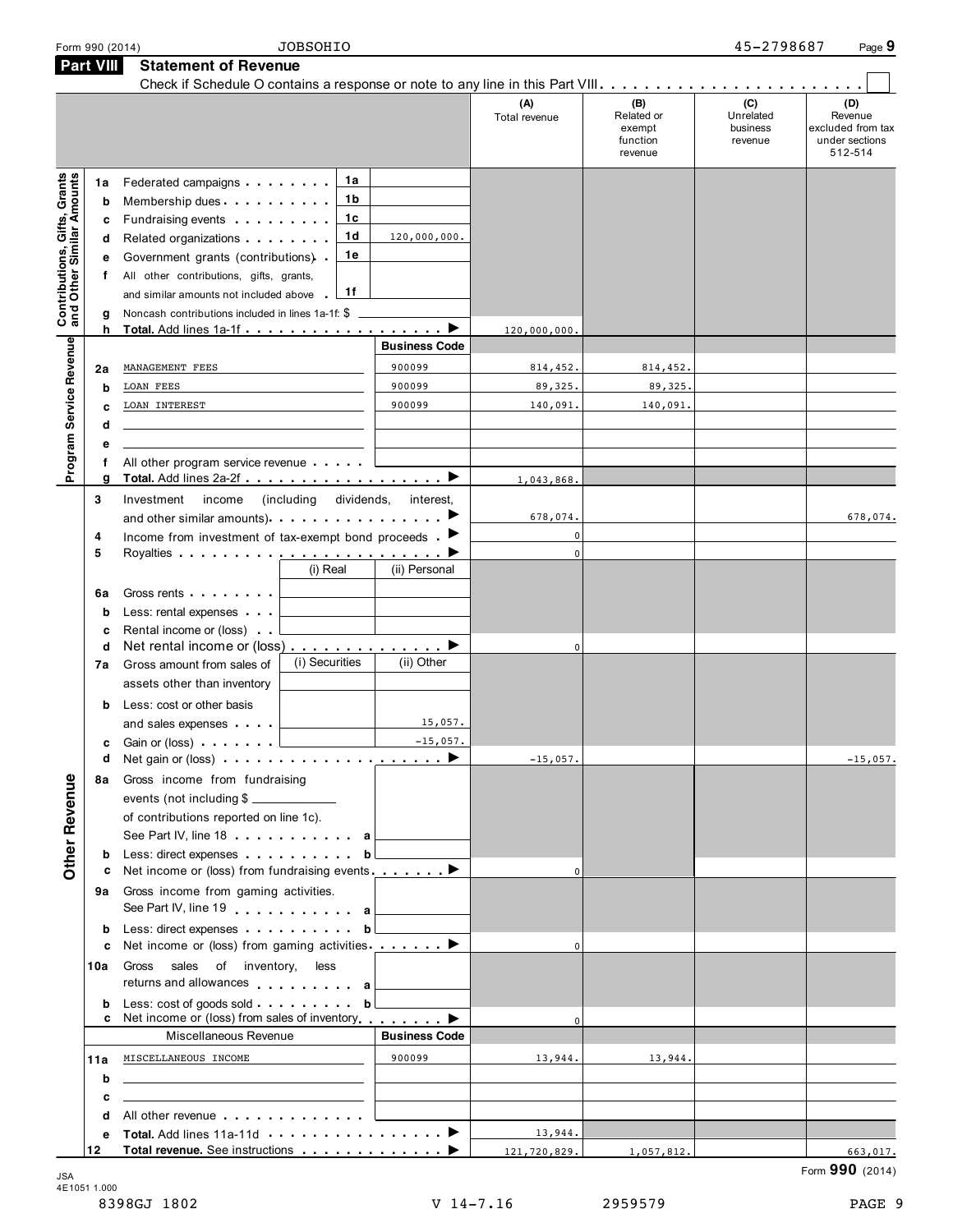| <b>Part IX</b> Statement of Functional Expenses                                                                            |                                                                                                                                                                                                                                      |                       |                                    |                                    |                                |  |
|----------------------------------------------------------------------------------------------------------------------------|--------------------------------------------------------------------------------------------------------------------------------------------------------------------------------------------------------------------------------------|-----------------------|------------------------------------|------------------------------------|--------------------------------|--|
| Section 501(c)(3) and 501(c)(4) organizations must complete all columns. All other organizations must complete column (A). |                                                                                                                                                                                                                                      |                       |                                    |                                    |                                |  |
| Check if Schedule O contains a response or note to any line in this Part IX<br>$\mathbf{X}$                                |                                                                                                                                                                                                                                      |                       |                                    |                                    |                                |  |
|                                                                                                                            | Do not include amounts reported on lines 6b, 7b,<br>8b, 9b, and 10b of Part VIII.                                                                                                                                                    | (A)<br>Total expenses | (B)<br>Program service<br>expenses | Management and<br>general expenses | (D)<br>Fundraising<br>expenses |  |
|                                                                                                                            | 1 Grants and other assistance to domestic organizations                                                                                                                                                                              |                       |                                    |                                    |                                |  |
|                                                                                                                            | and domestic governments. See Part IV, line 21                                                                                                                                                                                       | 46,551,991.           | 46,551,991.                        |                                    |                                |  |
|                                                                                                                            | 2 Grants and other assistance to domestic                                                                                                                                                                                            |                       |                                    |                                    |                                |  |
|                                                                                                                            | individuals. See Part IV, line 22                                                                                                                                                                                                    | 0                     |                                    |                                    |                                |  |
|                                                                                                                            | 3 Grants and other assistance to foreign                                                                                                                                                                                             |                       |                                    |                                    |                                |  |
|                                                                                                                            | organizations, foreign governments, and foreign                                                                                                                                                                                      | 0                     |                                    |                                    |                                |  |
|                                                                                                                            | individuals. See Part IV, lines 15 and 16                                                                                                                                                                                            | $\Omega$              |                                    |                                    |                                |  |
|                                                                                                                            | 4 Benefits paid to or for members                                                                                                                                                                                                    |                       |                                    |                                    |                                |  |
|                                                                                                                            | 5 Compensation of current officers, directors,<br>trustees, and key employees expressed as a state of                                                                                                                                | 2,974,608.            | 2,786,827.                         | 187,781.                           |                                |  |
|                                                                                                                            |                                                                                                                                                                                                                                      |                       |                                    |                                    |                                |  |
|                                                                                                                            | 6 Compensation not included above, to disqualified<br>persons (as defined under section 4958(f)(1)) and                                                                                                                              |                       |                                    |                                    |                                |  |
|                                                                                                                            | persons described in section 4958(c)(3)(B)                                                                                                                                                                                           |                       |                                    |                                    |                                |  |
|                                                                                                                            | 7 Other salaries and wages                                                                                                                                                                                                           | 3,437,493.            | 2,229,296.                         | 1,208,197.                         |                                |  |
|                                                                                                                            | 8 Pension plan accruals and contributions (include                                                                                                                                                                                   |                       |                                    |                                    |                                |  |
|                                                                                                                            | section 401(k) and 403(b) employer contributions)                                                                                                                                                                                    | 185,252.              | 150,885.                           | 34,367.                            |                                |  |
| 9.                                                                                                                         | Other employee benefits                                                                                                                                                                                                              | 477,170.              | 373,285.                           | 103,885.                           |                                |  |
| 10                                                                                                                         |                                                                                                                                                                                                                                      | 422,452.              | 330,480.                           | 91,972.                            |                                |  |
| 11.                                                                                                                        | Fees for services (non-employees):                                                                                                                                                                                                   |                       |                                    |                                    |                                |  |
|                                                                                                                            | a Management                                                                                                                                                                                                                         | 233,650.              | 221,751.                           | 11,899.                            |                                |  |
|                                                                                                                            | b Legal experience and the set of the set of the set of the set of the set of the set of the set of the set of                                                                                                                       | 214,234.              | 123,721.                           | 90, 513.                           |                                |  |
|                                                                                                                            | c Accounting                                                                                                                                                                                                                         | 156,651.              |                                    | 156,651.                           |                                |  |
|                                                                                                                            | <b>d</b> Lobbying<br>.                                                                                                                                                                                                               | 0                     |                                    |                                    |                                |  |
|                                                                                                                            | e Professional fundraising services. See Part IV, line 17                                                                                                                                                                            |                       |                                    |                                    |                                |  |
|                                                                                                                            | f Investment management fees<br>.                                                                                                                                                                                                    | 119,658.              |                                    | 119,658.                           |                                |  |
|                                                                                                                            | 9 Other. (If line 11g amount exceeds 10% of line 25, column                                                                                                                                                                          |                       |                                    |                                    |                                |  |
|                                                                                                                            | (A) amount, list line 11g expenses on Schedule O.)                                                                                                                                                                                   | 1,190,032.            | 938,701.                           | 251,331.                           |                                |  |
|                                                                                                                            | 12 Advertising and promotion                                                                                                                                                                                                         | 3,529,667.            | 3,529,667.                         | 323, 173.                          |                                |  |
| 13                                                                                                                         | Office expenses example and the set of the set of the set of the set of the set of the set of the set of the set of the set of the set of the set of the set of the set of the set of the set of the set of the set of the set       | 323, 173.<br>847,434. |                                    | 847,434.                           |                                |  |
| 14                                                                                                                         | Information technology                                                                                                                                                                                                               |                       |                                    |                                    |                                |  |
| 15<br>16                                                                                                                   |                                                                                                                                                                                                                                      | 550,163.              |                                    | 550,163.                           |                                |  |
|                                                                                                                            | Occupancy entering the set of the set of the set of the set of the set of the set of the set of the set of the<br>17 Travel <b>1.1 Travel</b>                                                                                        | 527,654.              | 527,654.                           |                                    |                                |  |
|                                                                                                                            | 18 Payments of travel or entertainment expenses                                                                                                                                                                                      |                       |                                    |                                    |                                |  |
|                                                                                                                            | for any federal, state, or local public officials                                                                                                                                                                                    | 11,626.               | $11,626$ .                         |                                    |                                |  |
|                                                                                                                            | 19 Conferences, conventions, and meetings                                                                                                                                                                                            | 208, 100.             | 203,650.                           | 4,450.                             |                                |  |
| 20                                                                                                                         |                                                                                                                                                                                                                                      | 207.                  |                                    | 207.                               |                                |  |
| 21                                                                                                                         | Payments to affiliates <b>Exercise 2.1 Fig. 1.1 Fig. 1.1</b>                                                                                                                                                                         | $\Omega$              |                                    |                                    |                                |  |
| 22                                                                                                                         | Depreciation, depletion, and amortization                                                                                                                                                                                            | 482,372.              |                                    | 482,372.                           |                                |  |
| 23                                                                                                                         | Insurance <b>All According to the Contract of the Contract of the Contract of the Contract of the Contract of the Contract of the Contract of the Contract of the Contract of the Contract of the Contract of the Contract of th</b> | 182,360.              |                                    | 182, 360.                          |                                |  |
| 24                                                                                                                         | Other expenses. Itemize expenses not covered                                                                                                                                                                                         |                       |                                    |                                    |                                |  |
|                                                                                                                            | above (List miscellaneous expenses in line 24e. If                                                                                                                                                                                   |                       |                                    |                                    |                                |  |
|                                                                                                                            | line 24e amount exceeds 10% of line 25, column                                                                                                                                                                                       |                       |                                    |                                    |                                |  |
|                                                                                                                            | (A) amount, list line 24e expenses on Schedule O.)                                                                                                                                                                                   |                       |                                    |                                    |                                |  |
|                                                                                                                            | aNETWORK PARTNER SERVICE FEES                                                                                                                                                                                                        | 9,320,511.            | 9,320,511.                         |                                    |                                |  |
|                                                                                                                            | <b>bRESEARCH AND MATERIALS</b>                                                                                                                                                                                                       | 278,313.              | 278,313.                           |                                    |                                |  |
|                                                                                                                            | $_{\rm c}$ DUES<br>____________________                                                                                                                                                                                              | 53,437.               | 53,437.                            |                                    |                                |  |
|                                                                                                                            | dTRAINING<br>---------------------                                                                                                                                                                                                   | 50,580.<br>71,052.    | 50,580.<br>22,102.                 | 48,950.                            |                                |  |
|                                                                                                                            | e All other expenses $\frac{1}{1}$                                                                                                                                                                                                   | 72,399,840.           | 67,704,477.                        | 4,695,363.                         |                                |  |
|                                                                                                                            | 25 Total functional expenses. Add lines 1 through 24e<br>26 Joint costs. Complete this line only if the                                                                                                                              |                       |                                    |                                    |                                |  |
|                                                                                                                            | organization reported in column (B) joint costs<br>from a combined educational campaign and                                                                                                                                          |                       |                                    |                                    |                                |  |
|                                                                                                                            | fundraising solicitation. Check here $\blacktriangleright$<br>if                                                                                                                                                                     |                       |                                    |                                    |                                |  |

following SOP 98-2 (ASC 958-720) m m m m m m m JSA Form **<sup>990</sup>** (2014) 4E1052 1.000

0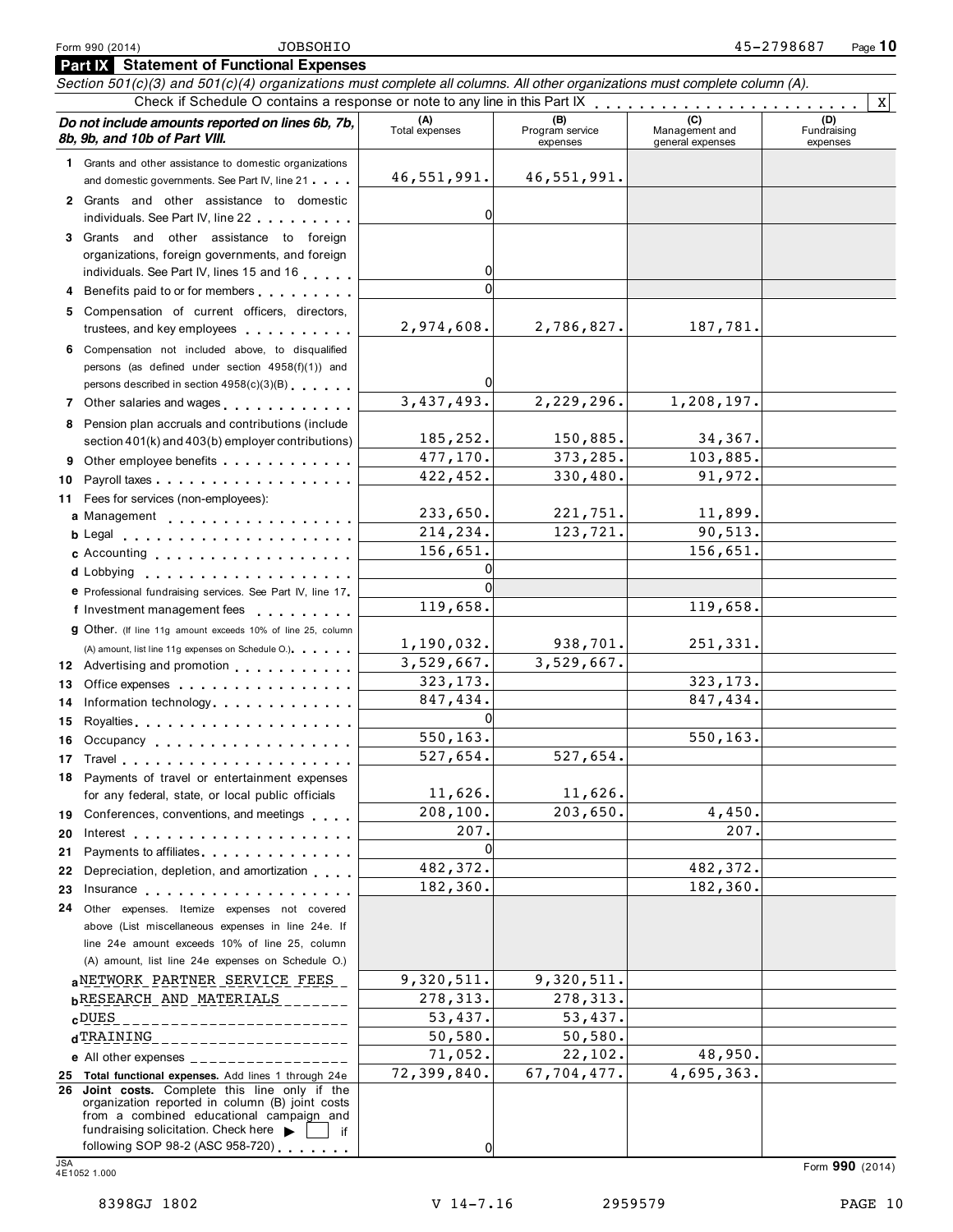Form <sup>990</sup> (2014) Page **11**

|                      | Part X       | <b>Balance Sheet</b>                                                                                                                                                                                                           |                                  |                |                    |
|----------------------|--------------|--------------------------------------------------------------------------------------------------------------------------------------------------------------------------------------------------------------------------------|----------------------------------|----------------|--------------------|
|                      |              |                                                                                                                                                                                                                                |                                  |                |                    |
|                      |              |                                                                                                                                                                                                                                | (A)<br>Beginning of year         |                | (B)<br>End of year |
|                      | 1.           |                                                                                                                                                                                                                                | 159,442,756.                     | $\mathbf{1}$   | 58,832,996.        |
|                      | $\mathbf{2}$ | Savings and temporary cash investments                                                                                                                                                                                         | 0                                | $\overline{2}$ | $\Omega$           |
|                      | 3            |                                                                                                                                                                                                                                | U                                | 3              | $\Omega$           |
|                      | 4            |                                                                                                                                                                                                                                | 27,802.                          | $\overline{4}$ | 145,691.           |
|                      | 5            | Loans and other receivables from current and former officers, directors,                                                                                                                                                       |                                  |                |                    |
|                      |              | trustees, key employees, and highest compensated employees.                                                                                                                                                                    |                                  |                |                    |
|                      | 6            | Complete Part II of Schedule L<br>Loans and other receivables from other disqualified persons (as defined under section<br>4958(f)(1)), persons described in section 4958(c)(3)(B), and contributing employers                 | 0                                | $5\phantom{1}$ | $\Omega$           |
|                      |              | and sponsoring organizations of section 501(c)(9) voluntary employees' beneficiary<br>organizations (see instructions). Complete Part II of Schedule L                                                                         | 0                                | 6              | $\mathbf 0$        |
| Assets               | 7            |                                                                                                                                                                                                                                | $\mathbf{0}$                     | $\overline{7}$ | $\mathbf 0$        |
|                      | 8            | Inventories for sale or use enterpreteral enterpreteral enterpreteral enterpreteral enterpreteral enterpreteral                                                                                                                | 0l                               | 8              | $\Omega$           |
|                      | 9            | Prepaid expenses and deferred charges entitled as a series of the set of the prepaid expenses and deferred charges                                                                                                             | 398,665.                         | 9              | 426,795.           |
|                      |              | 10a Land, buildings, and equipment: cost or                                                                                                                                                                                    |                                  |                |                    |
|                      |              | 10a <br>2,868,075.<br>other basis. Complete Part VI of Schedule D                                                                                                                                                              |                                  |                |                    |
|                      |              | <b>b</b> Less: accumulated depreciation $\ldots$ , $\ldots$ , $ 10b $<br>1,057,333.                                                                                                                                            | $1,736,437.$ 10c                 |                | 1,810,742.         |
|                      | 11           |                                                                                                                                                                                                                                | 101, 985, 000.                   | 11             | 270, 271, 988.     |
|                      | 12           | Investments - other securities. See Part IV, line 11.                                                                                                                                                                          | $0 \vert 12 \vert$               |                | $\Omega$           |
|                      | 13           | Investments - program-related. See Part IV, line 11                                                                                                                                                                            | $381,926$ . 13                   |                | 7, 117, 633.       |
|                      | 14           | Intangible assets enterpreteration of the contract of the contract of the contract of the contract of the contract of the contract of the contract of the contract of the contract of the contract of the contract of the cont | $0 \mid 14$                      |                | $\Omega$           |
|                      | 15           |                                                                                                                                                                                                                                | $5,048,496.$ 15                  |                | 4,897,942.         |
|                      | 16           | Total assets. Add lines 1 through 15 (must equal line 34)                                                                                                                                                                      | $269,021,082.$ 16                |                | 343,503,787.       |
|                      | 17           | Accounts payable and accrued expenses                                                                                                                                                                                          | $3,625,187.$ 17                  |                | 1,547,964.         |
|                      | 18           |                                                                                                                                                                                                                                | $2,304,966$ . 18                 |                | 29,554,282.        |
|                      | 19           |                                                                                                                                                                                                                                | $0$ 19                           |                | $\Omega$           |
|                      | 20           |                                                                                                                                                                                                                                | $0\vert 20$                      |                | $\mathbf 0$        |
|                      | 21           | Escrow or custodial account liability. Complete Part IV of Schedule D                                                                                                                                                          | $0 \vert 21$                     |                | $\mathbf 0$        |
| Liabilities          | 22           | Loans and other payables to current and former officers, directors,                                                                                                                                                            |                                  |                |                    |
|                      |              | trustees, key employees, highest compensated employees, and                                                                                                                                                                    |                                  |                |                    |
|                      |              | disqualified persons. Complete Part II of Schedule L.                                                                                                                                                                          | $0\overline{22}$                 |                | $\mathbf 0$        |
|                      | 23           | Secured mortgages and notes payable to unrelated third parties                                                                                                                                                                 | $0\vert 23$                      |                | $\mathbf 0$        |
|                      | 24           |                                                                                                                                                                                                                                | $0 \overline{\smash{\big)}\ 24}$ |                | $\mathbf 0$        |
|                      | 25           | Other liabilities (including federal income tax, payables to related third                                                                                                                                                     |                                  |                |                    |
|                      |              | parties, and other liabilities not included on lines 17-24). Complete Part X                                                                                                                                                   |                                  |                |                    |
|                      |              |                                                                                                                                                                                                                                | 10, 377.                         | 25             | $\mathbf 0$        |
|                      | 26           |                                                                                                                                                                                                                                | 5,940,530.                       | 26             | 31, 102, 246.      |
|                      |              | Organizations that follow SFAS 117 (ASC 958), check here ▶<br>and<br>complete lines 27 through 29, and lines 33 and 34.                                                                                                        |                                  |                |                    |
|                      | 27           |                                                                                                                                                                                                                                |                                  | 27             |                    |
| <b>Fund Balances</b> | 28           | Temporarily restricted net assets                                                                                                                                                                                              |                                  | 28             |                    |
|                      | 29           | Permanently restricted net assets entertainment of the set of the set of the set of the set of the set of the set of the set of the set of the set of the set of the set of the set of the set of the set of the set of the se |                                  | 29             |                    |
|                      |              | $\sqrt{X}$ and<br>Organizations that do not follow SFAS 117 (ASC 958), check here ▶<br>complete lines 30 through 34.                                                                                                           |                                  |                |                    |
|                      | 30           |                                                                                                                                                                                                                                | 0                                | 30             | 0                  |
| Assets or            | 31           | Paid-in or capital surplus, or land, building, or equipment fund<br>                                                                                                                                                           | 0                                | 31             | $\Omega$           |
|                      | 32           | Retained earnings, endowment, accumulated income, or other funds                                                                                                                                                               | 263,080,552.                     | 32             | 312,401,541.       |
| $\frac{d}{d}$        | 33           |                                                                                                                                                                                                                                | 263,080,552.                     | 33             | 312, 401, 541.     |
|                      | 34           |                                                                                                                                                                                                                                | 269,021,082.                     | 34             | 343,503,787.       |

Form **990** (2014)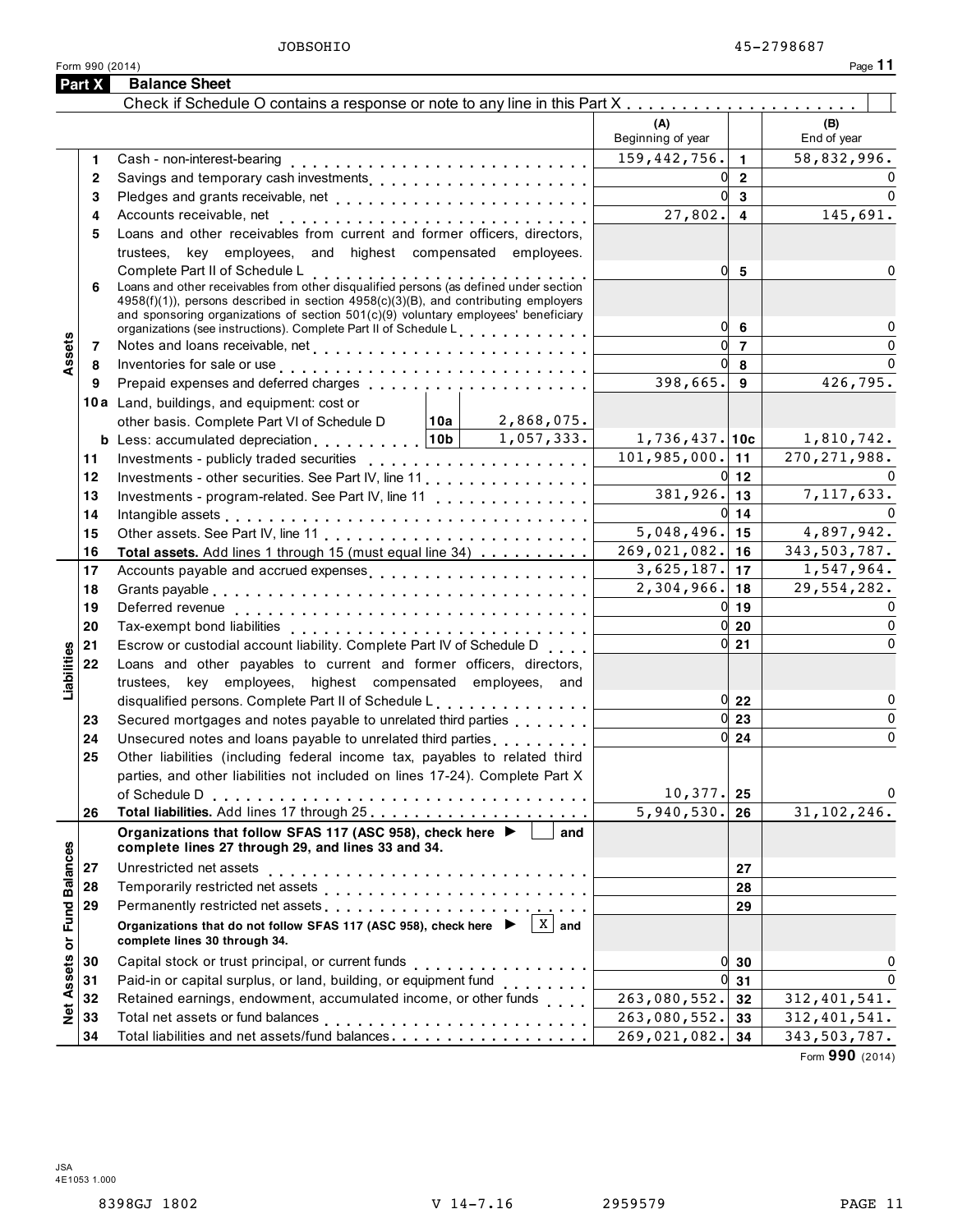| JOBSOHIO |
|----------|
|----------|

|                 | Form 990 (2014)                                                                                                                                         |                |  |                |                | Page $12$    |
|-----------------|---------------------------------------------------------------------------------------------------------------------------------------------------------|----------------|--|----------------|----------------|--------------|
| <b>Part XI</b>  | <b>Reconciliation of Net Assets</b>                                                                                                                     |                |  |                |                |              |
|                 | Check if Schedule O contains a response or note to any line in this Part XI                                                                             |                |  |                |                |              |
| 1               |                                                                                                                                                         | $\blacksquare$ |  |                | 121,720,829.   |              |
| 2               |                                                                                                                                                         | $\mathbf{2}$   |  |                | 72,399,840.    |              |
| 3               | Revenue less expenses. Subtract line 2 from line 1                                                                                                      | 3              |  |                | 49,320,989.    |              |
| 4               | Net assets or fund balances at beginning of year (must equal Part X, line 33, column (A))                                                               | 4              |  |                | 263,080,552.   |              |
| 5               |                                                                                                                                                         | 5              |  |                |                |              |
| 6               |                                                                                                                                                         | 6              |  |                |                | $\mathbf{0}$ |
| 7               |                                                                                                                                                         | $\overline{7}$ |  |                |                | $\mathbf{0}$ |
| 8               |                                                                                                                                                         | 8              |  |                |                | $\Omega$     |
| 9               | Other changes in net assets or fund balances (explain in Schedule O)                                                                                    | 9              |  |                |                | $\Omega$     |
| 10              | Net assets or fund balances at end of year. Combine lines 3 through 9 (must equal Part X, line                                                          |                |  |                |                |              |
|                 |                                                                                                                                                         | 10             |  |                | 312, 401, 541. |              |
| <b>Part XII</b> | <b>Financial Statements and Reporting</b>                                                                                                               |                |  |                |                |              |
|                 |                                                                                                                                                         |                |  |                | <b>Yes</b>     | No           |
| 1.              | X   Accrual<br>Accounting method used to prepare the Form 990:     Cash<br>Other                                                                        |                |  |                |                |              |
|                 | If the organization changed its method of accounting from a prior year or checked "Other," explain in                                                   |                |  |                |                |              |
|                 | Schedule O.                                                                                                                                             |                |  |                |                |              |
|                 | 2a Were the organization's financial statements compiled or reviewed by an independent accountant?                                                      |                |  | 2a             |                | X            |
|                 | If "Yes," check a box below to indicate whether the financial statements for the year were compiled or                                                  |                |  |                |                |              |
|                 | reviewed on a separate basis, consolidated basis, or both:                                                                                              |                |  |                |                |              |
|                 | Separate basis<br><b>Consolidated basis</b><br>Both consolidated and separate basis                                                                     |                |  |                |                |              |
|                 |                                                                                                                                                         |                |  | 2 <sub>b</sub> | x              |              |
|                 | <b>b</b> Were the organization's financial statements audited by an independent accountant?                                                             |                |  |                |                |              |
|                 | If "Yes," check a box below to indicate whether the financial statements for the year were audited on a<br>separate basis, consolidated basis, or both: |                |  |                |                |              |
|                 | $X$ Separate basis<br>Consolidated basis<br>Both consolidated and separate basis                                                                        |                |  |                |                |              |
|                 |                                                                                                                                                         |                |  |                |                |              |
|                 | c If "Yes" to line 2a or 2b, does the organization have a committee that assumes responsibility for oversight                                           |                |  | 2c             | X              |              |
|                 | of the audit, review, or compilation of its financial statements and selection of an independent accountant?                                            |                |  |                |                |              |
|                 | If the organization changed either its oversight process or selection process during the tax year, explain in<br>Schedule O.                            |                |  |                |                |              |
|                 | 3a As a result of a federal award, was the organization required to undergo an audit or audits as set forth in                                          |                |  |                |                |              |
|                 |                                                                                                                                                         |                |  | 3a             |                | X            |
|                 | <b>b</b> If "Yes," did the organization undergo the required audit or audits? If the organization did not undergo the                                   |                |  |                |                |              |
|                 | required audit or audits, explain why in Schedule O and describe any steps taken to undergo such audits.                                                |                |  | 3 <sub>b</sub> |                |              |
|                 |                                                                                                                                                         |                |  |                |                |              |

Form **990** (2014)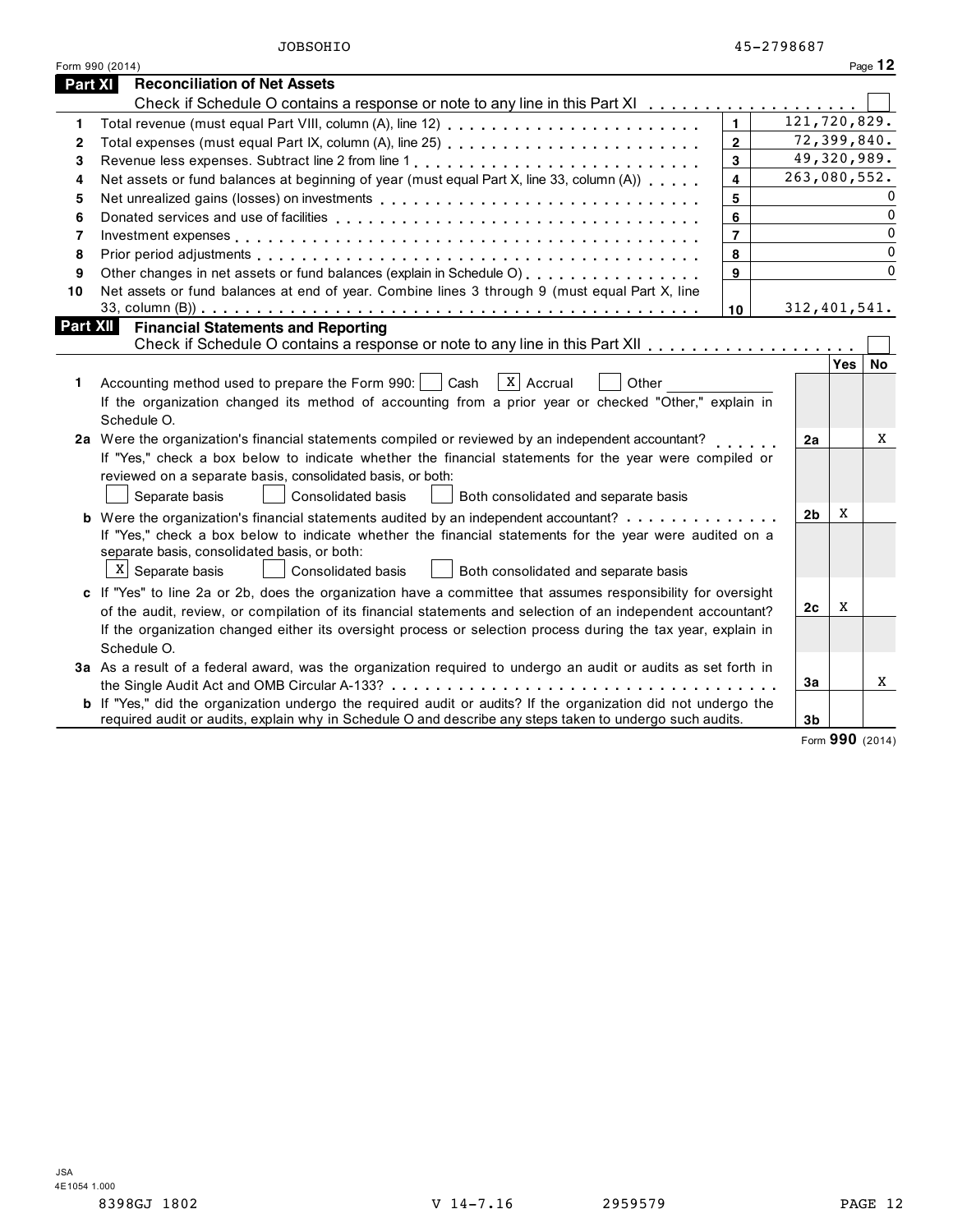| (Form 990, 990-EZ,              |
|---------------------------------|
| or 990-PF)                      |
| Department of the Treasury      |
| <b>Internal Revenue Service</b> |

## **Schedule B**  $\begin{array}{c} \big\downarrow$  **chedule of Contributors**  $\begin{array}{c} \big\downarrow \text{OMB No. 1545-0047} \\ \text{COMB No. 1545-0047} \end{array}$

| Attach to Form 990. Form 990-EZ, or Form 990-PF.                                                           |
|------------------------------------------------------------------------------------------------------------|
| Information about Schedule B (Form 990, 990-EZ, or 990-PF) and its instructions is at www.irs.gov/form990. |

À¾µ¸

**Name of the organization Employer identification number**

45-2798687

JOBSOHIO

**Organization type** (check one):

| Filers of:         | Section:                                                                  |
|--------------------|---------------------------------------------------------------------------|
| Form 990 or 990-EZ | $\boxed{\text{X}}$ 501(c)(4) (enter number) organization                  |
|                    | 4947(a)(1) nonexempt charitable trust not treated as a private foundation |
|                    | 527 political organization                                                |
| Form 990-PF        | 501(c)(3) exempt private foundation                                       |
|                    | 4947(a)(1) nonexempt charitable trust treated as a private foundation     |
|                    | 501(c)(3) taxable private foundation                                      |
|                    |                                                                           |

Check if your organization is covered by the **General Rule** or a **Special Rule.**

**Note.** Only a section 501(c)(7), (8), or (10) organization can check boxes for both the General Rule and a Special Rule. See instructions.

### **General Rule**

 $\overline{X}$  For an organization filing Form 990, 990-EZ, or 990-PF that received, during the year, contributions totaling \$5,000 or more (in money or property) from any one contributor. Complete Parts I and II. See instructions for determining a contributor's total contributions.

### **Special Rules**

For an organization described in section 501(c)(3) filing Form 990 or 990-EZ that met the 33 1/3 % support test of the regulations under sections 509(a)(1) and 170(b)(1)(A)(vi), that checked Schedule A (Form 990 or 990-EZ), Part II, line 13, 16a, or 16b, and that received from any one contributor, during the year, total contributions of the greater of **(1)** \$5,000 or **(2)** 2% of the amount on (i) Form 990, Part VIII, line 1h, or (ii) Form 990-EZ, line 1. Complete Parts I and II.

For an organization described in section 501(c)(7), (8), or (10) filing Form 990 or 990-EZ that received from any one contributor, during the year, total contributions of more than \$1,000 *exclusively* for religious, charitable, scientific, literary, or educational purposes, or the prevention of cruelty to children or animals. Complete Parts I, II, and III.

For an organization described in section 501(c)(7), (8), or (10) filing Form 990 or 990-EZ that received from any one contributor, during the year, contributions *exclusively* for religious, charitable, etc., purposes, but no such contributions totaled more than \$1,000. If this box is checked, enter here the total contributions that were received during the year for an *exclusively* religious, charitable, etc., purpose. Do not complete any of the parts unless the **General Rule** applies to this organization because it received *nonexclusively* religious, charitable, etc., contributions totaling \$5,000 or more during the year m m m m m m m m m m m m m m m m m m m m m m m m m m m m m m m I \$

**Caution.** An organization that is not covered by the General Rule and/or the Special Rules does not file Schedule B (Form 990, 990-EZ, or 990-PF), but it **must** answer "No" on Part IV, line 2, of its Form 990; or check the box on line H of its Form 990-EZ or on its Form 990-PF, Part I, line 2, to certify that it does not meet the filing requirements of Schedule B (Form 990, 990-EZ, or 990-PF).

For Paperwork Reduction Act Notice, see the Instructions for Form 990, 990-EZ, or 990-PF. Schedule B (Form 990, 990-EZ, or 990-PF) (2014)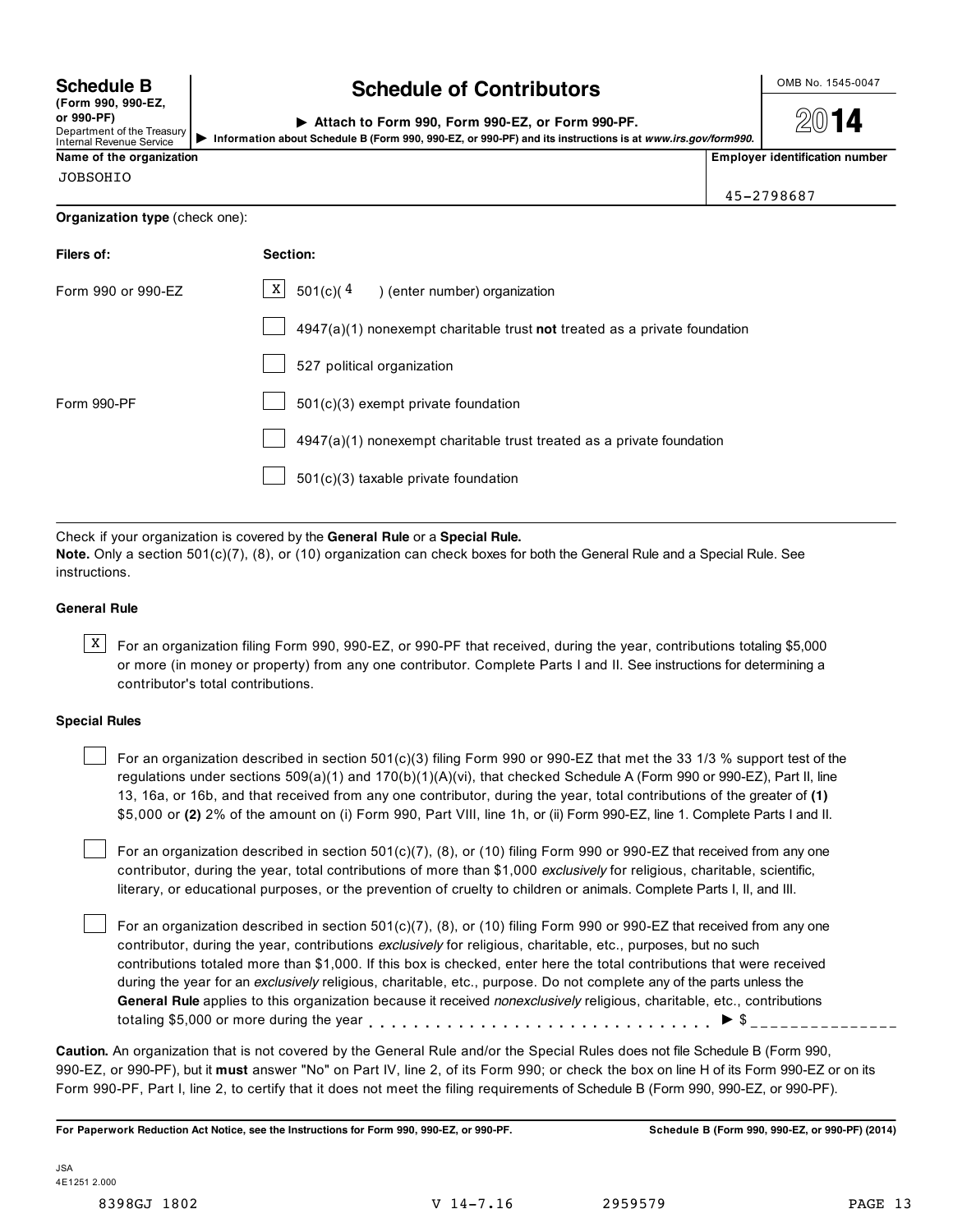## Schedule <sup>B</sup> (Form 990, 990-EZ, or 990-PF) (2014) Page **2**

**Name of organization Employer identification number** JOBSOHIO

| (a)          | (b)                        | (c)                        | (d)                                                                                     |
|--------------|----------------------------|----------------------------|-----------------------------------------------------------------------------------------|
| No.          | Name, address, and ZIP + 4 | <b>Total contributions</b> | Type of contribution                                                                    |
| $\mathbf{1}$ |                            | 120,000,000.<br>\$         | X<br>Person<br>Payroll<br>Noncash<br>(Complete Part II for<br>noncash contributions.)   |
| (a)          | (b)                        | (c)                        | (d)                                                                                     |
| No.          | Name, address, and ZIP + 4 | <b>Total contributions</b> | Type of contribution                                                                    |
|              |                            | \$                         | Person<br>Payroll<br>Noncash<br>(Complete Part II for<br>noncash contributions.)        |
| (a)          | (b)                        | (c)                        | (d)                                                                                     |
| No.          | Name, address, and ZIP + 4 | <b>Total contributions</b> | Type of contribution                                                                    |
|              |                            | \$                         | Person<br>Payroll<br>Noncash<br>(Complete Part II for<br>noncash contributions.)        |
| (a)          | (b)                        | (c)                        | (d)                                                                                     |
| No.          | Name, address, and ZIP + 4 | <b>Total contributions</b> | Type of contribution                                                                    |
|              |                            | \$                         | Person<br>Payroll<br>Noncash<br>(Complete Part II for<br>noncash contributions.)        |
| (a)          | (b)                        | (c)                        | (d)                                                                                     |
| No.          | Name, address, and ZIP + 4 | <b>Total contributions</b> | Type of contribution                                                                    |
|              |                            | \$                         | Person<br>Payroll<br><b>Noncash</b><br>(Complete Part II for<br>noncash contributions.) |
| (a)          | (b)                        | (c)                        | (d)                                                                                     |
| No.          | Name, address, and ZIP + 4 | <b>Total contributions</b> | Type of contribution                                                                    |
|              |                            | \$                         | Person<br>Payroll<br><b>Noncash</b><br>(Complete Part II for<br>noncash contributions.) |

**Schedule B (Form 990, 990-EZ, or 990-PF) (2014)** JSA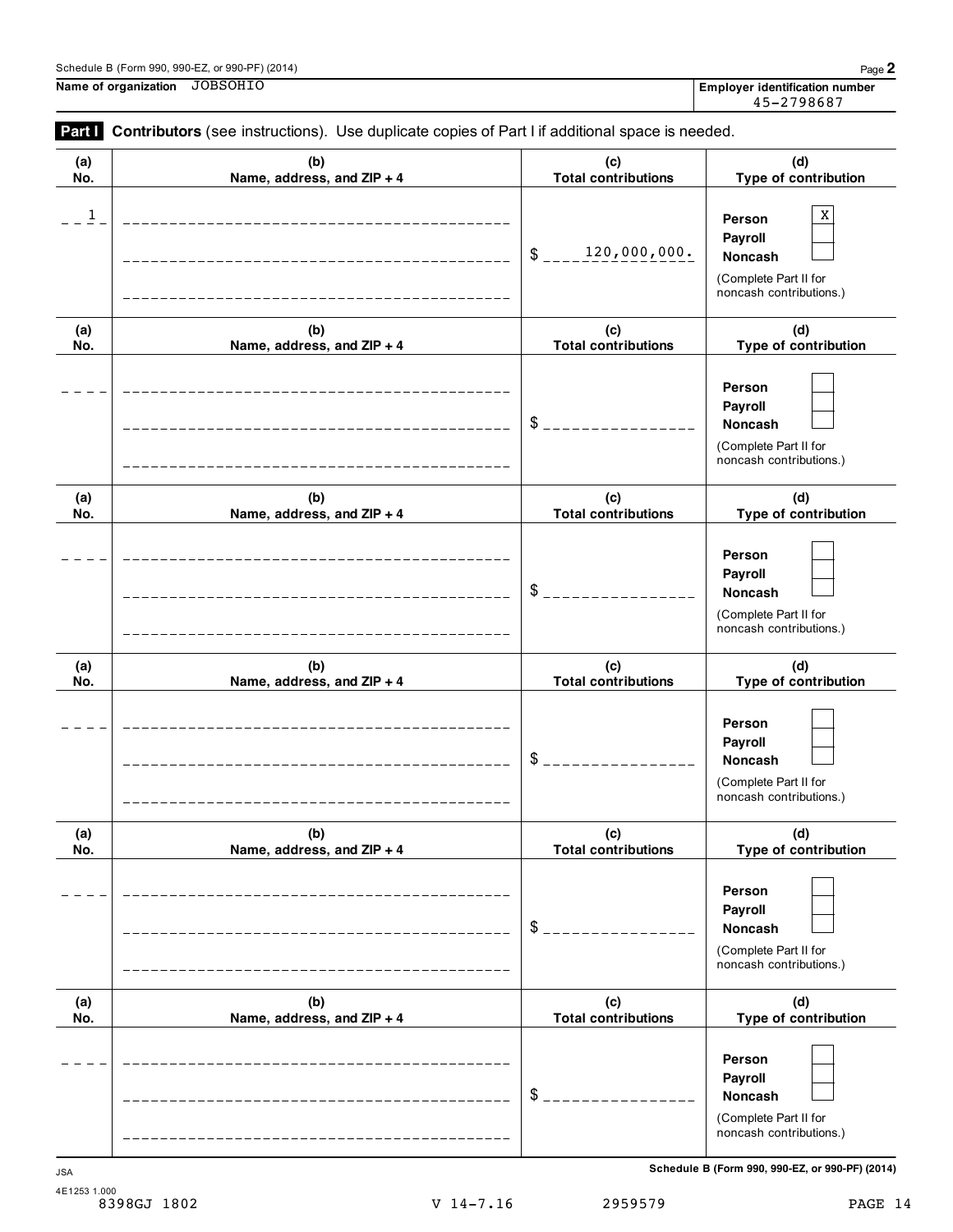**(d) Date received**

**(c) FMV (or estimate) (see instructions)**

| Part I                    | Description of noncash property given        | (see instructions)                             | Date received                                   |
|---------------------------|----------------------------------------------|------------------------------------------------|-------------------------------------------------|
|                           |                                              |                                                |                                                 |
|                           |                                              | \$                                             |                                                 |
| (a) No.<br>from<br>Part I | (b)<br>Description of noncash property given | (c)<br>FMV (or estimate)<br>(see instructions) | (d)<br>Date received                            |
|                           |                                              | \$                                             |                                                 |
| (a) No.<br>from<br>Part I | (b)<br>Description of noncash property given | (c)<br>FMV (or estimate)<br>(see instructions) | (d)<br>Date received                            |
|                           |                                              | \$                                             |                                                 |
| (a) No.<br>from<br>Part I | (b)<br>Description of noncash property given | (c)<br>FMV (or estimate)<br>(see instructions) | (d)<br>Date received                            |
|                           |                                              | \$                                             |                                                 |
| (a) No.<br>from<br>Part I | (b)<br>Description of noncash property given | (c)<br>FMV (or estimate)<br>(see instructions) | (d)<br>Date received                            |
|                           |                                              | \$                                             |                                                 |
| (a) No.<br>from<br>Part I | (b)<br>Description of noncash property given | (c)<br>FMV (or estimate)<br>(see instructions) | (d)<br>Date received                            |
|                           |                                              | \$                                             |                                                 |
|                           |                                              |                                                | Schedule B (Form 990, 990-EZ, or 990-PF) (2014) |
| JSA<br>4E1254 1.000       |                                              |                                                |                                                 |
|                           | $V$ 14-7.16<br>8398GJ 1802                   | 2959579                                        | PAGE 15                                         |

Schedule B (Form 990, 990-EZ, or 990-PF) (2014)<br>
Name of organization JOBSOHIO **Page 3**<br>
Name of organization JOBSOHIO **Name of organization Employer identification number** JOBSOHIO

> **(b) Description of noncash property given**

**Part II** Noncash Property (see instructions). Use duplicate copies of Part II if additional space is needed.

**(a) No. from**

45-2798687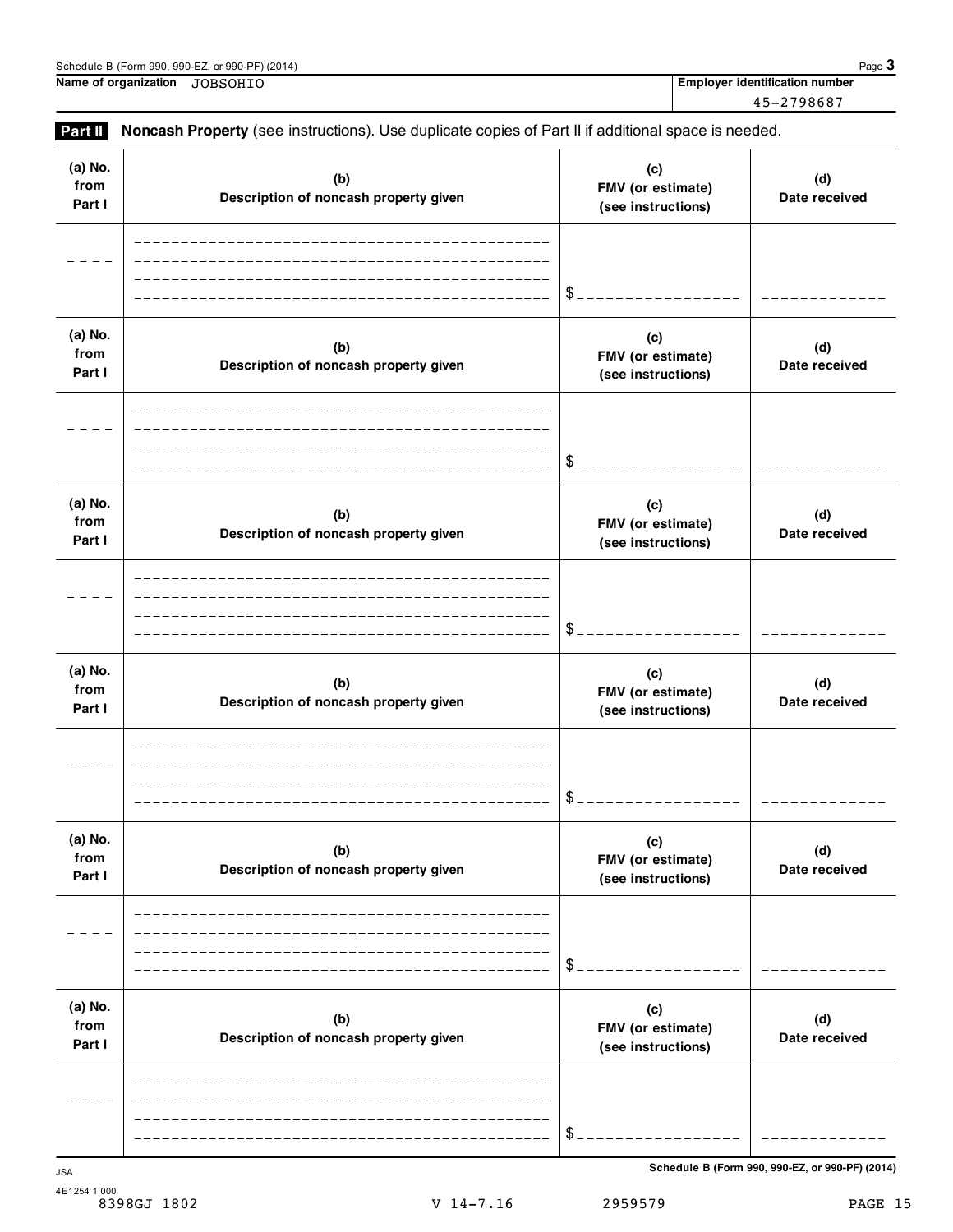|                             | Schedule B (Form 990, 990-EZ, or 990-PF) (2014)                                                                                                                                                                                                                                                                         |                      |                                          | Page 4                                                                                                                                                                                                                                             |  |  |
|-----------------------------|-------------------------------------------------------------------------------------------------------------------------------------------------------------------------------------------------------------------------------------------------------------------------------------------------------------------------|----------------------|------------------------------------------|----------------------------------------------------------------------------------------------------------------------------------------------------------------------------------------------------------------------------------------------------|--|--|
|                             | Name of organization JOBSOHIO                                                                                                                                                                                                                                                                                           |                      |                                          | Employer identification number                                                                                                                                                                                                                     |  |  |
| Part III                    | following line entry. For organizations completing Part III, enter the total of exclusively religious, charitable, etc.,<br>contributions of \$1,000 or less for the year. (Enter this information once. See instructions.) $\blacktriangleright$ \$<br>Use duplicate copies of Part III if additional space is needed. |                      |                                          | 45-2798687<br>Exclusively religious, charitable, etc., contributions to organizations described in section 501(c)(7), (8), or (10)<br>that total more than \$1,000 for the year from any one contributor. Complete columns (a) through (e) and the |  |  |
| $(a)$ No.<br>from<br>Part I | (b) Purpose of gift                                                                                                                                                                                                                                                                                                     | (c) Use of gift      |                                          | (d) Description of how gift is held                                                                                                                                                                                                                |  |  |
|                             |                                                                                                                                                                                                                                                                                                                         |                      |                                          |                                                                                                                                                                                                                                                    |  |  |
|                             |                                                                                                                                                                                                                                                                                                                         | (e) Transfer of gift |                                          |                                                                                                                                                                                                                                                    |  |  |
|                             | Transferee's name, address, and ZIP + 4                                                                                                                                                                                                                                                                                 |                      |                                          | Relationship of transferor to transferee                                                                                                                                                                                                           |  |  |
| $(a)$ No.                   |                                                                                                                                                                                                                                                                                                                         |                      |                                          |                                                                                                                                                                                                                                                    |  |  |
| from<br>Part I              | (b) Purpose of gift                                                                                                                                                                                                                                                                                                     | (c) Use of gift      |                                          | (d) Description of how gift is held                                                                                                                                                                                                                |  |  |
|                             |                                                                                                                                                                                                                                                                                                                         |                      |                                          |                                                                                                                                                                                                                                                    |  |  |
|                             | (e) Transfer of gift                                                                                                                                                                                                                                                                                                    |                      |                                          |                                                                                                                                                                                                                                                    |  |  |
|                             | Transferee's name, address, and ZIP + 4                                                                                                                                                                                                                                                                                 |                      |                                          | Relationship of transferor to transferee                                                                                                                                                                                                           |  |  |
|                             |                                                                                                                                                                                                                                                                                                                         |                      |                                          |                                                                                                                                                                                                                                                    |  |  |
| $(a)$ No.<br>from<br>Part I | (b) Purpose of gift                                                                                                                                                                                                                                                                                                     | (c) Use of gift      |                                          | (d) Description of how gift is held                                                                                                                                                                                                                |  |  |
|                             |                                                                                                                                                                                                                                                                                                                         |                      |                                          |                                                                                                                                                                                                                                                    |  |  |
|                             | (e) Transfer of gift                                                                                                                                                                                                                                                                                                    |                      |                                          |                                                                                                                                                                                                                                                    |  |  |
|                             | Transferee's name, address, and ZIP + 4                                                                                                                                                                                                                                                                                 |                      |                                          | Relationship of transferor to transferee                                                                                                                                                                                                           |  |  |
|                             |                                                                                                                                                                                                                                                                                                                         |                      |                                          |                                                                                                                                                                                                                                                    |  |  |
| (a) No.<br>from<br>Part I   | (b) Purpose of gift                                                                                                                                                                                                                                                                                                     | (c) Use of gift      |                                          | (d) Description of how gift is held                                                                                                                                                                                                                |  |  |
|                             |                                                                                                                                                                                                                                                                                                                         |                      |                                          |                                                                                                                                                                                                                                                    |  |  |
|                             | (e) Transfer of gift                                                                                                                                                                                                                                                                                                    |                      |                                          |                                                                                                                                                                                                                                                    |  |  |
|                             | Transferee's name, address, and ZIP + 4                                                                                                                                                                                                                                                                                 |                      | Relationship of transferor to transferee |                                                                                                                                                                                                                                                    |  |  |
|                             |                                                                                                                                                                                                                                                                                                                         |                      |                                          |                                                                                                                                                                                                                                                    |  |  |
| <b>JSA</b>                  |                                                                                                                                                                                                                                                                                                                         |                      |                                          | Schedule B (Form 990, 990-EZ, or 990-PF) (2014)                                                                                                                                                                                                    |  |  |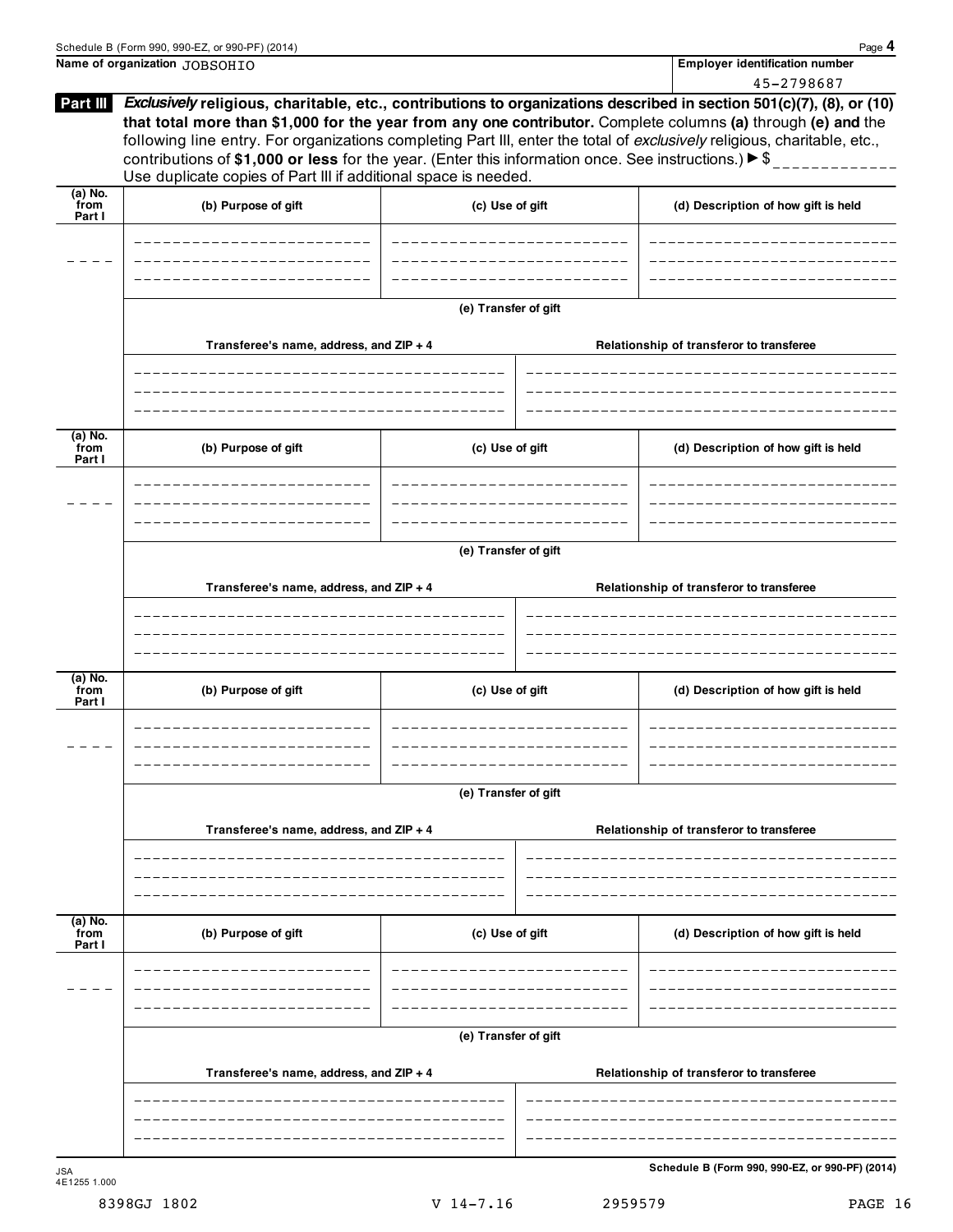# SCHEDULE D<br>
Supplemental Financial Statements<br>
Form 990) Part IV, line 6, 7, 8, 9, 10, 11a, 11b, 11c, 11d, 11e, 11f, 12a, or 12b.

**Department of the Treasury**<br> **Department of the Treasury**<br>
Information about Schedule D (Form 990) and its instructions is at *www.irs.gov/form990.*<br>
Information about Schedule D (Form 990) and its instructions is at *ww* 

|              | Internal Revenue Service |                                                                                       | Information about Schedule D (Form 990) and its instructions is at www.irs.gov/form990.                                                                                                                                        |                                                    | Inspection                         |
|--------------|--------------------------|---------------------------------------------------------------------------------------|--------------------------------------------------------------------------------------------------------------------------------------------------------------------------------------------------------------------------------|----------------------------------------------------|------------------------------------|
|              | Name of the organization |                                                                                       |                                                                                                                                                                                                                                | Employer identification number                     |                                    |
|              | <b>JOBSOHIO</b>          |                                                                                       |                                                                                                                                                                                                                                | 45-2798687                                         |                                    |
| Part I       |                          |                                                                                       | Organizations Maintaining Donor Advised Funds or Other Similar Funds or Accounts.                                                                                                                                              |                                                    |                                    |
|              |                          |                                                                                       | Complete if the organization answered "Yes" to Form 990, Part IV, line 6.                                                                                                                                                      |                                                    |                                    |
|              |                          |                                                                                       | (a) Donor advised funds                                                                                                                                                                                                        |                                                    | (b) Funds and other accounts       |
| 1            |                          | Total number at end of year                                                           |                                                                                                                                                                                                                                |                                                    |                                    |
| $\mathbf{2}$ |                          | Aggregate value of contributions to (during year)                                     |                                                                                                                                                                                                                                |                                                    |                                    |
| 3            |                          | Aggregate value of grants from (during year)                                          |                                                                                                                                                                                                                                |                                                    |                                    |
| 4            |                          | Aggregate value at end of year                                                        |                                                                                                                                                                                                                                |                                                    |                                    |
| 5            |                          |                                                                                       | Did the organization inform all donors and donor advisors in writing that the assets held in donor advised                                                                                                                     |                                                    |                                    |
|              |                          |                                                                                       | funds are the organization's property, subject to the organization's exclusive legal control?                                                                                                                                  |                                                    | Yes<br><b>No</b>                   |
| 6            |                          |                                                                                       | Did the organization inform all grantees, donors, and donor advisors in writing that grant funds can be used                                                                                                                   |                                                    |                                    |
|              |                          |                                                                                       | only for charitable purposes and not for the benefit of the donor or donor advisor, or for any other purpose                                                                                                                   |                                                    |                                    |
|              |                          |                                                                                       |                                                                                                                                                                                                                                |                                                    | Yes<br>No                          |
|              | Part II                  | <b>Conservation Easements.</b>                                                        |                                                                                                                                                                                                                                |                                                    |                                    |
|              |                          |                                                                                       | Complete if the organization answered "Yes" to Form 990, Part IV, line 7.                                                                                                                                                      |                                                    |                                    |
| 1            |                          | Purpose(s) of conservation easements held by the organization (check all that apply). |                                                                                                                                                                                                                                |                                                    |                                    |
|              |                          | Preservation of land for public use (e.g., recreation or education)                   |                                                                                                                                                                                                                                | Preservation of a historically important land area |                                    |
|              |                          | Protection of natural habitat                                                         |                                                                                                                                                                                                                                | Preservation of a certified historic structure     |                                    |
|              |                          | Preservation of open space                                                            |                                                                                                                                                                                                                                |                                                    |                                    |
| $\mathbf{2}$ |                          |                                                                                       | Complete lines 2a through 2d if the organization held a qualified conservation contribution in the form of a conservation                                                                                                      |                                                    |                                    |
|              |                          | easement on the last day of the tax year.                                             |                                                                                                                                                                                                                                |                                                    | Held at the End of the Tax Year    |
| a            |                          |                                                                                       |                                                                                                                                                                                                                                | 2a                                                 |                                    |
| b            |                          |                                                                                       |                                                                                                                                                                                                                                | 2b                                                 |                                    |
| c            |                          |                                                                                       | Number of conservation easements on a certified historic structure included in (a)                                                                                                                                             | 2c                                                 |                                    |
| d            |                          |                                                                                       | Number of conservation easements included in (c) acquired after 8/17/06, and not on a                                                                                                                                          |                                                    |                                    |
|              |                          |                                                                                       | historic structure listed in the National Register                                                                                                                                                                             | 2d                                                 |                                    |
| 3            |                          |                                                                                       | Number of conservation easements modified, transferred, released, extinguished, or terminated by the organization during the                                                                                                   |                                                    |                                    |
|              |                          | tax year $\triangleright$ __________________                                          |                                                                                                                                                                                                                                |                                                    |                                    |
| 4            |                          |                                                                                       | Number of states where property subject to conservation easement is located ► ________________                                                                                                                                 |                                                    |                                    |
| 5            |                          |                                                                                       | Does the organization have a written policy regarding the periodic monitoring, inspection, handling of                                                                                                                         |                                                    |                                    |
|              |                          |                                                                                       | violations, and enforcement of the conservation easements it holds?                                                                                                                                                            |                                                    | <b>No</b><br><b>Yes</b>            |
| 6            |                          |                                                                                       | Staff and volunteer hours devoted to monitoring, inspecting, and enforcing conservation easements during the year                                                                                                              |                                                    |                                    |
|              | ----------------         |                                                                                       | Amount of expenses incurred in monitoring, inspecting, and enforcing conservation easements during the year                                                                                                                    |                                                    |                                    |
| 7            |                          |                                                                                       |                                                                                                                                                                                                                                |                                                    |                                    |
| 8            | ▶ \$ ___________________ |                                                                                       | Does each conservation easement reported on line 2(d) above satisfy the requirements of section 170(h)(4)(B)(i)                                                                                                                |                                                    |                                    |
|              |                          |                                                                                       |                                                                                                                                                                                                                                |                                                    | Yes<br>No                          |
| 9            |                          |                                                                                       | In Part XIII, describe how the organization reports conservation easements in its revenue and expense statement, and                                                                                                           |                                                    |                                    |
|              |                          |                                                                                       | balance sheet, and include, if applicable, the text of the footnote to the organization's financial statements that describes the                                                                                              |                                                    |                                    |
|              |                          | organization's accounting for conservation easements.                                 |                                                                                                                                                                                                                                |                                                    |                                    |
|              | Part III                 |                                                                                       | Organizations Maintaining Collections of Art, Historical Treasures, or Other Similar Assets.                                                                                                                                   |                                                    |                                    |
|              |                          |                                                                                       | Complete if the organization answered "Yes" to Form 990, Part IV, line 8.                                                                                                                                                      |                                                    |                                    |
| 1a           |                          |                                                                                       |                                                                                                                                                                                                                                |                                                    |                                    |
|              |                          |                                                                                       | If the organization elected, as permitted under SFAS 116 (ASC 958), not to report in its revenue statement and balance sheet works of art, historical treasures, or other similar assets held for public exhibition, education |                                                    |                                    |
|              |                          |                                                                                       | public service, provide, in Part XIII, the text of the footnote to its financial statements that describes these items.                                                                                                        |                                                    |                                    |
| b            |                          |                                                                                       | If the organization elected, as permitted under SFAS 116 (ASC 958), to report in its revenue statement and balance sheet                                                                                                       |                                                    |                                    |
|              |                          | public service, provide the following amounts relating to these items:                | works of art, historical treasures, or other similar assets held for public exhibition, education, or research in furtherance of                                                                                               |                                                    |                                    |
|              |                          |                                                                                       |                                                                                                                                                                                                                                |                                                    | $\triangleright$ \$ ______________ |
|              |                          |                                                                                       |                                                                                                                                                                                                                                |                                                    |                                    |
| 2            |                          |                                                                                       | If the organization received or held works of art, historical treasures, or other similar assets for financial gain, provide the                                                                                               |                                                    |                                    |
|              |                          |                                                                                       | following amounts required to be reported under SFAS 116 (ASC 958) relating to these items:                                                                                                                                    |                                                    |                                    |
| a            |                          |                                                                                       |                                                                                                                                                                                                                                |                                                    | $\triangleright$ \$ ______________ |
| b            |                          |                                                                                       |                                                                                                                                                                                                                                | ► \$                                               |                                    |
|              |                          | For Paperwork Reduction Act Notice, see the Instructions for Form 990.                |                                                                                                                                                                                                                                |                                                    | Schedule D (Form 990) 2014         |
| <b>JSA</b>   | 4E1268 1.000             |                                                                                       |                                                                                                                                                                                                                                |                                                    |                                    |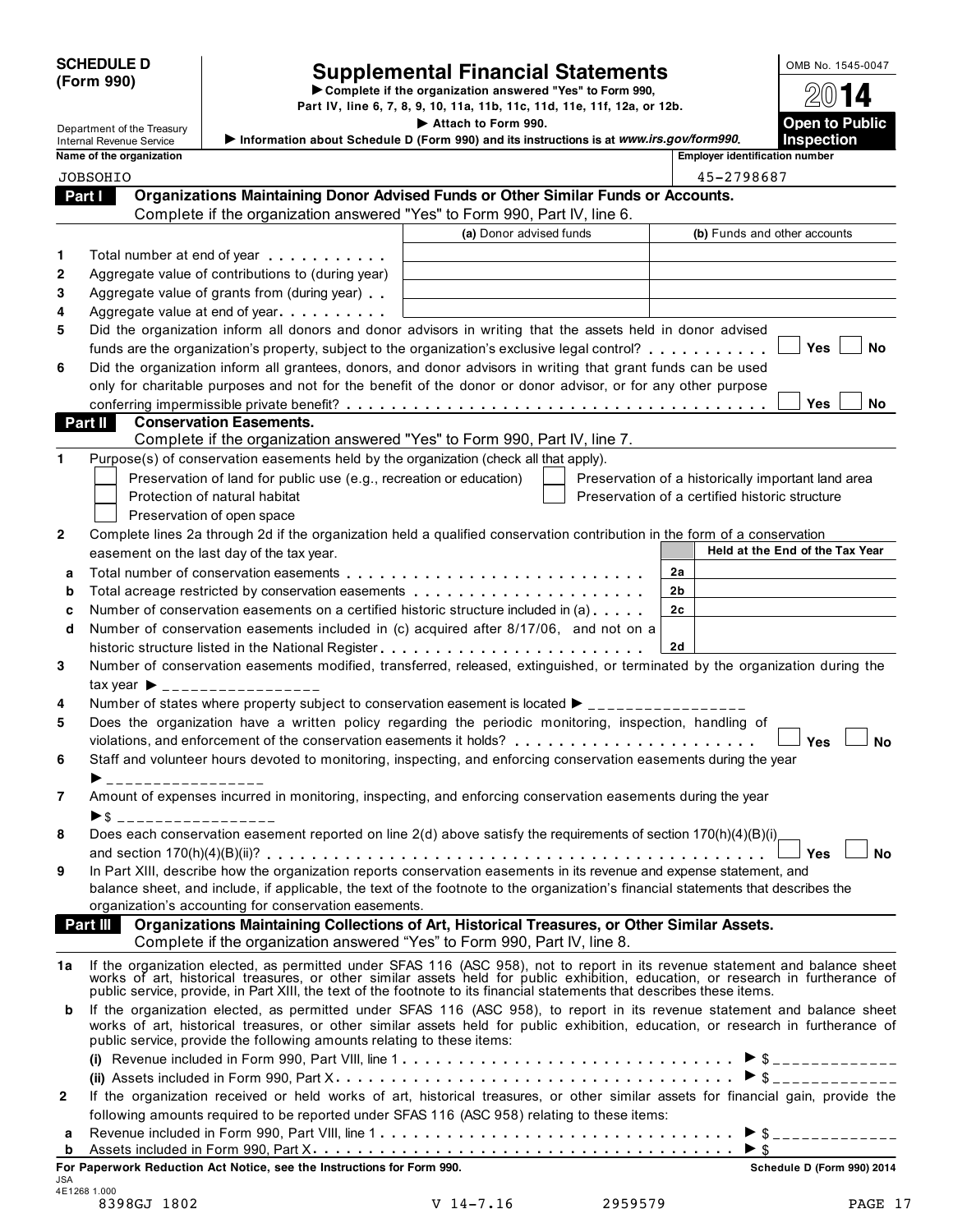| Page 2<br>Schedule D (Form 990) 2014<br>Organizations Maintaining Collections of Art, Historical Treasures, or Other Similar Assets (continued)<br>Part III<br>Using the organization's acquisition, accession, and other records, check any of the following that are a significant use of its<br>3<br>collection items (check all that apply):<br>Public exhibition<br>Loan or exchange programs<br>a<br>d<br>Scholarly research<br>b<br>e<br>Preservation for future generations<br>c<br>Provide a description of the organization's collections and explain how they further the organization's exempt purpose in Part<br>4<br>XIII.<br>During the year, did the organization solicit or receive donations of art, historical treasures, or other similar<br>5<br>assets to be sold to raise funds rather than to be maintained as part of the organization's collection?<br>Yes<br><b>No</b><br>Escrow and Custodial Arrangements. Complete if the organization answered "Yes" to Form 990, Part IV, line 9,<br><b>Part IV</b><br>or reported an amount on Form 990, Part X, line 21.<br>1a Is the organization an agent, trustee, custodian or other intermediary for contributions or other assets not<br>Yes<br>No<br>If "Yes," explain the arrangement in Part XIII and complete the following table:<br>b<br>Amount<br>1c<br>c<br>Additions during the year enterpretation of the state of the state of the state of the state of the state of the state of the state of the state of the state of the state of the state of the state of the state of the state<br>1 <sub>d</sub><br>1e<br>f<br>1f<br>Did the organization include an amount on Form 990, Part X, line 21, for escrow or custodial account liability?<br><b>Yes</b><br>No<br>2a<br><b>b</b> If "Yes," explain the arrangement in Part XIII. Check here if the explanation has been provided in Part XIII.<br>Endowment Funds. Complete if the organization answered "Yes" to Form 990, Part IV, line 10.<br><b>Part V</b><br>(a) Current year<br>(b) Prior year<br>(c) Two years back<br>(d) Three years back<br>(e) Four years back<br>Beginning of year balance<br>1a<br>Contributions <b>Contributions</b><br>b<br>Net investment earnings, gains,<br>c<br>and losses entertainment and losses<br>d Grants or scholarships exercises<br>Other expenditures for facilities<br>е<br>and programs entitled and programs<br>f Administrative expenses<br>g End of year balance<br>Provide the estimated percentage of the current year end balance (line 1g, column (a)) held as:<br>Board designated or quasi-endowment ><br>%<br>a<br>Permanent endowment ><br>℅<br>b<br>Temporarily restricted endowment<br>$\%$<br>c<br>The percentages in lines 2a, 2b, and 2c should equal 100%.<br>3a Are there endowment funds not in the possession of the organization that are held and administered for the<br>Yes<br>organization by:<br>No.<br>3a(i)<br> 3a(i) <br><b>b</b> If "Yes" to 3a(ii), are the related organizations listed as required on Schedule R?<br>3b<br>Describe in Part XIII the intended uses of the organization's endowment funds.<br>4<br>Land, Buildings, and Equipment.<br>Complete if the organization answered "Yes" to Form 990, Part IV, line 11a. See Form 990, Part X, line 10.<br><b>Part VI</b><br>Description of property<br>(b) Cost or other basis<br>(c) Accumulated<br>(d) Book value<br>(a) Cost or other basis<br>(investment)<br>(other)<br>depreciation | b<br><b>Buildings</b><br>.<br>Leasehold improvements<br>871,060.<br>197,242.<br>c<br>Equipment<br>629,187.<br>241,136.<br>d<br>1,367,828.<br>618,955.<br>748,873.<br>Other<br>е<br>Total. Add lines 1a through 1e. (Column (d) must equal Form 990, Part X, column (B), line $10(c)$ .)<br>1,810,742. | JOBSOHIO |  |  | 45-2798687 |  |
|--------------------------------------------------------------------------------------------------------------------------------------------------------------------------------------------------------------------------------------------------------------------------------------------------------------------------------------------------------------------------------------------------------------------------------------------------------------------------------------------------------------------------------------------------------------------------------------------------------------------------------------------------------------------------------------------------------------------------------------------------------------------------------------------------------------------------------------------------------------------------------------------------------------------------------------------------------------------------------------------------------------------------------------------------------------------------------------------------------------------------------------------------------------------------------------------------------------------------------------------------------------------------------------------------------------------------------------------------------------------------------------------------------------------------------------------------------------------------------------------------------------------------------------------------------------------------------------------------------------------------------------------------------------------------------------------------------------------------------------------------------------------------------------------------------------------------------------------------------------------------------------------------------------------------------------------------------------------------------------------------------------------------------------------------------------------------------------------------------------------------------------------------------------------------------------------------------------------------------------------------------------------------------------------------------------------------------------------------------------------------------------------------------------------------------------------------------------------------------------------------------------------------------------------------------------------------------------------------------------------------------------------------------------------------------------------------------------------------------------------------------------------------------------------------------------------------------------------------------------------------------------------------------------------------------------------------------------------------------------------------------------------------------------------------------------------------------------------------------------------------------------------------------------------------------------------------------------------------------------------------------------------------------------------------------------------------------------------------------------------------------------------------------------------------------------------------------------------------|-------------------------------------------------------------------------------------------------------------------------------------------------------------------------------------------------------------------------------------------------------------------------------------------------------|----------|--|--|------------|--|
|                                                                                                                                                                                                                                                                                                                                                                                                                                                                                                                                                                                                                                                                                                                                                                                                                                                                                                                                                                                                                                                                                                                                                                                                                                                                                                                                                                                                                                                                                                                                                                                                                                                                                                                                                                                                                                                                                                                                                                                                                                                                                                                                                                                                                                                                                                                                                                                                                                                                                                                                                                                                                                                                                                                                                                                                                                                                                                                                                                                                                                                                                                                                                                                                                                                                                                                                                                                                                                                                          |                                                                                                                                                                                                                                                                                                       |          |  |  |            |  |
|                                                                                                                                                                                                                                                                                                                                                                                                                                                                                                                                                                                                                                                                                                                                                                                                                                                                                                                                                                                                                                                                                                                                                                                                                                                                                                                                                                                                                                                                                                                                                                                                                                                                                                                                                                                                                                                                                                                                                                                                                                                                                                                                                                                                                                                                                                                                                                                                                                                                                                                                                                                                                                                                                                                                                                                                                                                                                                                                                                                                                                                                                                                                                                                                                                                                                                                                                                                                                                                                          |                                                                                                                                                                                                                                                                                                       |          |  |  |            |  |
|                                                                                                                                                                                                                                                                                                                                                                                                                                                                                                                                                                                                                                                                                                                                                                                                                                                                                                                                                                                                                                                                                                                                                                                                                                                                                                                                                                                                                                                                                                                                                                                                                                                                                                                                                                                                                                                                                                                                                                                                                                                                                                                                                                                                                                                                                                                                                                                                                                                                                                                                                                                                                                                                                                                                                                                                                                                                                                                                                                                                                                                                                                                                                                                                                                                                                                                                                                                                                                                                          |                                                                                                                                                                                                                                                                                                       |          |  |  |            |  |
|                                                                                                                                                                                                                                                                                                                                                                                                                                                                                                                                                                                                                                                                                                                                                                                                                                                                                                                                                                                                                                                                                                                                                                                                                                                                                                                                                                                                                                                                                                                                                                                                                                                                                                                                                                                                                                                                                                                                                                                                                                                                                                                                                                                                                                                                                                                                                                                                                                                                                                                                                                                                                                                                                                                                                                                                                                                                                                                                                                                                                                                                                                                                                                                                                                                                                                                                                                                                                                                                          |                                                                                                                                                                                                                                                                                                       |          |  |  |            |  |
|                                                                                                                                                                                                                                                                                                                                                                                                                                                                                                                                                                                                                                                                                                                                                                                                                                                                                                                                                                                                                                                                                                                                                                                                                                                                                                                                                                                                                                                                                                                                                                                                                                                                                                                                                                                                                                                                                                                                                                                                                                                                                                                                                                                                                                                                                                                                                                                                                                                                                                                                                                                                                                                                                                                                                                                                                                                                                                                                                                                                                                                                                                                                                                                                                                                                                                                                                                                                                                                                          |                                                                                                                                                                                                                                                                                                       |          |  |  |            |  |
|                                                                                                                                                                                                                                                                                                                                                                                                                                                                                                                                                                                                                                                                                                                                                                                                                                                                                                                                                                                                                                                                                                                                                                                                                                                                                                                                                                                                                                                                                                                                                                                                                                                                                                                                                                                                                                                                                                                                                                                                                                                                                                                                                                                                                                                                                                                                                                                                                                                                                                                                                                                                                                                                                                                                                                                                                                                                                                                                                                                                                                                                                                                                                                                                                                                                                                                                                                                                                                                                          |                                                                                                                                                                                                                                                                                                       |          |  |  |            |  |
|                                                                                                                                                                                                                                                                                                                                                                                                                                                                                                                                                                                                                                                                                                                                                                                                                                                                                                                                                                                                                                                                                                                                                                                                                                                                                                                                                                                                                                                                                                                                                                                                                                                                                                                                                                                                                                                                                                                                                                                                                                                                                                                                                                                                                                                                                                                                                                                                                                                                                                                                                                                                                                                                                                                                                                                                                                                                                                                                                                                                                                                                                                                                                                                                                                                                                                                                                                                                                                                                          |                                                                                                                                                                                                                                                                                                       |          |  |  |            |  |
|                                                                                                                                                                                                                                                                                                                                                                                                                                                                                                                                                                                                                                                                                                                                                                                                                                                                                                                                                                                                                                                                                                                                                                                                                                                                                                                                                                                                                                                                                                                                                                                                                                                                                                                                                                                                                                                                                                                                                                                                                                                                                                                                                                                                                                                                                                                                                                                                                                                                                                                                                                                                                                                                                                                                                                                                                                                                                                                                                                                                                                                                                                                                                                                                                                                                                                                                                                                                                                                                          |                                                                                                                                                                                                                                                                                                       |          |  |  |            |  |
|                                                                                                                                                                                                                                                                                                                                                                                                                                                                                                                                                                                                                                                                                                                                                                                                                                                                                                                                                                                                                                                                                                                                                                                                                                                                                                                                                                                                                                                                                                                                                                                                                                                                                                                                                                                                                                                                                                                                                                                                                                                                                                                                                                                                                                                                                                                                                                                                                                                                                                                                                                                                                                                                                                                                                                                                                                                                                                                                                                                                                                                                                                                                                                                                                                                                                                                                                                                                                                                                          |                                                                                                                                                                                                                                                                                                       |          |  |  |            |  |
|                                                                                                                                                                                                                                                                                                                                                                                                                                                                                                                                                                                                                                                                                                                                                                                                                                                                                                                                                                                                                                                                                                                                                                                                                                                                                                                                                                                                                                                                                                                                                                                                                                                                                                                                                                                                                                                                                                                                                                                                                                                                                                                                                                                                                                                                                                                                                                                                                                                                                                                                                                                                                                                                                                                                                                                                                                                                                                                                                                                                                                                                                                                                                                                                                                                                                                                                                                                                                                                                          |                                                                                                                                                                                                                                                                                                       |          |  |  |            |  |
|                                                                                                                                                                                                                                                                                                                                                                                                                                                                                                                                                                                                                                                                                                                                                                                                                                                                                                                                                                                                                                                                                                                                                                                                                                                                                                                                                                                                                                                                                                                                                                                                                                                                                                                                                                                                                                                                                                                                                                                                                                                                                                                                                                                                                                                                                                                                                                                                                                                                                                                                                                                                                                                                                                                                                                                                                                                                                                                                                                                                                                                                                                                                                                                                                                                                                                                                                                                                                                                                          |                                                                                                                                                                                                                                                                                                       |          |  |  |            |  |
|                                                                                                                                                                                                                                                                                                                                                                                                                                                                                                                                                                                                                                                                                                                                                                                                                                                                                                                                                                                                                                                                                                                                                                                                                                                                                                                                                                                                                                                                                                                                                                                                                                                                                                                                                                                                                                                                                                                                                                                                                                                                                                                                                                                                                                                                                                                                                                                                                                                                                                                                                                                                                                                                                                                                                                                                                                                                                                                                                                                                                                                                                                                                                                                                                                                                                                                                                                                                                                                                          |                                                                                                                                                                                                                                                                                                       |          |  |  |            |  |
|                                                                                                                                                                                                                                                                                                                                                                                                                                                                                                                                                                                                                                                                                                                                                                                                                                                                                                                                                                                                                                                                                                                                                                                                                                                                                                                                                                                                                                                                                                                                                                                                                                                                                                                                                                                                                                                                                                                                                                                                                                                                                                                                                                                                                                                                                                                                                                                                                                                                                                                                                                                                                                                                                                                                                                                                                                                                                                                                                                                                                                                                                                                                                                                                                                                                                                                                                                                                                                                                          |                                                                                                                                                                                                                                                                                                       |          |  |  |            |  |
|                                                                                                                                                                                                                                                                                                                                                                                                                                                                                                                                                                                                                                                                                                                                                                                                                                                                                                                                                                                                                                                                                                                                                                                                                                                                                                                                                                                                                                                                                                                                                                                                                                                                                                                                                                                                                                                                                                                                                                                                                                                                                                                                                                                                                                                                                                                                                                                                                                                                                                                                                                                                                                                                                                                                                                                                                                                                                                                                                                                                                                                                                                                                                                                                                                                                                                                                                                                                                                                                          |                                                                                                                                                                                                                                                                                                       |          |  |  |            |  |
|                                                                                                                                                                                                                                                                                                                                                                                                                                                                                                                                                                                                                                                                                                                                                                                                                                                                                                                                                                                                                                                                                                                                                                                                                                                                                                                                                                                                                                                                                                                                                                                                                                                                                                                                                                                                                                                                                                                                                                                                                                                                                                                                                                                                                                                                                                                                                                                                                                                                                                                                                                                                                                                                                                                                                                                                                                                                                                                                                                                                                                                                                                                                                                                                                                                                                                                                                                                                                                                                          |                                                                                                                                                                                                                                                                                                       |          |  |  |            |  |
|                                                                                                                                                                                                                                                                                                                                                                                                                                                                                                                                                                                                                                                                                                                                                                                                                                                                                                                                                                                                                                                                                                                                                                                                                                                                                                                                                                                                                                                                                                                                                                                                                                                                                                                                                                                                                                                                                                                                                                                                                                                                                                                                                                                                                                                                                                                                                                                                                                                                                                                                                                                                                                                                                                                                                                                                                                                                                                                                                                                                                                                                                                                                                                                                                                                                                                                                                                                                                                                                          |                                                                                                                                                                                                                                                                                                       |          |  |  |            |  |
|                                                                                                                                                                                                                                                                                                                                                                                                                                                                                                                                                                                                                                                                                                                                                                                                                                                                                                                                                                                                                                                                                                                                                                                                                                                                                                                                                                                                                                                                                                                                                                                                                                                                                                                                                                                                                                                                                                                                                                                                                                                                                                                                                                                                                                                                                                                                                                                                                                                                                                                                                                                                                                                                                                                                                                                                                                                                                                                                                                                                                                                                                                                                                                                                                                                                                                                                                                                                                                                                          |                                                                                                                                                                                                                                                                                                       |          |  |  |            |  |
|                                                                                                                                                                                                                                                                                                                                                                                                                                                                                                                                                                                                                                                                                                                                                                                                                                                                                                                                                                                                                                                                                                                                                                                                                                                                                                                                                                                                                                                                                                                                                                                                                                                                                                                                                                                                                                                                                                                                                                                                                                                                                                                                                                                                                                                                                                                                                                                                                                                                                                                                                                                                                                                                                                                                                                                                                                                                                                                                                                                                                                                                                                                                                                                                                                                                                                                                                                                                                                                                          |                                                                                                                                                                                                                                                                                                       |          |  |  |            |  |
|                                                                                                                                                                                                                                                                                                                                                                                                                                                                                                                                                                                                                                                                                                                                                                                                                                                                                                                                                                                                                                                                                                                                                                                                                                                                                                                                                                                                                                                                                                                                                                                                                                                                                                                                                                                                                                                                                                                                                                                                                                                                                                                                                                                                                                                                                                                                                                                                                                                                                                                                                                                                                                                                                                                                                                                                                                                                                                                                                                                                                                                                                                                                                                                                                                                                                                                                                                                                                                                                          |                                                                                                                                                                                                                                                                                                       |          |  |  |            |  |
|                                                                                                                                                                                                                                                                                                                                                                                                                                                                                                                                                                                                                                                                                                                                                                                                                                                                                                                                                                                                                                                                                                                                                                                                                                                                                                                                                                                                                                                                                                                                                                                                                                                                                                                                                                                                                                                                                                                                                                                                                                                                                                                                                                                                                                                                                                                                                                                                                                                                                                                                                                                                                                                                                                                                                                                                                                                                                                                                                                                                                                                                                                                                                                                                                                                                                                                                                                                                                                                                          |                                                                                                                                                                                                                                                                                                       |          |  |  |            |  |
|                                                                                                                                                                                                                                                                                                                                                                                                                                                                                                                                                                                                                                                                                                                                                                                                                                                                                                                                                                                                                                                                                                                                                                                                                                                                                                                                                                                                                                                                                                                                                                                                                                                                                                                                                                                                                                                                                                                                                                                                                                                                                                                                                                                                                                                                                                                                                                                                                                                                                                                                                                                                                                                                                                                                                                                                                                                                                                                                                                                                                                                                                                                                                                                                                                                                                                                                                                                                                                                                          |                                                                                                                                                                                                                                                                                                       |          |  |  |            |  |
|                                                                                                                                                                                                                                                                                                                                                                                                                                                                                                                                                                                                                                                                                                                                                                                                                                                                                                                                                                                                                                                                                                                                                                                                                                                                                                                                                                                                                                                                                                                                                                                                                                                                                                                                                                                                                                                                                                                                                                                                                                                                                                                                                                                                                                                                                                                                                                                                                                                                                                                                                                                                                                                                                                                                                                                                                                                                                                                                                                                                                                                                                                                                                                                                                                                                                                                                                                                                                                                                          |                                                                                                                                                                                                                                                                                                       |          |  |  |            |  |
|                                                                                                                                                                                                                                                                                                                                                                                                                                                                                                                                                                                                                                                                                                                                                                                                                                                                                                                                                                                                                                                                                                                                                                                                                                                                                                                                                                                                                                                                                                                                                                                                                                                                                                                                                                                                                                                                                                                                                                                                                                                                                                                                                                                                                                                                                                                                                                                                                                                                                                                                                                                                                                                                                                                                                                                                                                                                                                                                                                                                                                                                                                                                                                                                                                                                                                                                                                                                                                                                          |                                                                                                                                                                                                                                                                                                       |          |  |  |            |  |
|                                                                                                                                                                                                                                                                                                                                                                                                                                                                                                                                                                                                                                                                                                                                                                                                                                                                                                                                                                                                                                                                                                                                                                                                                                                                                                                                                                                                                                                                                                                                                                                                                                                                                                                                                                                                                                                                                                                                                                                                                                                                                                                                                                                                                                                                                                                                                                                                                                                                                                                                                                                                                                                                                                                                                                                                                                                                                                                                                                                                                                                                                                                                                                                                                                                                                                                                                                                                                                                                          |                                                                                                                                                                                                                                                                                                       |          |  |  |            |  |
|                                                                                                                                                                                                                                                                                                                                                                                                                                                                                                                                                                                                                                                                                                                                                                                                                                                                                                                                                                                                                                                                                                                                                                                                                                                                                                                                                                                                                                                                                                                                                                                                                                                                                                                                                                                                                                                                                                                                                                                                                                                                                                                                                                                                                                                                                                                                                                                                                                                                                                                                                                                                                                                                                                                                                                                                                                                                                                                                                                                                                                                                                                                                                                                                                                                                                                                                                                                                                                                                          |                                                                                                                                                                                                                                                                                                       |          |  |  |            |  |
|                                                                                                                                                                                                                                                                                                                                                                                                                                                                                                                                                                                                                                                                                                                                                                                                                                                                                                                                                                                                                                                                                                                                                                                                                                                                                                                                                                                                                                                                                                                                                                                                                                                                                                                                                                                                                                                                                                                                                                                                                                                                                                                                                                                                                                                                                                                                                                                                                                                                                                                                                                                                                                                                                                                                                                                                                                                                                                                                                                                                                                                                                                                                                                                                                                                                                                                                                                                                                                                                          |                                                                                                                                                                                                                                                                                                       |          |  |  |            |  |
|                                                                                                                                                                                                                                                                                                                                                                                                                                                                                                                                                                                                                                                                                                                                                                                                                                                                                                                                                                                                                                                                                                                                                                                                                                                                                                                                                                                                                                                                                                                                                                                                                                                                                                                                                                                                                                                                                                                                                                                                                                                                                                                                                                                                                                                                                                                                                                                                                                                                                                                                                                                                                                                                                                                                                                                                                                                                                                                                                                                                                                                                                                                                                                                                                                                                                                                                                                                                                                                                          |                                                                                                                                                                                                                                                                                                       |          |  |  |            |  |
|                                                                                                                                                                                                                                                                                                                                                                                                                                                                                                                                                                                                                                                                                                                                                                                                                                                                                                                                                                                                                                                                                                                                                                                                                                                                                                                                                                                                                                                                                                                                                                                                                                                                                                                                                                                                                                                                                                                                                                                                                                                                                                                                                                                                                                                                                                                                                                                                                                                                                                                                                                                                                                                                                                                                                                                                                                                                                                                                                                                                                                                                                                                                                                                                                                                                                                                                                                                                                                                                          |                                                                                                                                                                                                                                                                                                       |          |  |  |            |  |
|                                                                                                                                                                                                                                                                                                                                                                                                                                                                                                                                                                                                                                                                                                                                                                                                                                                                                                                                                                                                                                                                                                                                                                                                                                                                                                                                                                                                                                                                                                                                                                                                                                                                                                                                                                                                                                                                                                                                                                                                                                                                                                                                                                                                                                                                                                                                                                                                                                                                                                                                                                                                                                                                                                                                                                                                                                                                                                                                                                                                                                                                                                                                                                                                                                                                                                                                                                                                                                                                          |                                                                                                                                                                                                                                                                                                       |          |  |  |            |  |
|                                                                                                                                                                                                                                                                                                                                                                                                                                                                                                                                                                                                                                                                                                                                                                                                                                                                                                                                                                                                                                                                                                                                                                                                                                                                                                                                                                                                                                                                                                                                                                                                                                                                                                                                                                                                                                                                                                                                                                                                                                                                                                                                                                                                                                                                                                                                                                                                                                                                                                                                                                                                                                                                                                                                                                                                                                                                                                                                                                                                                                                                                                                                                                                                                                                                                                                                                                                                                                                                          |                                                                                                                                                                                                                                                                                                       |          |  |  |            |  |
|                                                                                                                                                                                                                                                                                                                                                                                                                                                                                                                                                                                                                                                                                                                                                                                                                                                                                                                                                                                                                                                                                                                                                                                                                                                                                                                                                                                                                                                                                                                                                                                                                                                                                                                                                                                                                                                                                                                                                                                                                                                                                                                                                                                                                                                                                                                                                                                                                                                                                                                                                                                                                                                                                                                                                                                                                                                                                                                                                                                                                                                                                                                                                                                                                                                                                                                                                                                                                                                                          |                                                                                                                                                                                                                                                                                                       |          |  |  |            |  |
|                                                                                                                                                                                                                                                                                                                                                                                                                                                                                                                                                                                                                                                                                                                                                                                                                                                                                                                                                                                                                                                                                                                                                                                                                                                                                                                                                                                                                                                                                                                                                                                                                                                                                                                                                                                                                                                                                                                                                                                                                                                                                                                                                                                                                                                                                                                                                                                                                                                                                                                                                                                                                                                                                                                                                                                                                                                                                                                                                                                                                                                                                                                                                                                                                                                                                                                                                                                                                                                                          |                                                                                                                                                                                                                                                                                                       |          |  |  |            |  |
|                                                                                                                                                                                                                                                                                                                                                                                                                                                                                                                                                                                                                                                                                                                                                                                                                                                                                                                                                                                                                                                                                                                                                                                                                                                                                                                                                                                                                                                                                                                                                                                                                                                                                                                                                                                                                                                                                                                                                                                                                                                                                                                                                                                                                                                                                                                                                                                                                                                                                                                                                                                                                                                                                                                                                                                                                                                                                                                                                                                                                                                                                                                                                                                                                                                                                                                                                                                                                                                                          |                                                                                                                                                                                                                                                                                                       |          |  |  |            |  |
|                                                                                                                                                                                                                                                                                                                                                                                                                                                                                                                                                                                                                                                                                                                                                                                                                                                                                                                                                                                                                                                                                                                                                                                                                                                                                                                                                                                                                                                                                                                                                                                                                                                                                                                                                                                                                                                                                                                                                                                                                                                                                                                                                                                                                                                                                                                                                                                                                                                                                                                                                                                                                                                                                                                                                                                                                                                                                                                                                                                                                                                                                                                                                                                                                                                                                                                                                                                                                                                                          |                                                                                                                                                                                                                                                                                                       |          |  |  |            |  |
|                                                                                                                                                                                                                                                                                                                                                                                                                                                                                                                                                                                                                                                                                                                                                                                                                                                                                                                                                                                                                                                                                                                                                                                                                                                                                                                                                                                                                                                                                                                                                                                                                                                                                                                                                                                                                                                                                                                                                                                                                                                                                                                                                                                                                                                                                                                                                                                                                                                                                                                                                                                                                                                                                                                                                                                                                                                                                                                                                                                                                                                                                                                                                                                                                                                                                                                                                                                                                                                                          |                                                                                                                                                                                                                                                                                                       |          |  |  |            |  |
|                                                                                                                                                                                                                                                                                                                                                                                                                                                                                                                                                                                                                                                                                                                                                                                                                                                                                                                                                                                                                                                                                                                                                                                                                                                                                                                                                                                                                                                                                                                                                                                                                                                                                                                                                                                                                                                                                                                                                                                                                                                                                                                                                                                                                                                                                                                                                                                                                                                                                                                                                                                                                                                                                                                                                                                                                                                                                                                                                                                                                                                                                                                                                                                                                                                                                                                                                                                                                                                                          |                                                                                                                                                                                                                                                                                                       |          |  |  |            |  |
|                                                                                                                                                                                                                                                                                                                                                                                                                                                                                                                                                                                                                                                                                                                                                                                                                                                                                                                                                                                                                                                                                                                                                                                                                                                                                                                                                                                                                                                                                                                                                                                                                                                                                                                                                                                                                                                                                                                                                                                                                                                                                                                                                                                                                                                                                                                                                                                                                                                                                                                                                                                                                                                                                                                                                                                                                                                                                                                                                                                                                                                                                                                                                                                                                                                                                                                                                                                                                                                                          |                                                                                                                                                                                                                                                                                                       |          |  |  |            |  |
|                                                                                                                                                                                                                                                                                                                                                                                                                                                                                                                                                                                                                                                                                                                                                                                                                                                                                                                                                                                                                                                                                                                                                                                                                                                                                                                                                                                                                                                                                                                                                                                                                                                                                                                                                                                                                                                                                                                                                                                                                                                                                                                                                                                                                                                                                                                                                                                                                                                                                                                                                                                                                                                                                                                                                                                                                                                                                                                                                                                                                                                                                                                                                                                                                                                                                                                                                                                                                                                                          |                                                                                                                                                                                                                                                                                                       |          |  |  |            |  |
|                                                                                                                                                                                                                                                                                                                                                                                                                                                                                                                                                                                                                                                                                                                                                                                                                                                                                                                                                                                                                                                                                                                                                                                                                                                                                                                                                                                                                                                                                                                                                                                                                                                                                                                                                                                                                                                                                                                                                                                                                                                                                                                                                                                                                                                                                                                                                                                                                                                                                                                                                                                                                                                                                                                                                                                                                                                                                                                                                                                                                                                                                                                                                                                                                                                                                                                                                                                                                                                                          |                                                                                                                                                                                                                                                                                                       |          |  |  |            |  |
|                                                                                                                                                                                                                                                                                                                                                                                                                                                                                                                                                                                                                                                                                                                                                                                                                                                                                                                                                                                                                                                                                                                                                                                                                                                                                                                                                                                                                                                                                                                                                                                                                                                                                                                                                                                                                                                                                                                                                                                                                                                                                                                                                                                                                                                                                                                                                                                                                                                                                                                                                                                                                                                                                                                                                                                                                                                                                                                                                                                                                                                                                                                                                                                                                                                                                                                                                                                                                                                                          |                                                                                                                                                                                                                                                                                                       |          |  |  |            |  |
|                                                                                                                                                                                                                                                                                                                                                                                                                                                                                                                                                                                                                                                                                                                                                                                                                                                                                                                                                                                                                                                                                                                                                                                                                                                                                                                                                                                                                                                                                                                                                                                                                                                                                                                                                                                                                                                                                                                                                                                                                                                                                                                                                                                                                                                                                                                                                                                                                                                                                                                                                                                                                                                                                                                                                                                                                                                                                                                                                                                                                                                                                                                                                                                                                                                                                                                                                                                                                                                                          |                                                                                                                                                                                                                                                                                                       |          |  |  |            |  |
|                                                                                                                                                                                                                                                                                                                                                                                                                                                                                                                                                                                                                                                                                                                                                                                                                                                                                                                                                                                                                                                                                                                                                                                                                                                                                                                                                                                                                                                                                                                                                                                                                                                                                                                                                                                                                                                                                                                                                                                                                                                                                                                                                                                                                                                                                                                                                                                                                                                                                                                                                                                                                                                                                                                                                                                                                                                                                                                                                                                                                                                                                                                                                                                                                                                                                                                                                                                                                                                                          |                                                                                                                                                                                                                                                                                                       |          |  |  |            |  |
|                                                                                                                                                                                                                                                                                                                                                                                                                                                                                                                                                                                                                                                                                                                                                                                                                                                                                                                                                                                                                                                                                                                                                                                                                                                                                                                                                                                                                                                                                                                                                                                                                                                                                                                                                                                                                                                                                                                                                                                                                                                                                                                                                                                                                                                                                                                                                                                                                                                                                                                                                                                                                                                                                                                                                                                                                                                                                                                                                                                                                                                                                                                                                                                                                                                                                                                                                                                                                                                                          |                                                                                                                                                                                                                                                                                                       |          |  |  |            |  |
|                                                                                                                                                                                                                                                                                                                                                                                                                                                                                                                                                                                                                                                                                                                                                                                                                                                                                                                                                                                                                                                                                                                                                                                                                                                                                                                                                                                                                                                                                                                                                                                                                                                                                                                                                                                                                                                                                                                                                                                                                                                                                                                                                                                                                                                                                                                                                                                                                                                                                                                                                                                                                                                                                                                                                                                                                                                                                                                                                                                                                                                                                                                                                                                                                                                                                                                                                                                                                                                                          |                                                                                                                                                                                                                                                                                                       |          |  |  |            |  |
|                                                                                                                                                                                                                                                                                                                                                                                                                                                                                                                                                                                                                                                                                                                                                                                                                                                                                                                                                                                                                                                                                                                                                                                                                                                                                                                                                                                                                                                                                                                                                                                                                                                                                                                                                                                                                                                                                                                                                                                                                                                                                                                                                                                                                                                                                                                                                                                                                                                                                                                                                                                                                                                                                                                                                                                                                                                                                                                                                                                                                                                                                                                                                                                                                                                                                                                                                                                                                                                                          |                                                                                                                                                                                                                                                                                                       |          |  |  |            |  |
|                                                                                                                                                                                                                                                                                                                                                                                                                                                                                                                                                                                                                                                                                                                                                                                                                                                                                                                                                                                                                                                                                                                                                                                                                                                                                                                                                                                                                                                                                                                                                                                                                                                                                                                                                                                                                                                                                                                                                                                                                                                                                                                                                                                                                                                                                                                                                                                                                                                                                                                                                                                                                                                                                                                                                                                                                                                                                                                                                                                                                                                                                                                                                                                                                                                                                                                                                                                                                                                                          |                                                                                                                                                                                                                                                                                                       |          |  |  |            |  |
|                                                                                                                                                                                                                                                                                                                                                                                                                                                                                                                                                                                                                                                                                                                                                                                                                                                                                                                                                                                                                                                                                                                                                                                                                                                                                                                                                                                                                                                                                                                                                                                                                                                                                                                                                                                                                                                                                                                                                                                                                                                                                                                                                                                                                                                                                                                                                                                                                                                                                                                                                                                                                                                                                                                                                                                                                                                                                                                                                                                                                                                                                                                                                                                                                                                                                                                                                                                                                                                                          |                                                                                                                                                                                                                                                                                                       |          |  |  |            |  |
|                                                                                                                                                                                                                                                                                                                                                                                                                                                                                                                                                                                                                                                                                                                                                                                                                                                                                                                                                                                                                                                                                                                                                                                                                                                                                                                                                                                                                                                                                                                                                                                                                                                                                                                                                                                                                                                                                                                                                                                                                                                                                                                                                                                                                                                                                                                                                                                                                                                                                                                                                                                                                                                                                                                                                                                                                                                                                                                                                                                                                                                                                                                                                                                                                                                                                                                                                                                                                                                                          |                                                                                                                                                                                                                                                                                                       |          |  |  |            |  |
|                                                                                                                                                                                                                                                                                                                                                                                                                                                                                                                                                                                                                                                                                                                                                                                                                                                                                                                                                                                                                                                                                                                                                                                                                                                                                                                                                                                                                                                                                                                                                                                                                                                                                                                                                                                                                                                                                                                                                                                                                                                                                                                                                                                                                                                                                                                                                                                                                                                                                                                                                                                                                                                                                                                                                                                                                                                                                                                                                                                                                                                                                                                                                                                                                                                                                                                                                                                                                                                                          |                                                                                                                                                                                                                                                                                                       |          |  |  |            |  |
|                                                                                                                                                                                                                                                                                                                                                                                                                                                                                                                                                                                                                                                                                                                                                                                                                                                                                                                                                                                                                                                                                                                                                                                                                                                                                                                                                                                                                                                                                                                                                                                                                                                                                                                                                                                                                                                                                                                                                                                                                                                                                                                                                                                                                                                                                                                                                                                                                                                                                                                                                                                                                                                                                                                                                                                                                                                                                                                                                                                                                                                                                                                                                                                                                                                                                                                                                                                                                                                                          |                                                                                                                                                                                                                                                                                                       |          |  |  |            |  |
|                                                                                                                                                                                                                                                                                                                                                                                                                                                                                                                                                                                                                                                                                                                                                                                                                                                                                                                                                                                                                                                                                                                                                                                                                                                                                                                                                                                                                                                                                                                                                                                                                                                                                                                                                                                                                                                                                                                                                                                                                                                                                                                                                                                                                                                                                                                                                                                                                                                                                                                                                                                                                                                                                                                                                                                                                                                                                                                                                                                                                                                                                                                                                                                                                                                                                                                                                                                                                                                                          |                                                                                                                                                                                                                                                                                                       |          |  |  |            |  |
|                                                                                                                                                                                                                                                                                                                                                                                                                                                                                                                                                                                                                                                                                                                                                                                                                                                                                                                                                                                                                                                                                                                                                                                                                                                                                                                                                                                                                                                                                                                                                                                                                                                                                                                                                                                                                                                                                                                                                                                                                                                                                                                                                                                                                                                                                                                                                                                                                                                                                                                                                                                                                                                                                                                                                                                                                                                                                                                                                                                                                                                                                                                                                                                                                                                                                                                                                                                                                                                                          |                                                                                                                                                                                                                                                                                                       |          |  |  |            |  |
| 673,818.                                                                                                                                                                                                                                                                                                                                                                                                                                                                                                                                                                                                                                                                                                                                                                                                                                                                                                                                                                                                                                                                                                                                                                                                                                                                                                                                                                                                                                                                                                                                                                                                                                                                                                                                                                                                                                                                                                                                                                                                                                                                                                                                                                                                                                                                                                                                                                                                                                                                                                                                                                                                                                                                                                                                                                                                                                                                                                                                                                                                                                                                                                                                                                                                                                                                                                                                                                                                                                                                 |                                                                                                                                                                                                                                                                                                       |          |  |  |            |  |
| 388,051.                                                                                                                                                                                                                                                                                                                                                                                                                                                                                                                                                                                                                                                                                                                                                                                                                                                                                                                                                                                                                                                                                                                                                                                                                                                                                                                                                                                                                                                                                                                                                                                                                                                                                                                                                                                                                                                                                                                                                                                                                                                                                                                                                                                                                                                                                                                                                                                                                                                                                                                                                                                                                                                                                                                                                                                                                                                                                                                                                                                                                                                                                                                                                                                                                                                                                                                                                                                                                                                                 |                                                                                                                                                                                                                                                                                                       |          |  |  |            |  |
|                                                                                                                                                                                                                                                                                                                                                                                                                                                                                                                                                                                                                                                                                                                                                                                                                                                                                                                                                                                                                                                                                                                                                                                                                                                                                                                                                                                                                                                                                                                                                                                                                                                                                                                                                                                                                                                                                                                                                                                                                                                                                                                                                                                                                                                                                                                                                                                                                                                                                                                                                                                                                                                                                                                                                                                                                                                                                                                                                                                                                                                                                                                                                                                                                                                                                                                                                                                                                                                                          |                                                                                                                                                                                                                                                                                                       |          |  |  |            |  |
|                                                                                                                                                                                                                                                                                                                                                                                                                                                                                                                                                                                                                                                                                                                                                                                                                                                                                                                                                                                                                                                                                                                                                                                                                                                                                                                                                                                                                                                                                                                                                                                                                                                                                                                                                                                                                                                                                                                                                                                                                                                                                                                                                                                                                                                                                                                                                                                                                                                                                                                                                                                                                                                                                                                                                                                                                                                                                                                                                                                                                                                                                                                                                                                                                                                                                                                                                                                                                                                                          |                                                                                                                                                                                                                                                                                                       |          |  |  |            |  |
|                                                                                                                                                                                                                                                                                                                                                                                                                                                                                                                                                                                                                                                                                                                                                                                                                                                                                                                                                                                                                                                                                                                                                                                                                                                                                                                                                                                                                                                                                                                                                                                                                                                                                                                                                                                                                                                                                                                                                                                                                                                                                                                                                                                                                                                                                                                                                                                                                                                                                                                                                                                                                                                                                                                                                                                                                                                                                                                                                                                                                                                                                                                                                                                                                                                                                                                                                                                                                                                                          |                                                                                                                                                                                                                                                                                                       |          |  |  |            |  |

**Schedule D (Form 990) 2014**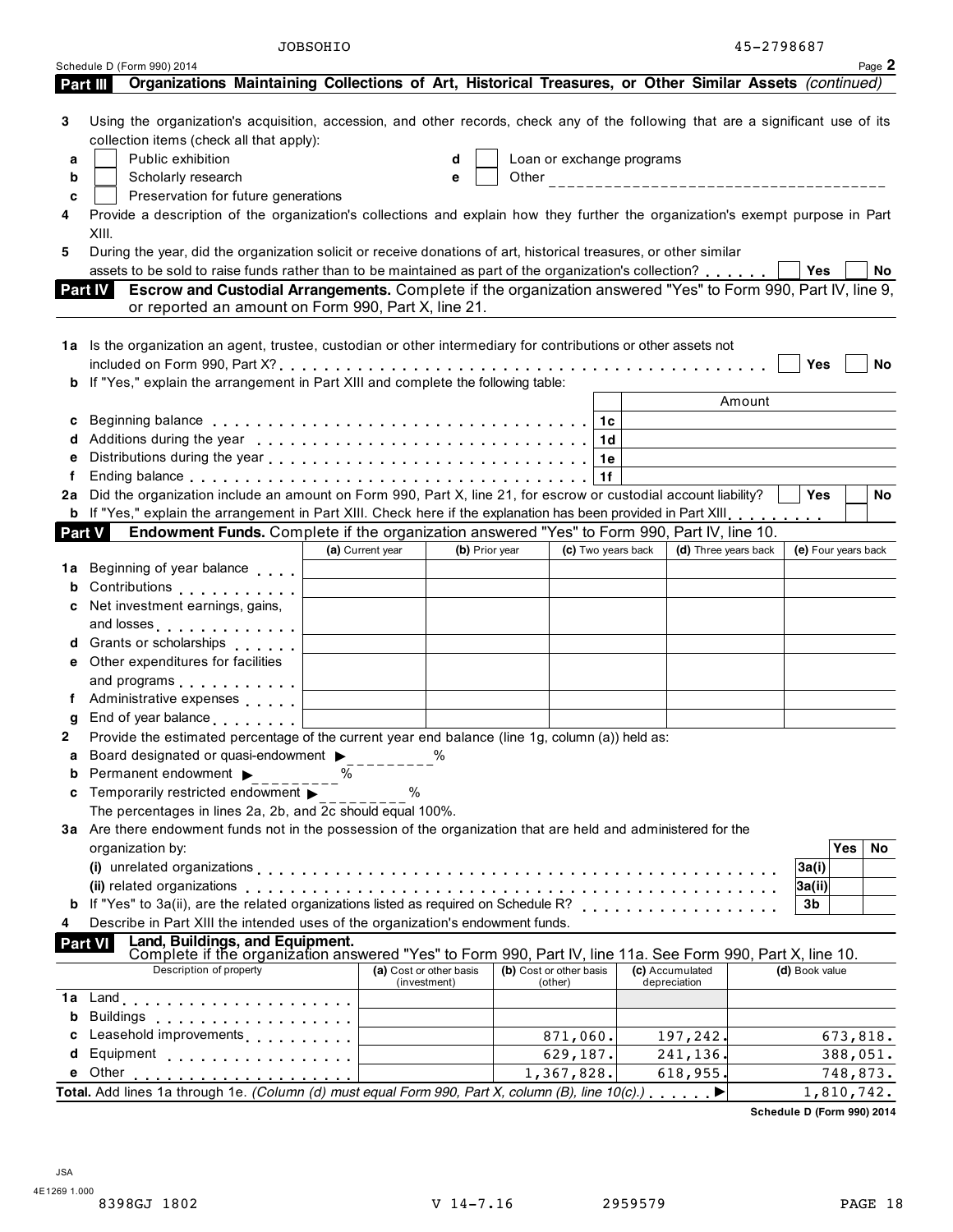| <b>Part VII</b>  | <b>Investments - Other Securities.</b>                                                                                                                                                                                        |                 | Complete if the organization answered "Yes" to Form 990, Part IV, line 11b. See Form 990, Part X, line 12. |
|------------------|-------------------------------------------------------------------------------------------------------------------------------------------------------------------------------------------------------------------------------|-----------------|------------------------------------------------------------------------------------------------------------|
|                  | (a) Description of security or category<br>(including name of security)                                                                                                                                                       | (b) Book value  | (c) Method of valuation:<br>Cost or end-of-year market value                                               |
|                  | (1) Financial derivatives experience of the state of the state of the state of the state of the state of the state of the state of the state of the state of the state of the state of the state of the state of the state of |                 |                                                                                                            |
|                  |                                                                                                                                                                                                                               |                 |                                                                                                            |
|                  | (3) Other_____________________                                                                                                                                                                                                |                 |                                                                                                            |
| (A)              |                                                                                                                                                                                                                               |                 |                                                                                                            |
| $ (B)$           |                                                                                                                                                                                                                               |                 |                                                                                                            |
| $C = (C)$        |                                                                                                                                                                                                                               |                 |                                                                                                            |
| (D)              |                                                                                                                                                                                                                               |                 |                                                                                                            |
| (E)              |                                                                                                                                                                                                                               |                 |                                                                                                            |
| (F)              |                                                                                                                                                                                                                               |                 |                                                                                                            |
| (G)              |                                                                                                                                                                                                                               |                 |                                                                                                            |
| (H)              |                                                                                                                                                                                                                               |                 |                                                                                                            |
|                  | Total. (Column (b) must equal Form 990, Part X, col. (B) line 12.) $\blacktriangleright$                                                                                                                                      |                 |                                                                                                            |
| <b>Part VIII</b> | <b>Investments - Program Related.</b>                                                                                                                                                                                         |                 |                                                                                                            |
|                  |                                                                                                                                                                                                                               |                 | Complete if the organization answered "Yes" to Form 990, Part IV, line 11c. See Form 990, Part X, line 13. |
|                  | (a) Description of investment                                                                                                                                                                                                 | (b) Book value  | (c) Method of valuation:<br>Cost or end-of-year market value                                               |
| (1)              |                                                                                                                                                                                                                               |                 |                                                                                                            |
| (2)              |                                                                                                                                                                                                                               |                 |                                                                                                            |
| (3)              |                                                                                                                                                                                                                               |                 |                                                                                                            |
| (4)              |                                                                                                                                                                                                                               |                 |                                                                                                            |
| (5)              |                                                                                                                                                                                                                               |                 |                                                                                                            |
| (6)              |                                                                                                                                                                                                                               |                 |                                                                                                            |
| (7)              |                                                                                                                                                                                                                               |                 |                                                                                                            |
| (8)              |                                                                                                                                                                                                                               |                 |                                                                                                            |
| (9)              | Total. (Column (b) must equal Form 990, Part X, col. (B) line 13.) $\blacktriangleright$                                                                                                                                      |                 |                                                                                                            |
| <b>Part IX</b>   | <b>Other Assets.</b>                                                                                                                                                                                                          |                 |                                                                                                            |
|                  |                                                                                                                                                                                                                               |                 | Complete if the organization answered "Yes" to Form 990, Part IV, line 11d. See Form 990, Part X, line 15. |
|                  |                                                                                                                                                                                                                               | (a) Description | (b) Book value                                                                                             |
| (1)              |                                                                                                                                                                                                                               |                 |                                                                                                            |
| (2)              |                                                                                                                                                                                                                               |                 |                                                                                                            |
| (3)              |                                                                                                                                                                                                                               |                 |                                                                                                            |
| (4)              |                                                                                                                                                                                                                               |                 |                                                                                                            |
| (5)              |                                                                                                                                                                                                                               |                 |                                                                                                            |
| (6)              |                                                                                                                                                                                                                               |                 |                                                                                                            |
| (7)              |                                                                                                                                                                                                                               |                 |                                                                                                            |
| (8)              |                                                                                                                                                                                                                               |                 |                                                                                                            |
| (9)              |                                                                                                                                                                                                                               |                 |                                                                                                            |
|                  | Total. (Column (b) must equal Form 990, Part X, col. (B) line 15.)                                                                                                                                                            |                 |                                                                                                            |
| Part X           | Other Liabilities.<br>line 25.                                                                                                                                                                                                |                 | Complete if the organization answered "Yes" to Form 990, Part IV, line 11e or 11f. See Form 990, Part X,   |
| 1.               | (a) Description of liability                                                                                                                                                                                                  | (b) Book value  |                                                                                                            |
|                  | (1) Federal income taxes                                                                                                                                                                                                      |                 |                                                                                                            |
| (2)              |                                                                                                                                                                                                                               |                 |                                                                                                            |
| (3)              |                                                                                                                                                                                                                               |                 |                                                                                                            |
| (4)              |                                                                                                                                                                                                                               |                 |                                                                                                            |
| (5)              |                                                                                                                                                                                                                               |                 |                                                                                                            |
| (6)              |                                                                                                                                                                                                                               |                 |                                                                                                            |
| (7)              |                                                                                                                                                                                                                               |                 |                                                                                                            |
| (8)              |                                                                                                                                                                                                                               |                 |                                                                                                            |

**2.** Liability for uncertain tax positions. In Part XIII, provide the text of the footnote to the organization's financial statements that reports the organization's liability for uncertain tax positions under FIN 48 (ASC 740). Check here if the text of the footnote has been provided in Part XIII

**Total.** *(Column (b) must equal Form 990, Part X, col. (B) line 25.)* I

(9)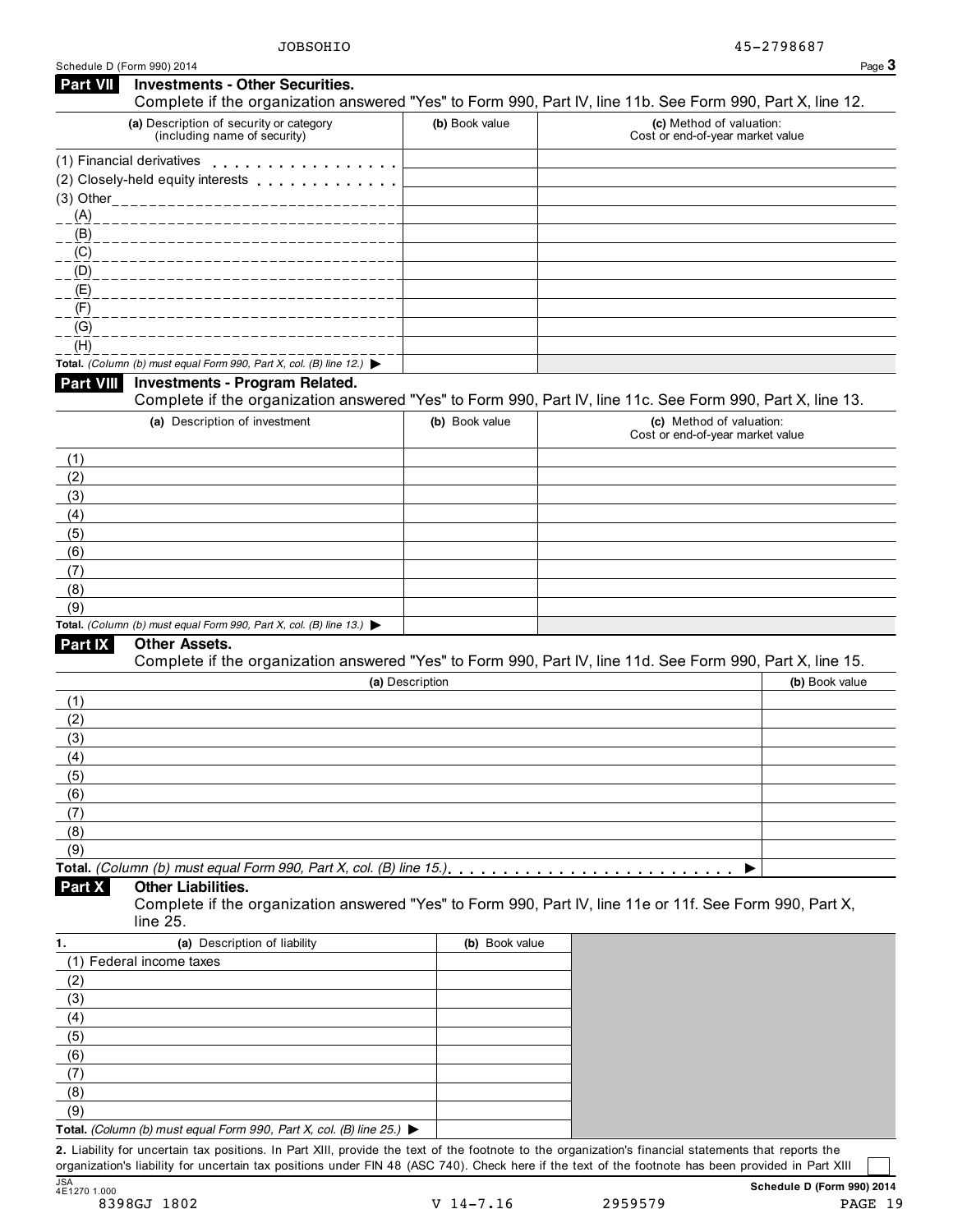|                | Schedule D (Form 990) 2014                                                                                                                                                                                                                                                       |                | Page 4       |
|----------------|----------------------------------------------------------------------------------------------------------------------------------------------------------------------------------------------------------------------------------------------------------------------------------|----------------|--------------|
| <b>Part XI</b> | Reconciliation of Revenue per Audited Financial Statements With Revenue per Return.<br>Complete if the organization answered "Yes" to Form 990, Part IV, line 12a.                                                                                                               |                |              |
| $\mathbf{1}$   | Total revenue, gains, and other support per audited financial statements                                                                                                                                                                                                         | $\mathbf{1}$   | 121,720,829. |
| $\mathbf{2}$   | Amounts included on line 1 but not on Form 990, Part VIII, line 12:                                                                                                                                                                                                              |                |              |
| a              | 2a                                                                                                                                                                                                                                                                               |                |              |
| b              | Donated services and use of facilities<br>2 <sub>b</sub>                                                                                                                                                                                                                         |                |              |
| c              | 2c                                                                                                                                                                                                                                                                               |                |              |
| d              | 2d                                                                                                                                                                                                                                                                               |                |              |
| е              | Add lines 2a through 2d                                                                                                                                                                                                                                                          | 2e             |              |
| 3              |                                                                                                                                                                                                                                                                                  | 3              | 121,720,829. |
| 4              | Amounts included on Form 990, Part VIII, line 12, but not on line 1:                                                                                                                                                                                                             |                |              |
| a              | Investment expenses not included on Form 990, Part VIII, line 7b<br>4a                                                                                                                                                                                                           |                |              |
| b              | 4b                                                                                                                                                                                                                                                                               |                |              |
| c              | Add lines 4a and 4b                                                                                                                                                                                                                                                              | 4c             |              |
| 5              | Total revenue. Add lines 3 and 4c. (This must equal Form 990, Part I, line 12.)                                                                                                                                                                                                  | 5              | 121,720,829. |
| Part XII       | Reconciliation of Expenses per Audited Financial Statements With Expenses per Return.<br>Complete if the organization answered "Yes" to Form 990, Part IV, line 12a.                                                                                                             |                |              |
| $\mathbf{1}$   | Total expenses and losses per audited financial statements                                                                                                                                                                                                                       | 1              | 72,399,840.  |
| $\mathbf{2}$   | Amounts included on line 1 but not on Form 990, Part IX, line 25:                                                                                                                                                                                                                |                |              |
| a              | Donated services and use of facilities<br>2a                                                                                                                                                                                                                                     |                |              |
| b              | Prior year adjustments<br>2b                                                                                                                                                                                                                                                     |                |              |
| c              | Other losses<br>2c                                                                                                                                                                                                                                                               |                |              |
| d              | Other (Describe in Part XIII.) (2002) (2003) (2014) (2014) (2014) (2014) (2014) (2014) (2014) (2014) (2014) (20<br>2d                                                                                                                                                            |                |              |
| е              | Add lines 2a through 2d                                                                                                                                                                                                                                                          | 2е             |              |
| 3              | Subtract line 2e from line 1                                                                                                                                                                                                                                                     | 3              | 72,399,840.  |
| 4              | Amounts included on Form 990, Part IX, line 25, but not on line 1:                                                                                                                                                                                                               |                |              |
| a              | Investment expenses not included on Form 990, Part VIII, line 7b<br>4a                                                                                                                                                                                                           |                |              |
| b              | Other (Describe in Part XIII.)<br>4b                                                                                                                                                                                                                                             |                |              |
| c              | Add lines 4a and 4b                                                                                                                                                                                                                                                              | 4 <sub>c</sub> |              |
| 5.             | Total expenses. Add lines 3 and 4c. (This must equal Form 990, Part I, line 18.)                                                                                                                                                                                                 | 5              | 72,399,840.  |
|                | Part XIII Supplemental Information.                                                                                                                                                                                                                                              |                |              |
|                | Provide the descriptions required for Part II, lines 3, 5, and 9; Part III, lines 1a and 4; Part IV, lines 1b and 2b; Part V, line 4; Part X, line<br>2; Part XI, lines 2d and 4b; and Part XII, lines 2d and 4b. Also complete this part to provide any additional information. |                |              |
|                |                                                                                                                                                                                                                                                                                  |                |              |
|                |                                                                                                                                                                                                                                                                                  |                |              |
|                |                                                                                                                                                                                                                                                                                  |                |              |
|                |                                                                                                                                                                                                                                                                                  |                |              |
|                |                                                                                                                                                                                                                                                                                  |                |              |
|                |                                                                                                                                                                                                                                                                                  |                |              |
|                |                                                                                                                                                                                                                                                                                  |                |              |
|                |                                                                                                                                                                                                                                                                                  |                |              |
|                |                                                                                                                                                                                                                                                                                  |                |              |
|                |                                                                                                                                                                                                                                                                                  |                |              |
|                |                                                                                                                                                                                                                                                                                  |                |              |
|                |                                                                                                                                                                                                                                                                                  |                |              |
|                |                                                                                                                                                                                                                                                                                  |                |              |
|                |                                                                                                                                                                                                                                                                                  |                |              |
|                |                                                                                                                                                                                                                                                                                  |                |              |
|                |                                                                                                                                                                                                                                                                                  |                |              |
|                |                                                                                                                                                                                                                                                                                  |                |              |
|                |                                                                                                                                                                                                                                                                                  |                |              |
|                |                                                                                                                                                                                                                                                                                  |                |              |
|                |                                                                                                                                                                                                                                                                                  |                |              |
|                |                                                                                                                                                                                                                                                                                  |                |              |
|                |                                                                                                                                                                                                                                                                                  |                |              |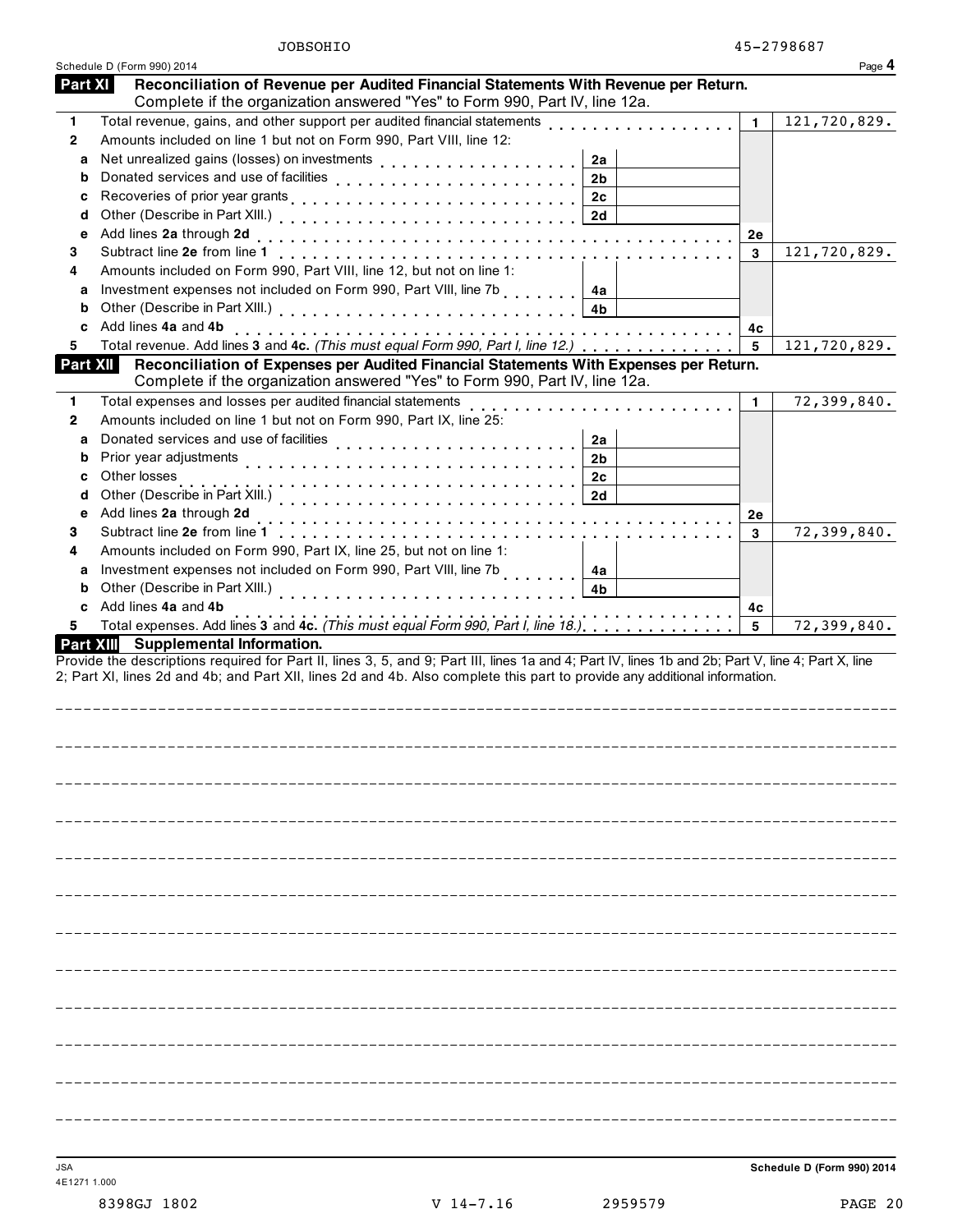**Schedule D (Form 990) 2014**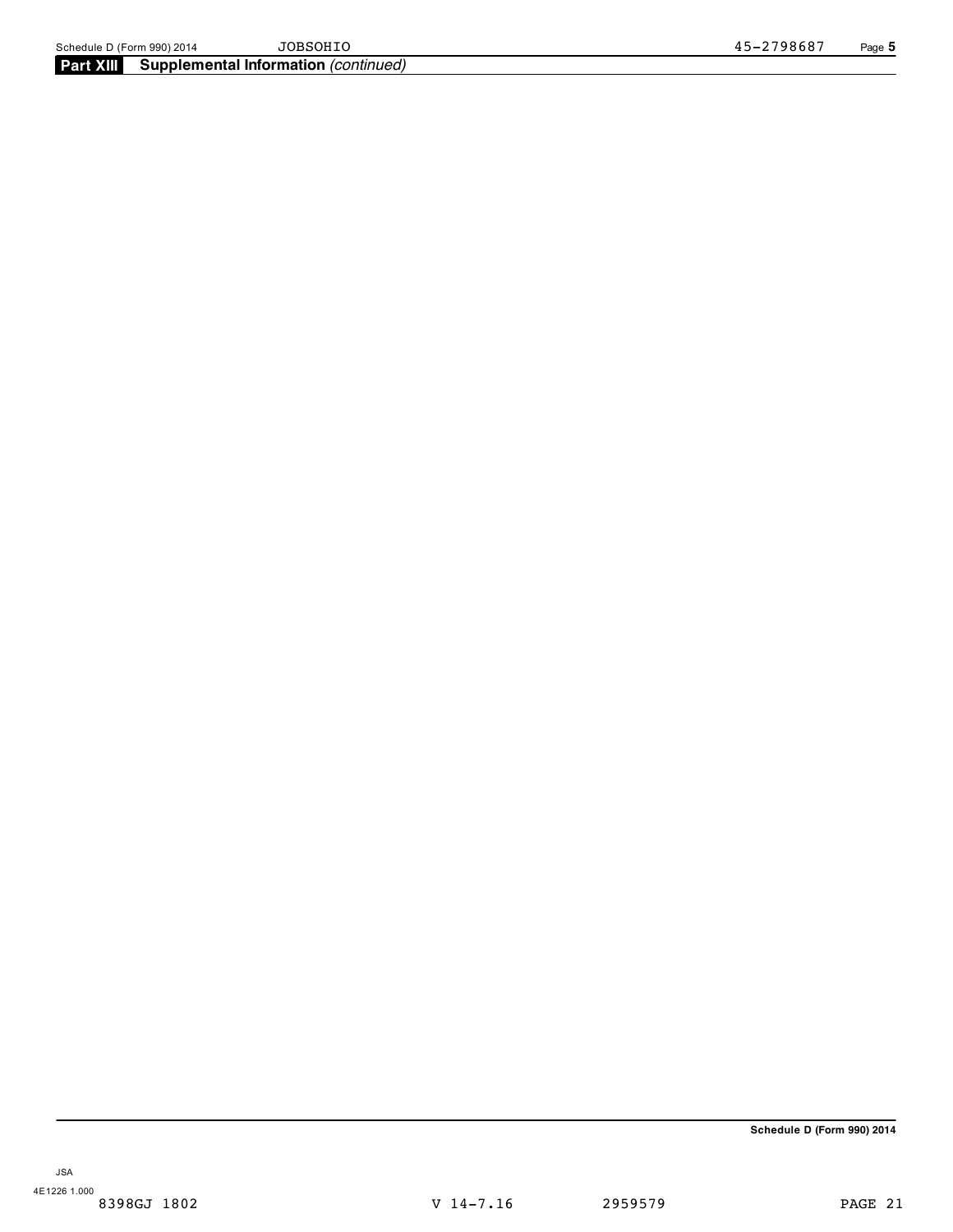|              | <b>SCHEDULE F</b>                                    |                              |                                           |                                                                                       | <b>Statement of Activities Outside the United States</b>                                                                                                                                                                       |                                                                                                             | OMB No. 1545-0047                                             |  |  |
|--------------|------------------------------------------------------|------------------------------|-------------------------------------------|---------------------------------------------------------------------------------------|--------------------------------------------------------------------------------------------------------------------------------------------------------------------------------------------------------------------------------|-------------------------------------------------------------------------------------------------------------|---------------------------------------------------------------|--|--|
|              | (Form 990)                                           |                              |                                           |                                                                                       | > Complete if the organization answered "Yes" on Form 990, Part IV, line 14b, 15, or 16.                                                                                                                                       |                                                                                                             | 2014                                                          |  |  |
|              | Department of the Treasury                           |                              |                                           |                                                                                       | Attach to Form 990.<br>Information about Schedule F (Form 990) and its instructions is at www.irs.gov/form990.                                                                                                                 |                                                                                                             | <b>Open to Public</b><br>Inspection                           |  |  |
|              | Internal Revenue Service<br>Name of the organization |                              |                                           |                                                                                       |                                                                                                                                                                                                                                |                                                                                                             | <b>Employer identification number</b>                         |  |  |
|              | <b>JOBSOHIO</b>                                      |                              |                                           |                                                                                       |                                                                                                                                                                                                                                | 45-2798687                                                                                                  |                                                               |  |  |
| Part I       |                                                      | Form 990, Part IV, line 14b. |                                           |                                                                                       | General Information on Activities Outside the United States. Complete if the organization answered "Yes" on                                                                                                                    |                                                                                                             |                                                               |  |  |
| 1            |                                                      |                              |                                           |                                                                                       | For grantmakers. Does the organization maintain records to substantiate the amount of its grants and other<br>assistance, the grantees' eligibility for the grants or assistance, and the selection criteria used to award the |                                                                                                             | Yes<br>No                                                     |  |  |
| $\mathbf{2}$ | assistance outside the United States.                |                              |                                           |                                                                                       | For grantmakers. Describe in Part V the organization's procedures for monitoring the use of its grants and other                                                                                                               |                                                                                                             |                                                               |  |  |
| 3            |                                                      |                              |                                           |                                                                                       | Activities per Region. (The following Part I, line 3 table can be duplicated if additional space is needed.)                                                                                                                   |                                                                                                             |                                                               |  |  |
|              | (a) Region                                           |                              | (b) Number of<br>offices in the<br>region | (c) Number of<br>employees,<br>agents, and<br>independent<br>contractors<br>in region | (d) Activities conducted in<br>region (by type) (e.g.,<br>fundraising, program services,<br>investments,<br>grants to recipients<br>located in the region)                                                                     | (e) If activity listed in (d) is<br>a program service,<br>describe specific type of<br>service(s) in region | (f) Total<br>expenditures for<br>and investments<br>in region |  |  |
| (1)          | <b>EUROPE</b>                                        |                              |                                           | $1$ .                                                                                 | PROGRAM SERVICES                                                                                                                                                                                                               | ECONOMIC DEVELOPMENT                                                                                        | 89,321.                                                       |  |  |
| (2)          | EAST ASIA AND THE PACIFIC                            |                              |                                           | 1.                                                                                    | PROGRAM SERVICES                                                                                                                                                                                                               | ECONOMIC DEVELOPMENT                                                                                        | 366,405.                                                      |  |  |
| (3)          | NORTH AMERICA                                        |                              |                                           | 1.                                                                                    | PROGRAM SERVICES                                                                                                                                                                                                               | ECONOMIC DEVELOPMENT                                                                                        | 610.                                                          |  |  |
| (4)          |                                                      |                              |                                           |                                                                                       |                                                                                                                                                                                                                                |                                                                                                             |                                                               |  |  |
| (5)          |                                                      |                              |                                           |                                                                                       |                                                                                                                                                                                                                                |                                                                                                             |                                                               |  |  |
| (6)          |                                                      |                              |                                           |                                                                                       |                                                                                                                                                                                                                                |                                                                                                             |                                                               |  |  |
| (7)          |                                                      |                              |                                           |                                                                                       |                                                                                                                                                                                                                                |                                                                                                             |                                                               |  |  |
| (8)          |                                                      |                              |                                           |                                                                                       |                                                                                                                                                                                                                                |                                                                                                             |                                                               |  |  |
| (9)          |                                                      |                              |                                           |                                                                                       |                                                                                                                                                                                                                                |                                                                                                             |                                                               |  |  |
| (10)         |                                                      |                              |                                           |                                                                                       |                                                                                                                                                                                                                                |                                                                                                             |                                                               |  |  |
| (11)         |                                                      |                              |                                           |                                                                                       |                                                                                                                                                                                                                                |                                                                                                             |                                                               |  |  |
| (12)         |                                                      |                              |                                           |                                                                                       |                                                                                                                                                                                                                                |                                                                                                             |                                                               |  |  |
| (13)         |                                                      |                              |                                           |                                                                                       |                                                                                                                                                                                                                                |                                                                                                             |                                                               |  |  |
| (14)         |                                                      |                              |                                           |                                                                                       |                                                                                                                                                                                                                                |                                                                                                             |                                                               |  |  |
| (15)         |                                                      |                              |                                           |                                                                                       |                                                                                                                                                                                                                                |                                                                                                             |                                                               |  |  |
| (16)         |                                                      |                              |                                           |                                                                                       |                                                                                                                                                                                                                                |                                                                                                             |                                                               |  |  |
| (17)         |                                                      |                              |                                           |                                                                                       |                                                                                                                                                                                                                                |                                                                                                             |                                                               |  |  |
| За           | Sub-total experience in the set                      |                              |                                           | 3.                                                                                    |                                                                                                                                                                                                                                |                                                                                                             | 456,336.                                                      |  |  |
| b            | Total<br>from<br>sheets to Part I                    | continuation                 |                                           |                                                                                       |                                                                                                                                                                                                                                |                                                                                                             |                                                               |  |  |
| c            | Totals (add lines 3a and 3b)                         |                              |                                           | 3.                                                                                    |                                                                                                                                                                                                                                |                                                                                                             | 456,336.                                                      |  |  |

**For Paperwork Reduction Act Notice, see the Instructions for Form 990. Schedule F (Form 990) 2014** JSA 4E1274 1.000 8398GJ 1802 V 14-7.16 2959579 PAGE 22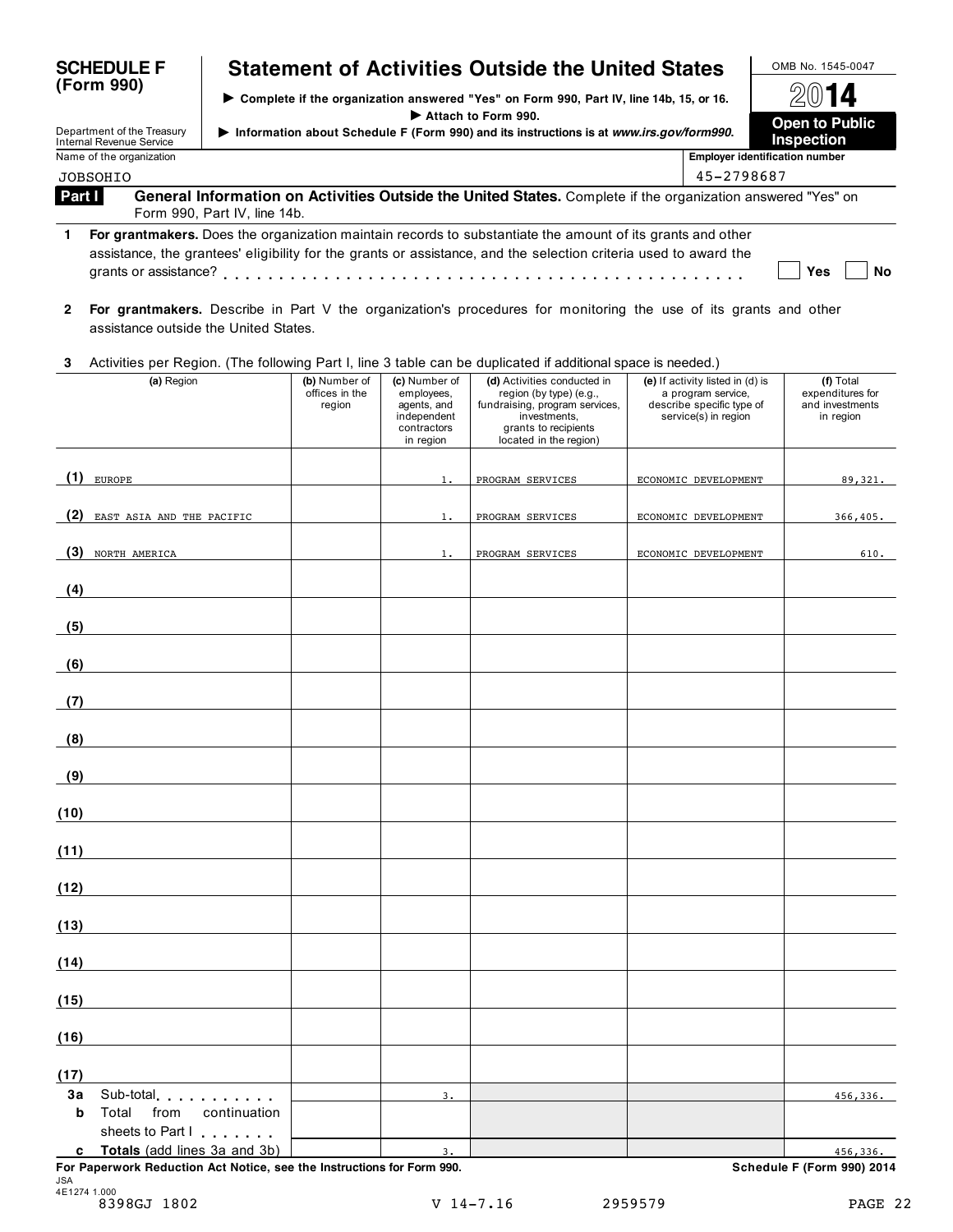45-2798687 45-2798687

Page **2**

| i |  |
|---|--|
|   |  |
|   |  |
|   |  |
|   |  |
|   |  |
|   |  |

Schedule

F (Form

990) 2014

| (16) | (15) | $\frac{1}{4}$ | $\overline{(13)}$ | (12) | (11) | $\overline{10}$ | $\circledcirc$ | $\circledast$ | $\mathbf{\Omega}$ | ම | ত্ৰ | $\left( 4\right)$ | $\circledcirc$ | $\overline{5}$ | Ξ |                                                                   | Part II                                                                                                                                                                                                                                 |
|------|------|---------------|-------------------|------|------|-----------------|----------------|---------------|-------------------|---|-----|-------------------|----------------|----------------|---|-------------------------------------------------------------------|-----------------------------------------------------------------------------------------------------------------------------------------------------------------------------------------------------------------------------------------|
|      |      |               |                   |      |      |                 |                |               |                   |   |     |                   |                |                |   | organization<br>(a) Name of                                       | <b>Grants and Other Assistance to Organizations or Entities Outside the United States.</b> Complete if the organization ar<br>Part IV, line 15, for any recipient who received more than \$5,000. Part II can be duplicated if addition |
|      |      |               |                   |      |      |                 |                |               |                   |   |     |                   |                |                |   | (b) IRS code<br>section and EIN<br>(if applicable)                |                                                                                                                                                                                                                                         |
|      |      |               |                   |      |      |                 |                |               |                   |   |     |                   |                |                |   | (c) Region                                                        |                                                                                                                                                                                                                                         |
|      |      |               |                   |      |      |                 |                |               |                   |   |     |                   |                |                |   | (d) Purpose of<br>grant                                           |                                                                                                                                                                                                                                         |
|      |      |               |                   |      |      |                 |                |               |                   |   |     |                   |                |                |   | (e) Amount of<br>cash grant                                       |                                                                                                                                                                                                                                         |
|      |      |               |                   |      |      |                 |                |               |                   |   |     |                   |                |                |   | cash<br>disbursement<br>(f) Manner of                             |                                                                                                                                                                                                                                         |
|      |      |               |                   |      |      |                 |                |               |                   |   |     |                   |                |                |   | (g) Amount of<br>non-cash<br>assistance                           | Complete if the organization answered "Yes" on Form 990,                                                                                                                                                                                |
|      |      |               |                   |      |      |                 |                |               |                   |   |     |                   |                |                |   | (h) Description<br>of non-cash<br>assistance                      |                                                                                                                                                                                                                                         |
|      |      |               |                   |      |      |                 |                |               |                   |   |     |                   |                |                |   | (I) Method of<br>valuation<br>(book, FMV,<br>appraisal,<br>other) |                                                                                                                                                                                                                                         |

| 1.000<br>839<br><b>8GJ</b> | 4Ē.<br>1275. | ΨSΓ |
|----------------------------|--------------|-----|
| 1802                       |              |     |

**2**

Enter

হ the IRS, or for which

**3**

Enter

total

number

Չ, other

organizations

or

total

number

Չ,

recipient

the

grantee

or

counsel

has

provided a section

501(c)(3)

equivalency

entities m m m m m m m m m m m m m m m m m m m m m m m m m m m m m m m m m m m m m m m m m m m m m m

letter

organizations

listed

above

that ar<br>a

recognized

as

charities

হ the

foreign

country,

recognized

m m m m m m m m m m m m m m m m m m m m m

as

tax-exempt

IV V

**Schedule**

**F (Form**

**990) 2014**

 $\begin{bmatrix} 1 \\ 1 \\ 1 \end{bmatrix}$ 

| ⊲                        |  |
|--------------------------|--|
|                          |  |
| ۳                        |  |
| ↛                        |  |
| ı                        |  |
| ٦                        |  |
| ٠                        |  |
| $\overline{\phantom{0}}$ |  |
| ᡡ                        |  |
|                          |  |
|                          |  |
|                          |  |
|                          |  |
|                          |  |
|                          |  |
|                          |  |
|                          |  |
|                          |  |
|                          |  |
| N<br>J                   |  |

2959579 959579

PAGE 23 PAGE 23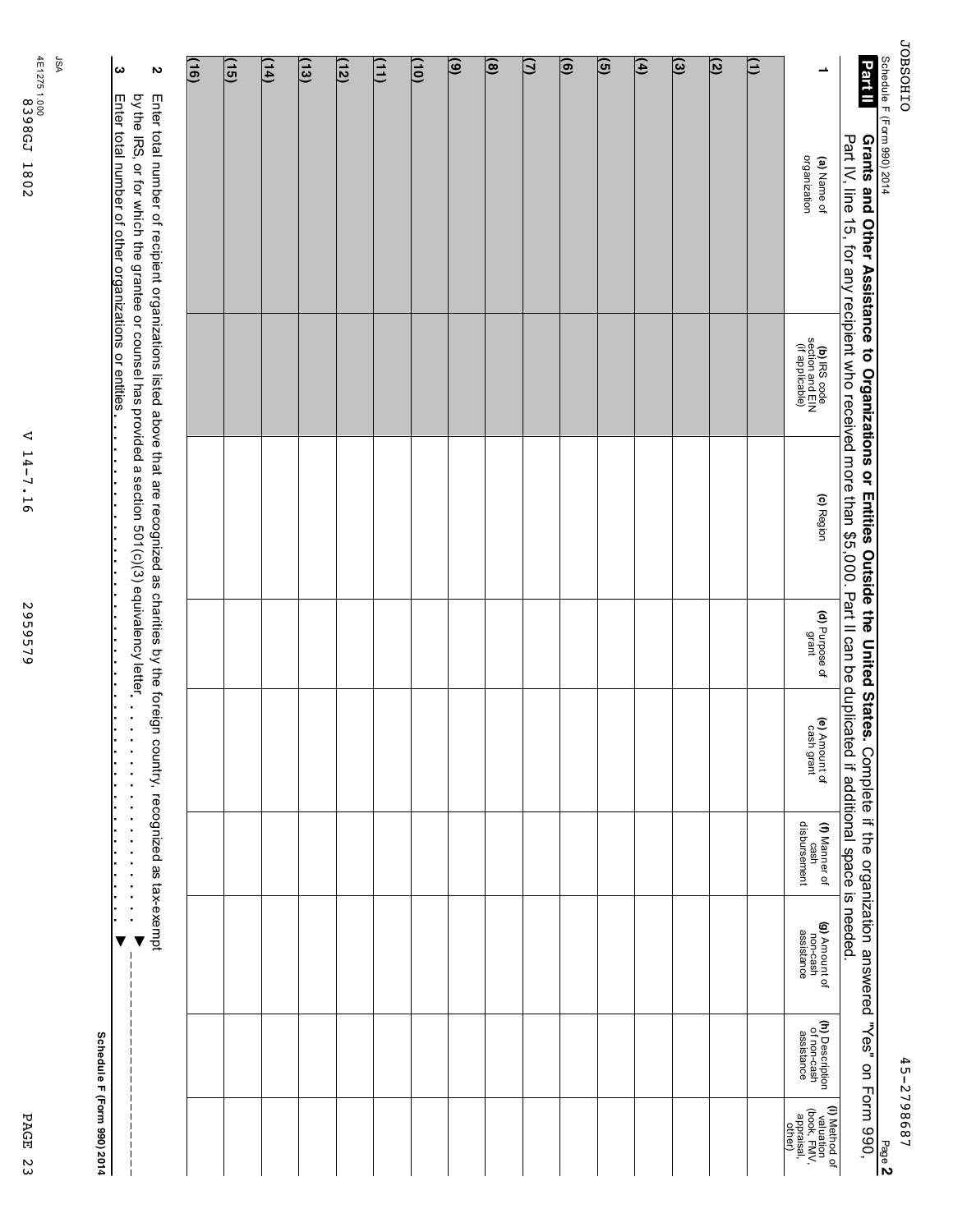**JOBSOHIO** JOBSOHIO Schedule F (Form 990)

|                | l<br>I           |
|----------------|------------------|
| 1              | .<br>.<br>.<br>. |
| Page<br>ć<br>١ |                  |

| Part III<br>chedule F (Form 990) 2014<br><b>Grants and Other Assistance to Individuals Outside the United States.</b> Complete if the organization answered "Yes" on Form 990, Part IV, line 16.<br>Part III can be duplicated if additional space is needed. | (a) Type of grant or assistance<br>(b) Region<br>(c) Number of<br>recipients<br>(d) Amount of<br>cash grant<br>(e) Manner of<br>cash<br>disbursement | Ξ | ত | ভি | $\left  \widehat{4}\right\rangle$ | তি | ම | β | ၜႄ | ම | $\frac{1}{2}$ | $\left(11\right)$ | (12) | $\widetilde{\Xi}$ | $\left(14\right)$ | $\overline{15}$ | $\frac{1}{2}$ | (17) |
|---------------------------------------------------------------------------------------------------------------------------------------------------------------------------------------------------------------------------------------------------------------|------------------------------------------------------------------------------------------------------------------------------------------------------|---|---|----|-----------------------------------|----|---|---|----|---|---------------|-------------------|------|-------------------|-------------------|-----------------|---------------|------|
|                                                                                                                                                                                                                                                               |                                                                                                                                                      |   |   |    |                                   |    |   |   |    |   |               |                   |      |                   |                   |                 |               |      |
|                                                                                                                                                                                                                                                               | (f) Amount of<br>non-cash<br>assistance<br>(g) Description<br>of non-cash<br>assistance                                                              |   |   |    |                                   |    |   |   |    |   |               |                   |      |                   |                   |                 |               |      |
| Page 3                                                                                                                                                                                                                                                        | (h) Method of<br>valuation<br>(book, FMV,<br>appraisal,<br>other)                                                                                    |   |   |    |                                   |    |   |   |    |   |               |                   |      |                   |                   |                 |               |      |

2959579 2959579

4E1276 8398GJ 1802 1.000 8398GJ 1802

JSA

V 14-7.16 V 14-7.16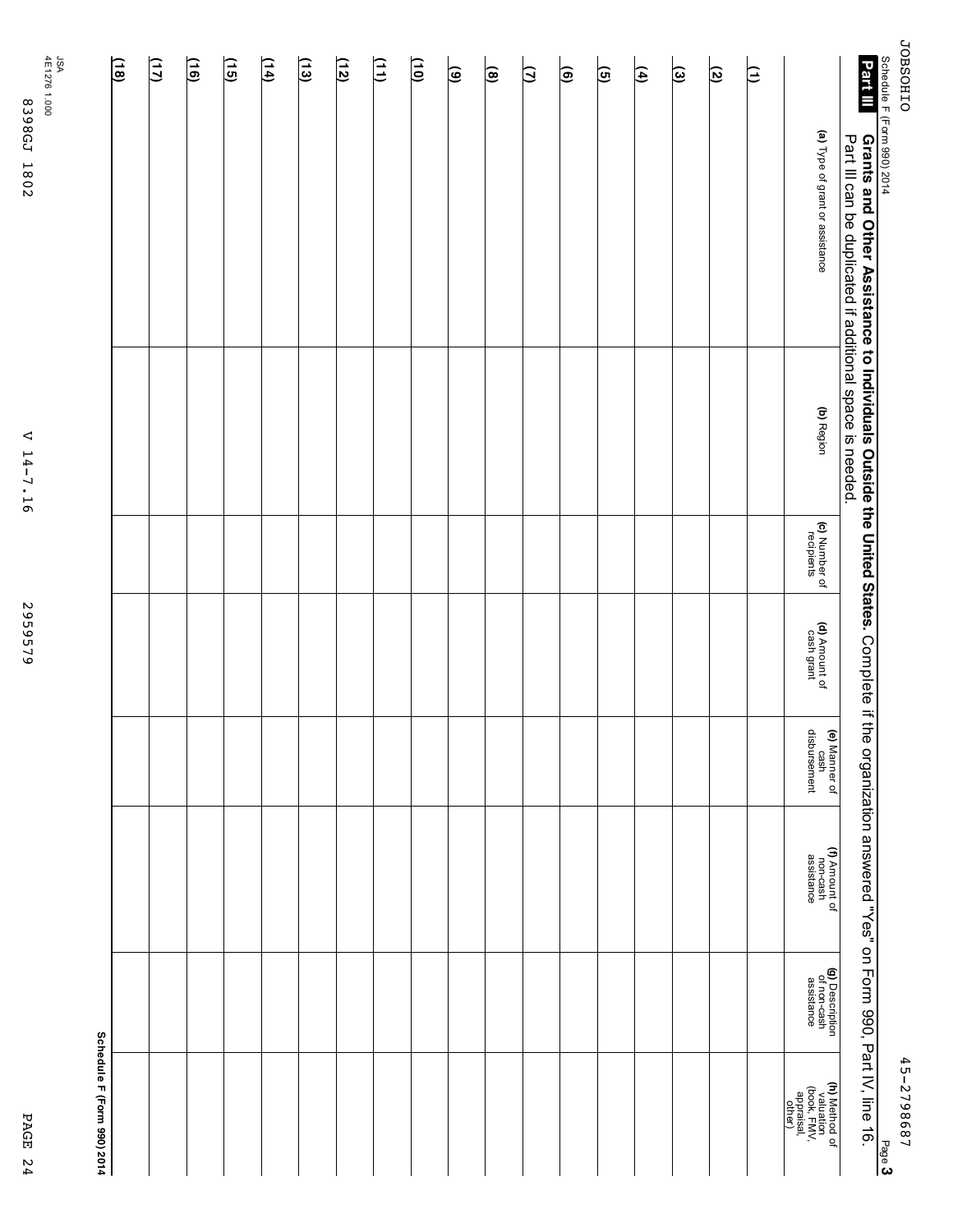| Part IV        | <b>Foreign Forms</b>                                                                                                                                                                                                                                                                                                                                                                                         |            |                |
|----------------|--------------------------------------------------------------------------------------------------------------------------------------------------------------------------------------------------------------------------------------------------------------------------------------------------------------------------------------------------------------------------------------------------------------|------------|----------------|
| 1.             | Was the organization a U.S. transferor of property to a foreign corporation during the tax year? If "Yes,"<br>the organization may be required to file Form 926, Return by a U.S. Transferor of Property to a Foreign<br>Corporation (see Instructions for Form 926)                                                                                                                                         | Yes        | X<br><b>No</b> |
| $\overline{2}$ | Did the organization have an interest in a foreign trust during the tax year? If "Yes," the organization<br>may be required to file Form 3520, Annual Return to Report Transactions with Foreign Trusts and<br>Receipt of Certain Foreign Gifts, and/or Form 3520-A, Annual Information Return of Foreign Trust With a<br>U.S. Owner (see Instructions for Forms 3520 and 3520-A; do not file with Form 990) | <b>Yes</b> | X              |

|   |                                                                                                                                                                                                                                                                                                                       |     | .               |
|---|-----------------------------------------------------------------------------------------------------------------------------------------------------------------------------------------------------------------------------------------------------------------------------------------------------------------------|-----|-----------------|
| 3 | Did the organization have an ownership interest in a foreign corporation during the tax year? If "Yes,"<br>the organization may be required to file Form 5471, Information Return of U.S. Persons With Respect To                                                                                                     | Yes | No              |
| 4 | Was the organization a direct or indirect shareholder of a passive foreign investment company or a<br>qualified electing fund during the tax year? If "Yes," the organization may be required to file Form 8621,<br>Information Return by a Shareholder of a Passive Foreign Investment Company or Qualified Electing | Yes | X <br><b>No</b> |
| 5 | Did the organization have an ownership interest in a foreign partnership during the tax year? If "Yes,"<br>the organization may be required to file Form 8865, Return of U.S. Persons With Respect To Certain                                                                                                         | Yes | X<br><b>No</b>  |
| 6 | Did the organization have any operations in or related to any boycotting countries during the tax year? If<br>"Yes," the organization may be required to file Form 5713, International Boycott Report (see Instructions                                                                                               | Yes | X<br>No         |

Schedule <sup>F</sup> (Form 990) <sup>2014</sup> Page **4**

**Schedule F (Form 990) 2014**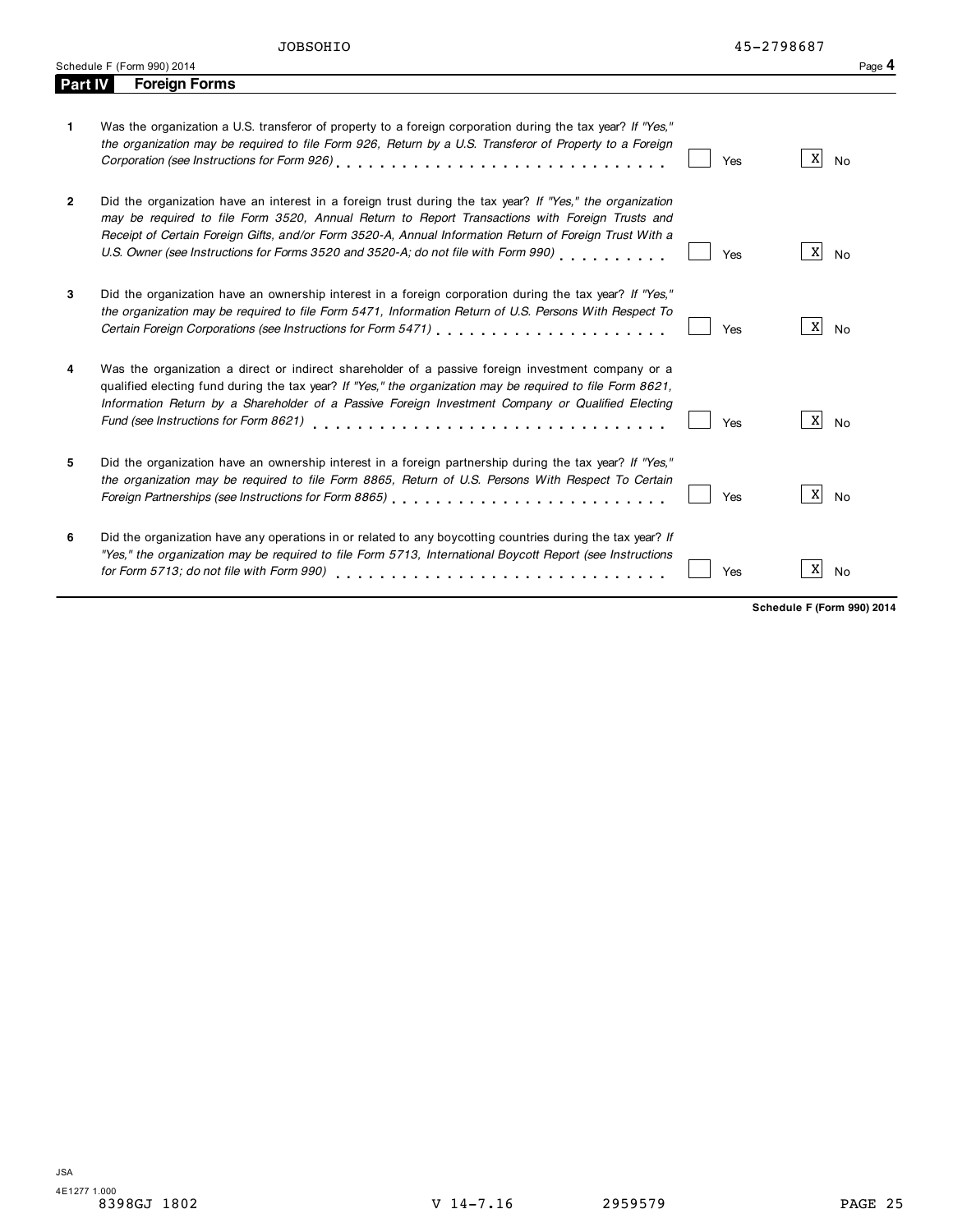### **Supplemental Information Part V**

Complete this part to provide the information required by Part I, line 2 (monitoring of funds); Part I, line 3, column (f) (accounting method; amounts of investments vs. expenditures per region); Part II, line 1 (accounting method); Part III (accounting method); and Part III, column (c) (estimated number of recipients), as applicable. Also complete this part to provide any additional information (see instructions).

PART I, LINE 3

JOBSOHIO RETAINS CONSULTANTS TO REPRESENT ITS INTERESTS IN OTHER

COUNTRIES FOR FOREIGN DIRECT INVESTMENT IN OHIO. THE COUNTRIES ARE

OHIO'S TOP MARKETS FOR BOTH CURRENT INTERNATIONAL INVESTMENT AND ACTIVE

ECONOMIC DEVELOPMENT PROJECTS.

PART I, LINE 3, COLUMN (F)

ACCOUNTING METHOD IS ACCRUAL. ALL AMOUNTS ARE FOR EXPENDITURES.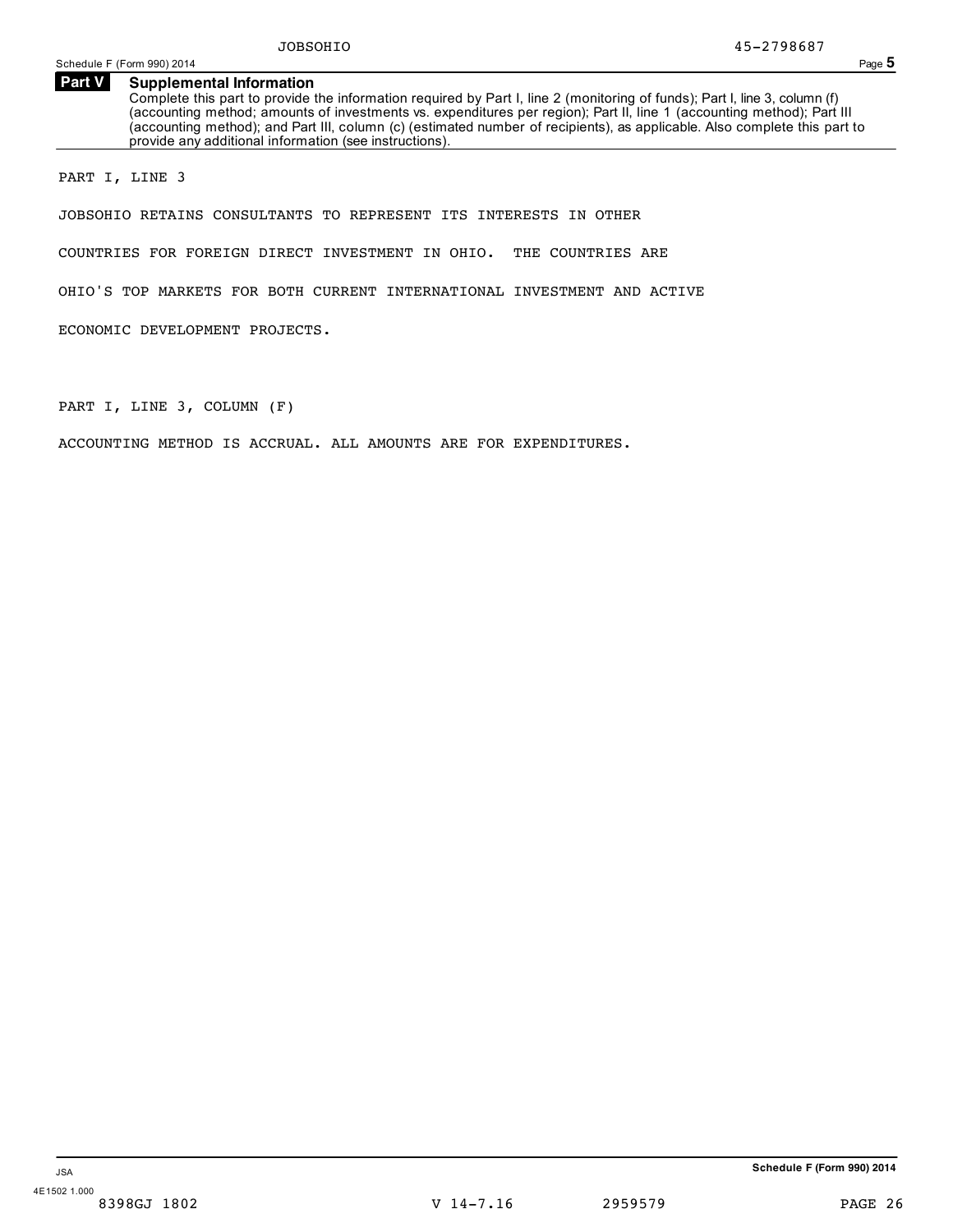| PAGE<br>77                                   |                                                  |                                                                                           | 959579                                | $\sim$                                                        | ◁<br>$14 -$<br>$-7.16$           |                              |                                                                                                                                                                                     | 4E1288 1.000.1 885134<br>1802                         |
|----------------------------------------------|--------------------------------------------------|-------------------------------------------------------------------------------------------|---------------------------------------|---------------------------------------------------------------|----------------------------------|------------------------------|-------------------------------------------------------------------------------------------------------------------------------------------------------------------------------------|-------------------------------------------------------|
|                                              |                                                  |                                                                                           |                                       |                                                               |                                  |                              |                                                                                                                                                                                     | ASL                                                   |
| Schedule I (Form 990) (2014)                 |                                                  |                                                                                           |                                       |                                                               |                                  |                              | For Paperwork Reduction Act Notice, see the Instructions for Form 990.                                                                                                              |                                                       |
|                                              |                                                  |                                                                                           |                                       |                                                               |                                  |                              | Enter total number of other organizations listed in the line 1 table                                                                                                                | ω                                                     |
|                                              | ▼                                                |                                                                                           |                                       |                                                               |                                  |                              | Enter total number of section 501(c)(3) and government organizations listed in the line 1 table                                                                                     | $\sim$                                                |
| ECONOMIC DEVELOPMENT                         |                                                  | <b>COST</b>                                                                               |                                       | 25,000.                                                       |                                  | 31-1644350                   | 3000 E 14TH AVENUE COLUMBUS, OH 43219-2355                                                                                                                                          |                                                       |
|                                              |                                                  |                                                                                           |                                       |                                                               |                                  |                              | INC.                                                                                                                                                                                | (12)<br>FCX PERFORMANCE,                              |
| <b>ECONOMIC DEVELOPMENT</b>                  |                                                  | COST                                                                                      |                                       | 135,000.                                                      |                                  | 45-4001073                   | COLUMBUS<br>OH 43026                                                                                                                                                                | 3700 FISHINGER BLVD.                                  |
|                                              |                                                  |                                                                                           |                                       |                                                               |                                  |                              |                                                                                                                                                                                     | (11) CONTACTUS,<br>E                                  |
| ECONOMIC DEVELOPMENT                         |                                                  | <b>COST</b>                                                                               |                                       | 50,000                                                        |                                  | $93 - 0518680$               | 5701 SE COLUMBIA WAY, VANCOUVER, WA 98661                                                                                                                                           |                                                       |
|                                              |                                                  |                                                                                           |                                       |                                                               |                                  |                              | <b>INC</b>                                                                                                                                                                          | (10) CONSOLIDATED METCO,                              |
| ECONOMIC DEVELOPMENT                         |                                                  | <b>COST</b>                                                                               |                                       | 8,550                                                         | 501(C)(3)                        | 31-1628973                   | 44 W. HEBBLE AVENUE FAIRBORN, OH 45324                                                                                                                                              |                                                       |
|                                              |                                                  |                                                                                           |                                       |                                                               |                                  |                              | OF FAIRBORN,<br>ļа                                                                                                                                                                  | (9) COMMUNITY IMPROVEMENT CORP.                       |
| ECONOMIC DEVELOPMENT                         |                                                  | COST                                                                                      |                                       | $\frac{100}{100}$ , 000.                                      |                                  | 31-6000175                   | OH 45402                                                                                                                                                                            | 101 WEST THIRD STREET DAYTON,                         |
|                                              |                                                  |                                                                                           |                                       |                                                               |                                  |                              |                                                                                                                                                                                     | (8) CITY OF DAYTON, DEPARTMENT OF AVIATION            |
| ECONOMIC DEVELOPMENT                         |                                                  | COST                                                                                      |                                       | 30,000                                                        |                                  | $31 - 0792103$               | 1170 PRODUCTION DRIVE, VAN WERT, OH 45891                                                                                                                                           |                                                       |
|                                              |                                                  |                                                                                           |                                       |                                                               |                                  |                              |                                                                                                                                                                                     | (7) BRAUN INDUSTRIES, INC.                            |
| ECONOMIC DEVELOPMENT                         |                                                  | <b>COST</b>                                                                               |                                       | 82,931.                                                       |                                  | $59 - 3015985$               | MN 55802                                                                                                                                                                            | 525<br>LAKE AVE DULUTH,                               |
|                                              |                                                  |                                                                                           |                                       |                                                               |                                  |                              |                                                                                                                                                                                     | $\overline{9}$<br>BELLISIO FOODS<br>INC.              |
| ECONOMIC DEVELOPMENT                         |                                                  | COST                                                                                      |                                       | $\frac{38,647}{2}$                                            | 501(C)(3)                        | 34-1397769                   | 110 W MAIN STREET BELLEVUE, OH 44811-1328                                                                                                                                           |                                                       |
|                                              |                                                  |                                                                                           |                                       |                                                               |                                  |                              | BELLEVUE ECONOMIC DEVELOPMENT CORPORATION                                                                                                                                           | ত্র                                                   |
| ECONOMIC DEVELOPMENT                         |                                                  | COST                                                                                      |                                       | 50,000.                                                       |                                  | 16-1090809                   | NJ 07932-1049                                                                                                                                                                       | 100 PARK AVENUE FLORHAM PARK,                         |
|                                              |                                                  |                                                                                           |                                       |                                                               |                                  |                              |                                                                                                                                                                                     | (4) BASF CORPORATION                                  |
| ECONOMIC DEVELOPMENT                         |                                                  | COST                                                                                      |                                       | 10,000.                                                       |                                  | 36-2556469                   | EM<br>54912-1872                                                                                                                                                                    | PO BOX 1872 APPLETON,                                 |
|                                              |                                                  |                                                                                           |                                       |                                                               |                                  |                              |                                                                                                                                                                                     | (3) дрругом,<br><b>INC</b>                            |
| ECONOMIC DEVELOPMENT                         |                                                  | COST                                                                                      |                                       | $\frac{100}{100}$ , 000                                       |                                  | $47 - 0691259$               | 4801 W 150TH STREET CLEVELAND, OH 44135                                                                                                                                             |                                                       |
|                                              |                                                  |                                                                                           |                                       |                                                               |                                  |                              |                                                                                                                                                                                     |                                                       |
|                                              |                                                  |                                                                                           |                                       |                                                               |                                  |                              |                                                                                                                                                                                     | (2) ADALET/SCOTT FETZER COMPANY                       |
| ECONOMIC DEVELOPMENT                         |                                                  | COST                                                                                      |                                       | 75,000.                                                       |                                  | 36-0700810                   | Ħ<br>60523                                                                                                                                                                          | 2200 KENSINGTON COURT, OAK BROOK,                     |
|                                              |                                                  |                                                                                           |                                       |                                                               |                                  |                              |                                                                                                                                                                                     | (1) ACE HARDWARE CORPORATION                          |
| <b>(h)</b> Purpose of grant<br>or assistance | <b>(g)</b> Description of<br>non-cash assistance | (f) Method of valuation<br>(book, FMV, appraisal,<br>other)                               | (e) Amount of non-<br>cash assistance | (d) Amount of cash<br>grant                                   | (c) IRC section<br>if applicable | $\mathbf{a}$<br>$\mathbf{b}$ | 1 (a) Name and address of organization<br>or government                                                                                                                             |                                                       |
|                                              |                                                  |                                                                                           |                                       |                                                               |                                  |                              |                                                                                                                                                                                     |                                                       |
|                                              |                                                  | omplete if the organization answered "Yes" to Form 990,<br>if additional space is needed. |                                       |                                                               |                                  |                              | Grants and Other Assistance to Domestic Organizations and Domestic Governments. C<br>Part IV, line 21, for any recipient that received more than \$5,000. Part II can be duplicated | Part II                                               |
|                                              |                                                  |                                                                                           |                                       |                                                               |                                  |                              |                                                                                                                                                                                     |                                                       |
|                                              |                                                  | j,<br>$\ddot{\phantom{0}}$<br>$\ddot{\phantom{0}}$                                        |                                       |                                                               |                                  |                              |                                                                                                                                                                                     | N                                                     |
| $\overline{X}$ Ves<br>종                      |                                                  |                                                                                           |                                       |                                                               |                                  |                              | the selection criteria used to award the grants or assistance?                                                                                                                      |                                                       |
|                                              |                                                  |                                                                                           |                                       |                                                               |                                  |                              | Does the organization maintain records to substantiate the amount of the grants or assistance, the grantees' eligibility for the grants or assistance, and                          |                                                       |
|                                              |                                                  |                                                                                           |                                       |                                                               |                                  |                              | General Information on Grants and Assistance                                                                                                                                        | <b>Part1</b>                                          |
|                                              | 45-2798687                                       |                                                                                           |                                       |                                                               |                                  |                              |                                                                                                                                                                                     | <b>JOBSOHIO</b>                                       |
|                                              | Employer identification number                   |                                                                                           |                                       |                                                               |                                  |                              |                                                                                                                                                                                     | Name of the organization                              |
| Inspection                                   |                                                  | Information about Schedule I (Form 990) and its instructions is at www.irs.gov/form990    |                                       |                                                               |                                  |                              | $\blacktriangledown$                                                                                                                                                                | Department of the Treasury<br>Intemal Revenue Service |
| <b>Open to Public</b>                        |                                                  |                                                                                           |                                       | Attach to Form 990.                                           |                                  |                              |                                                                                                                                                                                     |                                                       |
| P L 08                                       |                                                  | IV, line 21 or 22.                                                                        |                                       | Complete if the organization answered "Yes" to Form 990, Part |                                  |                              |                                                                                                                                                                                     |                                                       |
|                                              |                                                  |                                                                                           |                                       | Governments, and Individuals in the United States             |                                  |                              |                                                                                                                                                                                     | (Form 990)                                            |
| OMB No. 1545-0047                            |                                                  |                                                                                           |                                       | Grants and Other Assistance to Organizations,                 |                                  |                              |                                                                                                                                                                                     | <b>SCHEDULE</b>                                       |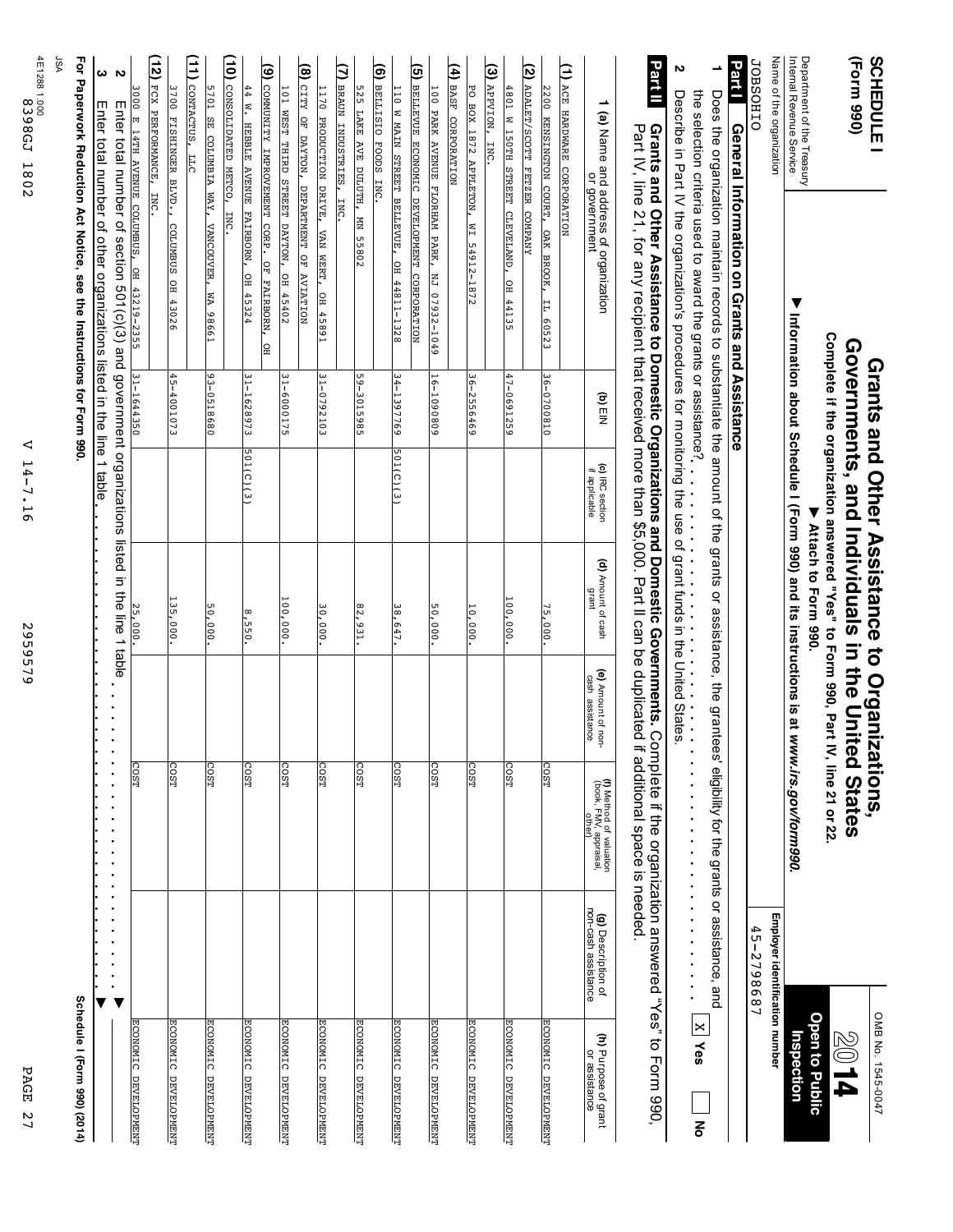| SCHEDULE                                               |                                                                                                                                                                                     |                |                                  | Grants and Other Assistance to Organizations,                                                           |                                       |                                                                                                                                                                            |                                                                                            | OMB No. 1545-0047                            |
|--------------------------------------------------------|-------------------------------------------------------------------------------------------------------------------------------------------------------------------------------------|----------------|----------------------------------|---------------------------------------------------------------------------------------------------------|---------------------------------------|----------------------------------------------------------------------------------------------------------------------------------------------------------------------------|--------------------------------------------------------------------------------------------|----------------------------------------------|
| (Form 990)                                             |                                                                                                                                                                                     |                |                                  | Governments, and Individuals in the Chited                                                              |                                       | States                                                                                                                                                                     |                                                                                            | $\blacktriangledown$                         |
|                                                        |                                                                                                                                                                                     |                |                                  | Complete if the organization answered "Yes" to Form 990, Part IV, line 21 or 22.<br>Attach to Form 990. |                                       |                                                                                                                                                                            |                                                                                            | <b>Open to Public</b>                        |
| Internal Revenue Service<br>Department of the Treasury | $\blacktriangledown$                                                                                                                                                                |                |                                  |                                                                                                         |                                       | Information about Schedule I (Form 990) and its instructions is at www.irs.gov/form990                                                                                     |                                                                                            | Inspection                                   |
| Name of the organization                               |                                                                                                                                                                                     |                |                                  |                                                                                                         |                                       |                                                                                                                                                                            | Employer identification number                                                             |                                              |
| <b>JOBSOHIO</b>                                        |                                                                                                                                                                                     |                |                                  |                                                                                                         |                                       |                                                                                                                                                                            | 45-2798687                                                                                 |                                              |
| <b>Part</b> T                                          | General Information on Grants and Assistance                                                                                                                                        |                |                                  |                                                                                                         |                                       |                                                                                                                                                                            |                                                                                            |                                              |
| ∸                                                      | Does the organization maintain records to substantiate the amount of the grants or assistance, the grante                                                                           |                |                                  |                                                                                                         | Ğ,                                    | eligibility for the grants or assistance, and                                                                                                                              |                                                                                            | $\times$<br>Yes<br>종                         |
| N                                                      | the selection criteria used to award the grants or assistance?<br>Describe in Part IV the organization's procedures for monitoring the use of grant funds in the United States.     |                |                                  |                                                                                                         |                                       | ×<br>$\blacksquare$<br>×<br>$\ddot{\phantom{0}}$<br>$\ddot{\phantom{0}}$                                                                                                   | i,<br>$\blacksquare$<br>$\blacksquare$<br>i,<br>i,<br>×<br>$\blacksquare$                  |                                              |
| Part II                                                | Part IV, line 21, for any recipient that received more than \$5,000. Part II can be duplicated<br>Grants and Other Assistance to Domestic Organizations and Domestic Governments. C |                |                                  |                                                                                                         |                                       | if additional space is needed<br>omplete if the organization answered "Yes"                                                                                                |                                                                                            | to Form 990,                                 |
|                                                        | 1 (a) Name and address of organization<br>or government                                                                                                                             | (d)<br>ElN     | (c) IRC section<br>if applicable | (d) Amount of cash<br>grant                                                                             | (e) Amount of non-<br>cash assistance | (f) Method of valuation<br>(book, FMV, appraisal,<br>other                                                                                                                 | <b>(g)</b> Description of<br>non-cash assistance                                           | <b>(h)</b> Purpose of grant<br>or assistance |
| (1) FUYAO GLASS AMERICA INC.                           |                                                                                                                                                                                     |                |                                  |                                                                                                         |                                       |                                                                                                                                                                            |                                                                                            |                                              |
| 315 W SILVERBELL ROAD LAKE ORION,                      | E<br>$\frac{48359}{2}$                                                                                                                                                              | 38-3928174     |                                  | 4,600,000                                                                                               |                                       | COST <sub></sub>                                                                                                                                                           |                                                                                            | ECONOMIC DEVELOPMENT                         |
| $\widetilde{\mathcal{E}}$<br>HARBOR CASTINGS,          | <b>ENC</b>                                                                                                                                                                          |                |                                  |                                                                                                         |                                       |                                                                                                                                                                            |                                                                                            |                                              |
| 4321 STRAUSSER ST., NORTH CANTON,                      | ∣≘<br>44720                                                                                                                                                                         | $34 - 1697384$ |                                  | 24,382                                                                                                  |                                       | COST                                                                                                                                                                       |                                                                                            | ECONOMIC DEVELOPMENT                         |
| $(3)$ HONDA<br>OF AMERICA MFG.,                        | INC.                                                                                                                                                                                |                |                                  |                                                                                                         |                                       |                                                                                                                                                                            |                                                                                            |                                              |
| 24000 HONDA PARKWAY,                                   | MARYSVILLE,<br>OH 43040                                                                                                                                                             | $31 - 0925242$ |                                  | 000,000,000                                                                                             |                                       | COST                                                                                                                                                                       |                                                                                            | ECONOMIC DEVELOPMENT                         |
| (4) HYNES INDUSTRIES,                                  | INC.                                                                                                                                                                                |                |                                  |                                                                                                         |                                       |                                                                                                                                                                            |                                                                                            |                                              |
| 3760 OAKWOOD AVENUE AUSTINTOWN,                        | OH 44515                                                                                                                                                                            | 34-0971763     |                                  | 150,000                                                                                                 |                                       | COST <sub></sub>                                                                                                                                                           |                                                                                            | ECONOMIC DEVELOPMENT                         |
| (5) IMFLUX, INC.                                       |                                                                                                                                                                                     |                |                                  |                                                                                                         |                                       |                                                                                                                                                                            |                                                                                            |                                              |
| 8611 BECKETT ROAD WEST CHESTER,                        | OH 45069                                                                                                                                                                            | 90-0928520     |                                  | 350,000                                                                                                 |                                       | COST                                                                                                                                                                       |                                                                                            | ECONOMIC DEVELOPMENT                         |
| ම<br>LAKEVIEW FARMS,<br>SЕ                             |                                                                                                                                                                                     |                |                                  |                                                                                                         |                                       |                                                                                                                                                                            |                                                                                            |                                              |
| 229 E.                                                 | ZND STREET DELPHOS, OH 45833                                                                                                                                                        | 90-0751535     |                                  | 200,000                                                                                                 |                                       | COST <sub></sub>                                                                                                                                                           |                                                                                            | ECONOMIC DEVELOPMENT                         |
| ₿<br>LEGACY MEASUREMENT SOLUTIONS,                     | <b>INC</b>                                                                                                                                                                          |                |                                  |                                                                                                         |                                       |                                                                                                                                                                            |                                                                                            |                                              |
| 16415 ADDISON ROAD ADDISON, TX                         | 75001-3267                                                                                                                                                                          | 75-2781858     |                                  | 300,000                                                                                                 |                                       | COST                                                                                                                                                                       |                                                                                            | <b>ECONOMIC</b><br><b>DEVELOPMENT</b>        |
| (8) LUBRIZOL ADVANCED MATERIALS,                       | INC.                                                                                                                                                                                |                |                                  |                                                                                                         |                                       |                                                                                                                                                                            |                                                                                            |                                              |
| 29400 LAKELAND BLVD.,                                  | MICKLIFFE, OH 44092                                                                                                                                                                 | 13-4143915     |                                  | 250,000                                                                                                 |                                       | COST                                                                                                                                                                       |                                                                                            | <b>ECONOMIC DEVELOPMENT</b>                  |
| (9) LULULEMON ATHLETICA                                |                                                                                                                                                                                     |                |                                  |                                                                                                         |                                       |                                                                                                                                                                            |                                                                                            |                                              |
| 2200 SPIEGEL DRIVE GROVEPORT,                          | OH 43125                                                                                                                                                                            | 75-3060494     |                                  | 100,000                                                                                                 |                                       | COST                                                                                                                                                                       |                                                                                            | ECONOMIC DEVELOPMENT                         |
| (10) MACA PLASTICS,<br><b>INC</b>                      |                                                                                                                                                                                     |                |                                  |                                                                                                         |                                       |                                                                                                                                                                            |                                                                                            |                                              |
|                                                        | 3455 CROSS ROAD WINCHESTER, OH 45697-9477                                                                                                                                           | 31-1435433     |                                  | $\frac{24,308}{2}$                                                                                      |                                       | COST                                                                                                                                                                       |                                                                                            | ECONOMIC DEVELOPMENT                         |
| (11) MASSILLON ENERGY & TECHNOLOGY PARK,               | <b>LLC</b>                                                                                                                                                                          |                |                                  |                                                                                                         |                                       |                                                                                                                                                                            |                                                                                            |                                              |
| PO BOX 35427 CANTON,                                   | OH 44735                                                                                                                                                                            | $35 - 2487208$ |                                  | 465,500                                                                                                 |                                       | COST                                                                                                                                                                       |                                                                                            | <b>ECONOMIC</b><br>DEVELOPMENT               |
| (12<br>MATALCO REALTY,                                 | ENC                                                                                                                                                                                 |                |                                  |                                                                                                         |                                       |                                                                                                                                                                            |                                                                                            |                                              |
|                                                        | 5120 TOD AVENUE LORDSTOWN, OH 44481                                                                                                                                                 | 47-1392335     |                                  | 500,000.                                                                                                |                                       | <b>COST</b>                                                                                                                                                                |                                                                                            | <b>ECONOMIC</b><br>DEVELOPMENT               |
| $\sim$                                                 | mater total number of section 501(c)(3) and government organizations listed in the line 1                                                                                           |                |                                  |                                                                                                         | aldet<br>$\blacksquare$               | $\blacksquare$<br>$\blacksquare$<br>$\blacksquare$<br>Ē.<br>$\blacksquare$<br>$\blacksquare$<br>r.<br>$\blacksquare$<br>$\blacksquare$<br>$\blacksquare$<br>$\blacksquare$ | ×<br>Ē.<br>×,<br>$\blacksquare$<br>$\blacksquare$<br>×<br>$\blacksquare$<br>$\blacksquare$ |                                              |
| ω                                                      | Enter total number of other organizations listed in the line 1 table                                                                                                                |                |                                  |                                                                                                         |                                       |                                                                                                                                                                            |                                                                                            |                                              |
|                                                        | For Paperwork Reduction Act Notice, see the Instructions for Form 990                                                                                                               |                |                                  |                                                                                                         |                                       |                                                                                                                                                                            |                                                                                            | Schedule I (Form 990) (2014)                 |
| ASL                                                    |                                                                                                                                                                                     |                |                                  |                                                                                                         |                                       |                                                                                                                                                                            |                                                                                            |                                              |
|                                                        |                                                                                                                                                                                     |                |                                  |                                                                                                         |                                       |                                                                                                                                                                            |                                                                                            |                                              |
| 4E1288 1.000.188513<br>1802                            |                                                                                                                                                                                     | ◁              | H<br>$4-$<br>7.16                |                                                                                                         | 2959579                               |                                                                                                                                                                            |                                                                                            | PAGE<br>N<br>$^\infty$                       |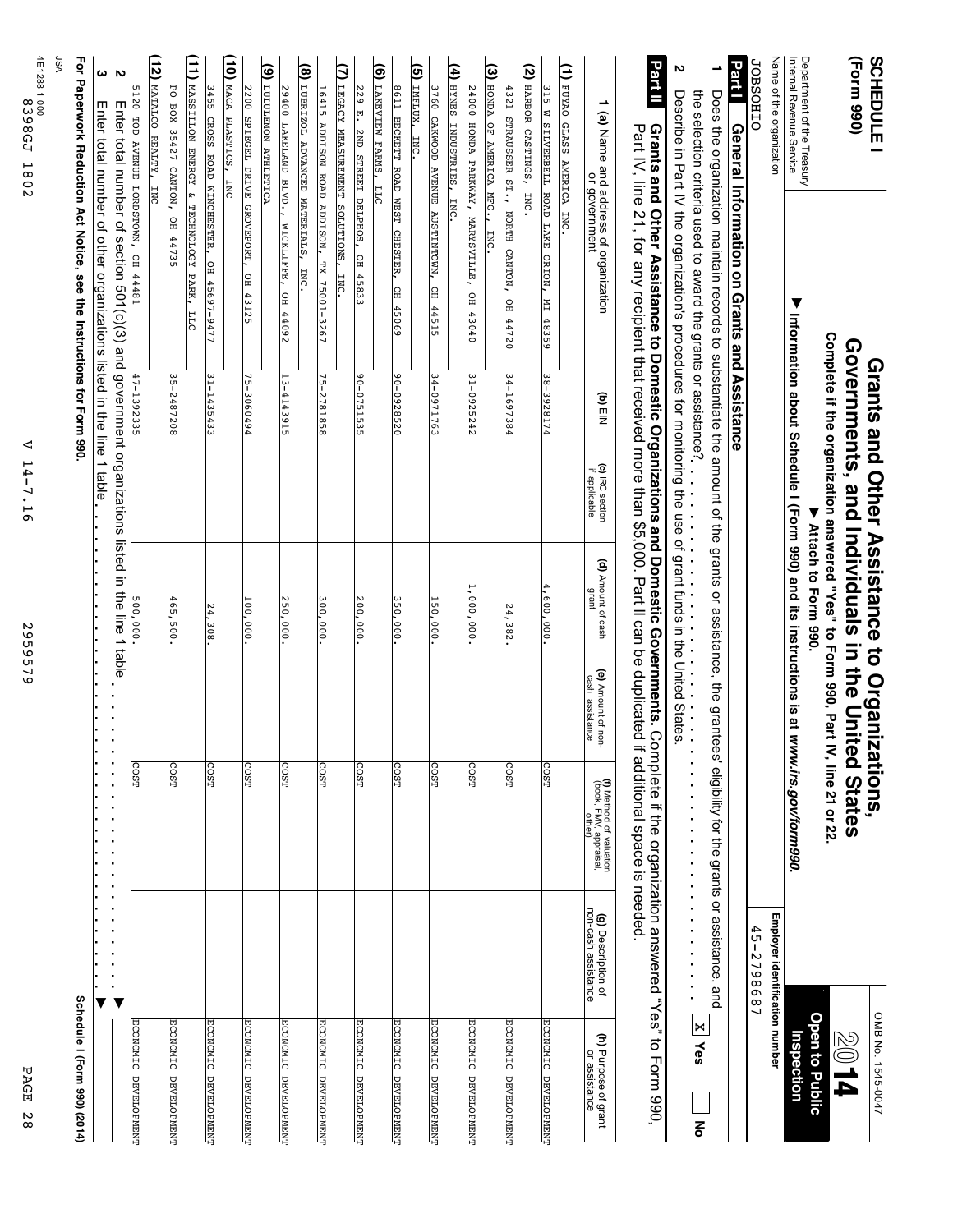| <b>SCHEDULE I</b>                                                 |                                                                                                                                                                                      |                |                                  | Grants and Other Assistance to Organizations,                                        |                                       |                                                                                                                                                                     |                                                                                             | OMB No. 1545-0047                                       |
|-------------------------------------------------------------------|--------------------------------------------------------------------------------------------------------------------------------------------------------------------------------------|----------------|----------------------------------|--------------------------------------------------------------------------------------|---------------------------------------|---------------------------------------------------------------------------------------------------------------------------------------------------------------------|---------------------------------------------------------------------------------------------|---------------------------------------------------------|
| (Form 990)                                                        |                                                                                                                                                                                      |                |                                  | Governments, and Individuals in the United                                           |                                       | <b>States</b>                                                                                                                                                       |                                                                                             | 2014                                                    |
|                                                                   |                                                                                                                                                                                      |                |                                  | Complete if the organization answered "Yes" to Form 990, Part<br>Attach to Form 990. |                                       | IV, line 21 or 22.                                                                                                                                                  |                                                                                             | <b>Open to Public</b>                                   |
| Department of the Treasury<br>Internal Revenue Service            | $\blacktriangledown$                                                                                                                                                                 |                |                                  |                                                                                      |                                       | Information about Schedule I (Form 990) and its instructions is at www.irs.gov/form990                                                                              |                                                                                             | Inspection                                              |
| Name of the organization                                          |                                                                                                                                                                                      |                |                                  |                                                                                      |                                       |                                                                                                                                                                     | Employer identification number                                                              |                                                         |
| <b>JOBSOHIO</b>                                                   |                                                                                                                                                                                      |                |                                  |                                                                                      |                                       |                                                                                                                                                                     | $45 - 2798687$                                                                              |                                                         |
| Part I                                                            | General Information on Grants and Assistance                                                                                                                                         |                |                                  |                                                                                      |                                       |                                                                                                                                                                     |                                                                                             |                                                         |
| ∸                                                                 | Does the organization maintain records to substantiate the amount of the grants or assistance, the grantees' eligibility for the grants or assistance, and                           |                |                                  |                                                                                      |                                       | ×<br>ä<br>$\blacksquare$<br>ä<br>ä,<br>ä<br>ä<br>ä                                                                                                                  | ä<br>i,<br>×<br>ä<br>ä<br>$\blacksquare$                                                    | $\mathbf{\times}$<br>Yes<br>종                           |
| N                                                                 | the selection criteria used to award the grants or assistance?<br>Describe in Part IV the organization's procedures for monitoring the use of grant funds in the United States       |                |                                  |                                                                                      |                                       |                                                                                                                                                                     |                                                                                             |                                                         |
| Part II                                                           | Part IV, line 21, tor any recipient that received more than \$9,000. Part III can be duplicated<br>Grants and Other Assistance to Domestic Organizations and Domestic Governments. C |                |                                  |                                                                                      |                                       | if additional space is needed                                                                                                                                       |                                                                                             | omplete if the organization answered "Yes" to Form 990, |
| ÷                                                                 | (a) Name and address of organization<br>or government                                                                                                                                | (d)<br>EIN     | (c) IRC section<br>if applicable | <b>(d)</b> Amount of cash<br>grant                                                   | (e) Amount of non-<br>cash assistance | (f) Method of valuation<br>(book, FMV, appraisal,<br>other)                                                                                                         | <b>(g)</b> Description of<br>non-cash assistance                                            | <b>(h)</b> Purpose of grant<br>or assistance            |
| (1) MEDINVENT,<br>$\overline{C}$                                  |                                                                                                                                                                                      |                |                                  |                                                                                      |                                       |                                                                                                                                                                     |                                                                                             |                                                         |
| 1841 BUERKLE ROAD WHITE BEAR LAKE,                                | MI 55110                                                                                                                                                                             | 26-2489108     |                                  | 40,000                                                                               |                                       | COST                                                                                                                                                                |                                                                                             | ECONONIC DEVELOPMENT                                    |
| (2) MEIJER STORES LIMITED PARTNERSHIP                             |                                                                                                                                                                                      |                |                                  |                                                                                      |                                       |                                                                                                                                                                     |                                                                                             |                                                         |
|                                                                   | PO BOX 2281 GRAND RAPIDS, MI 49501-2281                                                                                                                                              | 38-3496076     |                                  | 150,000.                                                                             |                                       | COST                                                                                                                                                                |                                                                                             | ECONOMIC DEVELOPMENT                                    |
| (3) NEXT GENERATION FILMS,                                        | INC.                                                                                                                                                                                 |                |                                  |                                                                                      |                                       |                                                                                                                                                                     |                                                                                             |                                                         |
| 230 INDUSTRIAL DR.,                                               | LEXINGTON, OH 44904                                                                                                                                                                  | 20-8333491     |                                  | 100,000.                                                                             |                                       | <b>COST</b>                                                                                                                                                         |                                                                                             | ECONOMIC DEVELOPMENT                                    |
| (4) OHIO-WEST VIRGINIA EXCAVATING CO.                             |                                                                                                                                                                                      |                |                                  |                                                                                      |                                       |                                                                                                                                                                     |                                                                                             |                                                         |
| <u>ତ୍ର</u><br>OPRONA,<br>PO BOX 128 POWHATAN POINT,<br><b>LNC</b> | OH 43942                                                                                                                                                                             | $34 - 1421920$ |                                  | 222,600                                                                              |                                       | COST                                                                                                                                                                |                                                                                             | ECONOMIC DEVELOPMENT                                    |
|                                                                   | 14120 INTERDRIVE EAST HOUSTON, TX 77032                                                                                                                                              | 20-8040748     |                                  | 26, 287.                                                                             |                                       | <b>COST</b>                                                                                                                                                         |                                                                                             | ECONOMIC DEVELOPMENT                                    |
| ම<br>PERHAM EGG OHIO LLC                                          |                                                                                                                                                                                      |                |                                  |                                                                                      |                                       |                                                                                                                                                                     |                                                                                             |                                                         |
| 60 SOUTH SIXTH STREET MINNEAPOLIS,                                | MN 55402                                                                                                                                                                             | 38-3914676     |                                  | $\frac{40,000}{2}$                                                                   |                                       | COST                                                                                                                                                                |                                                                                             | ECONOMIC DEVELOPMENT                                    |
| ₿<br>RIDGE CORPORATION                                            |                                                                                                                                                                                      |                |                                  |                                                                                      |                                       |                                                                                                                                                                     |                                                                                             |                                                         |
|                                                                   | 1201 ETNA PARKWAY ETNA, OH 43062-8041                                                                                                                                                | 31-1399268     |                                  | 50,000                                                                               |                                       | <b>COST</b>                                                                                                                                                         |                                                                                             | ECONOMIC DEVELOPMENT                                    |
|                                                                   | (8) SANDUSKY COUNTY ECONOMIC DEVELOPMENT CORPOR                                                                                                                                      |                |                                  |                                                                                      |                                       |                                                                                                                                                                     |                                                                                             |                                                         |
| 2511 COUNTRYSIDE DR.,                                             | FREMONT,<br>$\frac{OH}{43420}$                                                                                                                                                       | $34 - 1424666$ | 501(C)(3)                        | $\frac{900,000}{$                                                                    |                                       | COST                                                                                                                                                                |                                                                                             | ECONOMIC DEVELOPMENT                                    |
| (9) SAUDER WOODWORKING CO.                                        |                                                                                                                                                                                      |                |                                  |                                                                                      |                                       |                                                                                                                                                                     |                                                                                             |                                                         |
| 502 MIDDLE STREET ARCHBOLD, OH                                    | $43502 - 1559$                                                                                                                                                                       | $34 - 4346145$ |                                  | 100,000                                                                              |                                       | COST                                                                                                                                                                |                                                                                             | ECONOMIC DEVELOPMENT                                    |
| Θ<br>SCRANTON DEVELOPMENT COMPANY                                 |                                                                                                                                                                                      |                |                                  |                                                                                      |                                       |                                                                                                                                                                     |                                                                                             |                                                         |
| 3301 TERMINAL TOWER CLEVELAND,                                    | OH 44113                                                                                                                                                                             | 34-1616556     |                                  | 200,000.                                                                             |                                       | COST <sub></sub>                                                                                                                                                    |                                                                                             | ECONOMIC DEVELOPMENT                                    |
| ίIJ<br>STOLLE MACHINERY COMPANY,                                  | $\overline{C}$                                                                                                                                                                       |                |                                  |                                                                                      |                                       |                                                                                                                                                                     |                                                                                             |                                                         |
| 6948S.<br>POTOMAC ST.,                                            | CENTENNIAL,<br>CO 80112                                                                                                                                                              | 77-0616243     |                                  | 350,000                                                                              |                                       | COST                                                                                                                                                                |                                                                                             | ECONOMIC DEVELOPMENT                                    |
| (12)<br>DIAMOND MANUFACTURING OF BLUFFTON,                        | Err                                                                                                                                                                                  |                |                                  |                                                                                      |                                       |                                                                                                                                                                     |                                                                                             |                                                         |
| 505<br>Ë.                                                         | JEFFERSON STREET BLUFFTON, OH 45817                                                                                                                                                  | 27-2450190     |                                  | $0.000$ .                                                                            |                                       | <b>COST</b>                                                                                                                                                         |                                                                                             | ECONOMIC DEVELOPMENT                                    |
| $\sim$                                                            | Enter total number of section 501(c)(3) and government organizations listed in the line 1 table                                                                                      |                |                                  |                                                                                      | $\blacksquare$<br>$\blacksquare$      | $\blacksquare$<br>$\blacksquare$<br>$\blacksquare$<br>$\blacksquare$<br>$\blacksquare$<br>×<br>$\blacksquare$<br>$\blacksquare$<br>$\blacksquare$<br>$\blacksquare$ | ×<br>$\blacksquare$<br>$\blacksquare$<br>$\blacksquare$<br>$\blacksquare$<br>$\blacksquare$ | ▼                                                       |
| ω                                                                 | Enter total number of other organizations listed in the line 1 table                                                                                                                 |                |                                  |                                                                                      |                                       |                                                                                                                                                                     |                                                                                             | v                                                       |
|                                                                   | For Paperwork Reduction Act Notice, see the Instructions for Form 990.                                                                                                               |                |                                  |                                                                                      |                                       |                                                                                                                                                                     |                                                                                             | Schedule I (Form 990) (2014)                            |
| ASL                                                               |                                                                                                                                                                                      |                |                                  |                                                                                      |                                       |                                                                                                                                                                     |                                                                                             |                                                         |
| 4E1288 1.000.1 885134                                             |                                                                                                                                                                                      |                |                                  |                                                                                      |                                       |                                                                                                                                                                     |                                                                                             |                                                         |
| 1802                                                              |                                                                                                                                                                                      |                | ◁<br>$14 -$<br>$-7.16$           | $\sim$                                                                               | 959579                                |                                                                                                                                                                     |                                                                                             | PAGE<br>N<br>$\circ$                                    |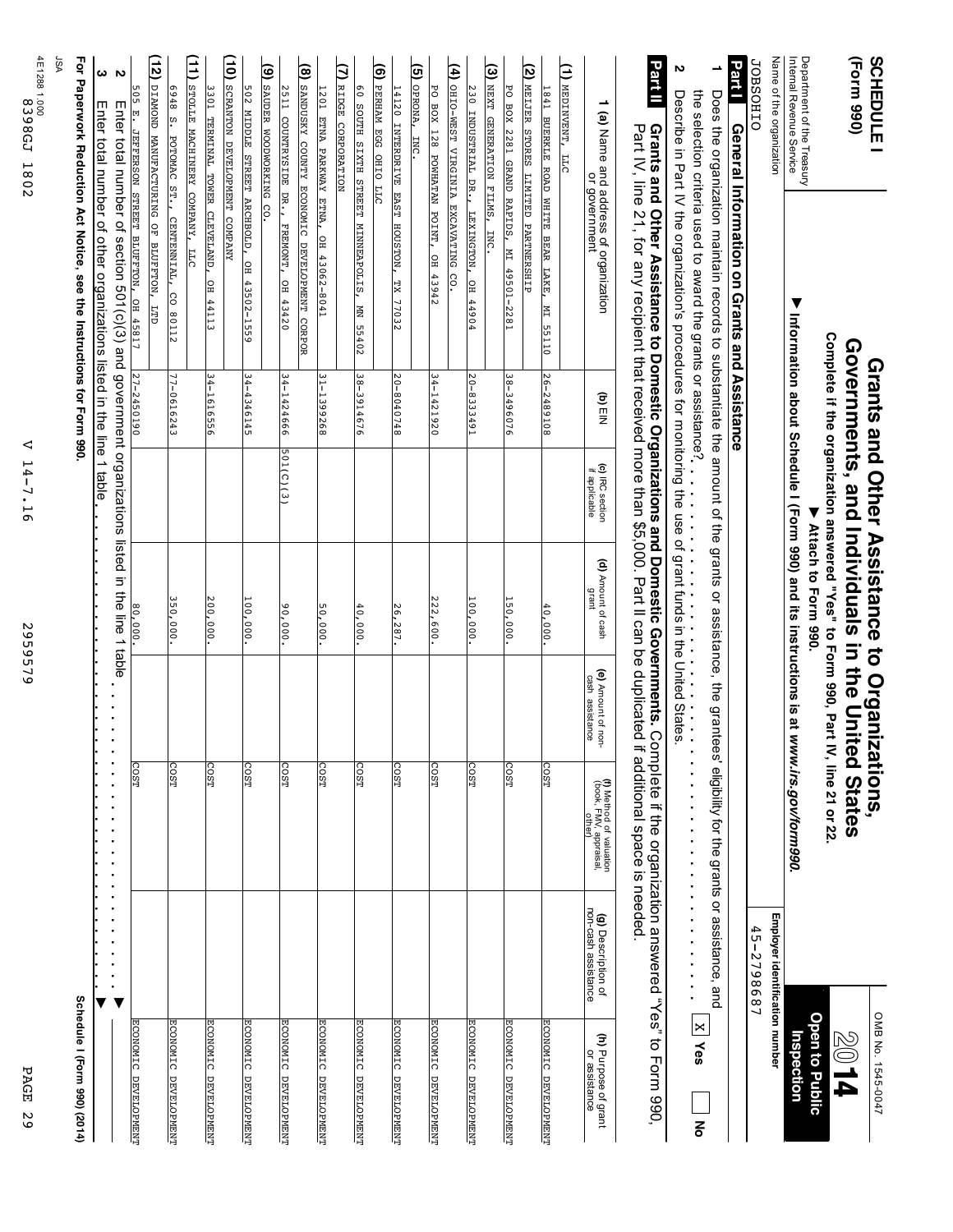| PAGE<br>$\frac{8}{2}$                                |                                                  |                                                                                        | 2959579                               |                                                               | ◁<br>$14 -$<br>$\mathbf{L}$<br>$\overline{5}$ |                |                                                                                                                                                                                                                                                                                                    | 4E1288 1.000.<br>4E1288 1.000.<br>1802                |
|------------------------------------------------------|--------------------------------------------------|----------------------------------------------------------------------------------------|---------------------------------------|---------------------------------------------------------------|-----------------------------------------------|----------------|----------------------------------------------------------------------------------------------------------------------------------------------------------------------------------------------------------------------------------------------------------------------------------------------------|-------------------------------------------------------|
|                                                      |                                                  |                                                                                        |                                       |                                                               |                                               |                |                                                                                                                                                                                                                                                                                                    | ASL                                                   |
| Schedule I (Form 990) (2014)                         |                                                  |                                                                                        |                                       |                                                               |                                               |                | For Paperwork Reduction Act Notice, see the Instructions for Form 990                                                                                                                                                                                                                              |                                                       |
|                                                      |                                                  |                                                                                        |                                       |                                                               |                                               |                | Enter total number of other organizations listed in the line 1 table                                                                                                                                                                                                                               | ω                                                     |
|                                                      |                                                  |                                                                                        |                                       |                                                               |                                               |                | Enter total number of section 501(c)(3) and government organizations listed in the line 1 table                                                                                                                                                                                                    | $\sim$                                                |
| ECONOMIC DEVELOPMENT                                 |                                                  | <b>COST</b>                                                                            |                                       | 100,000.                                                      |                                               | 45-3507457     | 4301 22ND STREET LONG ISLAND CITY, NY 1105                                                                                                                                                                                                                                                         |                                                       |
|                                                      |                                                  |                                                                                        |                                       |                                                               |                                               |                |                                                                                                                                                                                                                                                                                                    | ί<br>GWYNNIE BEE,<br><b>INC</b>                       |
| <b>ECONOMIC DEVELOPMENT</b>                          |                                                  | COST                                                                                   |                                       | 250,000                                                       |                                               | $27 - 1202150$ | MA 98121                                                                                                                                                                                                                                                                                           | 2601<br>ELLIOT SEATTLE,                               |
|                                                      |                                                  |                                                                                        |                                       |                                                               |                                               |                |                                                                                                                                                                                                                                                                                                    | $\Xi$<br>ZULLLY,<br><b>INC</b>                        |
| ECONOMIC DEVELOPMENT                                 |                                                  | COST <sub></sub>                                                                       |                                       | 100,000                                                       |                                               | 46-3761164     | OH 43056                                                                                                                                                                                                                                                                                           | 1475 JAMES PARKWAY HEATH,                             |
|                                                      |                                                  |                                                                                        |                                       |                                                               |                                               |                |                                                                                                                                                                                                                                                                                                    | (ig<br>XPERION E &<br>E USA LLC                       |
| ECONOMIC DEVELOPMENT                                 |                                                  | COST                                                                                   |                                       | 600,000                                                       |                                               | 38-1490038     | NI 49022                                                                                                                                                                                                                                                                                           | 2000 NORTH M63 BENTON HARBOR,                         |
|                                                      |                                                  |                                                                                        |                                       |                                                               |                                               |                |                                                                                                                                                                                                                                                                                                    | (9) WHIRLPOOL CORPORATION                             |
| ECONOMIC DEVELOPMENT                                 |                                                  | COST                                                                                   |                                       | 50,000                                                        |                                               | 34-0936989     | OH 45853                                                                                                                                                                                                                                                                                           | 히<br>$\frac{1}{200}$<br>357 KALIDA,                   |
|                                                      |                                                  |                                                                                        |                                       |                                                               |                                               |                |                                                                                                                                                                                                                                                                                                    | (8) UNVERFERTH MANUFACTURING COMPANY INC              |
| <b>ECONOMIC DEVELOPMENT</b>                          |                                                  | COST <sub>1</sub>                                                                      |                                       | 169,000                                                       |                                               | 31-1269601     | 20 ANDERSON LANE WATERFORD, OH 45786-5327                                                                                                                                                                                                                                                          |                                                       |
|                                                      |                                                  |                                                                                        |                                       |                                                               |                                               |                | (7) TRI-COUNTY RURAL WATER AND SEWER DISTRICT                                                                                                                                                                                                                                                      |                                                       |
| ECONOMIC DEVELOPMENT                                 |                                                  | <b>COST</b>                                                                            |                                       | $\frac{100}{100}$ , 000                                       |                                               | 34-1918788     | SOUTHWEST AVE., TALLMADGE, OH 44278                                                                                                                                                                                                                                                                | 281                                                   |
|                                                      |                                                  |                                                                                        |                                       |                                                               |                                               |                |                                                                                                                                                                                                                                                                                                    | (6) TRANS-FOAM,<br><b>INC</b>                         |
| ECONOMIC DEVELOPMENT                                 |                                                  | COST <sub>1</sub>                                                                      |                                       | 1,000,000                                                     |                                               | 31-0411981     | CINCINNATI, OH 45202                                                                                                                                                                                                                                                                               | P&G PLAZA,                                            |
|                                                      |                                                  |                                                                                        |                                       |                                                               |                                               |                |                                                                                                                                                                                                                                                                                                    | (5) THE PROCTER & GAMBLE DISTRIBUTING LLC             |
| ECONOMIC DEVELOPMENT                                 |                                                  | COST                                                                                   |                                       | 175, 470                                                      |                                               | $45 - 5425231$ | OH 44073                                                                                                                                                                                                                                                                                           | 9639 KINSMAN ROAD MATERIALS PARK,                     |
|                                                      |                                                  |                                                                                        |                                       |                                                               |                                               |                | $\frac{1}{2}$                                                                                                                                                                                                                                                                                      | (4) THE NEW CARLISLE,                                 |
| ECONOMIC DEVELOPMENT                                 |                                                  | COST                                                                                   |                                       | 50,000.                                                       |                                               | 34-0903894     | OH 44256-2415                                                                                                                                                                                                                                                                                      | 940 LAFAYETTE ROAD MEDINA,                            |
|                                                      |                                                  |                                                                                        |                                       |                                                               |                                               |                |                                                                                                                                                                                                                                                                                                    | (3) THE MEDINA PLATING CORP.                          |
| ECONOMIC DEVELOPMENT                                 |                                                  | COST                                                                                   |                                       | $\frac{100}{100}$ , 000                                       |                                               | $23 - 1269309$ | PA 17402-2406                                                                                                                                                                                                                                                                                      | 2801 E MARKET STREET YORK,                            |
|                                                      |                                                  |                                                                                        |                                       |                                                               |                                               |                | <b>INC.</b>                                                                                                                                                                                                                                                                                        | (2) THE BON-TON DEPARTMENT STORES,                    |
| ECONOMIC DEVELOPMENT                                 |                                                  | COST                                                                                   |                                       | $\frac{40,000}{2}$                                            |                                               | 22-3286312     | PA 19406                                                                                                                                                                                                                                                                                           | 1150 FIRST AVENUE KING OF PRUSSIA,                    |
|                                                      |                                                  |                                                                                        |                                       |                                                               |                                               |                |                                                                                                                                                                                                                                                                                                    | (1) TEKNI-PLEX,<br>INC.                               |
| <b>(h)</b> Purpose of grant<br>o <u>r assistance</u> | <b>(g)</b> Description of<br>non-cash assistance | (f) Method of valuation<br>(book, FMV, appraisal,<br>other)                            | (e) Amount of non-<br>cash assistance | <b>(d)</b> Amount of cash<br>grant                            | (c) IRC section<br>if applicable              | to) EIN        | 1 (a) Name and address of organization<br>or government                                                                                                                                                                                                                                            |                                                       |
|                                                      |                                                  |                                                                                        |                                       |                                                               |                                               |                |                                                                                                                                                                                                                                                                                                    |                                                       |
|                                                      |                                                  |                                                                                        |                                       |                                                               |                                               |                | <b>Grants and Other Assistance to Domestic Organizations and Domestic Governments.</b> Complete if the organization answered "Yes" to Form 990,<br>Part IV, line 21, for any recipient that received more than \$5,000. Part II can be                                                             | <b>Part II</b>                                        |
|                                                      |                                                  |                                                                                        |                                       |                                                               |                                               |                |                                                                                                                                                                                                                                                                                                    | N                                                     |
| <b>X</b> Yes<br>종                                    |                                                  | l,<br>i,<br>$\ddot{\phantom{a}}$                                                       | ×                                     |                                                               |                                               |                | the selection criteria used to award the grants or assistance?<br><br>Describe in Part IV the organization's procedures for monitoring the use of grant funds in the United States<br>Describe in Part IV the organization's procedures for monitoring the use of grant funds in the United States |                                                       |
|                                                      |                                                  |                                                                                        |                                       |                                                               |                                               |                | Does the organization maintain records to substantiate the amount of the grants or assistance, the grantees' eligiblity for the grants or assistance, and                                                                                                                                          | ∸                                                     |
|                                                      |                                                  |                                                                                        |                                       |                                                               |                                               |                | General Information on Grants and Assistance                                                                                                                                                                                                                                                       | <b>Part I</b>                                         |
|                                                      | 45-2798687                                       |                                                                                        |                                       |                                                               |                                               |                |                                                                                                                                                                                                                                                                                                    | <b>JOBSOHIO</b>                                       |
|                                                      | Employer identification number                   |                                                                                        |                                       |                                                               |                                               |                |                                                                                                                                                                                                                                                                                                    | Name of the organization                              |
| nspection                                            |                                                  | Information about Schedule I (Form 990) and its instructions is at www.irs.gov/form990 |                                       |                                                               |                                               |                | $\blacktriangledown$                                                                                                                                                                                                                                                                               | Department of the Treasury<br>Intemal Revenue Service |
| <b>Open to Public</b>                                |                                                  |                                                                                        |                                       | Attach to Form 990.                                           |                                               |                |                                                                                                                                                                                                                                                                                                    |                                                       |
|                                                      |                                                  | IV, line 21 or 22.                                                                     |                                       | Complete if the organization answered "Yes" to Form 990, Part |                                               |                |                                                                                                                                                                                                                                                                                                    |                                                       |
| P L 08                                               |                                                  |                                                                                        |                                       | Governments, and Individuals in the United States             |                                               |                |                                                                                                                                                                                                                                                                                                    | (Form 990)                                            |
| OMB No. 1545-0047                                    |                                                  |                                                                                        |                                       | Grants and Other Assistance to Organizations                  |                                               |                |                                                                                                                                                                                                                                                                                                    | <b>SCHEDULE</b>                                       |
|                                                      |                                                  |                                                                                        |                                       |                                                               |                                               |                |                                                                                                                                                                                                                                                                                                    |                                                       |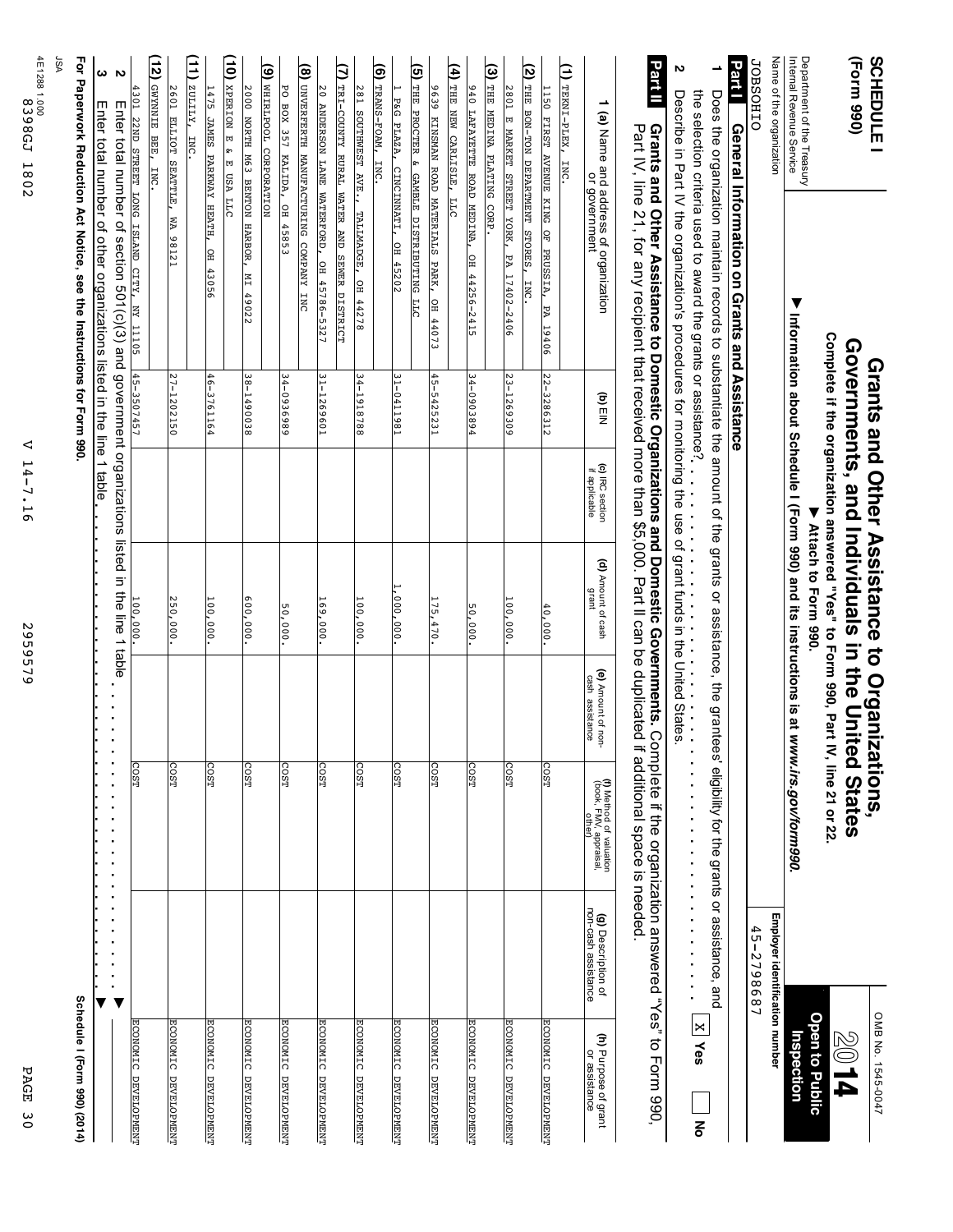| ᡰ᠊ᡉ |  |
|-----|--|
| 58  |  |
|     |  |
| ᇅ   |  |
| ω   |  |
| ⊢   |  |
|     |  |

2959579 2959579

V 14-7.16

V 14-7.16

4E1288 1.000<br>1898GJ 1802 8398GJ 1802

4E1288

| 585 EAST LIVINGSTON STREET CELINA, OH 45822                                                                       | $34 - 6400269$ |              | 250,000. | <b>COST</b> |  | <b>IMPROVEMENT</b>           |
|-------------------------------------------------------------------------------------------------------------------|----------------|--------------|----------|-------------|--|------------------------------|
| (3) DOWNTOWN CLEVELAND ALLIANCE                                                                                   |                |              |          |             |  | CONFERENCE EXPENSE           |
| 1010 EUCLID AVENUE CLEVELAND, OH 44115                                                                            | 34-1775903     | [501(C)(3)]  | 50,000.  | <b>COST</b> |  | <b>SUPPORT</b>               |
| (4) содимвиз 2020                                                                                                 |                |              |          |             |  | CONFERENCE EXPENSE           |
| SOUTH FRONT STREET COLUMBUS, OH 43215                                                                             | 27-1509190     | $501(c)$ (6) | 150,000. | <b>COST</b> |  | <b>SUPPORT</b>               |
| <u>ତ୍ର</u>                                                                                                        |                |              |          |             |  |                              |
|                                                                                                                   |                |              |          |             |  |                              |
| ම                                                                                                                 |                |              |          |             |  |                              |
|                                                                                                                   |                |              |          |             |  |                              |
| Э                                                                                                                 |                |              |          |             |  |                              |
|                                                                                                                   |                |              |          |             |  |                              |
| ම                                                                                                                 |                |              |          |             |  |                              |
| $\widehat{\mathbf{e}}$                                                                                            |                |              |          |             |  |                              |
|                                                                                                                   |                |              |          |             |  |                              |
| $\mathbf{\hat{e}}$                                                                                                |                |              |          |             |  |                              |
|                                                                                                                   |                |              |          |             |  |                              |
| Ξ                                                                                                                 |                |              |          |             |  |                              |
|                                                                                                                   |                |              |          |             |  |                              |
| $\left(12\right)$                                                                                                 |                |              |          |             |  |                              |
|                                                                                                                   |                |              |          |             |  |                              |
| $\overline{v}$<br>mnter total number of section 501(c)(3) and government organizations listed in the line 1 table |                |              |          |             |  | .<br>ი                       |
| $\boldsymbol{\omega}$<br>Enter total number of other organizations listed in the line 1 table                     |                |              |          |             |  | 47.                          |
| For Paperwork Reduction Act Notice, see the Instructions for Form 990.                                            |                |              |          |             |  | Schedule I (Form 990) (2014) |
| ASL                                                                                                               |                |              |          |             |  |                              |
|                                                                                                                   |                |              |          |             |  |                              |

| SCHEDULE <sub>1</sub>                                         |                                                                                                                                                                                                                                       |            |                                 | Grants and Other Assistance to Organi                                            |                                       | izations,                                                  |                                           | OMB No. 1545-0047                     |
|---------------------------------------------------------------|---------------------------------------------------------------------------------------------------------------------------------------------------------------------------------------------------------------------------------------|------------|---------------------------------|----------------------------------------------------------------------------------|---------------------------------------|------------------------------------------------------------|-------------------------------------------|---------------------------------------|
| (Form 990)                                                    |                                                                                                                                                                                                                                       |            |                                 | Governments, and Individuals in the United States                                |                                       |                                                            |                                           | 2014                                  |
|                                                               |                                                                                                                                                                                                                                       |            |                                 | Complete if the organization answered "Yes" to Form 990, Part IV, line 21 or 22. |                                       |                                                            |                                           |                                       |
|                                                               |                                                                                                                                                                                                                                       |            |                                 | Attach to Form 990.                                                              |                                       |                                                            |                                           | <b>Open to Public</b>                 |
| Department of the Treasury<br><b>Internal Revenue Service</b> |                                                                                                                                                                                                                                       |            |                                 | Intormation about Schedule I (Form 990) and its instructions is at               |                                       | www.irs.gov/form990.                                       |                                           | Inspection                            |
| Name of the organization                                      |                                                                                                                                                                                                                                       |            |                                 |                                                                                  |                                       |                                                            | Employer identification number            |                                       |
| <b>JOBSOHIO</b>                                               |                                                                                                                                                                                                                                       |            |                                 |                                                                                  |                                       |                                                            | 45-2798687                                |                                       |
|                                                               | <b>Parill</b> General Information on Grants and Assistance                                                                                                                                                                            |            |                                 |                                                                                  |                                       |                                                            |                                           |                                       |
|                                                               | Does the organization maintain records to substantiate the amount of the grants or assistance, the grants of and the dividity for the dialibility for the dividing the section of the street of $\alpha$                              |            |                                 |                                                                                  |                                       |                                                            |                                           |                                       |
|                                                               | the selection oriterial research assignment of the graph of the graph of a selection oriterial research of the selection oriterial research of the selection oriterial research of the selection oriterial research of the sel        |            |                                 |                                                                                  |                                       | .                                                          |                                           | <b>X Yes</b><br>이<br>이                |
| N                                                             | Descripe in that the organization's procedures for monitoring the use of grant funds in the United States                                                                                                                             |            |                                 |                                                                                  |                                       |                                                            |                                           |                                       |
| Part II                                                       | Grants and Other Assistance to Domestic Organizations and Domestic Governments. Complete if the organization answered "Yes" to Popm<br>Part IV, line 21, for any recipient that received more than \$5,000. Part II can be duplicated |            |                                 |                                                                                  |                                       | it additional space is needed                              |                                           |                                       |
|                                                               | (a) Name and address of organization<br>or government                                                                                                                                                                                 | to<br>ElN  | (c) RC section<br>if applicable | (d) Amount of cash<br>aueu6                                                      | (e) Amount of non-<br>cash assistance | (f) Method of valuation<br>book, FMV, appraisal,<br>other) | non-cash assistance<br>(g) Description of | (h) Purpose of grant<br>or assistance |
| (1) CLEVELAND 2010 HOST COMMITTEE INC                         |                                                                                                                                                                                                                                       |            |                                 |                                                                                  |                                       |                                                            |                                           |                                       |
|                                                               | 2400 ORANGE AVENUE CLEVELAND, OH 44101                                                                                                                                                                                                | 47-1304221 | 501(C)(3)                       | $6,000,000$ .                                                                    |                                       | COST                                                       |                                           | ECONOMIC DEVELOPMENT                  |
| (2) CELINA CITY GRAD OF EDOCATION                             |                                                                                                                                                                                                                                       |            |                                 |                                                                                  |                                       |                                                            |                                           | <b>EQUIPMENT</b>                      |
|                                                               | 585 EAST LIVINGSTON STREET CELINA, OH 45822                                                                                                                                                                                           | 34-6400269 |                                 | 250,000.                                                                         |                                       | <b>COST</b>                                                |                                           | <b>LNBROVEMENT</b>                    |
| (3) DOWNDOWN CLEVELAND ALLIANCE                               |                                                                                                                                                                                                                                       |            |                                 |                                                                                  |                                       |                                                            |                                           | <b>CONFERENCE EXPERIENCE</b>          |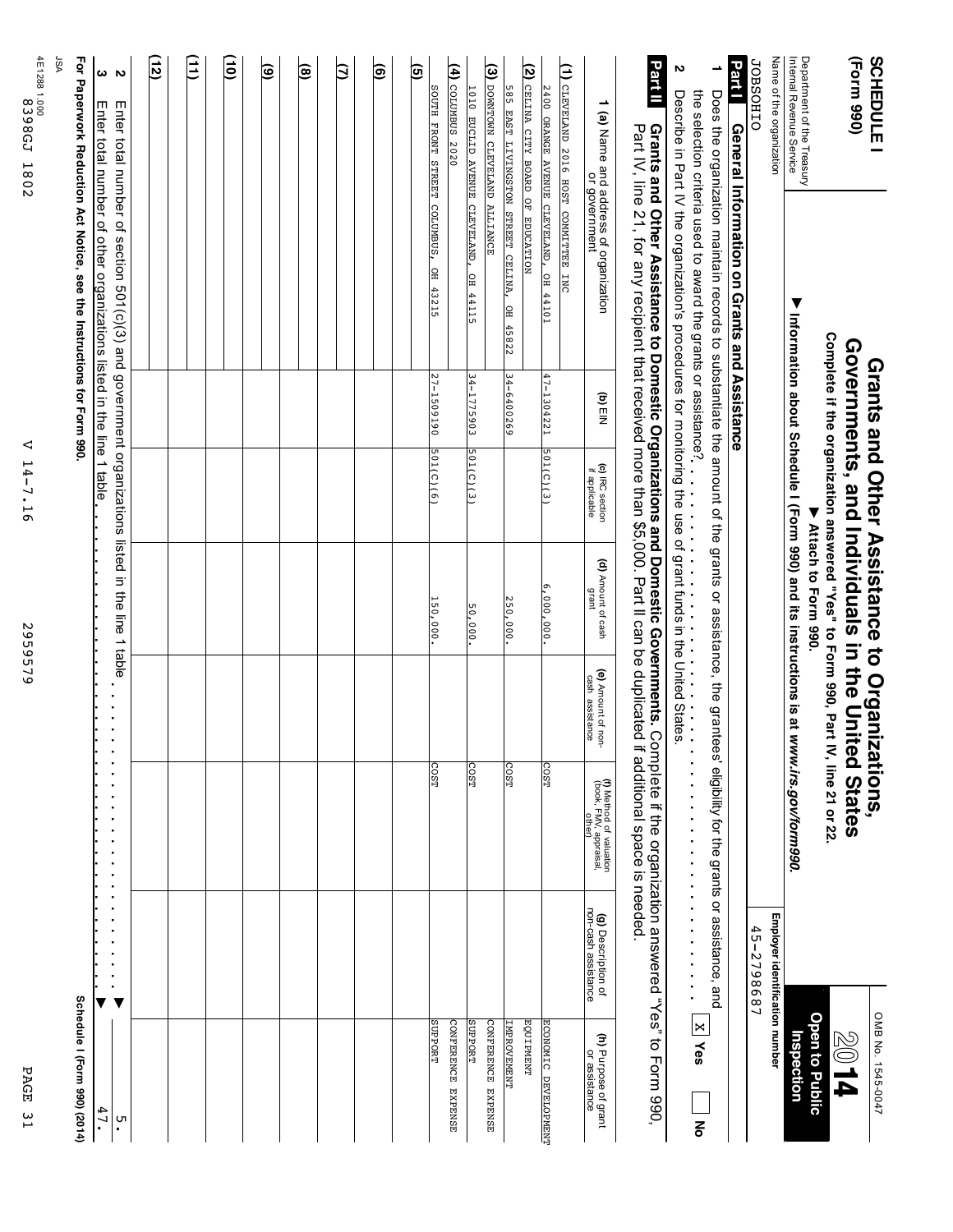| Schedule I (Form 990) (2014)<br>Part III<br>Grants and Other Assistance to Individuals in the United States. Complete if the organization answered "Yes" on Form 990, Part IV, line 22.<br>Part III can be duplicated if additional space is needed. |                                                   |                             |                                                |                                                                                | 45-2798687<br>Page 2                                         |
|------------------------------------------------------------------------------------------------------------------------------------------------------------------------------------------------------------------------------------------------------|---------------------------------------------------|-----------------------------|------------------------------------------------|--------------------------------------------------------------------------------|--------------------------------------------------------------|
| (a) Type of grant or assistance                                                                                                                                                                                                                      | (b) Number of<br>recipients                       | (c) Amount of<br>cash grant | non-cash assistance<br>(d) Amount of           | $\widehat{\mathbf{e}}$<br>Method of valuation (book,<br>FMV, appraisal, other) | (f) Description of non-cash assistance                       |
| ∸                                                                                                                                                                                                                                                    |                                                   |                             |                                                |                                                                                |                                                              |
| $\boldsymbol{\sim}$                                                                                                                                                                                                                                  |                                                   |                             |                                                |                                                                                |                                                              |
| ω                                                                                                                                                                                                                                                    |                                                   |                             |                                                |                                                                                |                                                              |
| 4                                                                                                                                                                                                                                                    |                                                   |                             |                                                |                                                                                |                                                              |
| <b>ຕາ</b>                                                                                                                                                                                                                                            |                                                   |                             |                                                |                                                                                |                                                              |
| ၜ                                                                                                                                                                                                                                                    |                                                   |                             |                                                |                                                                                |                                                              |
| ┙                                                                                                                                                                                                                                                    |                                                   |                             |                                                |                                                                                |                                                              |
| Part IV<br>Supplemental Information. Complete this<br>information.                                                                                                                                                                                   |                                                   |                             | part to provide the information required in Pa |                                                                                | rt I, line 2, Part III, column (b), and any other additional |
| PART<br>$\overline{a}$<br><b>EINE</b><br>$\mathbf{\tilde{c}}$                                                                                                                                                                                        |                                                   |                             |                                                |                                                                                |                                                              |
| <b>JOBSOHIO</b><br><b>GRANTEES</b><br><b>RECEIVE</b><br>A                                                                                                                                                                                            | GRANT FUNDS ONLY ON A REIMBURSEMENT<br><b>AND</b> | SUPPORTING                  | BASIS.                                         |                                                                                |                                                              |
| <b>GRANTEES</b><br><b>MUST</b><br><b>TIMEUS</b><br>REQUEST FOR REIMBURSEMENT                                                                                                                                                                         |                                                   |                             |                                                |                                                                                |                                                              |
| DOCUMENTATION FOR REVIEW AND APPROVAL BY JOBSOHIO.                                                                                                                                                                                                   |                                                   |                             |                                                |                                                                                |                                                              |
| <b>GRANTEES</b><br><b>MUST</b><br>MAINTAIN RECORDS<br>SUPPORTING                                                                                                                                                                                     | CLAIMED COSTS                                     | <b>AND</b>                  | ALL REQUESTS                                   |                                                                                |                                                              |
| FOR<br><b>ABINDIRORSHINDI</b><br>ARE<br><b>SUBJECT</b><br>50<br><b>AUDIT</b>                                                                                                                                                                         | ΥA<br>JOBSOHIO.                                   |                             |                                                |                                                                                |                                                              |
| <b>REQUESTS</b><br>FOR REINBURSENENT MUST<br>BE                                                                                                                                                                                                      | <b>CERTIFIED</b>                                  | BY AUTHORIZED               | OFFICERS<br>ĞЕ                                 |                                                                                |                                                              |
| GRANTEE.<br>DOCUMENTATION<br>$E_{\rm N}$<br><b>SUPPORT</b><br>유<br>모                                                                                                                                                                                 | <b>CLAIMED</b><br>COSTS                           | <b>MUST</b><br>INCLUDE      |                                                |                                                                                |                                                              |
| ASL                                                                                                                                                                                                                                                  |                                                   |                             |                                                |                                                                                | Schedule I (Form 990) (2014)                                 |
| 4E1504 1.000<br><b>8398GZ</b><br>1802                                                                                                                                                                                                                | ◁<br>$14 - 7.16$                                  |                             | 2959579                                        |                                                                                | PAGE                                                         |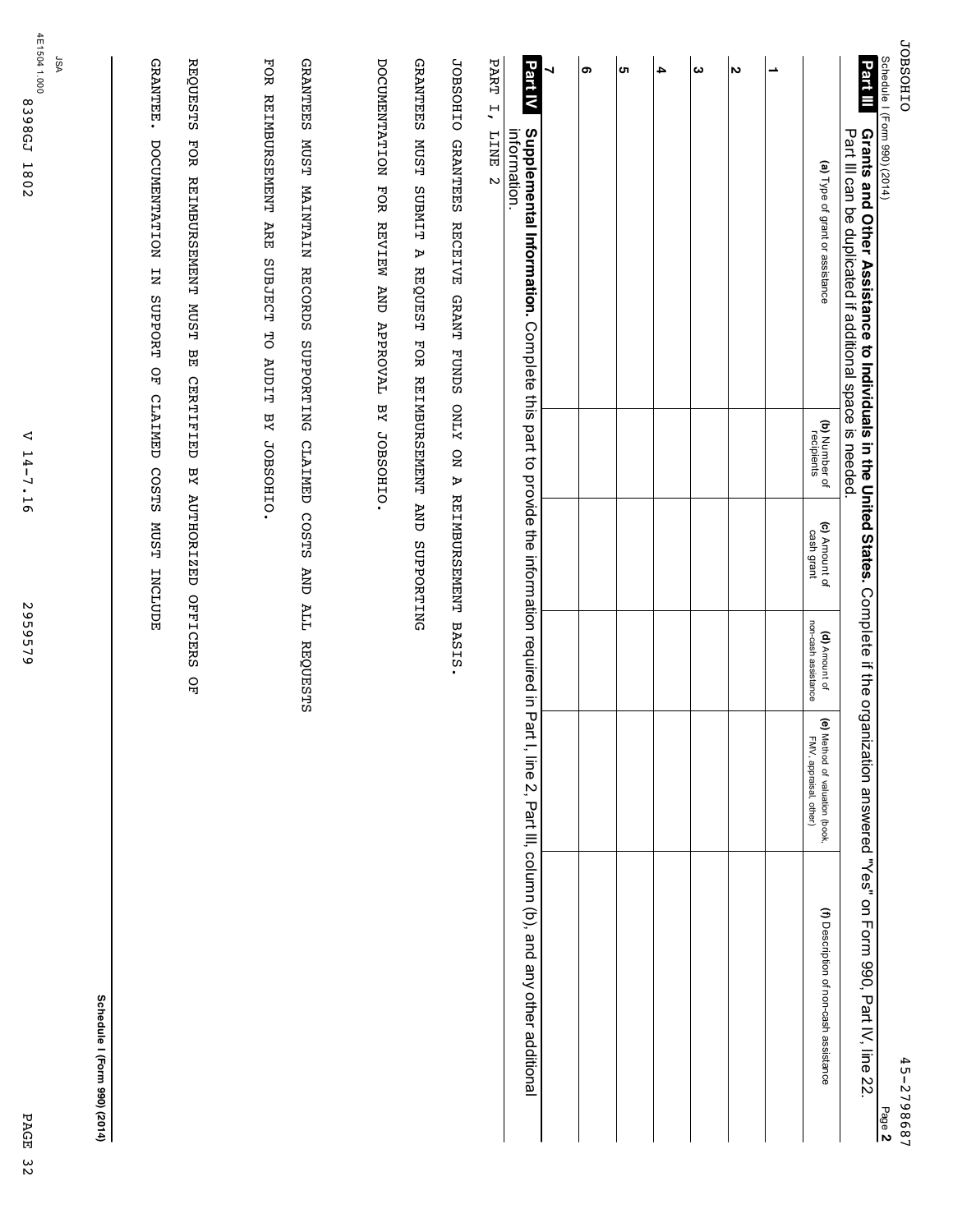| <b>JOBSOHIO</b><br>Schedule I (Form 990) (2014)                                                                                                               |                                     |                             |                                      |                                                          | 45-2798687<br>Page 2                                          |
|---------------------------------------------------------------------------------------------------------------------------------------------------------------|-------------------------------------|-----------------------------|--------------------------------------|----------------------------------------------------------|---------------------------------------------------------------|
| Part III<br>Grants and Other Assistance to Individuals in the United States. Complete if the org<br>Part III can be dublicated if additional space is needed. |                                     |                             |                                      |                                                          | anization answeeper "Yes" on Form 990, Part IV, line 22       |
| (a) Type of grant or assistance                                                                                                                               | (b) Number of<br>recipients         | (c) Amount of<br>cash grant | non-cash assistance<br>(d) Amount of | (e) Method of valuation (book,<br>FMV, appraisal, other) | (f) Description of non-cash assistance                        |
| $\overline{\phantom{a}}$                                                                                                                                      |                                     |                             |                                      |                                                          |                                                               |
| $\sim$                                                                                                                                                        |                                     |                             |                                      |                                                          |                                                               |
| ယ                                                                                                                                                             |                                     |                             |                                      |                                                          |                                                               |
| 4                                                                                                                                                             |                                     |                             |                                      |                                                          |                                                               |
| CΠ                                                                                                                                                            |                                     |                             |                                      |                                                          |                                                               |
| თ                                                                                                                                                             |                                     |                             |                                      |                                                          |                                                               |
| Part IV<br>⇃<br>Supplemental Information. Complete this part to provide the information required in P                                                         |                                     |                             |                                      |                                                          | art I, line 2, Part III, column (b), and any other additional |
| AGREEMENTS, PAID INVOICES,<br>information.<br>VOUCHERS,                                                                                                       | PAID RECEIPTS,                      | AND OTHER                   |                                      |                                                          |                                                               |
| DOCUMENTATION AS NEEDED.<br>PROGRAM DISBURSEMENTS ARE REVIEND AT MULTIPLE                                                                                     |                                     |                             |                                      |                                                          |                                                               |
| <b>LEVELS</b><br>WITHIN JOBSOOHIO.                                                                                                                            |                                     |                             |                                      |                                                          |                                                               |
| <b>GRANTEES</b><br>ARE<br>REQUIRED TO<br>SUBMIT AN ANNUAL REPORT                                                                                              |                                     | TO THE                      | JOBSOHIO DIRECTOR                    |                                                          |                                                               |
| $_{\rm 50}$<br>COMPLIANCE.<br><b>ALL</b><br><b>SUCH</b><br><b>REPORTS</b><br><b>ARE</b>                                                                       | <b>REVIEWED</b><br>$X\overline{a}$  | THE<br>DIRECTOR OF          |                                      |                                                          |                                                               |
| COMPLIANCE, WHO<br><b>PREPARES</b><br>A REPORT<br><b>QN</b>                                                                                                   | <b>PROJECT</b>                      | PERFORMANCE.                | <b>UNDERPERFORMING</b>               |                                                          |                                                               |
| <b>PROJECTS</b><br>YAN<br>멻<br>THE<br>SUBJECT OF<br><b>ACTION</b>                                                                                             | <b>AT</b><br><b>THE</b>             | <b>RECOMMENDATION</b>       | 요<br>면<br><b>THE</b>                 |                                                          |                                                               |
| DIRECTOR OF COMPLIANCE<br>BY THE                                                                                                                              | JOBSOHIO COMPLIANCE TEAM, AND FINAL |                             |                                      |                                                          |                                                               |
| <b>NOITININING</b><br>THE<br><b>JOBSOHIO</b><br>PRESIDENT/CIO.                                                                                                |                                     |                             |                                      |                                                          |                                                               |
|                                                                                                                                                               |                                     |                             |                                      |                                                          | Schedule I (Form 990) (2014)                                  |
| ASL                                                                                                                                                           |                                     |                             |                                      |                                                          |                                                               |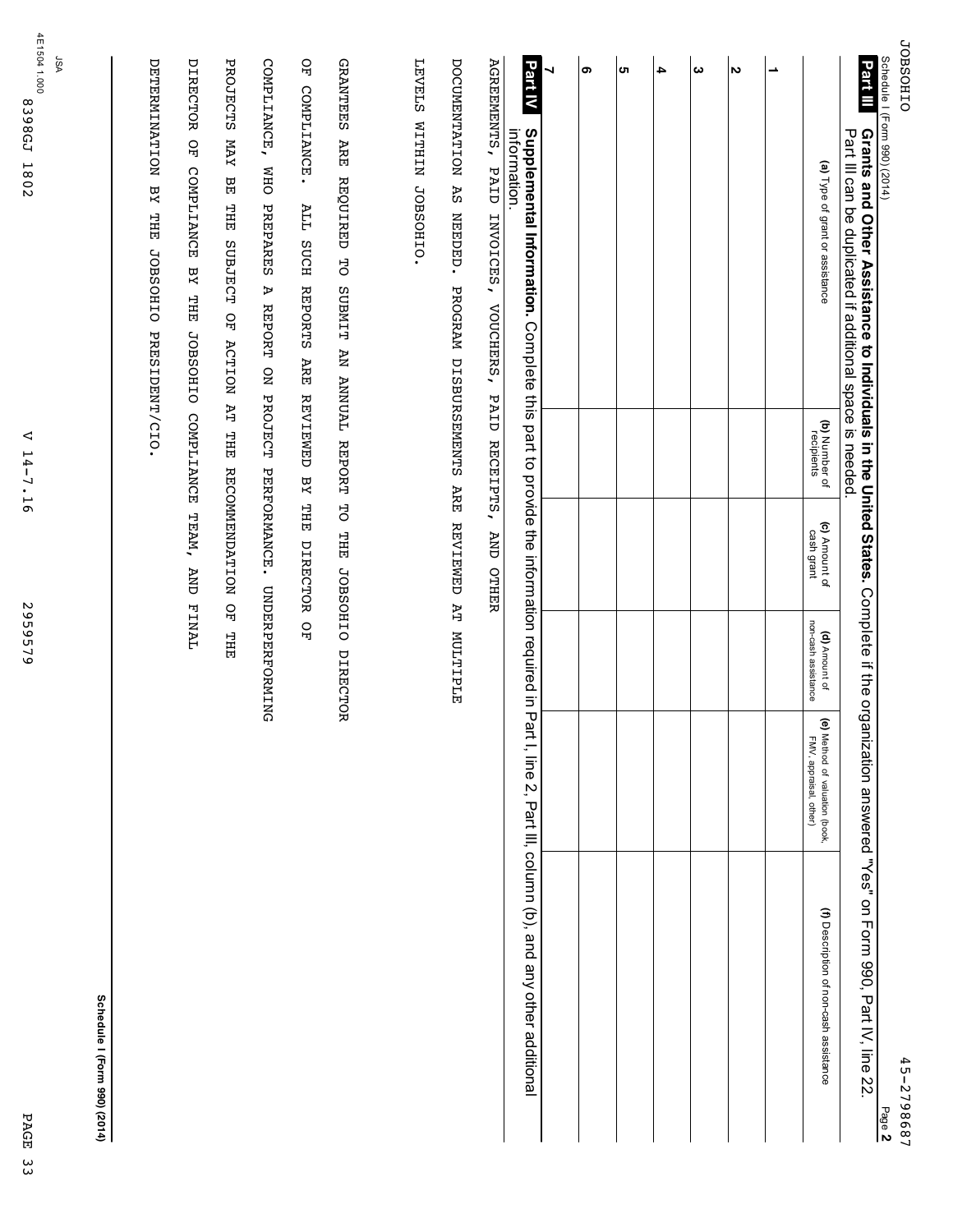**JOBSOHIO** JOBSOHIO

Schedule

I (Form

990) (2014)

| თ | ຕ | $\boldsymbol{\omega}$ | N |                                                          |                                                                                                                                                                                                                              |
|---|---|-----------------------|---|----------------------------------------------------------|------------------------------------------------------------------------------------------------------------------------------------------------------------------------------------------------------------------------------|
|   |   |                       |   | (a) Type of grant or assistance                          | Part $\blacksquare$ Grants and Other Assistance to Individuals in the United States. Complete if the organization answered "Yes" on Form 990, Part IV, line 22.<br>Part III can be duplicated if additional space is needed. |
|   |   |                       |   | (b) Number of<br>recipients                              |                                                                                                                                                                                                                              |
|   |   |                       |   | (c) Amount of<br>cash grant                              |                                                                                                                                                                                                                              |
|   |   |                       |   | non-cash assistance<br>(d) Amount of                     |                                                                                                                                                                                                                              |
|   |   |                       |   | (e) Method of valuation (book,<br>FMV, appraisal, other) |                                                                                                                                                                                                                              |
|   |   |                       |   | (f) Description of non-cash assistance                   |                                                                                                                                                                                                                              |

**Supplemental Information.** Complete this part to provide e<br>S information required E. Part I, line بر Part III, column (b), and any other additional information. **Part IV** 

PART II PART II

THE STATEMENT OF FUNCTIONAL EXPENSES IS PREPARED ON THE ACCRUAL BASIS OF THE STATEMENT OF FUNCTIONAL EXPENSES IS PREPARED ON THE ACCRUAL BASIS OF

ACCOUNTING AND SCHEDULE I IS PREPARED ON THE CASH BASIS OF ACCOUNTING, IN ACCOUNTING AND SCHEDULE I IS PREPARED ON THE CASH BASIS OF ACCOUNTING, IN

ACCORDANCE WITH IRS REPORTING INSTRUCTIONS. ACCORDINGLY, A VARIANCE ACCORDANCE WITH IRS REPORTING INSTRUCTIONS. ACCORDINGLY, A VARIANCE

EXISTS BETWEEN THE AMOUNTS REPORTED FOR GRANT EXPENSE ON EACH SCHEDULE. EXISTS BETWEEN THE AMOUNTS REPORTED FOR GRANT EXPENSE ON EACH SCHEDULE.

**Schedule**

**I (Form**

**990) (2014)**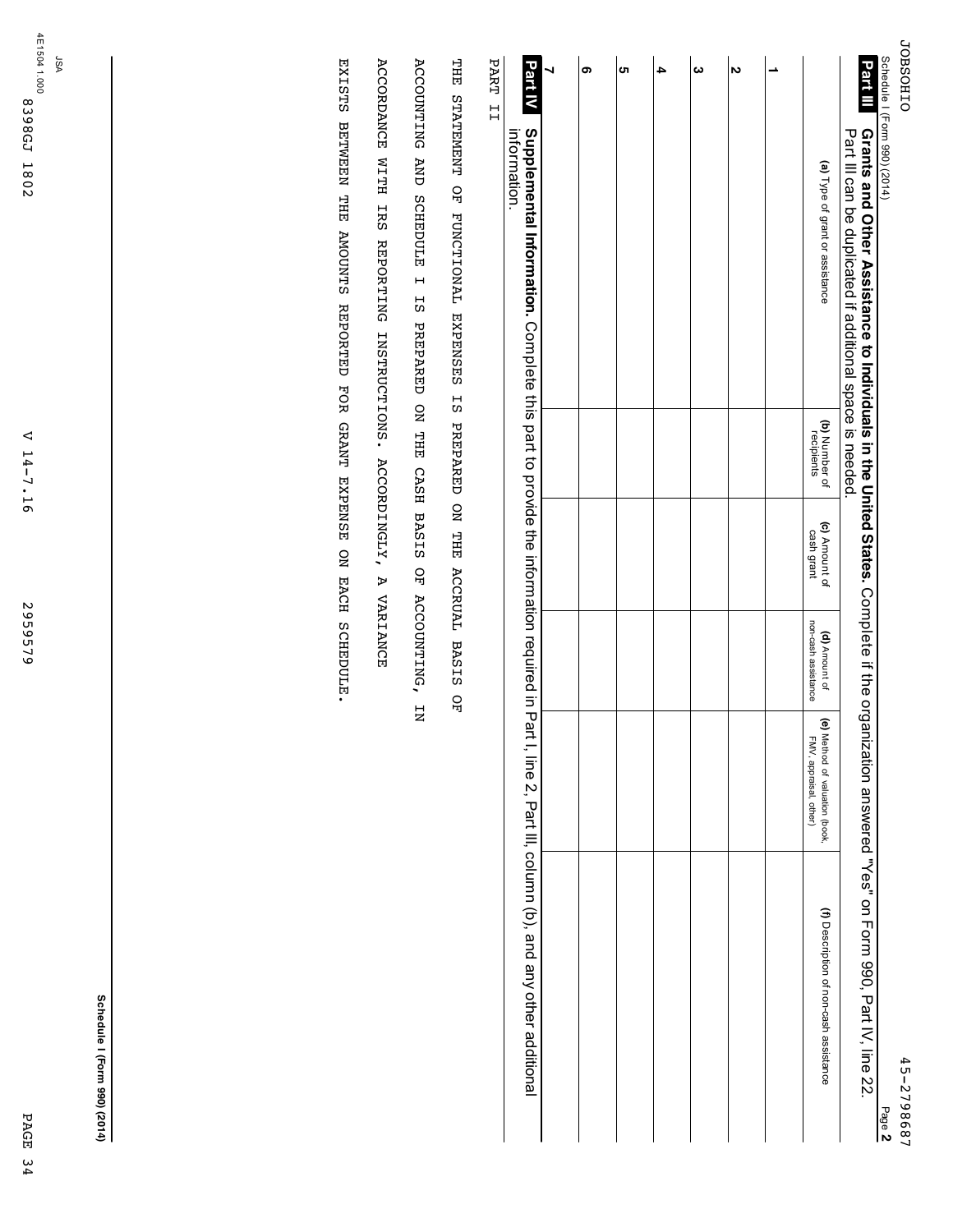|        | <b>SCHEDULE J</b><br>(Form 990)<br>Department of the Treasury |                                                                                                                                       | <b>Compensation Information</b><br>For certain Officers, Directors, Trustees, Key Employees, and Highest<br><b>Compensated Employees</b><br>Complete if the organization answered "Yes" on Form 990, Part IV, line 23.<br>Attach to Form 990.<br>Information about Schedule J (Form 990) and its instructions is at www.irs.gov/form990.                                                                                                                                                                                                                        |                                       | OMB No. 1545-0047<br><b>Open to Public</b> |     |        |
|--------|---------------------------------------------------------------|---------------------------------------------------------------------------------------------------------------------------------------|-----------------------------------------------------------------------------------------------------------------------------------------------------------------------------------------------------------------------------------------------------------------------------------------------------------------------------------------------------------------------------------------------------------------------------------------------------------------------------------------------------------------------------------------------------------------|---------------------------------------|--------------------------------------------|-----|--------|
|        | Internal Revenue Service<br>Name of the organization          |                                                                                                                                       |                                                                                                                                                                                                                                                                                                                                                                                                                                                                                                                                                                 | <b>Employer identification number</b> | Inspection                                 |     |        |
|        | <b>JOBSOHIO</b>                                               |                                                                                                                                       |                                                                                                                                                                                                                                                                                                                                                                                                                                                                                                                                                                 | 45-2798687                            |                                            |     |        |
| Part I |                                                               | <b>Questions Regarding Compensation</b>                                                                                               |                                                                                                                                                                                                                                                                                                                                                                                                                                                                                                                                                                 |                                       |                                            |     |        |
|        |                                                               |                                                                                                                                       |                                                                                                                                                                                                                                                                                                                                                                                                                                                                                                                                                                 |                                       |                                            | Yes | No     |
| b      |                                                               | First-class or charter travel<br>Travel for companions<br>Tax indemnification and gross-up payments<br>Discretionary spending account | 1a Check the appropriate box(es) if the organization provided any of the following to or for a person listed in Form<br>990, Part VII, Section A, line 1a. Complete Part III to provide any relevant information regarding these items.<br>Housing allowance or residence for personal use<br>Payments for business use of personal residence<br>Health or social club dues or initiation fees<br>Personal services (e.g., maid, chauffeur, chef)<br>If any of the boxes on line 1a are checked, did the organization follow a written policy regarding payment |                                       |                                            |     |        |
|        |                                                               |                                                                                                                                       | or reimbursement or provision of all of the expenses described above? If "No," complete Part III to                                                                                                                                                                                                                                                                                                                                                                                                                                                             |                                       |                                            |     |        |
| 2      |                                                               |                                                                                                                                       | Did the organization require substantiation prior to reimbursing or allowing expenses incurred by all                                                                                                                                                                                                                                                                                                                                                                                                                                                           |                                       | 1b                                         |     |        |
|        |                                                               |                                                                                                                                       | directors, trustees, and officers, including the CEO/Executive Director, regarding the items checked in line                                                                                                                                                                                                                                                                                                                                                                                                                                                    |                                       |                                            |     |        |
|        |                                                               |                                                                                                                                       |                                                                                                                                                                                                                                                                                                                                                                                                                                                                                                                                                                 |                                       | $\mathbf{2}$                               |     |        |
| 3      | X<br>$\mathbf X$                                              | Compensation committee<br>Independent compensation consultant<br>Form 990 of other organizations                                      | Indicate which, if any, of the following the filing organization used to establish the compensation of the<br>organization's CEO/Executive Director. Check all that apply. Do not check any boxes for methods used by a<br>related organization to establish compensation of the CEO/Executive Director, but explain in Part III.<br>Written employment contract<br>X<br>Compensation survey or study<br>$\mathbf{x}$<br>Approval by the board or compensation committee                                                                                        |                                       |                                            |     |        |
| 4      |                                                               |                                                                                                                                       | During the year, did any person listed in Form 990, Part VII, Section A, line 1a, with respect to the filing                                                                                                                                                                                                                                                                                                                                                                                                                                                    |                                       |                                            |     |        |
|        |                                                               | organization or a related organization:                                                                                               |                                                                                                                                                                                                                                                                                                                                                                                                                                                                                                                                                                 |                                       |                                            |     |        |
| a      |                                                               |                                                                                                                                       | Receive a severance payment or change-of-control payment?                                                                                                                                                                                                                                                                                                                                                                                                                                                                                                       |                                       | 4a                                         |     | X      |
| b      |                                                               |                                                                                                                                       | Participate in, or receive payment from, a supplemental nonqualified retirement plan?                                                                                                                                                                                                                                                                                                                                                                                                                                                                           |                                       | 4b                                         |     | X      |
| c      |                                                               |                                                                                                                                       | Participate in, or receive payment from, an equity-based compensation arrangement?                                                                                                                                                                                                                                                                                                                                                                                                                                                                              |                                       | 4c                                         |     | X      |
| 5      |                                                               | compensation contingent on the revenues of:                                                                                           | If "Yes" to any of lines 4a-c, list the persons and provide the applicable amounts for each item in Part III.<br>Only section $501(c)(3)$ , $501(c)(4)$ , and $501(c)(29)$ organizations must complete lines 5-9.<br>For persons listed in Form 990, Part VII, Section A, line 1a, did the organization pay or accrue any                                                                                                                                                                                                                                       |                                       |                                            |     |        |
|        |                                                               |                                                                                                                                       |                                                                                                                                                                                                                                                                                                                                                                                                                                                                                                                                                                 |                                       | 5a                                         |     | X      |
|        |                                                               |                                                                                                                                       |                                                                                                                                                                                                                                                                                                                                                                                                                                                                                                                                                                 |                                       | <b>5b</b>                                  |     | X      |
|        |                                                               | If "Yes" to line 5a or 5b, describe in Part III.                                                                                      |                                                                                                                                                                                                                                                                                                                                                                                                                                                                                                                                                                 |                                       |                                            |     |        |
| 6      |                                                               | compensation contingent on the net earnings of:                                                                                       | For persons listed in Form 990, Part VII, Section A, line 1a, did the organization pay or accrue any                                                                                                                                                                                                                                                                                                                                                                                                                                                            |                                       |                                            |     |        |
| a      |                                                               |                                                                                                                                       |                                                                                                                                                                                                                                                                                                                                                                                                                                                                                                                                                                 |                                       | 6a                                         |     | X      |
|        |                                                               | If "Yes" to line 6a or 6b, describe in Part III.                                                                                      |                                                                                                                                                                                                                                                                                                                                                                                                                                                                                                                                                                 |                                       | 6b                                         |     | X      |
| 7      |                                                               |                                                                                                                                       | For persons listed in Form 990, Part VII, Section A, line 1a, did the organization provide any non-fixed                                                                                                                                                                                                                                                                                                                                                                                                                                                        |                                       |                                            |     |        |
| 8      |                                                               |                                                                                                                                       | payments not described in lines 5 and 6? If "Yes," describe in Part III.<br>Were any amounts reported in Form 990, Part VII, paid or accrued pursuant to a contract that was subject<br>to the initial contract exception described in Regulations section 53.4958-4(a)(3)? If "Yes," describe                                                                                                                                                                                                                                                                  |                                       | $\overline{7}$<br>8                        |     | X<br>X |
| 9      |                                                               |                                                                                                                                       | If "Yes" to line 8, did the organization also follow the rebuttable presumption procedure described in                                                                                                                                                                                                                                                                                                                                                                                                                                                          |                                       | 9                                          |     |        |
|        |                                                               | For Paperwork Reduction Act Notice, see the Instructions for Form 990.                                                                |                                                                                                                                                                                                                                                                                                                                                                                                                                                                                                                                                                 |                                       | Schedule J (Form 990) 2014                 |     |        |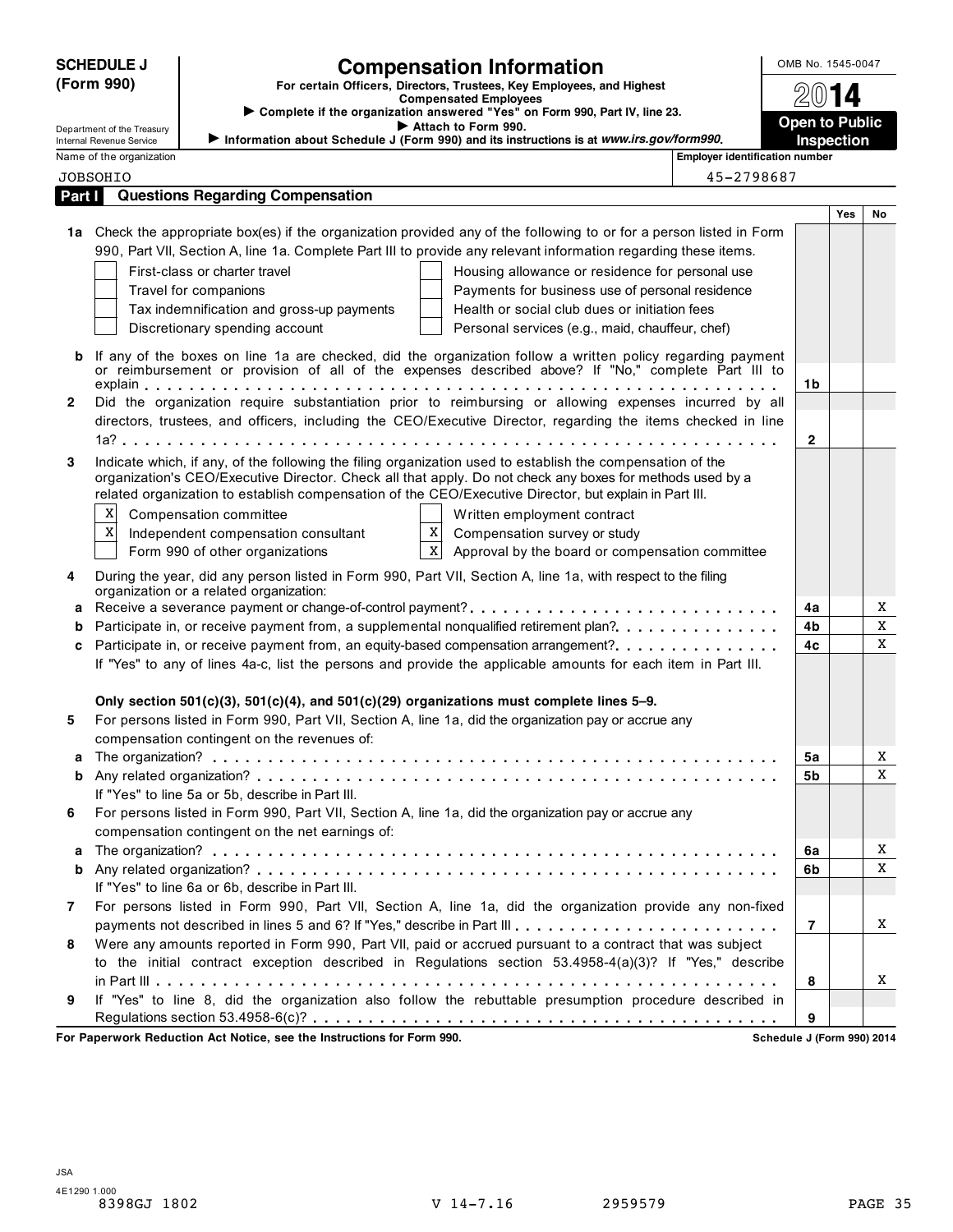| Π<br>ּת |
|---------|
| ה<br>며  |
| ω       |
| ō       |

2959579 2959579

## **Schedule J (Form 990) 2014**

|                                                               |                               |                            | (B) Breakdown of W-2 and/or 1099-MISC compensation |                                           | (C) Retirement and                  | (D) Nontaxable                                      | (E) Total of columns         | (F) Compensation                                           |
|---------------------------------------------------------------|-------------------------------|----------------------------|----------------------------------------------------|-------------------------------------------|-------------------------------------|-----------------------------------------------------|------------------------------|------------------------------------------------------------|
| (A) Name and Title                                            |                               | compensation<br>$(1)$ Base | (ii) Bonus & incentive<br>compensation             | compensation<br>reportable<br>(iii) Other | other deferred<br>compensation      | benefits                                            | $(9)(i)-(D)$                 | in column (B) reported<br>as deferred in prior<br>Form 990 |
| <b>JOHN MINOR</b>                                             | $\widehat{=}$                 | 322<br>402                 | $\circ$                                            |                                           | $\hat{Q}$<br>292                    | ى<br>$\omega$<br>565                                | 346<br>259                   | $\circ$                                                    |
| ∸<br>BOARD MEMBER PRESIDENT AND CIO                           | ι⊜                            |                            | ⊂                                                  | C                                         |                                     | c                                                   | C                            | $\circ$                                                    |
| KEVIN A.<br><b>GIANGOLA</b>                                   | $\widehat{\phantom{a}}$       | 148<br>919                 | ٣<br>$\frac{1}{2}$<br>000                          | ⊂                                         | UТ<br>,<br>250                      | J<br>024                                            | 11<br>Ō<br>,<br>790          | $\circ$                                                    |
| N<br>CHIEF FINANCIAL OFFICER                                  | ι€                            |                            |                                                    | 0                                         |                                     | 0                                                   |                              | $\circ$                                                    |
| MARK PATTON                                                   | $\widehat{\phantom{a}}$       | 161<br>'270.               | 29,000                                             | $\circ$                                   | ┙<br>۰<br>$\omega$<br>$\frac{8}{9}$ | ⊢<br>ω<br>990                                       | N<br>40<br>۰,<br>721.        | $\circ$                                                    |
| 3 MANAGING DIRECTOR                                           | ⊜                             | ┌                          |                                                    | $\circ$                                   |                                     | $\circ$                                             | C                            | $\circ$                                                    |
| CHARLES MUSTINE                                               | $\widehat{\phantom{a}}$       | 233<br>,026.               | 25,000                                             | $\circ$                                   | $\infty$<br>Z<br>SZ.                | ۳<br>ω<br>565                                       | N<br>79<br>۰.<br>918         | $\circ$                                                    |
| 4 MANAGING DIRECTOR                                           | ⊜                             |                            |                                                    | $\circ$                                   |                                     | ⊂                                                   |                              | $\circ$                                                    |
| KRISTI TANNER                                                 | $\widehat{\phantom{a}}$       | 200,270.                   | 20,000.                                            | 0                                         |                                     | ٣<br>'281.                                          | N<br>12<br>۰<br><b>551.</b>  | $\circ$                                                    |
| 5 MANAGING DIRECTOR                                           | ε                             | $\mathbf{\Omega}$          |                                                    | 0                                         |                                     | ⊂                                                   | c                            | $\circ$                                                    |
| LEE CRUME                                                     | $\widehat{\phantom{a}}$       | 147<br>.489.               | ⊂                                                  | っ                                         | UТ<br>.000.                         | $\sim$<br><b>613</b>                                | 55<br>UΤ.<br>,<br><b>102</b> | $\circ$                                                    |
| თ<br>DIRECTOR OF SALES                                        | ι€                            | උ                          |                                                    | $\circ$                                   |                                     | ⊂                                                   | ╭                            | $\circ$                                                    |
| MATTHEW CYBULSKI                                              | $\widehat{\phantom{a}}$       | 121<br>'629'               | 14,<br>005<br>$\bullet$                            | $\circ$                                   | 4<br><b>528</b>                     | Ō<br>126'                                           | 55<br>ω<br>829               | o                                                          |
| ↘<br>DIRECTOR OF PROJECT MGMT                                 | ι⊜                            |                            |                                                    | $\circ$                                   |                                     | ⊂                                                   | උ                            | O                                                          |
| $\infty$<br>GENERAL COUNSEL<br><b>DONELL</b><br><b>GRUBBS</b> | $\widehat{\phantom{a}}$<br>ι€ | 155<br>982                 | 22,<br>000                                         | $\circ$<br>$\circ$                        | UТ<br>009<br>٠                      | $\overline{6}$<br>L <sub>99</sub><br>$\bullet$<br>⊂ | 203<br>047                   | $\circ$<br>$\circ$                                         |
| KRISTINA CLOUSE                                               | $\widehat{\phantom{a}}$       | 143<br>.919                | ٣<br>${}^{\infty}$<br>$000 -$                      | $\circ$                                   | ω<br>,<br>┙<br>43<br>٠              | 19<br>979<br>$\bullet$                              | <b>185</b><br>,<br>045       | $\circ$                                                    |
| ဖ<br>EXECUTIVE DIR OF OPERATIONS                              | €                             |                            |                                                    | $\circ$                                   |                                     | 0                                                   |                              | $\circ$                                                    |
| <b>AARON</b><br>PITTS                                         | Ξ                             | 220,297.                   | 000                                                | $\circ$                                   | ┙<br>575<br>$\bullet$               | 59<br>018<br>$\bullet$                              | 258<br>.982.                 | $\circ$                                                    |
| 10MANAGING DIRECTOR                                           | ι⊜                            |                            |                                                    | $\circ$                                   |                                     |                                                     |                              | $\circ$                                                    |
| GLENN RICHARDSON                                              | $\widehat{\phantom{a}}$       | 152<br>,<br>.519.          | $\circ$                                            | $\circ$                                   | 4<br><b>033</b>                     | 5,746.                                              | 162<br>۰,<br>.298.           | $\circ$ $\circ$                                            |
| 11 MANAGING DIRECTOR                                          | ε                             |                            | $\circ$                                            | $\circ$                                   |                                     | c                                                   |                              |                                                            |
| MATTHEW WALDO                                                 | $\widehat{\phantom{a}}$       | 521<br>:118                | 0                                                  | $\circ$                                   | N<br>677<br>$\bullet$               | 161<br>$-583.$                                      | <b>152</b><br>131.           | $\circ$                                                    |
| 12 <sup>SENIOR</sup> RESEARCH MANAGER                         | ι⊜                            |                            | 0                                                  | 0                                         |                                     | c                                                   | ⊂                            | 0                                                          |
|                                                               | $\widehat{\phantom{a}}$       |                            |                                                    |                                           |                                     |                                                     |                              |                                                            |
| ದ                                                             | ι€                            |                            |                                                    |                                           |                                     |                                                     |                              |                                                            |
|                                                               | $\widehat{\phantom{a}}$       |                            |                                                    |                                           |                                     |                                                     |                              |                                                            |
| 14                                                            | ε                             |                            |                                                    |                                           |                                     |                                                     |                              |                                                            |
|                                                               | $\widehat{=}$                 |                            |                                                    |                                           |                                     |                                                     |                              |                                                            |
| <b>G</b>                                                      | ι⊜                            |                            |                                                    |                                           |                                     |                                                     |                              |                                                            |
|                                                               | $\widehat{\phantom{a}}$       |                            |                                                    |                                           |                                     |                                                     |                              |                                                            |
| $\overline{5}$                                                | ε                             |                            |                                                    |                                           |                                     |                                                     |                              |                                                            |
|                                                               |                               |                            |                                                    |                                           |                                     |                                                     |                              |                                                            |

Page **2**

Schedule

**Part II** 

J (Form

2014

# 990) **Officers, Directors, Trustees, Key Employees, and Highest Compensated Employees.** Use duplicate copies if additional space is **12 III Officers. Trustees. Trustees. The Second Second Proportional Support Compated Employees. Second Highley Assumpts additional seconds of the second of the second Proport Centers is additional second of the second pro**

고<br>우 each individual whose compensation must መ<br>ወ reported in Si Schedule ب report compensation from the organization on row  $\widehat{\text{}}$ and from related organizations, described E. the instructions, on row  $\widehat{\mathrel{\mathop{\mathrm{e}}\nolimits}}$ Do not list any individuals that a<br>ə not listed on Form 990, Part<br>F  $\leqq$ 

individual. individual. **Note.** The sum q columns (B)(i)-(iii) for each listed individual must equal the total amount ቧ Form 990, Part<br>H  $\leqq$ Section A, line 1a, applicable column (D) and  $\widehat{\mathbb{E}}$ amounts for that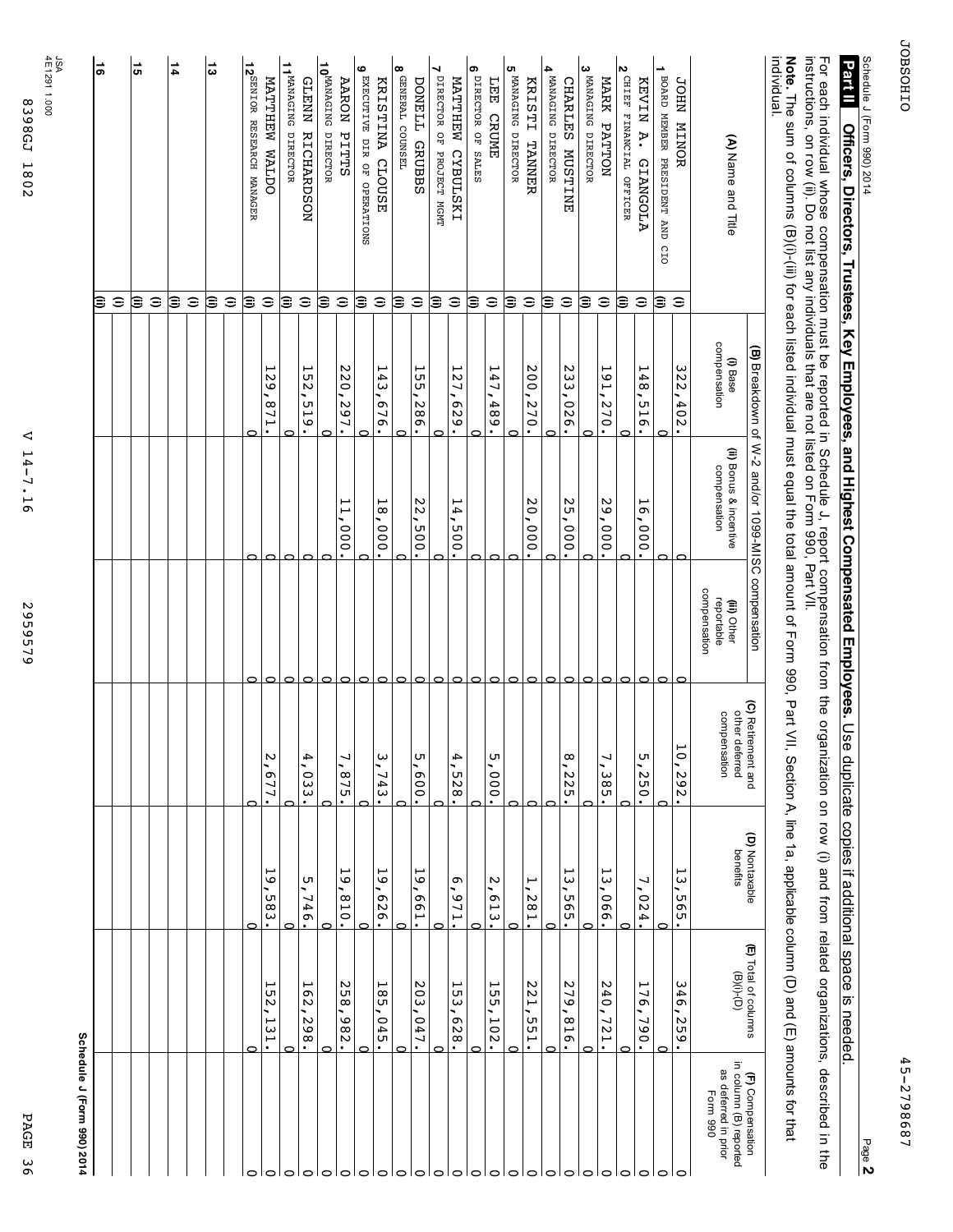45-2798687

45-2798687

# Schedule J (Form 990) 2014

**Supplemental Information Part III**

Complete this part to provide e<br>S information, explanation, or descriptions required for Part<br>F I, lines ب<br>م 1b, بي 4a, 4b, 4c, 5a, 5b, 6a, 6b, بر and  $\infty$ and<br>B ਕ੍ਰੋ Part<br>F = Also complete this part for any additional information.

**Schedule J (Form 990) 2014**

PAGE 37

PAGE 37

JSA

V 14-7.16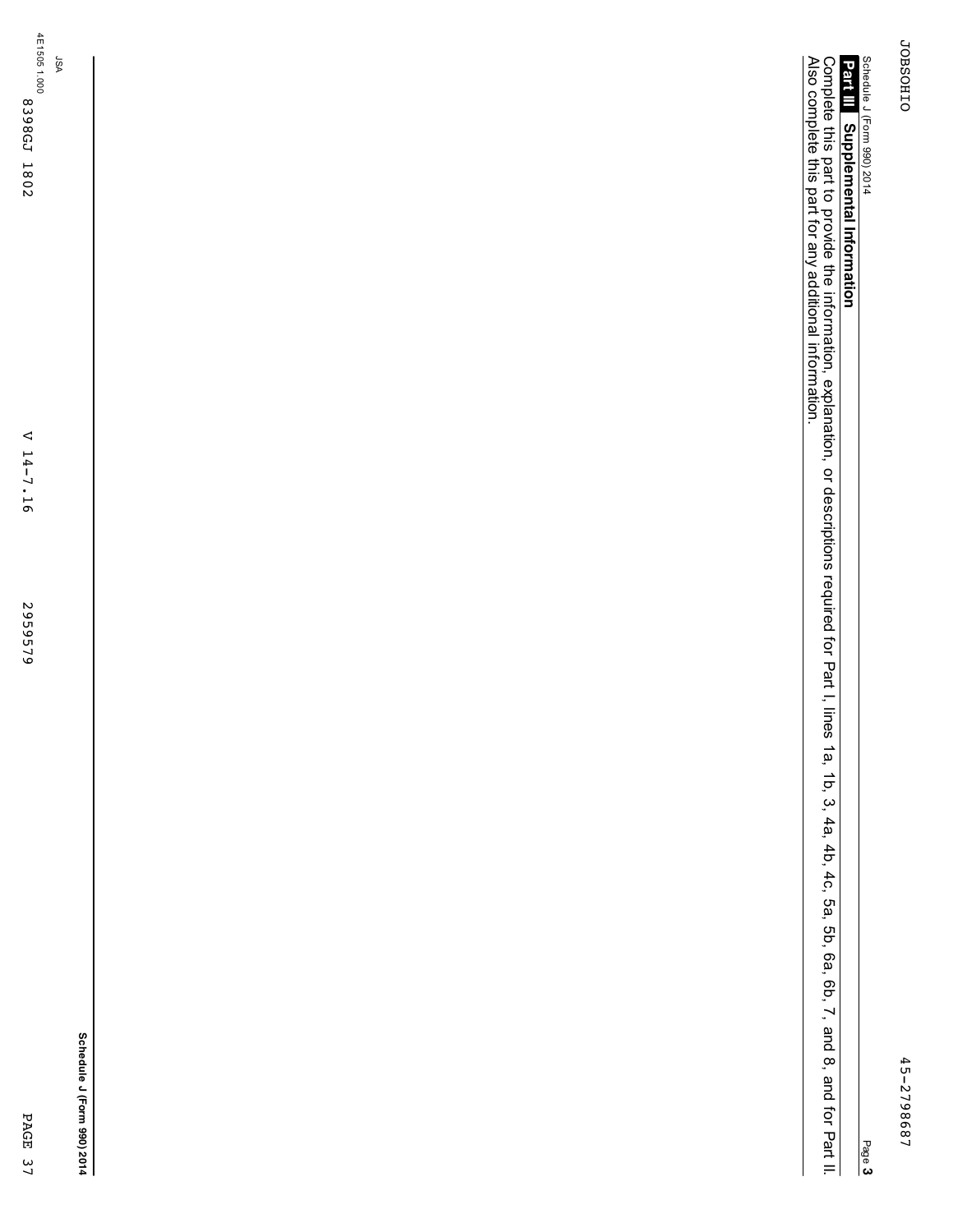**(Form 990 or 990-EZ)**

Department of the Treasury<br>Internal Revenue Service<br>Name of the organization

## **SCHEDULE O** Supplemental Information to Form 990 or 990-EZ  $\frac{100\text{dB No. }1545-0047}{000\text{dB}}$

**Complete to provide information for responses to specific questions on Form 990 or 990-EZ or to provide any additional information.** Department of the Treasury<br> **Attach to Form 990 or 990-EZ. Inspection** 



**Employer identification number** 

FORM 990 PART VI LINE 2 JOHN MINOR, A DIRECTOR AND OFFICER OF JOBSOHIO, JAMES BOLAND, A DIRECTOR AND OFFICER OF JOBSOHIO, AND KEVIN GIANGOLA, AN OFFICER OF JOBSOHIO, WERE SIMULTANEOUSLY DIRECTORS AND OFFICERS OF JOBSOHIO BEVERAGE SYSTEM.

FORM 990 PART VI LINE 7A THE GOVERNING BODY IS APPOINTED BY THE GOVERNOR ACCORDING TO OHIO STATE LAW, CHAPTER 187, REVISED CODE.

FORM 990 PART VI LINE 9

MARK PATTON

250 BURNHAM SQUARE, UNIT 604

COLUMBUS, OH 43215

C. MARTIN HARRIS, MD

17282 BITTERSWEET TRAIL

CHAGRIN FALLS, OH 44023

FORM 990 PART VI LINE 11B

THE FORM 990 IS SUBMITTED TO THE CHIEF FINANCIAL OFFICER FOR HIS REVIEW. SUBSEQUENT TO HIS APPROVAL, IT IS SUBMITTED TO THE PRESIDENT AND CHIEF INVESTMENT OFFICER FOR REVIEW AND APPROVAL. COPIES OF THE FORM 990 ARE PROVIDED TO THE BOARD OF DIRECTORS FOR REVIEW PRIOR TO FILING THE RETURN. ADDITIONALLY, JOBSOHIO EMPLOYS KPMG TO REVIEW THE RETURN AND PROVIDE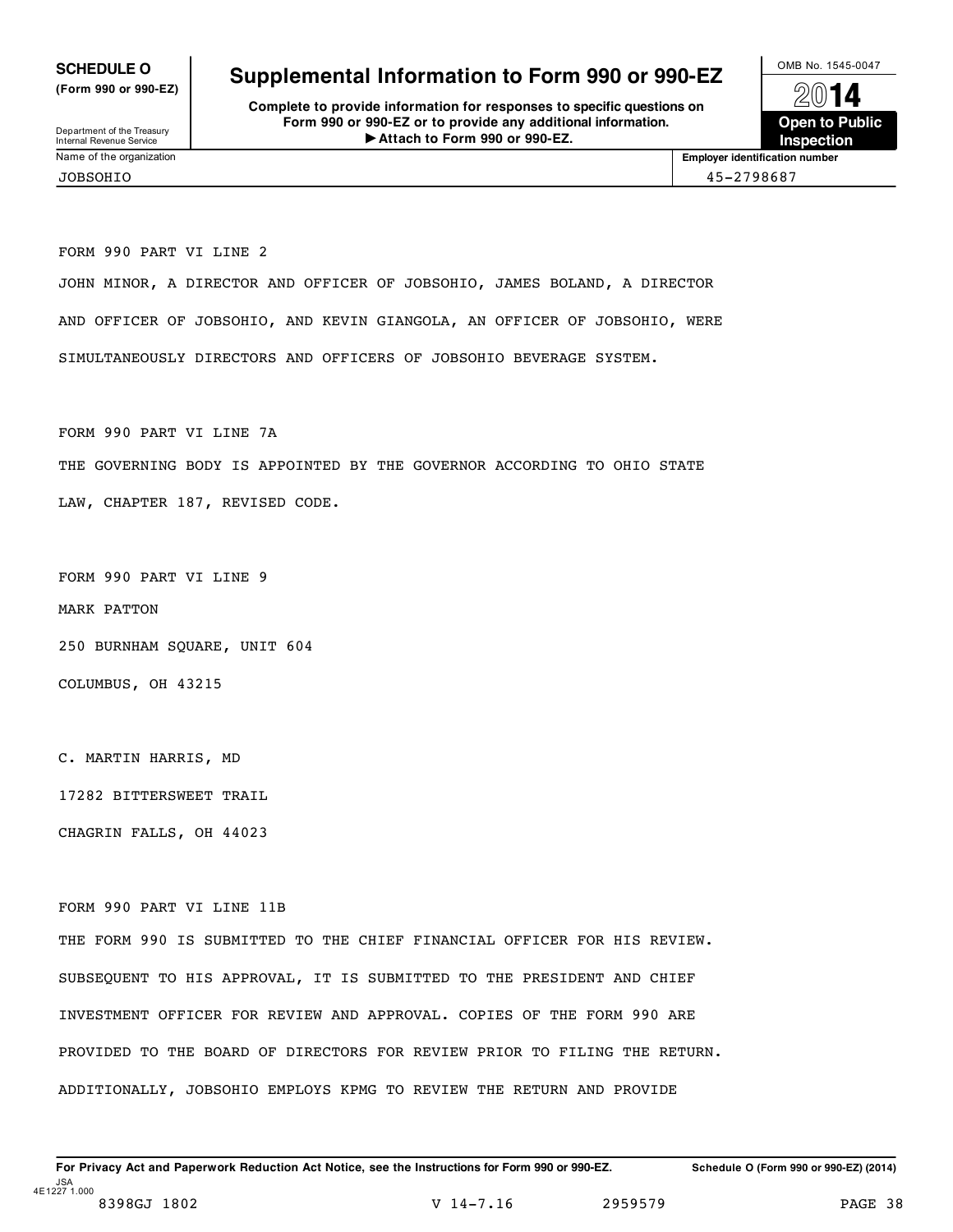GUIDANCE IN IDENTIFYING ERRORS IN THE RETURN SUBMISSION AND FEEDBACK ON QUANTITATIVE AND QUALITATIVE RESPONSES.

### FORM 990 PART VI LINE 12C

JOBSOHIO'S CONFLICTS OF INTEREST POLICY IS INTENDED TO PROTECT THE CORPORATION'S INTEREST WHEN IT IS CONSIDERING A TRANSACTION OR ARRANGEMENT THAT MIGHT BENEFIT THE PRIVATE INTEREST OF A DIRECTOR OR OFFICER OR EMPLOYEE OF THE CORPORATION OR MIGHT DIRECTLY BENEFIT THAT INDIVIDUAL IN OTHER THAN A DE MINIMIS MANNER. THIS POLICY SUPPLEMENTS, BUT DOES NOT REPLACE, OHIO LAWS GOVERNING CONFLICTS OF INTEREST APPLICABLE TO THE CORPORATION.

UNDER JOBSOHIO'S CONFLICTS OF INTEREST POLICY, DIRECTORS, OFFICERS AND EMPLOYEES OF THE CORPORATION ARE CONSIDERED TO BE INTERESTED INDIVIDUALS WHERE THEY HAVE, DIRECTLY OR INDIRECTLY, THROUGH BUSINESS, INVESTMENT, OR FAMILY:

(A) A NON DE MINIMIS OWNERSHIP OR INVESTMENT INTEREST IN ANY PERSON WITH WHICH THE CORPORATION HAS A TRANSACTION OR ARRANGEMENT; (B) A COMPENSATION ARRANGEMENT WITH THE CORPORATION OR ANY PERSON WITH WHICH THE CORPORATION HAS A TRANSACTION OR ARRANGEMENT; OR (C) A NON DE MINIMIS POTENTIAL OWNERSHIP OR INVESTMENT INTEREST IN, OR POTENTIAL COMPENSATION ARRANGEMENT WITH, ANY PERSON WITH WHICH THE CORPORATION IS NEGOTIATING A TRANSACTION OR ARRANGEMENT.

"COMPENSATION" INCLUDES DIRECT OR INDIRECT REMUNERATION AS WELL AS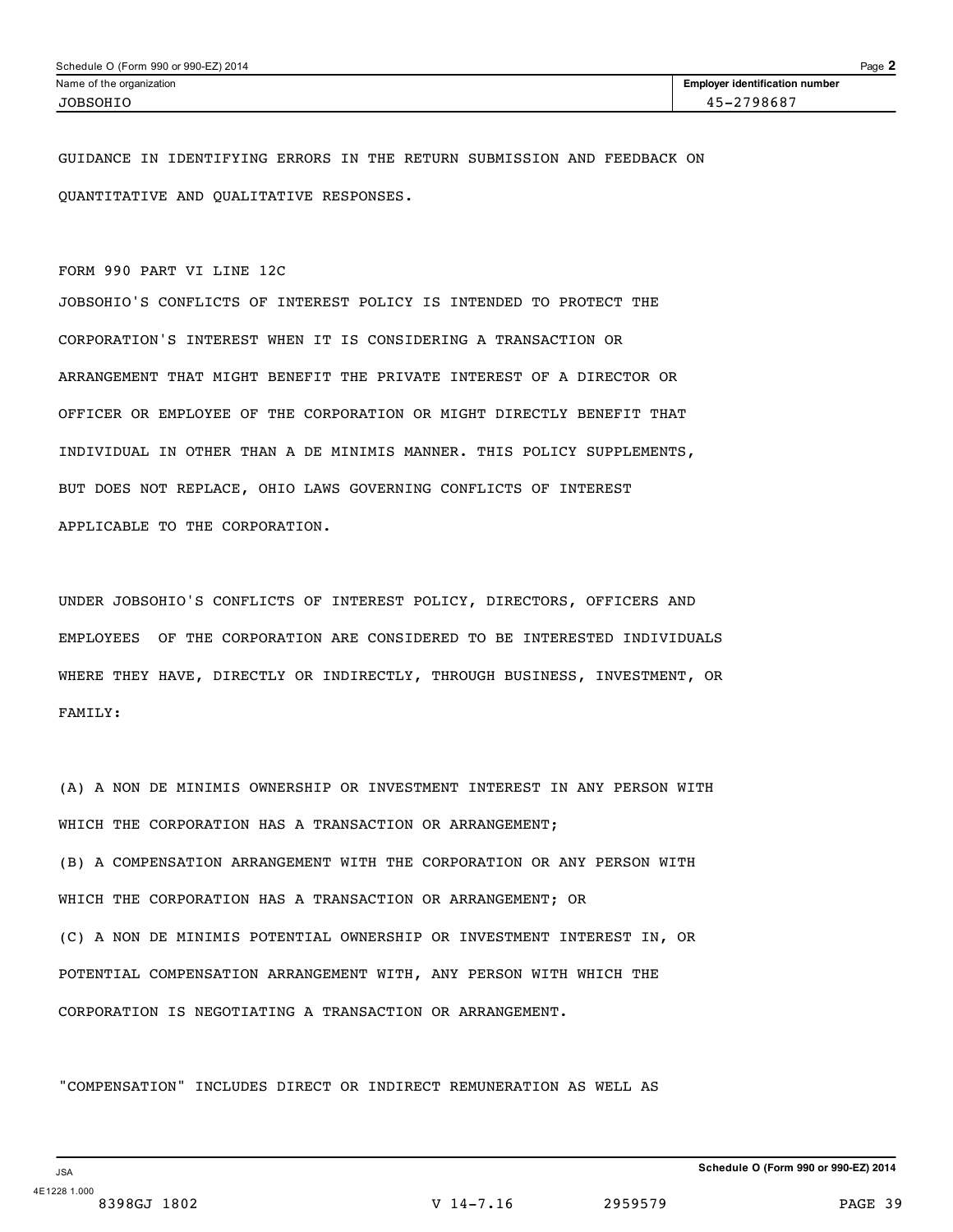MATERIAL GIFTS OR FAVORS.

IN CONNECTION WITH ANY ACTUAL OR POSSIBLE CONFLICTS OF INTEREST WITH RESPECT TO A SPECIFIC TRANSACTION OR ARRANGEMENT BETWEEN AN INTERESTED INDIVIDUAL AND THE CORPORATION, AN INTERESTED INDIVIDUAL MUST DISCLOSE THE EXISTENCE AND NATURE OF THE FINANCIAL INTEREST AND ALL MATERIAL FACTS TO THE DIRECTOR OF COMPLIANCE, BOARD, AND MEMBERS OF ANY COMMITTEES OR INDIVIDUALS WITH BOARD-DELEGATED POWERS THAT ARE CONSIDERING THE PROPOSED TRANSACTION OR ARRANGEMENT.

AFTER DISCLOSURE OF THE FINANCIAL INTEREST AND ALL MATERIAL FACTS AND ANY DISCUSSION WITH THE INTERESTED INDIVIDUAL, THE INTERESTED INDIVIDUAL MUST LEAVE THE BOARD OR OTHER MEETING WHILE A DETERMINATION IS MADE AS TO WHETHER A CONFLICT OF INTEREST EXISTS. THE BOARD SHALL DECIDE IF A CONFLICT OF INTEREST EXISTS.

IF THE BOARD DECIDES BY A MAJORITY VOTE OF THE DISINTERESTED DIRECTORS THAT A CONFLICT EXISTS, THE DISINTERESTED DIRECTORS MUST DETERMINE WHETHER THE CORPORATION CAN OBTAIN, WITH REASONABLE EFFORTS, A MORE ADVANTAGEOUS TRANSACTION OR ARRANGEMENT FROM A PERSON THAT WOULD NOT GIVE RISE TO A CONFLICT OF INTEREST.

IF A MORE ADVANTAGEOUS TRANSACTION OR ARRANGEMENT IS NOT REASONABLY AVAILABLE UNDER CIRCUMSTANCES THAT WOULD NOT GIVE RISE TO A CONFLICT OF INTEREST, THE BOARD MUST DETERMINE BY A MAJORITY VOTE OF THE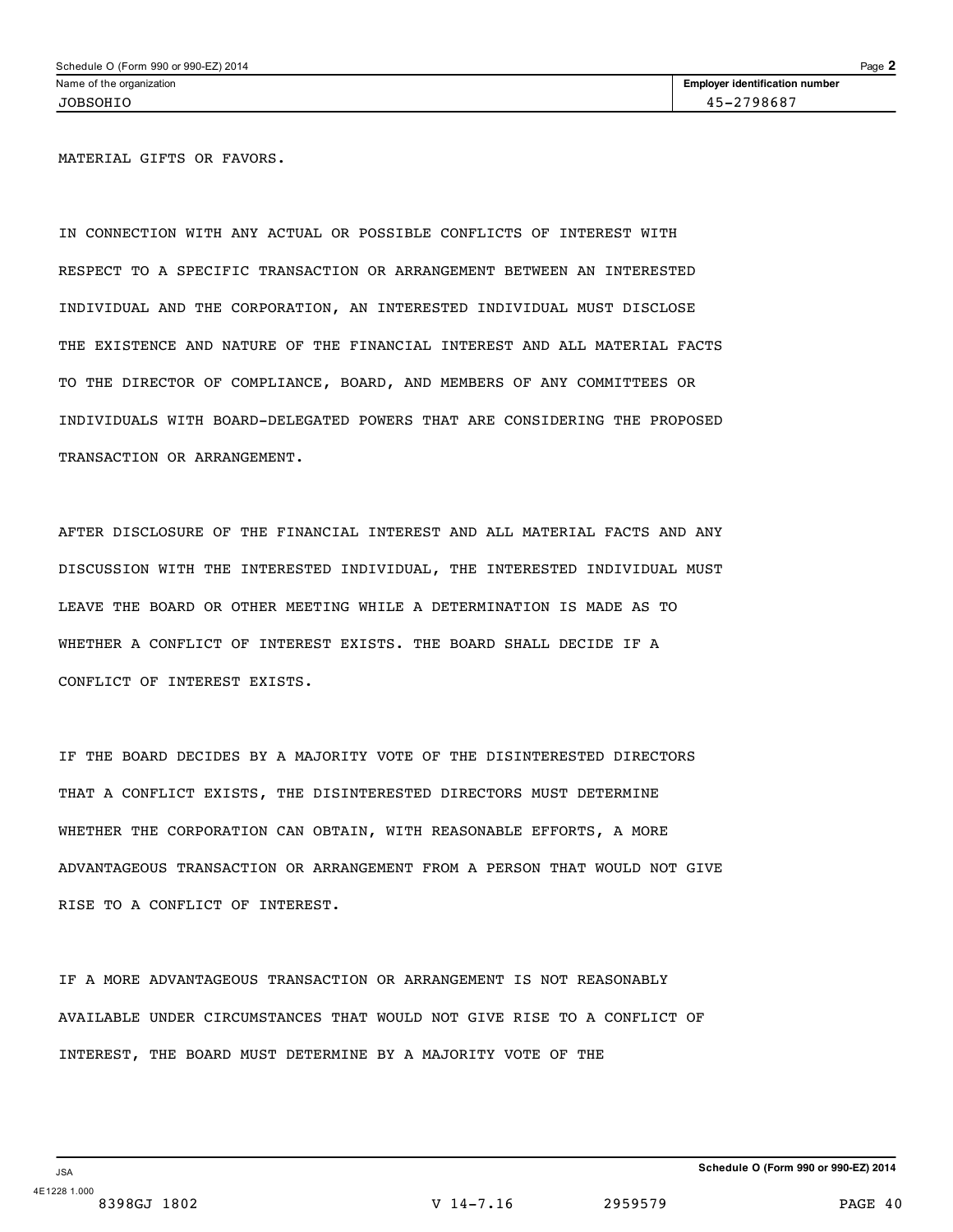DISINTERESTED DIRECTORS WHETHER THE TRANSACTION OR ARRANGEMENT IS IN THE CORPORATION'S BEST INTEREST, FOR ITS OWN BENEFIT, AND WHETHER THE TRANSACTION OR ARRANGEMENT IS FAIR AND REASONABLE.

IF THE BOARD HAS REASONABLE CAUSE TO BELIEVE THAT A DIRECTOR OR OFFICER HAS FAILED TO DISCLOSE AN ACTUAL OR POSSIBLE CONFLICT OF INTEREST, IT WILL INFORM THE INDIVIDUAL OF THE BASIS FOR SUCH BELIEF AND PROVIDE THE INDIVIDUAL WITH AN OPPORTUNITY TO EXPLAIN THE ALLEGED FAILURE TO DISCLOSE. IF, AFTER HEARING THE RESPONSE OF THE DIRECTOR OR OFFICER AND MAKING SUCH FURTHER INVESTIGATION AS MAY BE WARRANTED IN THE CIRCUMSTANCES, THE BOARD DETERMINES THAT THE DIRECTOR OR OFFICER HAS IN FACT FAILED TO DISCLOSE AN ACTUAL OR POSSIBLE CONFLICT OF INTEREST, IT MUST TAKE APPROPRIATE DISCIPLINARY AND CORRECTIVE ACTION, INCLUDING, WITHOUT LIMITATION, INITIATING AN ACTION FOR BREACH OF FIDUCIARY DUTY. THE MINUTES OF THE BOARD MEETINGS CONSIDERING POSSIBLE OR ACTUAL CONFLICTS OF INTEREST SHALL BE KEPT AND SHALL CONTAIN BOTH OF THE FOLLOWING:

(A) THE NAMES OF THE INDIVIDUALS WHO DISCLOSED OR OTHERWISE WERE FOUND TO HAVE A FINANCIAL INTEREST IN CONNECTION WITH AN ACTUAL OR POSSIBLE CONFLICT OF INTEREST, THE NATURE OF THE FINANCIAL INTEREST, ANY ACTION TAKEN TO DETERMINE WHETHER A CONFLICT OF INTEREST WAS PRESENT, AND THE BOARD'S DECISION AS TO WHETHER A CONFLICT OF INTEREST EXISTED; AND (B) THE NAMES OF THE INDIVIDUALS WHO WERE PRESENT FOR DISCUSSIONS AND VOTES RELATING TO THE TRANSACTION OR ARRANGEMENT, THE CONTENT OF THE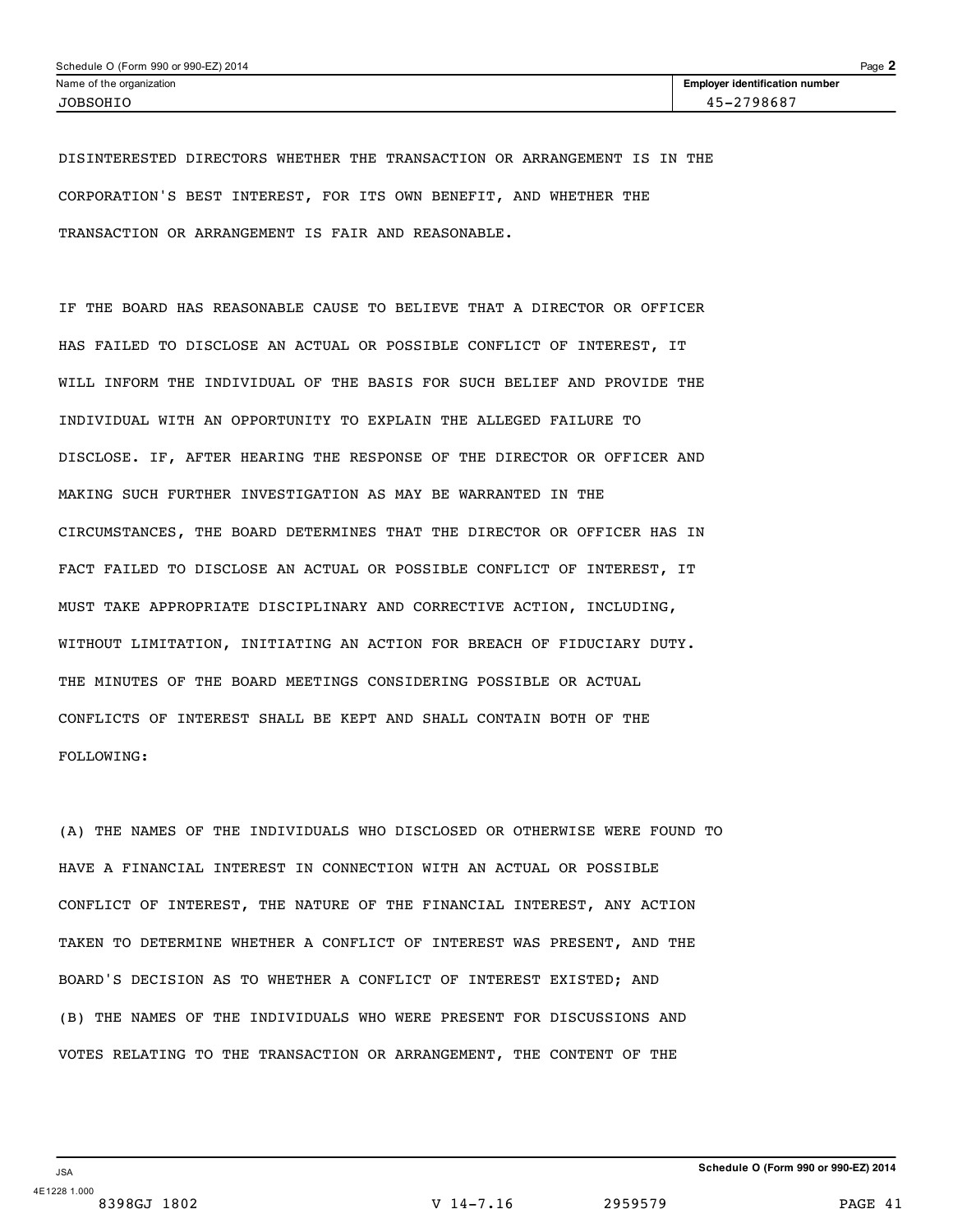DISCUSSION, INCLUDING ANY ALTERNATIVES TO THE PROPOSED TRANSACTION OR ARRANGEMENT, AND A RECORD OF ANY VOTES TAKEN IN CONNECTION THEREWITH.

IN ADDITION TO THE FOREGOING, ANY OFFICER OR EMPLOYEE OF THE CORPORATION WHOSE RESPONSIBILITY INCLUDES COMPENSATION MATTERS AND WHO RECEIVES COMPENSATION DIRECTLY OR INDIRECTLY FROM THE CORPORATION IS PRECLUDED FROM VOTING OR PROVIDING INFORMATION TO ANY COMPENSATION COMMITTEE ON MATTERS PERTAINING TO THAT INDIVIDUAL'S COMPENSATION.

DIRECTORS MAY NOT SOLICIT OR ACCEPT EMPLOYMENT WITH ANY PERSON THAT RECEIVES OR HAS RECEIVED AN INCENTIVE OR OTHER ASSISTANCE AS A RESULT OF A DECISION THAT SUCH DIRECTOR PARTICIPATED IN AS A DIRECTOR OF THE CORPORATION.

EACH DIRECTOR, OFFICER AND EMPLOYEE IS REQUIRED TO ANNUALLY SIGN A STATEMENT AFFIRMING THAT SUCH INDIVIDUAL:

- (A) HAS RECEIVED A COPY OF THE POLICY;
- (B) HAS READ AND UNDERSTANDS THE POLICY;
- (C) HAS AGREED TO COMPLY WITH THE POLICY; AND

(D) UNDERSTANDS THE CORPORATION'S STATUTORY PURPOSE AND THAT IT IS A NONPROFIT CORPORATION.

TO ENSURE THAT THE CORPORATION OPERATES IN A MANNER CONSISTENT WITH ITS STATUTORY AND CHARITABLE PURPOSES OR CONTRACTUAL OBLIGATIONS AND THAT IT DOES NOT ENGAGE IN ACTIVITIES THAT COULD JEOPARDIZE THE STATUS OF THE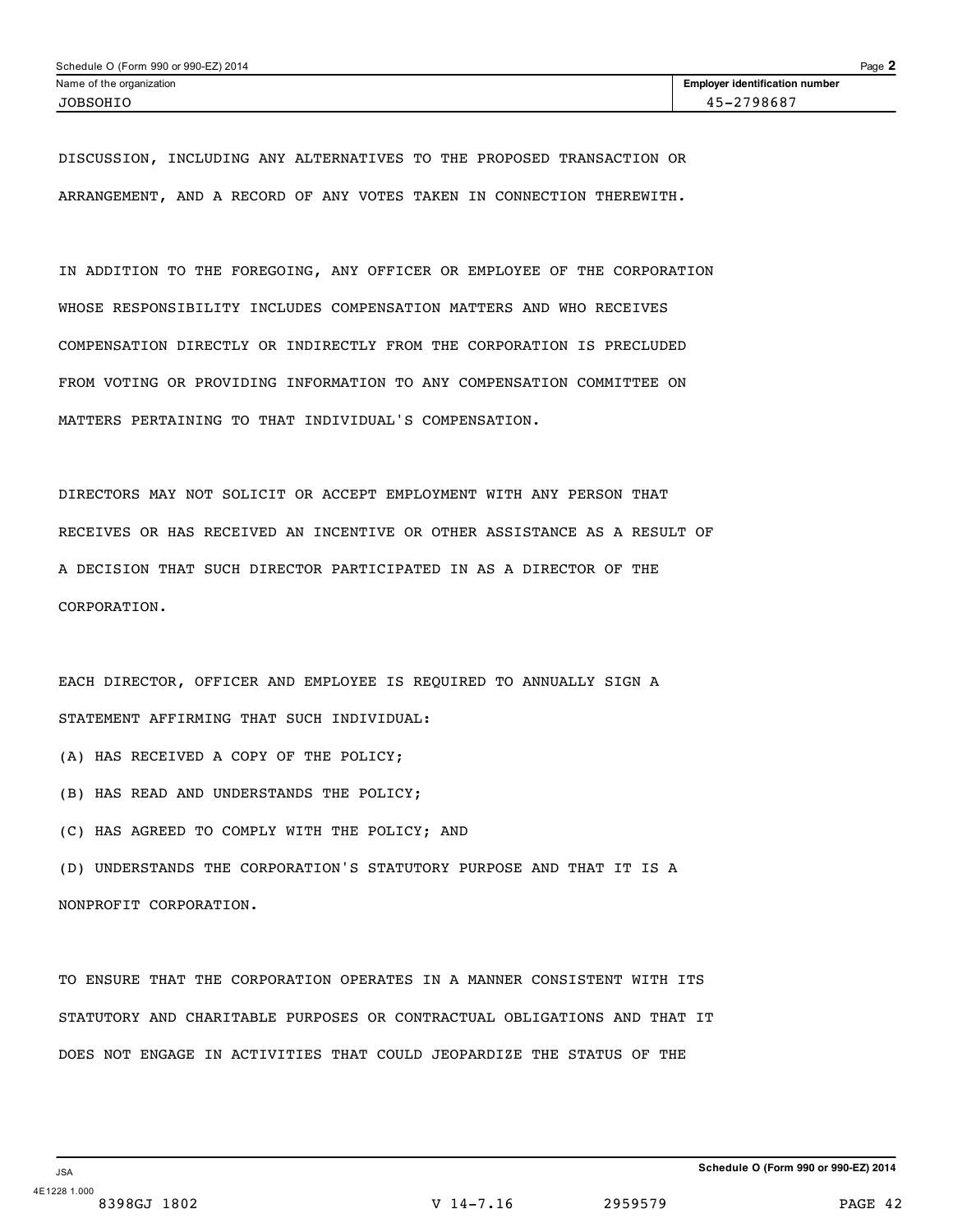CORPORATION AS AN ORGANIZATION EXEMPT FROM FEDERAL INCOME TAX, PERIODIC REVIEWS OF ITS OPERATIONS ARE PERFORMED. THE PERIODIC REVIEWS, AT A MINIMUM, DETERMINE ALL OF THE FOLLOWING:

(A) WHETHER COMPENSATION ARRANGEMENTS AND BENEFITS ARE REASONABLE, BASED UPON COMPETENT SURVEY INFORMATION, AND ARE THE RESULT OF ARM'S LENGTH BARGAINING;

(B) WHETHER THE CORPORATION'S OPERATIONS ARE CONSISTENT WITH THE ARTICLES, THIS CODE OF REGULATIONS AND CONTRACTUAL OBLIGATIONS, AND ARE PROPERLY DOCUMENTED; AND

(C) WHETHER TRANSACTIONS ARE FAIR TO THE CORPORATION, REFLECT REASONABLE INVESTMENT OR PAYMENTS FOR GOODS AND SERVICES, FURTHER THE CORPORATION'S STATUTORY AND CHARITABLE PURPOSES OR CONTRACTUAL OBLIGATIONS, AND DO NOT RESULT IN DIRECT PRIVATE BENEFIT TO DIRECTORS, OFFICERS OR OTHER PERSONS, IN OTHER THAN A DE MINIMIS MANNER.

A MAJORITY OF THE DISINTERESTED DIRECTORS MAY REMOVE ANY DIRECTOR FOR MISCONDUCT. MISCONDUCT INCLUDES ANY BEHAVIOR BY A DIRECTOR THAT INDICATES THE DIRECTOR HAS FAILED TO PERFORM HIS OR HER FIDUCIARY DUTIES TO THE CORPORATION; TO COMPLY WITH THE REQUIREMENTS OF THE ARTICLES, THIS CODE OF REGULATIONS, OR ANY CORPORATE CONFLICTS OF INTEREST OR ETHICAL POLICIES; TO MEET HIS OR HER OBLIGATIONS AS A DIRECTOR UNDER OHIO LAW; HAS BEEN CONVICTED OF A FELONY; OR HAS OTHERWISE ENGAGED, THROUGH ACT OR OMISSION, IN SIMILAR BEHAVIOR THAT A MAJORITY OF THE DISINTERESTED DIRECTORS DETERMINES WARRANTS REMOVAL FOR MISCONDUCT. A MAJORITY OF THE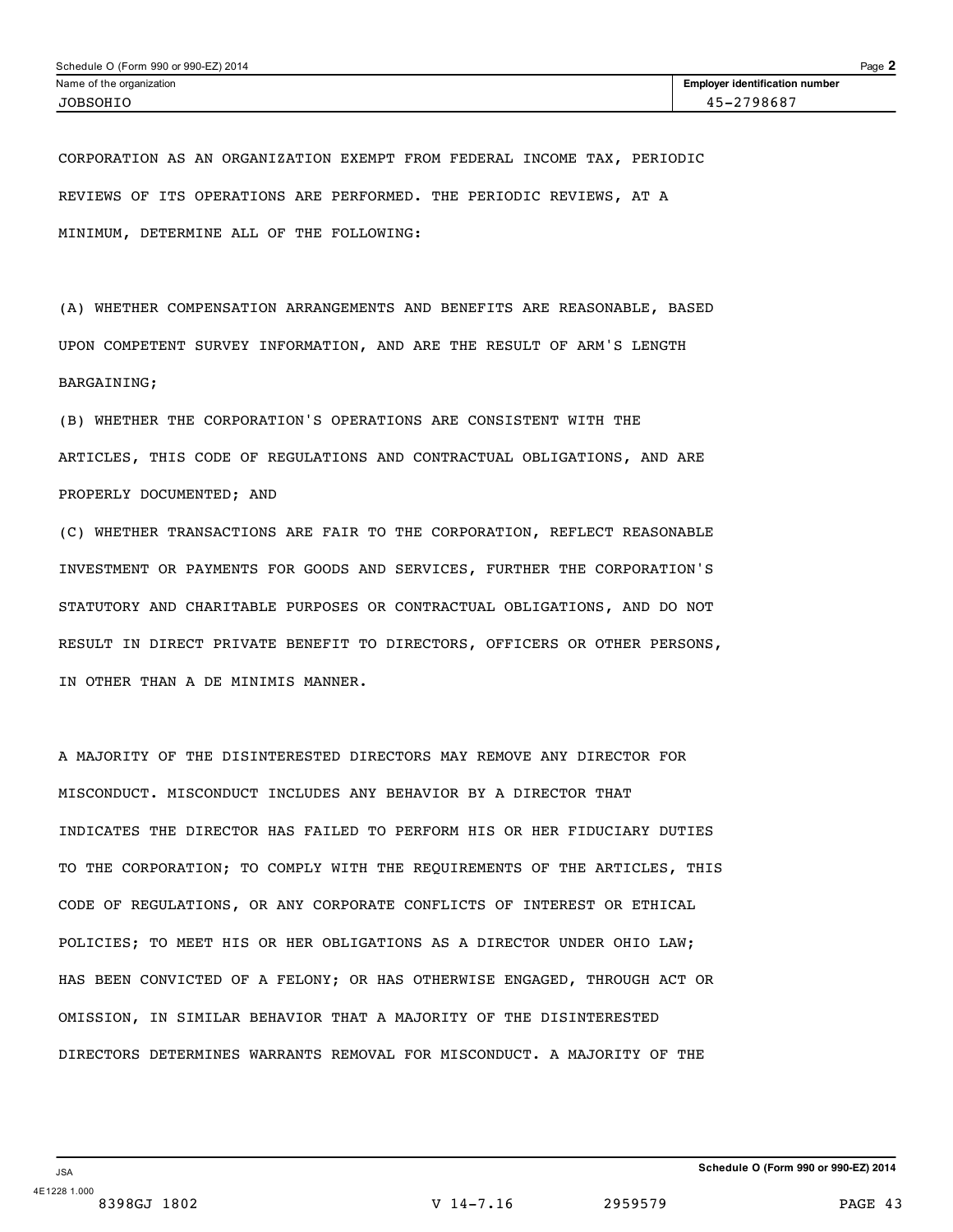DISINTERESTED DIRECTORS HAVE SOLE AUTHORITY TO DETERMINE WHETHER A DIRECTOR SHOULD BE REMOVED FROM OFFICE ON THE BASIS OF MISCONDUCT.

EFFECTIVE OCTOBER 1, 2013, JOBSOHIO'S BOARD OF DIRECTORS CREATED AN INDEPENDENT REVIEW PANEL TO, AMONG OTHER THINGS, ASSESS THE ADEQUACY OF JOBSOHIO'S REVIEW PROCESS REGARDING POTENTIAL CONFLICTS OF INTEREST.

THE DIRECTOR OF COMPLIANCE HAS COMPILED A LIST OF FINANCIAL AND FIDUCIARY INTERESTS FROM THE FINANCIAL DISCLOSURE STATEMENTS THAT ALL JOBSOHIO BOARD OF DIRECTORS AND NUMEROUS JOBSOHIO STAFF MEMBERS MUST FILL OUT AND SUBMIT TO THE OHIO ETHICS COMMISSION. IN THE FALL OF 2013, JOBSOHIO BUILT INTO ITS CUSTOMER RELATIONSHIP MANAGEMENT SOFTWARE SYSTEM A ROBUST POTENTIAL CONFLICT IDENTIFICATION SYSTEM (PCIS) THAT AUTOMATICALLY SEARCHES FOR MATCHES OF DISCLOSED FINANCIAL AND FIDUCIARY INTERESTS OF BOARD MEMBERS AND EMPLOYEES WITH ANY COMPANY THAT SEEKS AN ECONOMIC DEVELOPMENT INCENTIVE FROM JOBSOHIO. AT THREE POINTS IN THE PROJECT DEVELOPMENT PROCESS, THE PCIS ALERTS JOBSOHIO'S GENERAL COUNSEL OF ANY POTENTIAL CONFLICTS AND REQUIRES THOSE POTENTIAL CONFLICTS OF INTEREST TO BE CLEARED OR MANAGED BEFORE THE PROJECT MAY PROCEED TO APPROVAL.

IN TANDEM WITH THE AUTOMATED PCIS PROCESS AND TWICE A WEEK, THE DIRECTOR OF COMPLIANCE PERFORMS AN INDEPENDENT REVIEW OF THE AGENDAS FOR THE PROJECT TEAM MEETINGS TO CHECK FOR POTENTIAL CONFLICTS OF INTEREST IN ADVANCE OF THOSE MEETINGS.

FORM 990 PART VI LINE 15A & 15B PURSUANT TO ARTICLE 5.1 (A) OF THE JOBSOHIO ARTICLES OF INCORPORATION,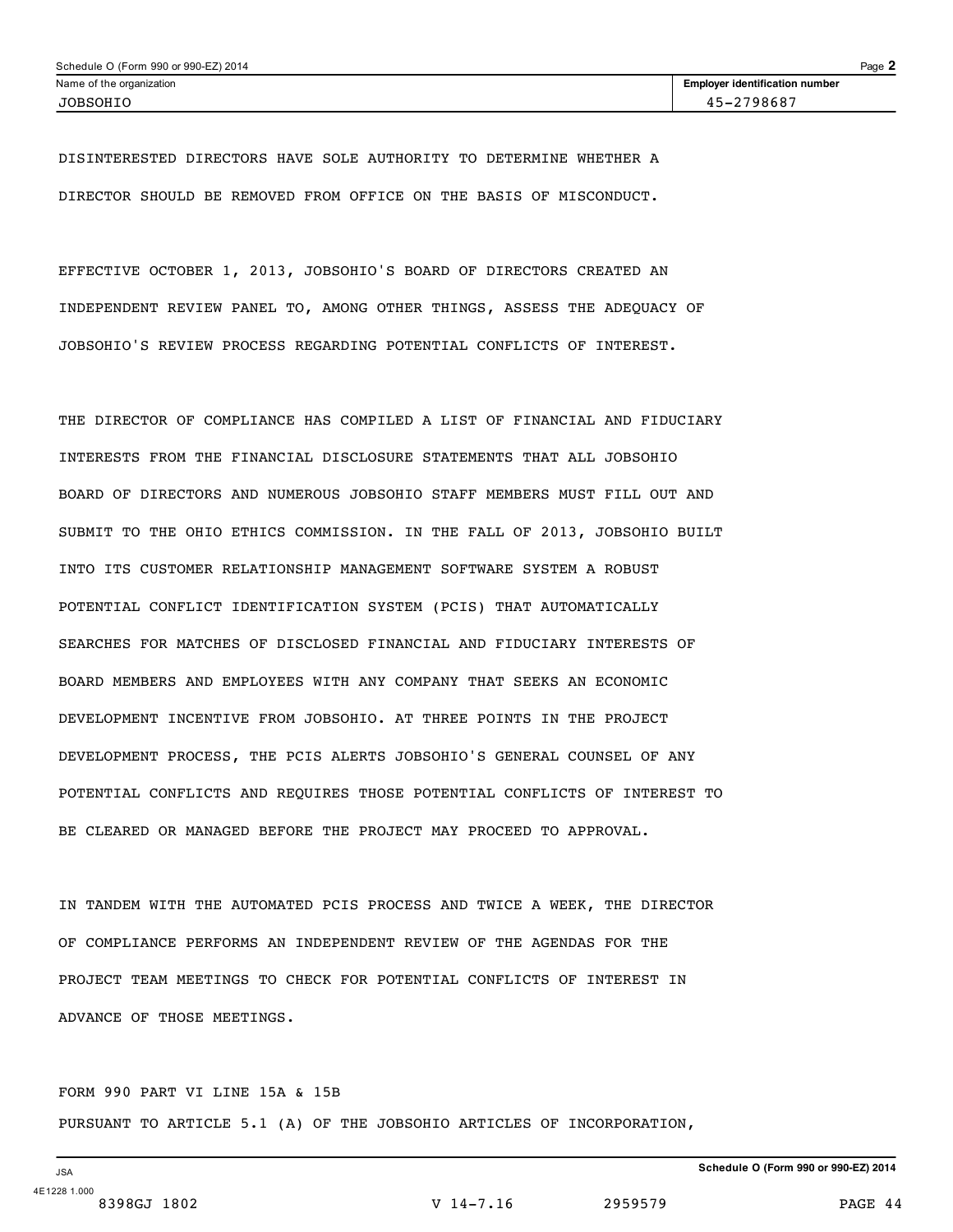THE JOBSOHIO BOARD OF DIRECTORS (BOARD) IS TO APPROVE BY RESOLUTION THE COMPENSATION OF THE CHIEF INVESTMENT OFFICER. PURSUANT TO ARTICLE 5.1 (B) THEREOF, THE BOARD IS TO APPROVE A COMPENSATION PLAN FOR THE CORPORATION.

UNDER ARTICLE 6.4 OF THE JOBSOHIO ARTICLES OF INCORPORATION, A COMPENSATION COMMITTEE (COMMITTEE) IS ELECTED BY THE BOARD. THE COMMITTEE IS RESPONSIBLE FOR REVIEWING ANY PLAN FOR THE COMPENSATION OF THE CORPORATION'S EMPLOYEES RECOMMENDED BY THE CHIEF INVESTMENT OFFICER AND FOR MAKING RECOMMENDATIONS REGARDING ANY SUCH PLAN OF COMPENSATION TO THE BOARD FOR THEIR ACTION. IN ADDITION, THE COMMITTEE IS TO REVIEW COMPENSATION ARRANGEMENTS WITH BOTH EMPLOYEES AND INDEPENDENT CONTRACTORS OF THE CORPORATION.

DURING THE TAX YEAR THE COMPENSATION COMMITTEE RETAINED THE SERVICES OF A COMPENSATION CONSULTANT AND DEVELOPED AND REVIEWED A COMPENSATION PLAN FOR THE CORPORATION, EXCLUDING THE PRESIDENT/CHIEF INVESTMENT OFFICER. THE COMMITTEE WAS PROVIDED WITH AND CONSIDERED SUPPORTING DATA AND DOCUMENTATION, INCLUDING COMPARISONS, AND APPROVED THE COMPENSATION PLAN. THE COMMITTEE SEPARATELY REVIEWED AND APPROVED A PROPOSAL FOR THE COMPENSATION OF THE PRESIDENT/CHIEF INVESTMENT OFFICER.

OFFICERS AND EMPLOYEES THAT WERE THE SUBJECT OF THE COMPENSATION DETERMINATIONS, INCLUDING THE PRESIDENT/CHIEF INVESTMENT OFFICER, WERE NOT PRESENT FOR THE DISCUSSION AND VOTING ON THEIR COMPENSATION. THE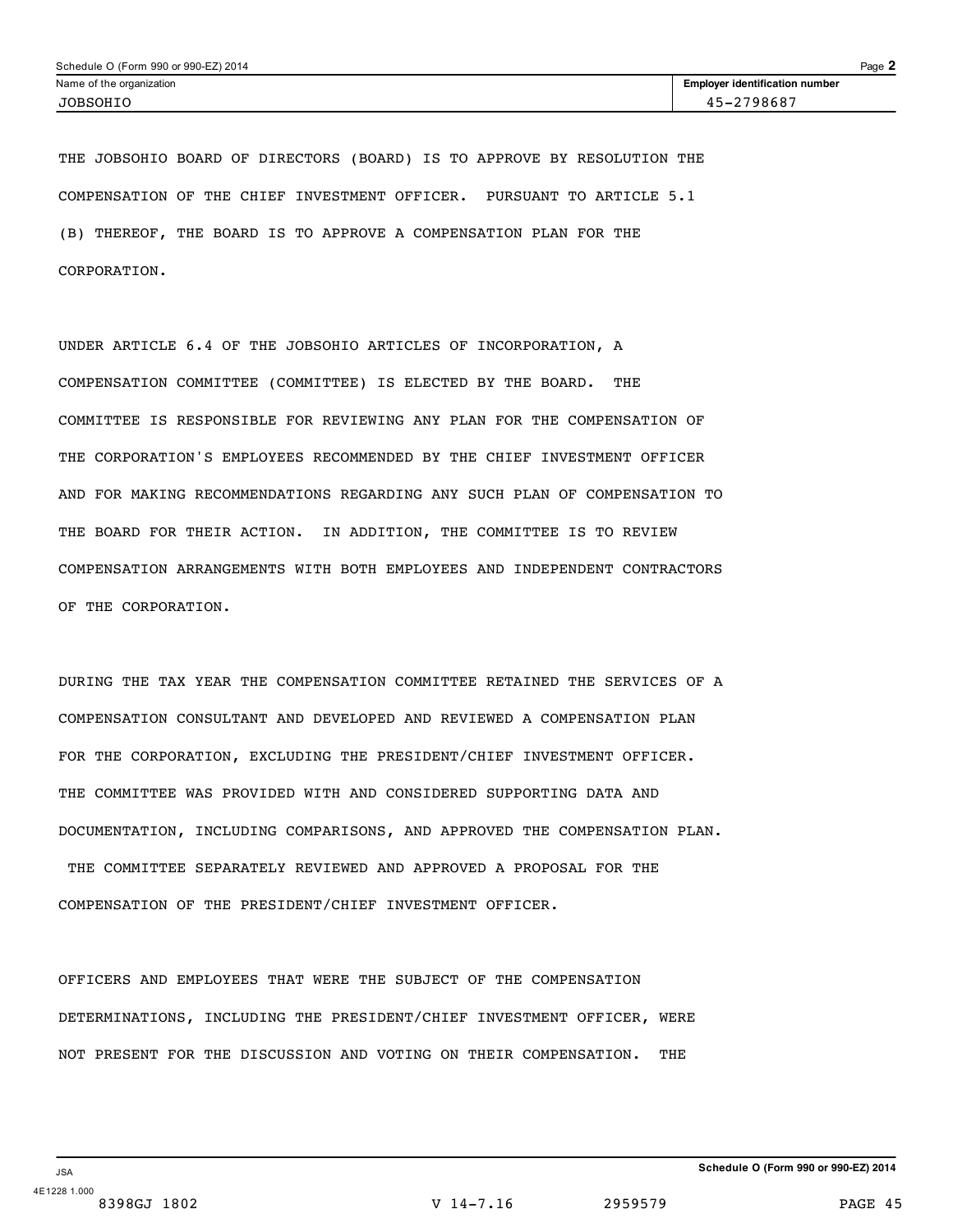ACTIONS OF THE COMPENSATION COMMITTEE WERE CONTEMPORANEOUSLY DOCUMENTED IN COMMITTEE MINUTES. THE ACTIONS OF THE COMPENSATION COMMITTEE WERE FORWARDED TO THE BOARD OF DIRECTORS FOR APPROVAL OF THAT BODY.

FORM 990 PART VI LINE 19

THE CORPORATION'S ARTICLES OF INCORPORATION ARE FILED WITH THE OFFICE OF THE OHIO SECRETARY OF STATE AND ARE A MATTER OF PUBLIC RECORD AVAILABLE ONLINE. THE CORPORATION'S CONFLICT OF INTEREST POLICY AND AUDITED FINANCIAL STATEMENTS ARE FILED WITH THE OHIO DEVELOPMENT SERVICES AGENCY AND ARE PUBLIC RECORDS AVAILABLE TO THE GENERAL PUBLIC UPON REQUEST.

THE FOLLOWING DOCUMENTS ARE AVAILABLE ON THE JOBSOHIO WEBSITE: ARTICLES OF INCORPORATION, CODE OF REGULATIONS, CONFLICTS OF INTEREST POLICY, STANDARDS OF CONDUCT POLICY, EMPLOYEE GIFT POLICY, ETHICAL ANNUAL CONDUCT PLEDGE, ANNUAL ETHICS TRAINING, 2014 AUDITED FINANCIAL STATEMENTS, 2015 AUDITED FINANCIAL STATEMENTS, AND IRS FORM 990.

FORM 990 PART IX LINE 24A

NETWORK PARTNER SERVICE FEES ARE AMOUNTS PAID TO JOBSOHIO REGIONAL PARTNERS IN SUPPORT OF ACHIEVING THE MISSION TO PROMOTE ECONOMIC DEVELOPMENT IN THE STATE. THE SIX REGIONAL PARTNERS WITHIN THIS JOBSOHIO NETWORK FOCUS THEIR EFFORTS ON ECONOMIC DEVELOPMENT WITHIN THEIR AREA.

ATTACHMENT 1

|  |                    |                               |  |  |            | 990, PART VII- COMPENSATION OF THE FIVE HIGHEST PAID IND. CONTRACTORS |              |
|--|--------------------|-------------------------------|--|--|------------|-----------------------------------------------------------------------|--------------|
|  |                    |                               |  |  |            |                                                                       |              |
|  | NAME AND ADDRESS   |                               |  |  |            | DESCRIPTION OF SERVICES                                               | COMPENSATION |
|  |                    |                               |  |  |            |                                                                       |              |
|  | SBC ADVERTISING    |                               |  |  | CONSULTANT |                                                                       | 2,994,262.   |
|  |                    | 333 WEST NATIONWIDE BOULEVARD |  |  |            |                                                                       |              |
|  | COLUMBUS, OH 43215 |                               |  |  |            |                                                                       |              |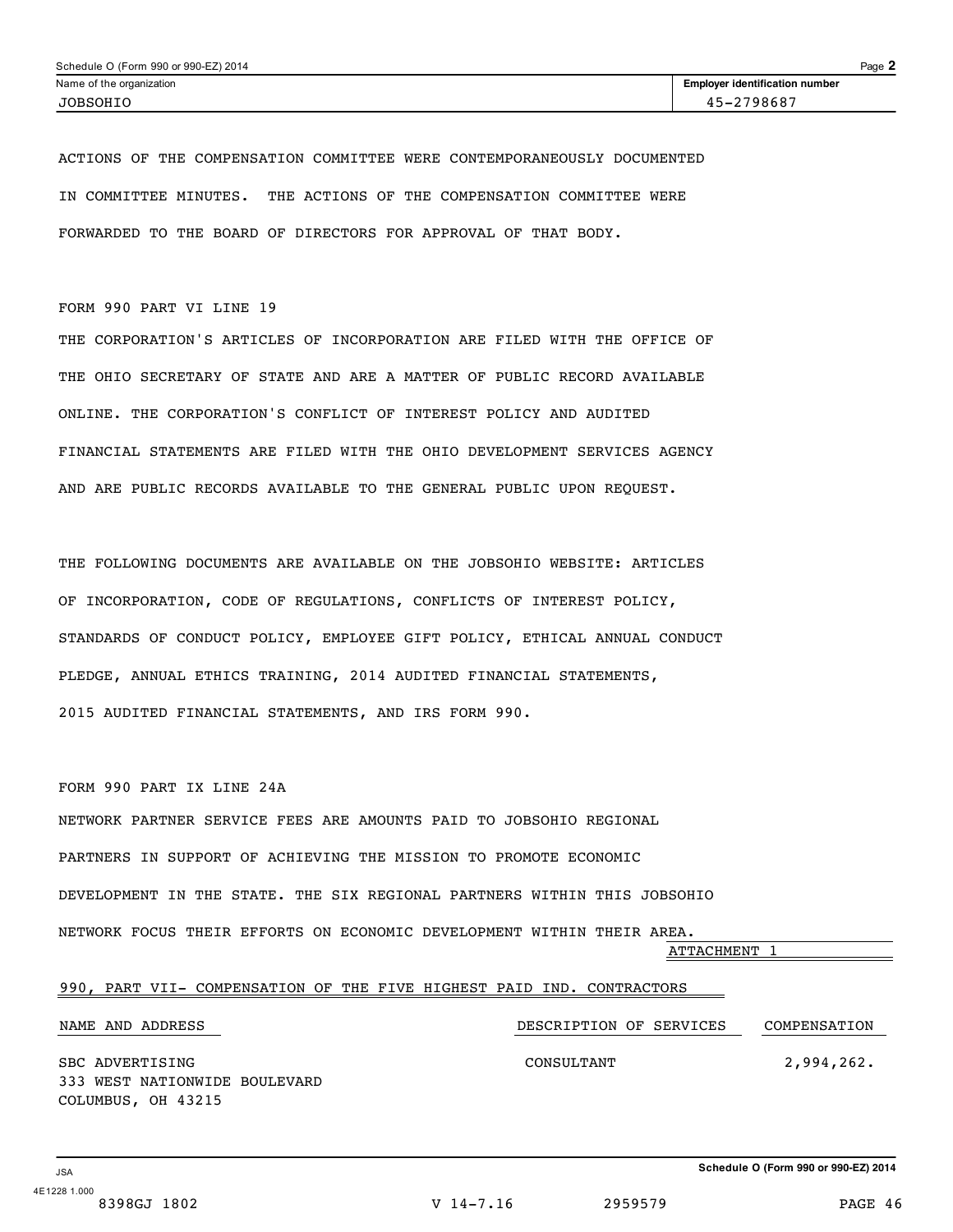| Schedule O (Form 990 or 990-EZ) 2014 |                                       | $P$ age $2$ |
|--------------------------------------|---------------------------------------|-------------|
| Name of the organization             | <b>Employer identification number</b> |             |
| <b>JOBSOHIO</b>                      | 45-2798687                            |             |
|                                      |                                       |             |

## ATTACHMENT 1 (CONT'D)

## 990, PART VII- COMPENSATION OF THE FIVE HIGHEST PAID IND. CONTRACTORS

| NAME AND ADDRESS                                                                     | DESCRIPTION OF SERVICES | COMPENSATION |
|--------------------------------------------------------------------------------------|-------------------------|--------------|
| TEAM NEO<br>737 BOLIVAR ROAD, SUITE 2000<br>CLEVELAND, OH 44115                      | CONSULTANT              | 2,151,989.   |
| COLUMBUS 2020<br>150 S FRONT STREET $#200$<br>COLUMBUS, OH 43215                     | CONSULTANT              | 1,455,267.   |
| DEVELOPMENT PROJECTS INC.<br>900 KETTERING TOWER<br>DAYTON, OH 45423                 | CONSULTANT              | 1,335,854.   |
| REGIONAL GROWTH PARTNERSHIP INC.<br>300 MADISON AVENUE SUITE 270<br>TOLEDO, OH 43604 | CONSULTANT              | 1,228,172.   |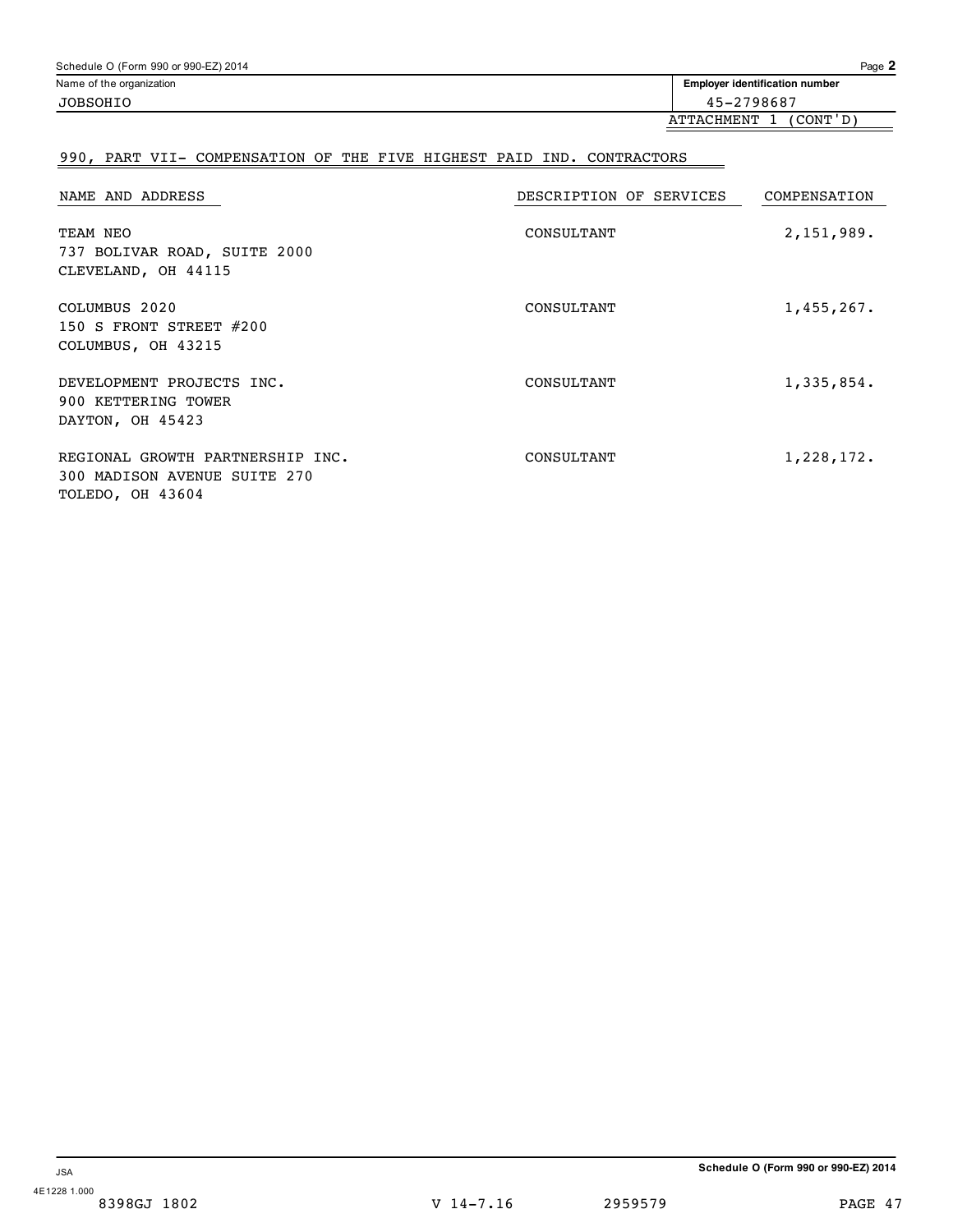|                                                              |                                                                                                                                    | <b>Related Organizations and Unrelated</b>                                               |                                                                        | <b>Partnerships</b>                                 |                                                                           |                                   | OMB No. 1545-0047                                      |
|--------------------------------------------------------------|------------------------------------------------------------------------------------------------------------------------------------|------------------------------------------------------------------------------------------|------------------------------------------------------------------------|-----------------------------------------------------|---------------------------------------------------------------------------|-----------------------------------|--------------------------------------------------------|
| <b>SCHEDULER</b><br>(Form 990)                               | ▶ Complete if the organization answered "Yes" on Form 990, Part IV,                                                                |                                                                                          |                                                                        | line 33, 34, 35b, 36, or 37.                        |                                                                           |                                   | <b>PIOS</b>                                            |
| Internal Revenue Service<br>Department of the Treasury       | Minion about Schedule R (Form 990) and its instructions is at                                                                      | ▶ Attach to Form 990.                                                                    |                                                                        | t www.irs.gov/form990.                              |                                                                           |                                   | Open to Public<br>Inspection                           |
| Name of the organization                                     |                                                                                                                                    |                                                                                          |                                                                        |                                                     |                                                                           |                                   | Employer identification number                         |
| <b>JOBSOHIO</b>                                              |                                                                                                                                    |                                                                                          |                                                                        |                                                     |                                                                           | 45-2798687                        |                                                        |
| Part I                                                       | Identification of Disregarded Entities Complete if the organization answered "Yes" on Form 990, Part IV, line 33                   |                                                                                          |                                                                        |                                                     |                                                                           |                                   |                                                        |
|                                                              | Name, address, and EIN (if applicable) of disregarded entity<br>ම                                                                  |                                                                                          | Primary activity<br>$\widehat{\mathbf{e}}$                             | (c)<br>Legal domicile (state<br>or foreign country) | Total income<br>ê                                                         | <b>(e)</b><br>End-of-year assets  | Direct controlling<br>entity<br>$\widehat{\mathbf{z}}$ |
| β                                                            |                                                                                                                                    |                                                                                          |                                                                        |                                                     |                                                                           |                                   |                                                        |
| ত                                                            |                                                                                                                                    |                                                                                          |                                                                        |                                                     |                                                                           |                                   |                                                        |
| ම                                                            |                                                                                                                                    |                                                                                          |                                                                        |                                                     |                                                                           |                                   |                                                        |
| E                                                            |                                                                                                                                    |                                                                                          |                                                                        |                                                     |                                                                           |                                   |                                                        |
| তি                                                           |                                                                                                                                    |                                                                                          |                                                                        |                                                     |                                                                           |                                   |                                                        |
| ම                                                            |                                                                                                                                    |                                                                                          |                                                                        |                                                     |                                                                           |                                   |                                                        |
| Part II                                                      | Identification of Related Tax-Exempt Organizations Complete i<br>one or more related tax-exempt organizations during the tax year. | Complete if the organization answered "Yes" on Form 990, Part IV, line 34 because it had |                                                                        |                                                     |                                                                           |                                   |                                                        |
|                                                              | Name, address, and EIN of related organization<br>ම                                                                                | Primary activity<br>$\widehat{\mathbf{c}}$                                               | Legal domicile (state<br>or foreign country)<br>$\widehat{\mathbf{e}}$ | Exempt Code section<br>ê                            | (if section 501(c)(3))<br>Public charity status<br>$\widehat{\mathbf{e}}$ | Direct controlling<br>entity<br>G | Yes<br>ξ                                               |
| MELSAS EDVERAGE OIHOSHOL (1)<br>41 S HIGH STREET, SUITE 1500 | COLUMBUS, OH 43215<br>20-1255734                                                                                                   | ECON DEVELOP                                                                             | $_{\rm HO}$                                                            | 109<br>$\widehat{c}$<br>$\frac{1}{2}$               | $\overline{a}$                                                            | <b>JOBSOHIO</b>                   | $\Join$                                                |
| ত                                                            |                                                                                                                                    |                                                                                          |                                                                        |                                                     |                                                                           |                                   |                                                        |
| ভি                                                           |                                                                                                                                    |                                                                                          |                                                                        |                                                     |                                                                           |                                   |                                                        |
| (⊕                                                           |                                                                                                                                    |                                                                                          |                                                                        |                                                     |                                                                           |                                   |                                                        |
| তি                                                           |                                                                                                                                    |                                                                                          |                                                                        |                                                     |                                                                           |                                   |                                                        |
| ම                                                            |                                                                                                                                    |                                                                                          |                                                                        |                                                     |                                                                           |                                   |                                                        |
| Э                                                            |                                                                                                                                    |                                                                                          |                                                                        |                                                     |                                                                           |                                   |                                                        |
|                                                              | For Paperwork Reduction Act Notice, see the Instructions for Form 990.                                                             |                                                                                          |                                                                        |                                                     |                                                                           |                                   | Schedule R (Form 990) 2014                             |
| JSA<br>4E1307 1.000                                          |                                                                                                                                    |                                                                                          |                                                                        |                                                     |                                                                           |                                   |                                                        |
| 8398GL<br>1802                                               | ◁<br>$14 - 7.16$                                                                                                                   |                                                                                          | 2959579                                                                |                                                     |                                                                           |                                   | PAGE<br>48                                             |

JOBSOHIO

**OIHOSHOL** 

45-2798687

45-2798687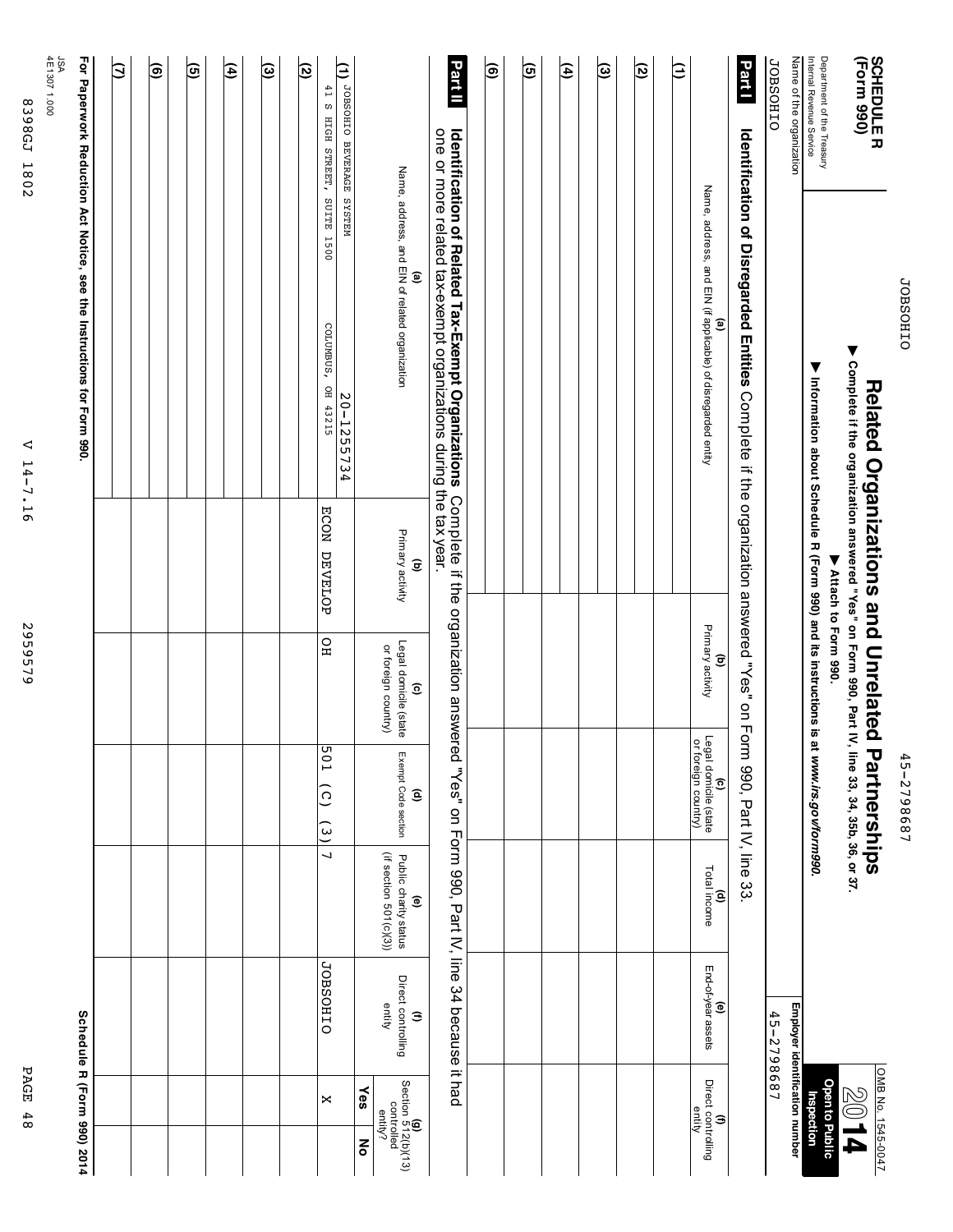| Schedule R (Form 990) 2014<br>Part III<br>Identification of Belated Organizations as a battrecthic Connect if the organizing<br>because it had on the care of a structured of as a partnerization as a partner of a primit of the common pecause it had |                  |            |                    |                                                      |                  | lation answered "Yes" on Torm 990, Part IV, line 34 |            |         |                 |
|---------------------------------------------------------------------------------------------------------------------------------------------------------------------------------------------------------------------------------------------------------|------------------|------------|--------------------|------------------------------------------------------|------------------|-----------------------------------------------------|------------|---------|-----------------|
| Name, address, and EIN of<br>ଢ                                                                                                                                                                                                                          | Primary activity | Legal<br>ನ | Direct controlling | pomo (reclator<br>Predominan'<br>$\widehat{\bullet}$ | Share<br>of tota | Share of end-of-   Disproportionar<br>ī             | Code V-UBI | General | $\mathbf{\tau}$ |

| β | ම | তি | E | હિ | তি |                 | $(1)$ NONE | <b>(a)</b><br>Name, address, and ElN of related organization                         | Part IV<br><b>Identification of Related Organizations Taxable as a Corporation or Trust Complete if the organization answered "Yes" on Form 990, Part IV,</b><br>line 34 because it had one or more related organizations treated as a corporation or trust during the tax year. | $\mathbf{\Im}$ | ම | © | Ð | $\circledcirc$ | ত | $\frac{1}{\sqrt{1}}$ |                                 | <b>(a)</b><br>Name, address, and EIN of<br>related organization                                                                                                                                                               |
|---|---|----|---|----|----|-----------------|------------|--------------------------------------------------------------------------------------|----------------------------------------------------------------------------------------------------------------------------------------------------------------------------------------------------------------------------------------------------------------------------------|----------------|---|---|---|----------------|---|----------------------|---------------------------------|-------------------------------------------------------------------------------------------------------------------------------------------------------------------------------------------------------------------------------|
|   |   |    |   |    |    |                 |            |                                                                                      |                                                                                                                                                                                                                                                                                  |                |   |   |   |                |   |                      |                                 | <b>(b)</b><br>Primary activity                                                                                                                                                                                                |
|   |   |    |   |    |    |                 |            |                                                                                      |                                                                                                                                                                                                                                                                                  |                |   |   |   |                |   |                      |                                 | domicile<br>country)<br>(state or<br>foreign<br>်<br>ဖြစ်ချ<br>( ၁                                                                                                                                                            |
|   |   |    |   |    |    |                 |            | Primary activity<br>$\widehat{\mathbf{c}}$                                           |                                                                                                                                                                                                                                                                                  |                |   |   |   |                |   | $\frac{1}{\sqrt{A}}$ |                                 | (d)<br>Direct controlling<br>entity                                                                                                                                                                                           |
|   |   |    |   |    |    |                 |            | (state or foreign<br>Legal domicile<br>country)<br>$\widehat{c}$                     |                                                                                                                                                                                                                                                                                  |                |   |   |   |                |   |                      |                                 | $\begin{array}{l} \mathsf{Predominant} \\ \mathsf{in Credom} \\ \mathsf{in Cated}, \\ \mathsf{in Cated from} \\ \mathsf{excluded from} \\ \mathsf{tax under} \\ \mathsf{tax under} \\ \mathsf{sections 512-514)} \end{array}$ |
|   |   |    |   |    |    | $\frac{M/A}{N}$ |            | Direct controlling<br>entity<br>ê                                                    |                                                                                                                                                                                                                                                                                  |                |   |   |   |                |   |                      |                                 | Share of total<br>income<br>$\widehat{\mathbf{z}}$                                                                                                                                                                            |
|   |   |    |   |    |    |                 |            | Type of entity<br>(C corp, S corp, or<br>trust)<br>$\widehat{\mathbf{e}}$            |                                                                                                                                                                                                                                                                                  |                |   |   |   |                |   |                      |                                 | (g)<br>Share of end-of-<br>year assets                                                                                                                                                                                        |
|   |   |    |   |    |    |                 |            | Share of total<br>income<br>Э                                                        |                                                                                                                                                                                                                                                                                  |                |   |   |   |                |   |                      | <b>Yes</b><br>$\mathbf{z}$      | Disproportionate<br>allocations?<br>Ê                                                                                                                                                                                         |
|   |   |    |   |    |    |                 |            | end-of-year assets<br>Share of<br>©                                                  |                                                                                                                                                                                                                                                                                  |                |   |   |   |                |   |                      |                                 | amount in box 20<br>of Schedule K-1<br>(Form 1065)<br>(i)<br>Code V-UBI                                                                                                                                                       |
|   |   |    |   |    |    |                 |            |                                                                                      |                                                                                                                                                                                                                                                                                  |                |   |   |   |                |   |                      | $\frac{1}{2}$<br>$\overline{z}$ | General or<br>pripenem<br>partner?<br>$\oplus$                                                                                                                                                                                |
|   |   |    |   |    |    |                 | Yes No     | (h)<br>Percentage Section<br>ownership s12(b)(13)<br>ownership controlled<br>entity? |                                                                                                                                                                                                                                                                                  |                |   |   |   |                |   |                      |                                 | Percentage<br>ownership<br>$\widehat{\mathcal{Z}}$                                                                                                                                                                            |

4E1308 JSA<br>4E1308 1.000

V 14-7.16 V 14-7.16 2959579

2959579

2014 **DE REGIOR BOOT 2014 DE REGIOR BOOT 2014** 

PAGE 49

**PAGE 49** 

**Schedule**

**R (Form**

**990)**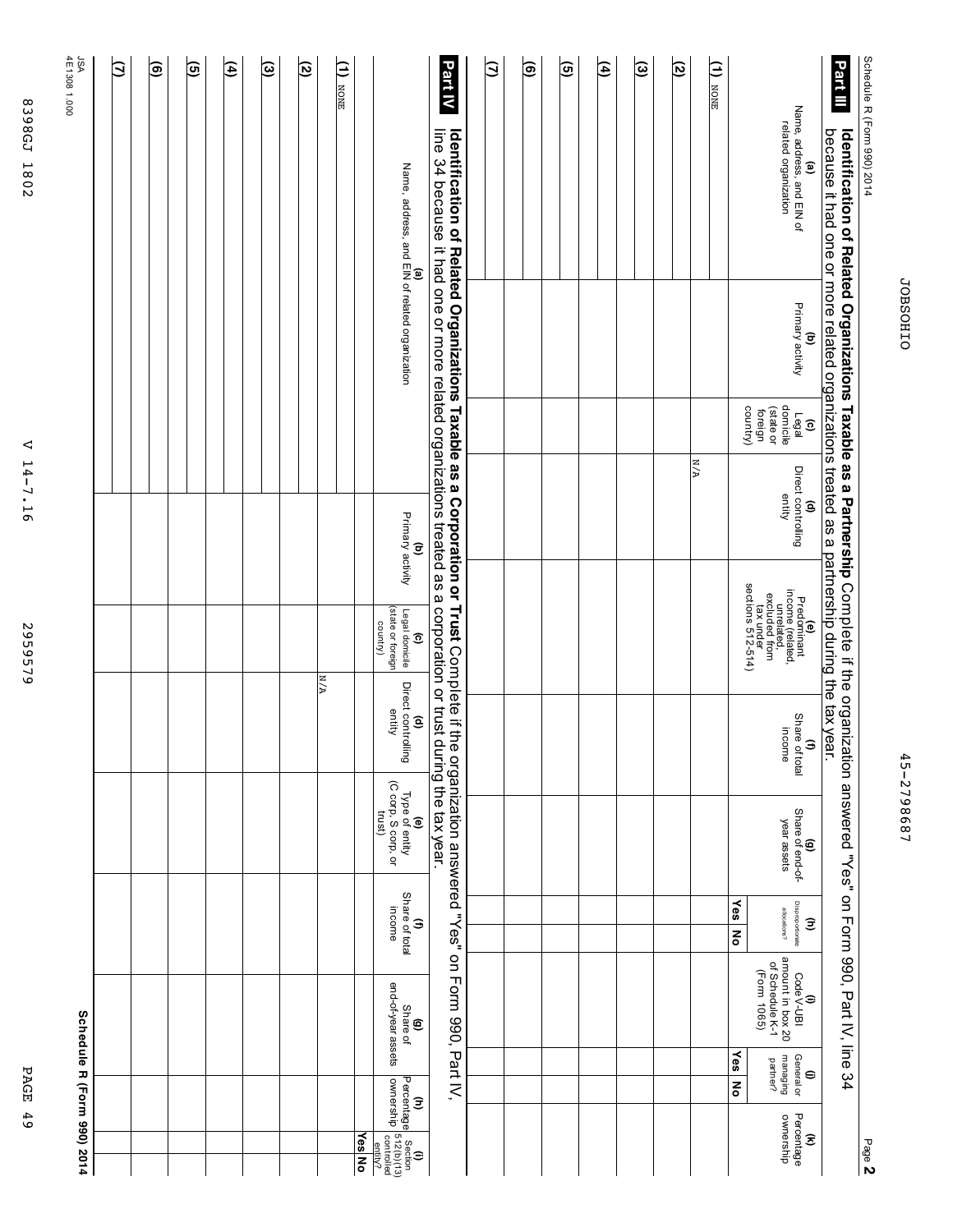|                                                      | JSA<br>4E1309 1.000        | (e) | ত্ত | E                                            | $\widehat{\bm{\omega}}$                      | তি                                           | Ξ                                            |                                                     | N                                                                                                              | S                                                                | $\overline{\phantom{a}}$                                                                                      | Ω                                                               | ਹ                                                                       | ۰                                                                                                                      | Ξ                                                                                             | З                                                                                              |                                                                                                | ㅈ                                                                            | —.                                                                         | -                                                                                                                           | ᢖ                                               | Q                                         | ÷                                       | Φ                                                   | Q                                                          | ດ                                                                                                                                     | $\sigma$<br>മ | ∸                                                                                                                                                                                                                                                       |                                                                                   | <b>Part V</b>                                                                       |                            |
|------------------------------------------------------|----------------------------|-----|-----|----------------------------------------------|----------------------------------------------|----------------------------------------------|----------------------------------------------|-----------------------------------------------------|----------------------------------------------------------------------------------------------------------------|------------------------------------------------------------------|---------------------------------------------------------------------------------------------------------------|-----------------------------------------------------------------|-------------------------------------------------------------------------|------------------------------------------------------------------------------------------------------------------------|-----------------------------------------------------------------------------------------------|------------------------------------------------------------------------------------------------|------------------------------------------------------------------------------------------------|------------------------------------------------------------------------------|----------------------------------------------------------------------------|-----------------------------------------------------------------------------------------------------------------------------|-------------------------------------------------|-------------------------------------------|-----------------------------------------|-----------------------------------------------------|------------------------------------------------------------|---------------------------------------------------------------------------------------------------------------------------------------|---------------|---------------------------------------------------------------------------------------------------------------------------------------------------------------------------------------------------------------------------------------------------------|-----------------------------------------------------------------------------------|-------------------------------------------------------------------------------------|----------------------------|
| 8398GJ<br>1802<br>⊲<br>۳<br>4-<br>$-7.16$<br>2959579 |                            |     |     | <b>JOBSOHIO</b><br><b>BEVERAGE</b><br>NELSAS | <b>JOBSOHIO</b><br><b>BEVERAGE</b><br>NELSIS | <b>JOBSOHIO</b><br><b>BEVERAGE</b><br>NELSIS | <b>JOBSOHIO</b><br><b>BEVERAGE</b><br>NELSIS | Name of related organization<br>$\mathbf{e}$        | in the answer to any of the above is "Yes," see the instructions for information on who must complete this lim | Other transfer of cash or property from related organization(s). | Other transfer of cash or property to related organization(s)<br>$\ddot{\cdot}$<br>$\ddot{\phantom{0}}$<br>j. | Reimbursement paid by related organization(s) for expenses<br>. | Reimbursement paid to related organization(s) for expenses.<br>i,<br>i, | Sharing of paid engineers with relation of the compart of the second of paid of paid of paid of paid of paid of $\sim$ | Sharing of facilities, equipment, mailing lists, or other assets with related organization(s) | Performance of services or membership or fundraising solicitations by related organization(s). | Performance of services or membership or fundraising solicitations for related organization(s) | Lease of facilities, equipment, or other assets from related organization(s) | Lease of facilities, equipment, or other assets to related organization(s) | Exchange of assets with related organization(s).<br>$\hat{\textbf{r}}$<br>$\frac{1}{2}$<br>$\bullet$<br>$\bar{\phantom{a}}$ | Purchase of assets from related organization(s) | Sale of assets to related organization(s) | Dividends from related organization(s). | Loans or loan guarantees by related organization(s) | Loans or loan guarantees to or for related organization(s) | Gift, grant, or capital contribution to related organization(s)<br>Gift, grant, or capital contribution from related organization(s). |               | During the tax year, did the organization engage in any of the following transactions with one or more related organizations listed in Parts II-IV?<br>Receipt of (i) interest, (ii) annuities, (iii) royalties, or (iv) rent from a controlled entity. | Note. Complete line 1 if any entity is listed in Parts II, or IV of this schedule | Transactions With Related Organizations Complete if the organization answered "Yes" | Schedule R (Form 990) 2014 |
|                                                      |                            |     |     | ю                                            | ٣<br>ò                                       | Ч<br>é                                       | C                                            | Transaction<br>type (a-s)<br>$\widehat{\mathbf{c}}$ | ٦é,                                                                                                            |                                                                  | i,<br>i,<br>j,                                                                                                |                                                                 |                                                                         |                                                                                                                        |                                                                                               |                                                                                                |                                                                                                |                                                                              |                                                                            |                                                                                                                             |                                                 |                                           |                                         |                                                     |                                                            |                                                                                                                                       |               |                                                                                                                                                                                                                                                         |                                                                                   | $\overline{Q}$                                                                      |                            |
|                                                      |                            |     |     | ω<br>Σ<br>474                                | ω<br>$\overline{2}$<br>909                   | 441<br>848                                   | 120<br>000<br>$\frac{00}{00}$                | Amount involved<br>Θ                                | including covered relationships and transaction thresholds                                                     |                                                                  |                                                                                                               |                                                                 |                                                                         |                                                                                                                        |                                                                                               |                                                                                                |                                                                                                |                                                                              |                                                                            |                                                                                                                             |                                                 |                                           |                                         |                                                     |                                                            |                                                                                                                                       |               |                                                                                                                                                                                                                                                         |                                                                                   | 1 Form 990, Part IV, line 34, 35b, or 36                                            |                            |
| PAGE                                                 | Schedule R (Form 990) 2014 |     |     | COST                                         | COST                                         | COST                                         | <b>CASH</b>                                  |                                                     |                                                                                                                |                                                                  |                                                                                                               |                                                                 |                                                                         |                                                                                                                        |                                                                                               |                                                                                                |                                                                                                |                                                                              |                                                                            |                                                                                                                             |                                                 |                                           |                                         |                                                     |                                                            |                                                                                                                                       |               |                                                                                                                                                                                                                                                         |                                                                                   |                                                                                     |                            |
| $\overline{0}$                                       |                            |     |     |                                              |                                              |                                              |                                              | (d)<br>Method of determining<br>amount involved     |                                                                                                                | $\overrightarrow{S}$                                             | ≑                                                                                                             | ≓ا<br>×                                                         | 능                                                                       | ō<br>×                                                                                                                 | $\vec{p}$<br>×                                                                                | E                                                                                              | ≐<br>×                                                                                         | $\vec{x}$                                                                    | $\equiv$<br>×                                                              | $\equiv$                                                                                                                    | $\vec{r}$                                       | ئ                                         | ⇉                                       | $\vec{\sigma}$                                      | ∣≂                                                         | $\vec{c}$<br>×                                                                                                                        | =             | 1a                                                                                                                                                                                                                                                      | Yes                                                                               |                                                                                     |                            |
|                                                      |                            |     |     |                                              |                                              |                                              |                                              |                                                     |                                                                                                                | X                                                                | $\Join$                                                                                                       |                                                                 | $\Join$                                                                 |                                                                                                                        |                                                                                               | ×                                                                                              |                                                                                                | ×                                                                            |                                                                            | ×                                                                                                                           | $\Join$                                         | $\Join$                                   | $\Join$                                 | ×                                                   | ×                                                          |                                                                                                                                       | ×             | $\bowtie$                                                                                                                                                                                                                                               | ᅙ                                                                                 |                                                                                     | Page 3                     |

45-2798687

45-2798687

**JOBSOHIO** JOBSOHIO

2959579 2959579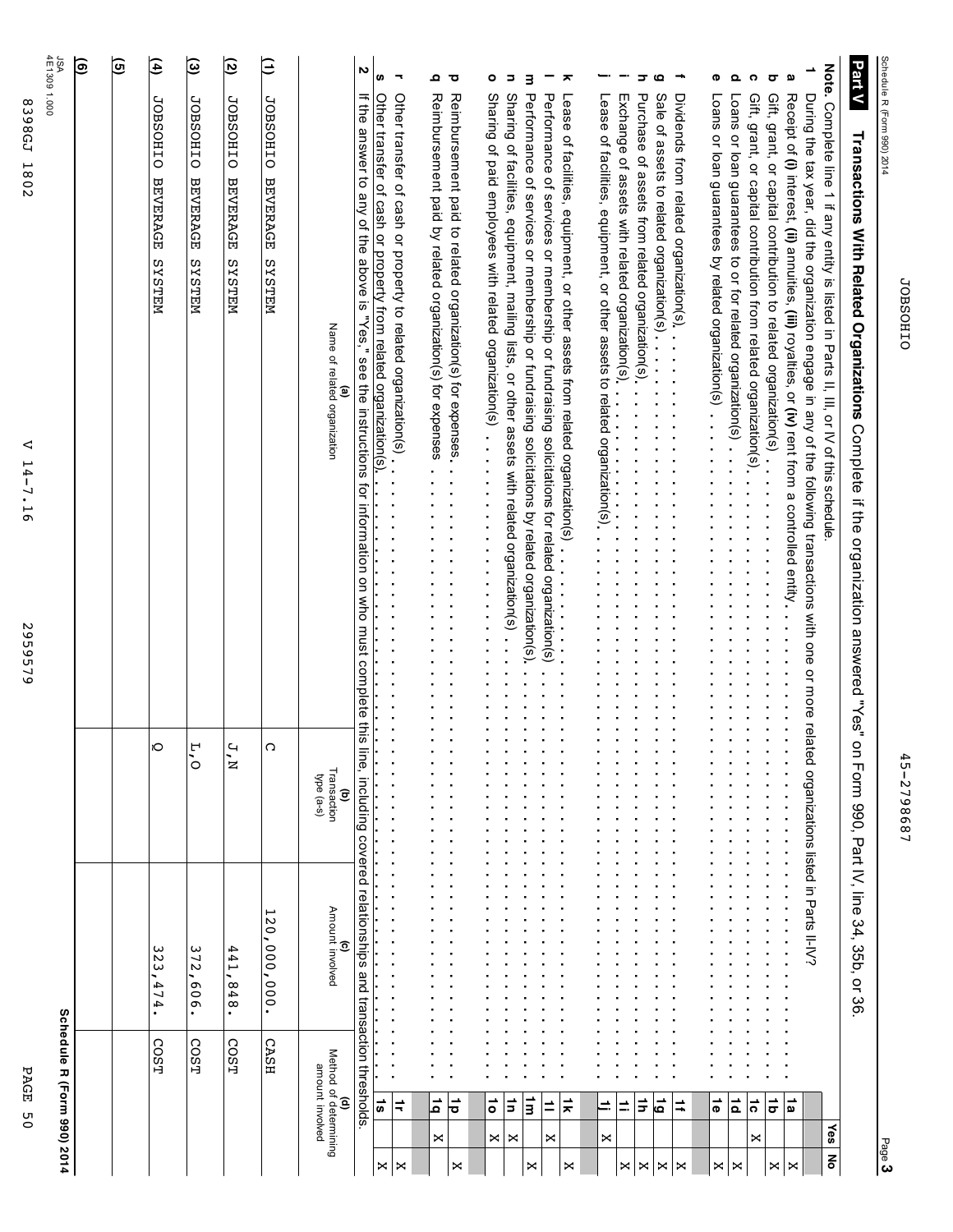Schedule

R (Form

990) 2014

# **Unrelated Organizations Taxable as a Partnership** Complete if the organization answered سمبر<br>∾ s Form 990, Part<br>H IV, line **ISTIVI** Universations Taxabia assa between the Parthership Complete if the organisation answered "Yes" on 590, Part N, iline 37.

Provide the following information for ea<br>S entity taxed as a partnership through ≫hich the organization conducted more than ا<br>آ< percent Չ ā activities (measured হ total assets  $\overline{Q}$ that was not a related အ<br>အ instructions exclusion for certain investment partnerships.

| or gross revenue) that was not a related organization. See instructions regarding exclusion for certain investment partnerships.<br>$\ddot{\phantom{0}}$ |                                            | $\ddot{a}$                                             | j                                                             | ٩                                                                             |                                       |                                          |                                                            |                                                                           |                                                  |                                                       |
|----------------------------------------------------------------------------------------------------------------------------------------------------------|--------------------------------------------|--------------------------------------------------------|---------------------------------------------------------------|-------------------------------------------------------------------------------|---------------------------------------|------------------------------------------|------------------------------------------------------------|---------------------------------------------------------------------------|--------------------------------------------------|-------------------------------------------------------|
| Name, address, and EIN of entity<br>$\widehat{\mathbf{e}}$                                                                                               | Primary activity<br>$\widehat{\mathbf{c}}$ | (c)<br>Legal domicile<br>(state or foreign<br>country) | (d)<br>Predominant<br>income (related,<br>unrelated, excluded | <b>(e)</b><br>Are all partners<br>section<br>crganizations?<br>organizations? | total income<br>Share of<br>$\hat{a}$ | end-of-year<br>(g)<br>Share of<br>assets | Disproportionate<br>allocations?<br>$\widehat{\mathbf{z}}$ | (i)<br>Code V - UBI<br>amount in box 20<br>of Schedule K-1<br>(Form 1065) | General or<br>managing<br>partner?<br>$\epsilon$ | Percentage<br>ownership<br>$\widehat{\boldsymbol{z}}$ |
|                                                                                                                                                          |                                            |                                                        | from tax under<br>sections 512-514)                           | $\frac{1}{\sqrt{eS}}$<br>ᅙ                                                    |                                       |                                          | ∕es<br>종                                                   |                                                                           | $\mathbf{Y}$ es<br>š                             |                                                       |
| Ε                                                                                                                                                        |                                            |                                                        |                                                               |                                                                               |                                       |                                          |                                                            |                                                                           |                                                  |                                                       |
|                                                                                                                                                          |                                            |                                                        |                                                               |                                                                               |                                       |                                          |                                                            |                                                                           |                                                  |                                                       |
| তি                                                                                                                                                       |                                            |                                                        |                                                               |                                                                               |                                       |                                          |                                                            |                                                                           |                                                  |                                                       |
| $\circledcirc$                                                                                                                                           |                                            |                                                        |                                                               |                                                                               |                                       |                                          |                                                            |                                                                           |                                                  |                                                       |
|                                                                                                                                                          |                                            |                                                        |                                                               |                                                                               |                                       |                                          |                                                            |                                                                           |                                                  |                                                       |
| $\overline{4}$                                                                                                                                           |                                            |                                                        |                                                               |                                                                               |                                       |                                          |                                                            |                                                                           |                                                  |                                                       |
|                                                                                                                                                          |                                            |                                                        |                                                               |                                                                               |                                       |                                          |                                                            |                                                                           |                                                  |                                                       |
| তি                                                                                                                                                       |                                            |                                                        |                                                               |                                                                               |                                       |                                          |                                                            |                                                                           |                                                  |                                                       |
| $\overline{\mathbf{e}}$                                                                                                                                  |                                            |                                                        |                                                               |                                                                               |                                       |                                          |                                                            |                                                                           |                                                  |                                                       |
| Э                                                                                                                                                        |                                            |                                                        |                                                               |                                                                               |                                       |                                          |                                                            |                                                                           |                                                  |                                                       |
| $\overline{a}$                                                                                                                                           |                                            |                                                        |                                                               |                                                                               |                                       |                                          |                                                            |                                                                           |                                                  |                                                       |
| ම                                                                                                                                                        |                                            |                                                        |                                                               |                                                                               |                                       |                                          |                                                            |                                                                           |                                                  |                                                       |
|                                                                                                                                                          |                                            |                                                        |                                                               |                                                                               |                                       |                                          |                                                            |                                                                           |                                                  |                                                       |
| $\widetilde{\Xi}$                                                                                                                                        |                                            |                                                        |                                                               |                                                                               |                                       |                                          |                                                            |                                                                           |                                                  |                                                       |
| $\Xi$                                                                                                                                                    |                                            |                                                        |                                                               |                                                                               |                                       |                                          |                                                            |                                                                           |                                                  |                                                       |
| (12)                                                                                                                                                     |                                            |                                                        |                                                               |                                                                               |                                       |                                          |                                                            |                                                                           |                                                  |                                                       |
|                                                                                                                                                          |                                            |                                                        |                                                               |                                                                               |                                       |                                          |                                                            |                                                                           |                                                  |                                                       |
| $\overline{13}$                                                                                                                                          |                                            |                                                        |                                                               |                                                                               |                                       |                                          |                                                            |                                                                           |                                                  |                                                       |
| $\frac{14}{1}$                                                                                                                                           |                                            |                                                        |                                                               |                                                                               |                                       |                                          |                                                            |                                                                           |                                                  |                                                       |
| $\overline{15}$                                                                                                                                          |                                            |                                                        |                                                               |                                                                               |                                       |                                          |                                                            |                                                                           |                                                  |                                                       |
| $\widetilde{5}$                                                                                                                                          |                                            |                                                        |                                                               |                                                                               |                                       |                                          |                                                            |                                                                           |                                                  |                                                       |
| JSA<br>4E1310 1.000                                                                                                                                      |                                            |                                                        |                                                               |                                                                               |                                       |                                          |                                                            |                                                                           | Schedule R (Form 990) 2014                       |                                                       |

8398GJ 1802 8398GJ 1802

V 14-7.16 V 14-7.16

2959579 2959579